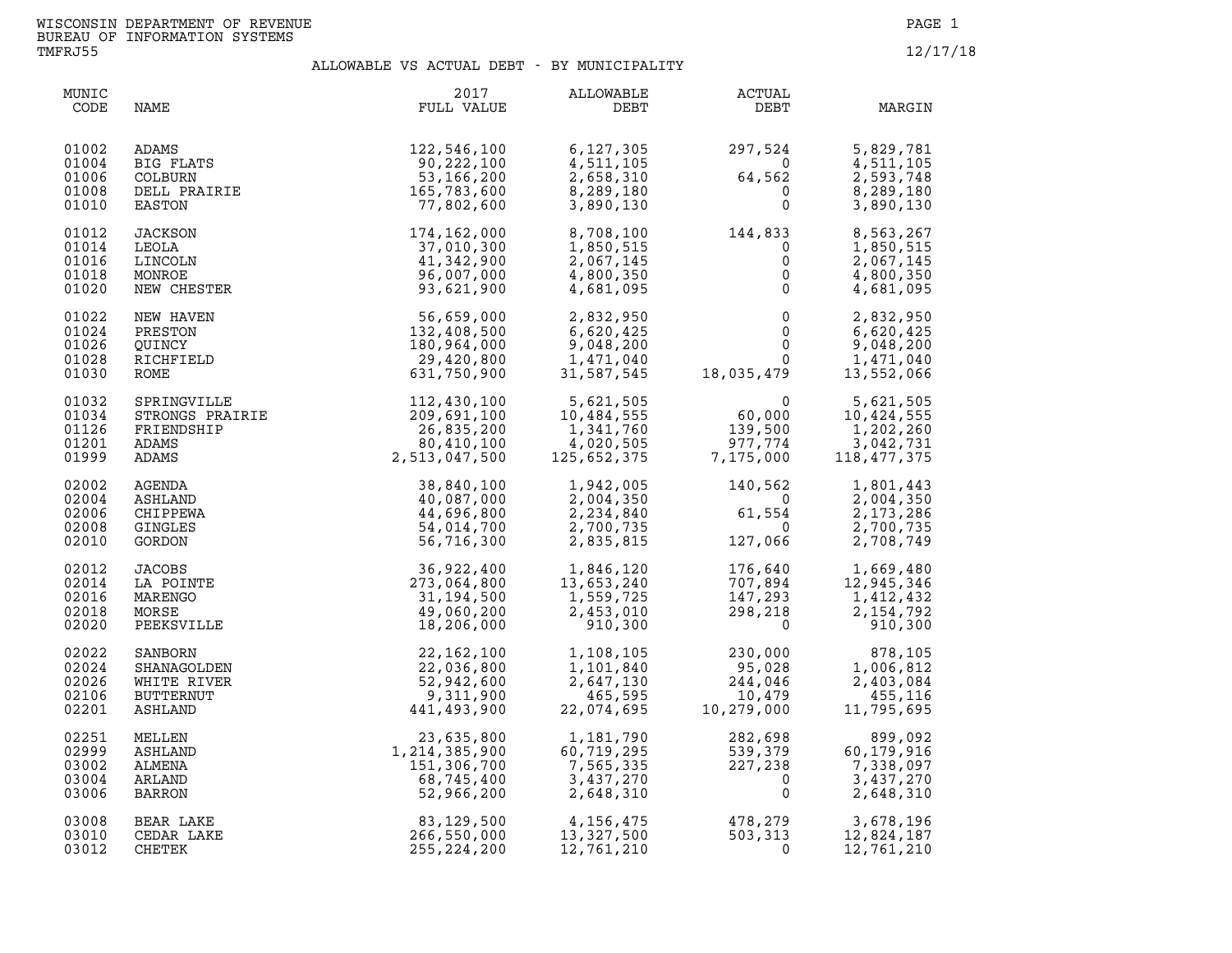| MUNIC<br>CODE                             | NAME                                                          | 2017<br>FULL VALUE                                                                                                               | ALLOWABLE<br>DEBT                                                                                                                                                                                                                                                                                                                                                                                                                                    | ACTUAL<br>DEBT                                                                                                                               | MARGIN                                                         |
|-------------------------------------------|---------------------------------------------------------------|----------------------------------------------------------------------------------------------------------------------------------|------------------------------------------------------------------------------------------------------------------------------------------------------------------------------------------------------------------------------------------------------------------------------------------------------------------------------------------------------------------------------------------------------------------------------------------------------|----------------------------------------------------------------------------------------------------------------------------------------------|----------------------------------------------------------------|
| 03014<br>03016                            | CLINTON<br>CRYSTAL LAKE                                       | $\overline{E}$<br>82,799,000<br>75,425,900                                                                                       | 4,139,950<br>3,771,295                                                                                                                                                                                                                                                                                                                                                                                                                               | $\begin{array}{cc} & 0 & 4,139,950 \\ 183,713 & 3,587,582 \end{array}$                                                                       |                                                                |
| 03018<br>03020<br>03022<br>03024<br>03026 | CUMBERLAND<br>DALLAS<br><b>DOVRE</b><br>DOYLE<br>LAKELAND     | 0<br>79, 974, 200<br>36, 788, 700<br>130, 147, 300<br>47, 632, 200<br>146, 725, 600                                              |                                                                                                                                                                                                                                                                                                                                                                                                                                                      | $\begin{array}{llll} 3,998,710 & 0 \\ 1,839,435 & 0 \\ 6,507,365 & 289,852 \\ 2,381,610 & 220,000 \\ 7,336,280 & 82,241 \end{array}$         | 3,998,710<br>1,839,435<br>6,217,513<br>2,161,610<br>7,254,039  |
| 03028<br>03030<br>03032<br>03034<br>03036 |                                                               | MAPLE GROVE 55,551,800<br>MAPLE PLAIN 179,204,900<br>OAK GROVE 75,905,000<br>PRAIRIE FARM 35,991,000<br>PRAIRIE LAKE 166,315,700 |                                                                                                                                                                                                                                                                                                                                                                                                                                                      | $2, 777, 590$<br>$8, 960, 245$<br>$3, 795, 250$<br>$1, 799, 550$<br>$8, 315, 785$<br>$33, 642$                                               | 2,777,590<br>8,960,245<br>3,407,407<br>1,799,550<br>8,282,143  |
| 03038<br>03040<br>03042<br>03044<br>03046 | RICE LAKE<br>SIOUX CREEK<br>STANFOLD<br>STANLEY<br>SUMNER     | 231,711,200<br>71,980,600<br>56,906,400<br>201,605,900<br>69,386,400                                                             | 11,585,560<br>3,599,030<br>2,845,320<br>10,080,295<br>3,469,320                                                                                                                                                                                                                                                                                                                                                                                      | $\begin{array}{llll} 11,585,560 & 55,910 \\ 3,599,030 & 0 \\ 2,845,320 & 220,397 \\ 10,080,295 & 401,719 \\ 3,469,320 & 135,835 \end{array}$ | 11,529,650<br>3,599,030<br>2,624,923<br>9,678,576<br>3,333,485 |
| 03048<br>03050<br>03101<br>03111<br>03116 | TURTLE LAKE<br>VANCE CREEK<br>ALMENA<br>CAMERON<br>DALLAS     | 72,490,900<br>37,829,600<br>28,386,000<br>101,005,900<br>12,537,800                                                              | $\begin{bmatrix} 3 \\ 1 \\ 1 \\ 5 \end{bmatrix}$                                                                                                                                                                                                                                                                                                                                                                                                     | 3,624,545<br>1,891,480<br>1,419,300<br>5,050,295<br>626,890<br>219,596                                                                       | 3,587,870<br>1,891,480<br>1,419,300<br>2,182,518<br>407,294    |
| 03136<br>03171<br>03186<br>03206<br>03211 | HAUGEN<br>PRAIRIE FARM<br>TURTLE LAKE<br>BARRON 1<br>CHETEK 1 | 13, 311, 700<br>16,801,000<br>99,097,500<br>139,235,200<br>145,324,200                                                           | $\begin{array}{cccc} 665,585 & 56,347 & 609,238 \\ 840,050 & 0 & 840,050 \\ 4,954,875 & 678,687 & 4,276,188 \\ 6,961,760 & 3,595,342 & 3,366,418 \\ 7,266,210 & 754,727 & 6,511,483 \end{array}$                                                                                                                                                                                                                                                     |                                                                                                                                              |                                                                |
| 03212<br>03276<br>03999<br>04002<br>04004 | CUMBERLAND<br>RICE LAKE<br>BARRON<br>BARKSDALE<br>BARNES      | 169,117,500<br>674,047,800<br>4,104,693,800<br>73,855,500<br>320,702,900                                                         | 8,455,875<br>33,702,390<br>205,234,690<br>3,692,775<br>16,035,145                                                                                                                                                                                                                                                                                                                                                                                    | 3,917,089<br>16,091,548<br>12,061,894<br>131,456<br>131,456<br>16,035,145<br>16,035,145                                                      |                                                                |
| 04006<br>04008<br>04010<br>04012<br>04014 | BAYFIELD<br>BAYVIEW<br>BELL<br>CABLE<br>CLOVER                | 165,253,100<br>78,663,600<br>93,529,300<br>181,188,800<br>69,956,000                                                             |                                                                                                                                                                                                                                                                                                                                                                                                                                                      | 8, 262, 655<br>3, 933, 180<br>4, 676, 465<br>9, 059, 440<br>3, 497, 800<br>518, 688                                                          | 8,182,510<br>3,554,369<br>4,167,996<br>9,059,440<br>2,979,112  |
| 04016<br>04018<br>04020<br>04021<br>04022 | DELTA<br>DRUMMOND<br>EILEEN<br>GRAND VIEW<br>HUGHES           | 70,310,100                                                                                                                       | $\begin{array}{cccc} 80,710,700 & \phantom{00} & \phantom{0}4,035,535 & \phantom{00} & \phantom{00} & \phantom{00} & \phantom{00} & \phantom{0} & \phantom{0} & \phantom{0} & \phantom{0} & \phantom{0} & \phantom{0} & \phantom{0} & \phantom{0} & \phantom{0} & \phantom{0} & \phantom{0} & \phantom{0} & \phantom{0} & \phantom{0} & \phantom{0} & \phantom{0} & \phantom{0} & \phantom{0} & \phantom{0} & \phantom{0} & \phantom{0$<br>3,515,505 | $\frac{150}{100}$                                                                                                                            | 3,832,283<br>9,902,738<br>2,999,170<br>6,865,920<br>3,515,505  |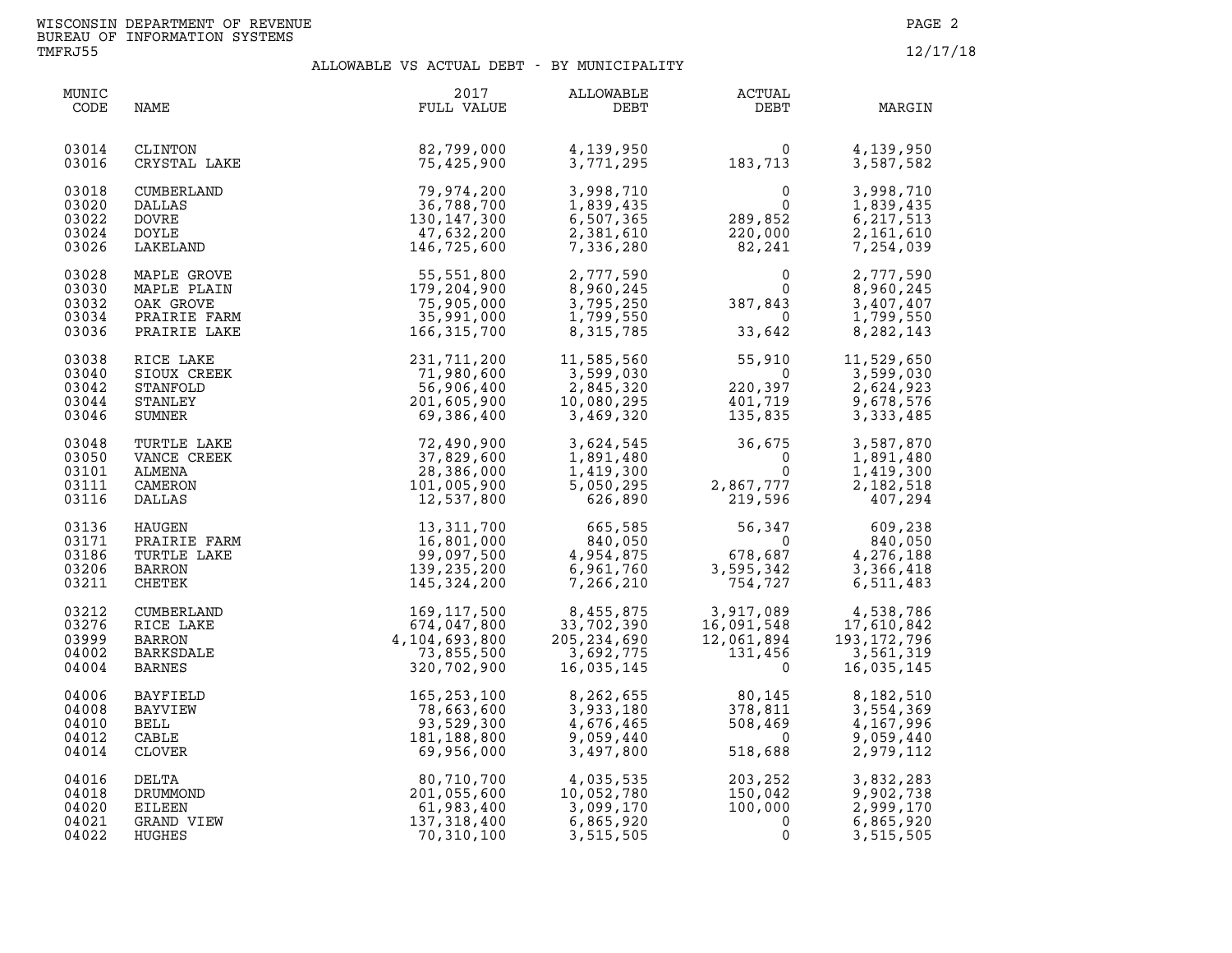| MUNIC<br>CODE                             | NAME                                                   | 2017<br>FULL VALUE                                                        | ALLOWABLE<br>DEBT                                                | ACTUAL<br>DEBT                                                             | MARGIN                                                           |
|-------------------------------------------|--------------------------------------------------------|---------------------------------------------------------------------------|------------------------------------------------------------------|----------------------------------------------------------------------------|------------------------------------------------------------------|
| 04024<br>04026<br>04028<br>04030<br>04032 | IRON RIVER<br>KELLY<br>KEYSTONE<br>LINCOLN<br>MASON    | 198,571,700<br>33,845,700<br>27,599,700<br>35,815,200<br>20,386,900       | 9,928,585<br>1,692,285<br>1,379,985<br>1,790,760<br>1,019,345    | 607,047<br>109,610<br>465,118<br>$\overline{0}$<br>7,726                   | 9,321,538<br>1,582,675<br>914,867<br>1,790,760<br>1,011,619      |
| 04034<br>04036<br>04038<br>04040<br>04042 | NAMAKAGON<br>ORIENTA<br>OULU<br>PILSEN<br>PORT WING    | 238,970,400<br>38,734,500<br>31,971,500<br>16,339,900<br>46,943,000       | 11,948,520<br>1,936,725<br>1,598,575<br>816,995<br>2,347,150     | 350,000<br>20,555<br>234,963<br>139,256<br>398,246                         | 11,598,520<br>1,916,170<br>1,363,612<br>677,739<br>1,948,904     |
| 04046                                     | RUSSELL                                                | 34,066,100                                                                | 1,703,305                                                        | $259,474$<br>$291,173$<br>$0$<br>$1,831,620$                               | 1,443,831                                                        |
| 04048                                     | TRIPP                                                  | 20,730,000                                                                | 1,036,500                                                        |                                                                            | 745,327                                                          |
| 04050                                     | WASHBURN                                               | 49,381,700                                                                | 2,469,085                                                        |                                                                            | 2,469,085                                                        |
| 04151                                     | MASON                                                  | 3,411,300                                                                 | 170,565                                                          |                                                                            | 170,565                                                          |
| 04206                                     | <b>BAYFIELD</b>                                        | 103,975,300                                                               | 5,198,765                                                        |                                                                            | 3,367,145                                                        |
| 04291<br>04999<br>05010<br>05012<br>05014 | WASHBURN<br>BAYFIELD<br>EATON<br>GLENMORE<br>GREEN BAY | 120,765,400<br>2,556,035,700<br>143,905,500<br>109,811,000<br>236,842,000 | 6,038,270<br>127,801,785<br>7,195,275<br>5,490,550<br>11,842,100 | 3,207,661<br>3,925,000 12<br>0<br>$\Omega$<br>$\mathsf{O}$<br>$\mathbf{0}$ | 2,830,609<br>123,876,785<br>7,195,275<br>5,490,550<br>11,842,100 |
| 05018                                     | HOLLAND                                                | 151,323,900                                                               | 7,566,195                                                        | $\overline{0}$                                                             | 7,566,195                                                        |
| 05022                                     | HUMBOLDT                                               | 107,831,600                                                               | 5,391,580                                                        | 95,885                                                                     | 5,295,695                                                        |
| 05024                                     | LAWRENCE                                               | 601,395,300                                                               | 30,069,765                                                       | 10,789,882                                                                 | 19,279,883                                                       |
| 05025                                     | LEDGEVIEW                                              | 877,384,700                                                               | 43,869,235                                                       | 27,655,000                                                                 | 16, 214, 235                                                     |
| 05026                                     | MORRISON                                               | 127,276,500                                                               | 6,363,825                                                        | $\Omega$                                                                   | 6,363,825                                                        |
| 05028                                     | NEW DENMARK                                            | 156,652,700                                                               | 7,832,635                                                        | 0<br>360,000<br>218,595<br>476,322<br>512,003                              | 7,832,635                                                        |
| 05030                                     | PITTSFIELD                                             | 256,533,300                                                               | 12,826,665                                                       |                                                                            | 12,466,665                                                       |
| 05034                                     | ROCKLAND                                               | 204,332,000                                                               | 10,216,600                                                       |                                                                            | 9,998,005                                                        |
| 05036                                     | <b>SCOTT</b>                                           | 369,920,900                                                               | 18,496,045                                                       |                                                                            | 18,019,723                                                       |
| 05040                                     | WRIGHTSTOWN                                            | 204,686,600                                                               | 10,234,330                                                       |                                                                            | 9,722,327                                                        |
| 05102                                     | ALLOUEZ                                                | 988,100,700                                                               | 49,405,035                                                       | 21,344,209                                                                 | 28,060,826                                                       |
| 05104                                     | ASHWAUBENON                                            | 2,354,755,800                                                             | 117,737,790                                                      | 40,515,285                                                                 | 77, 222, 505                                                     |
| 05106                                     | <b>BELLEVUE</b>                                        | 1,287,279,300                                                             | 64,363,965                                                       | 25,105,000                                                                 | 39,258,965                                                       |
| 05116                                     | DENMARK                                                | 159,759,200                                                               | 7,987,960                                                        | 3,320,390                                                                  | 4,667,570                                                        |
| 05126                                     | HOBART                                                 | 816,331,800                                                               | 40,816,590                                                       | 31, 113, 820                                                               | 9,702,770                                                        |
| 05136                                     | HOWARD                                                 | 1,674,736,700                                                             | 83,736,835                                                       | 21,240,000                                                                 | 62,496,835                                                       |
| 05171                                     | PULASKI                                                | 210,458,800                                                               | 10,522,940                                                       | 7,154,429                                                                  | 3,368,511                                                        |
| 05178                                     | SUAMICO                                                | 1,233,176,000                                                             | 61,658,800                                                       | 14,126,053                                                                 | 47,532,747                                                       |
| 05191                                     | WRIGHTSTOWN                                            | 236,578,800                                                               | 11,828,940                                                       | 8,414,772                                                                  | 3,414,168                                                        |
| 05216                                     | DE PERE                                                | 2,030,690,600                                                             | 101,534,530                                                      | 32,805,706                                                                 | 68,728,824                                                       |
| 05231                                     | GREEN BAY                                              | 6,365,614,900                                                             | 318,280,745                                                      | 151,705,000                                                                | 166, 575, 745                                                    |
| 05999                                     | <b>BROWN</b>                                           | 20,863,710,700                                                            | 1,043,185,535                                                    | 117,445,000                                                                | 925,740,535                                                      |
| 06002                                     | ALMA                                                   | 44,776,400                                                                | 2,238,820                                                        | $\Omega$                                                                   | 2,238,820                                                        |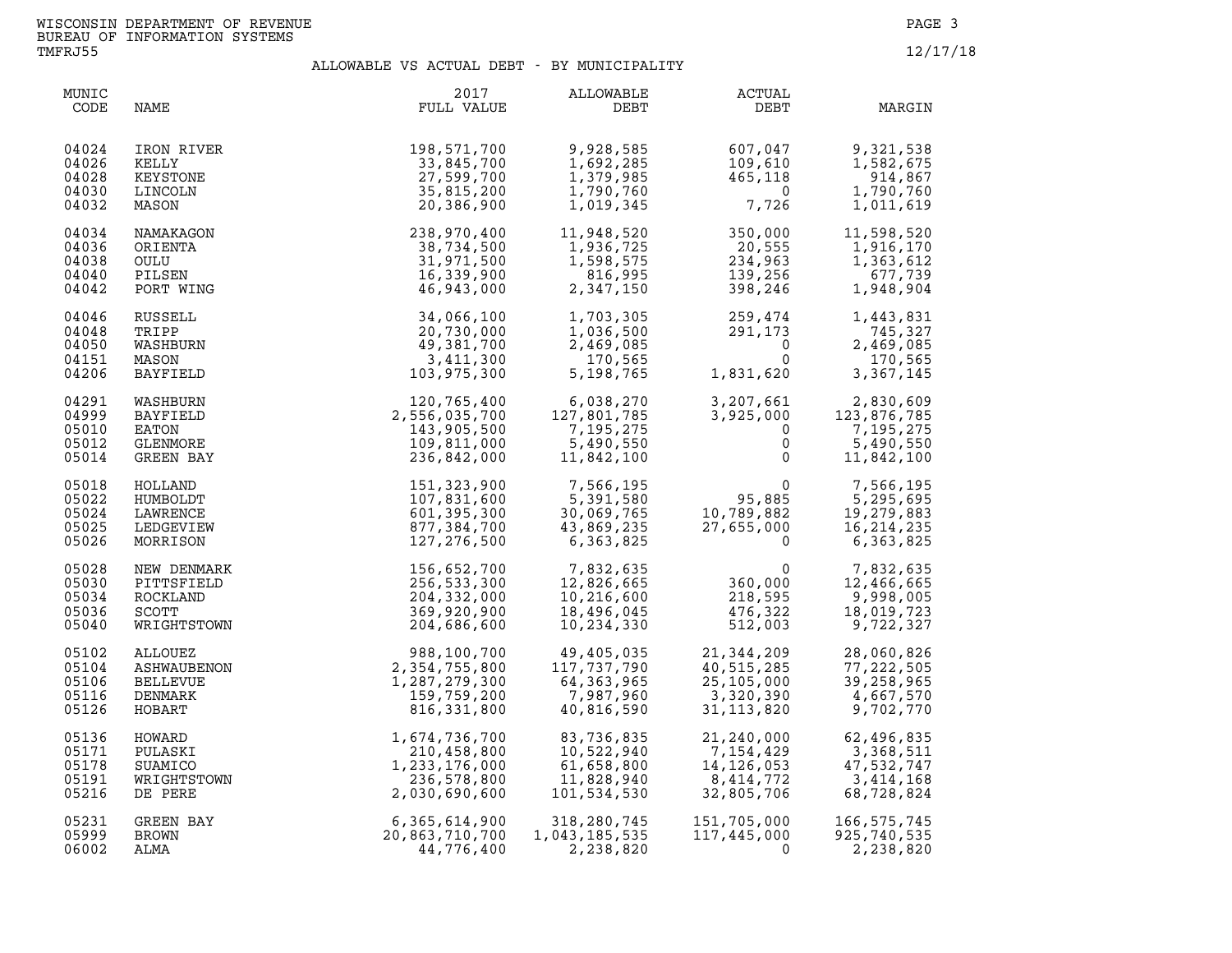| MUNIC<br>CODE                             | NAME                                                             | 2017<br>FULL VALUE                                                               | ALLOWABLE<br>DEBT                                                     | ACTUAL<br>DEBT                                                                 | MARGIN                                                           |
|-------------------------------------------|------------------------------------------------------------------|----------------------------------------------------------------------------------|-----------------------------------------------------------------------|--------------------------------------------------------------------------------|------------------------------------------------------------------|
| 06004<br>06006                            | <b>BELVIDERE</b><br><b>BUFFALO</b>                               | 59,373,800<br>73,740,200                                                         | 2,968,690<br>3,687,010                                                | $\mathbf{0}$<br>$\Omega$                                                       | 2,968,690<br>3,687,010                                           |
| 06008<br>06010<br>06012<br>06014<br>06016 | CANTON<br>CROSS<br><b>DOVER</b><br>GILMANTON<br>GLENCOE          | 29,526,900<br>40,111,300<br>36,655,400<br>42,136,000<br>38,646,900               | 1,476,345<br>2,005,565<br>1,832,770<br>2,106,800<br>1,932,345         | $\mathbf 0$<br>$\overline{0}$<br>$\mathsf{O}$<br>$\mathsf 0$<br>$\mathbf{0}$   | 1,476,345<br>2,005,565<br>1,832,770<br>2,106,800<br>1,932,345    |
| 06018<br>06020<br>06022<br>06024<br>06026 | LINCOLN<br>MAXVILLE<br>MILTON<br>MODENA<br>MONDOVI               | 31,168,700<br>37,572,500<br>52,670,100<br>33,846,300<br>40,267,600               | 1,558,435<br>1,878,625<br>2,633,505<br>1,692,315<br>2,013,380         | $45,000$<br>0<br>0<br>0<br>0                                                   | 1,558,435<br>1,833,625<br>2,633,505<br>1,692,315<br>2,013,380    |
| 06028<br>06030<br>06032<br>06034<br>06111 | MONTANA<br>NAPLES<br>NELSON<br>WAUMANDEE<br>COCHRANE             | 36,583,600<br>51,851,400<br>76,374,400<br>48,377,500<br>25,577,200               | 1,829,180<br>2,592,570<br>3,818,720<br>2,418,875<br>1,278,860         | $51,000$<br>$102,747$<br>$0$<br>$41,484$<br>$0$                                | 1,778,180<br>2,489,823<br>3,818,720<br>2,377,391<br>1,278,860    |
| 06154<br>06201<br>06206<br>06226<br>06251 | NELSON<br>ALMA<br>BUFFALO CITY<br>FOUNTAIN CITY<br>MONDOVI       | 18,967,500<br>55,582,000<br>74,618,400<br>54,092,800<br>154,591,800              | 948,375<br>2,779,100<br>3,730,920<br>2,704,640<br>7,729,590           | $\begin{array}{c} 0 \\ 748,399 \\ 487,252 \\ 251,365 \\ 3,374,227 \end{array}$ | 948,375<br>2,030,701<br>3,243,668<br>2,453,275<br>4,355,363      |
| 06999<br>07002<br>07004<br>07006<br>07008 | BUFFALO<br>ANDERSON<br><b>BLAINE</b><br>DANIELS<br>DEWEY         | 1, 157, 108, 700<br>35, 937, 900<br>40, 331, 800<br>86, 458, 200<br>48, 565, 700 | 57,855,435<br>1,796,895<br>2,016.590<br>4,322,910<br>2,428,285        | $1,679,797$<br>0<br>$482,556$<br>0                                             | 56, 175, 638<br>1,796,895<br>2,016,590<br>3,840,354<br>2,428,285 |
| 07010<br>07012<br>07014<br>07016<br>07018 | GRANTSBURG<br><b>JACKSON</b><br>LA FOLLETTE<br>LINCOLN<br>MEENON | 73,637,800<br>259,072,800<br>101,688,800<br>34,710,200<br>142,063,300            | 3,681,890<br>12,953,640<br>5,084,440<br>1,735,510<br>7,103,165        | 50,000<br>261,748<br>261,748<br>526,925<br>95,576<br>682,202                   | 3,631,890<br>12,691,892<br>4,557,515<br>1,639,934<br>6,420,963   |
| 07020<br>07022<br>07024<br>07026<br>07028 | OAKLAND<br>ROOSEVELT<br>RUSK<br>SAND LAKE<br><b>SCOTT</b>        | 244,767,200<br>25,240,400<br>85,738,600<br>99,931,800<br>257,097,000             | $12, 250, 020$<br>1, 262, 020<br>4,286,930<br>4,996,590<br>12,854,850 | 0<br>0<br>$\mathsf{O}\xspace$<br>$\overline{0}$<br>$\Omega$                    | 12,238,360<br>1,262,020<br>4,286,930<br>4,996,590<br>12,854,850  |
| 07030<br>07032<br>07034<br>07036<br>07038 | SIREN<br>SWISS<br>TRADE LAKE<br>UNION<br>WEBB LAKE               | 168,009,100<br>170,150,200<br>115,683,000<br>97,632,800<br>227,417,800           | 8,400,455<br>8,507,510<br>5,784,150<br>4,881,640<br>11,370,890        | $465,660$<br>0<br>0<br>0<br>$\mathbf 0$<br>208,115                             | 7,934,795<br>8,507,510<br>5,784,150<br>4,881,640<br>11, 162, 775 |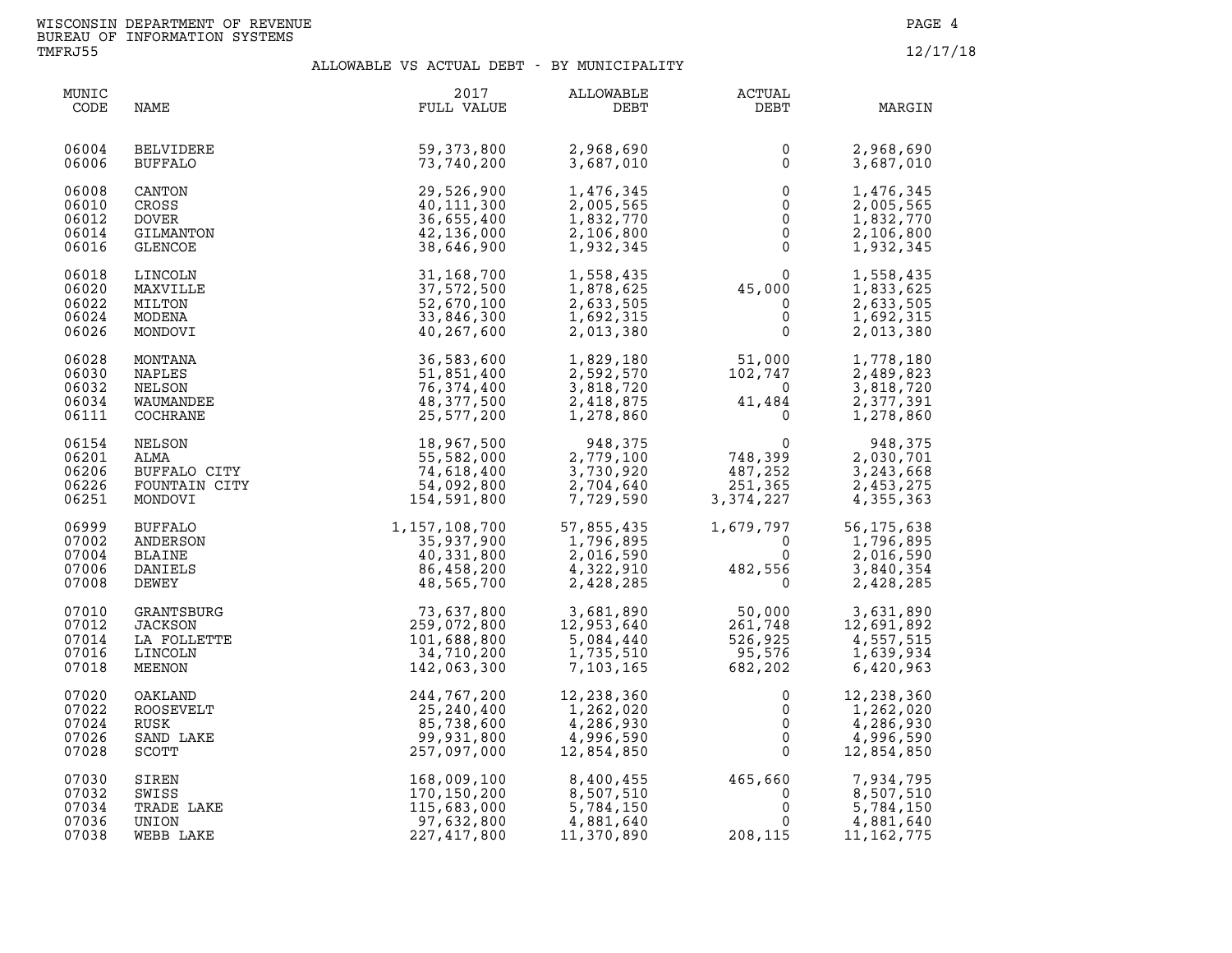| MUNIC<br>CODE                             | NAME                                                                                                                          | 2017<br>FULL VALUE                                                                                                                                                                                                                                                                 | ALLOWABLE<br>DEBT                                                                 | <b>ACTUAL</b><br>DEBT                                                                                                                                      | MARGIN                                                                                                                             |
|-------------------------------------------|-------------------------------------------------------------------------------------------------------------------------------|------------------------------------------------------------------------------------------------------------------------------------------------------------------------------------------------------------------------------------------------------------------------------------|-----------------------------------------------------------------------------------|------------------------------------------------------------------------------------------------------------------------------------------------------------|------------------------------------------------------------------------------------------------------------------------------------|
| 07040<br>07042<br>07131<br>07181<br>07191 | WEST MARSHLAND<br>WOOD RIVER<br>GRANTSBURG<br>SIREN<br>WEBSTER                                                                | 28,908,100<br>112,711,000<br>62,427,000<br>69,553,600<br>32,243,500                                                                                                                                                                                                                | 1,445,405<br>5,635,550<br>3,121,350<br>3,477,680<br>1,612,175                     | $\begin{smallmatrix}&&&0\01,105,793\1,494,540\037,542\end{smallmatrix}$                                                                                    | 1,445,405<br>5,635,550<br>2,015,557<br>1,983,140<br>974,633                                                                        |
| 07999<br>08002<br>08004<br>08006<br>08008 | <b>BURNETT</b><br><b>BRILLION</b><br>BROTHERTOWN<br>CHARLESTOWN<br>CHILTON                                                    | 2,619,977,600<br>108,682,200<br>145,641,900<br>57,220,500<br>110,727,500                                                                                                                                                                                                           | 130,998,880<br>5,434,110<br>7,282,095<br>3,361,025<br>5,536,375                   | 60,000                                                                                                                                                     | $\begin{array}{cc} 7,087,302 & 123,911,578 \\ 850 & 5,433,260 \\ 0 & 7,282,095 \\ 60,000 & 3,301,025 \\ 0 & 5,536,375 \end{array}$ |
| 08010<br>08012<br>08014<br>08016<br>08018 |                                                                                                                               | 110, 727, 500<br>NEW HOLSTEIN<br>NEW HOLSTEIN<br>RANTOUL<br>STOCKBRIDGE<br>STOCKBRIDGE<br>WOODVILLE<br>HARRISON<br>HARRISON<br>TOPS<br>CONTRIBUTE:<br>TOPS<br>TOPS<br>TOPS<br>TOPS<br>TOPS<br>TOPS<br>TOPS<br>TOPS<br>TOPS<br>TOPS<br>TOPS<br>TOPS<br>TOPS<br>TOPS<br>TOPS<br>TOPS | 2,451,910<br>6,053,725<br>3,763,960<br>8,404,430<br>3,932,960                     | $\begin{bmatrix} 0 \\ 0 \\ 0 \\ 0 \end{bmatrix}$                                                                                                           | $\overline{0}$<br>2,451,910<br>6,053,725<br>3,763,960<br>8,404,430<br>3,932,960                                                    |
| 08131<br>08136<br>08160<br>08179<br>08181 | HARRISON<br>HILBERT<br>POTTER<br>SHERWOOD<br>STOCKBRIDGE                                                                      | 973,839,700<br>71,443,400<br>13,199,900<br>277, 152, 900<br>69,991,500                                                                                                                                                                                                             | 48,691,985<br>3,572,170<br>659,995<br>13,857,645<br>3,499,575                     | 2,063,835<br>2,658,884<br>32,960<br>2,728,143<br>70,000                                                                                                    | 46,628,150<br>913,286<br>627,035<br>11, 129, 502<br>3,429,575                                                                      |
| 08206<br>08211<br>08261<br>08999<br>09002 | BRILLION<br>CHILTON<br>NEW HOLSTEIN<br>CALUMET<br>CALUMET<br>ANSON<br>ARTHUR<br>AUBURN<br>BIRCH CREEK<br>BLOOMER<br>CLEVELAND | 209,124,300<br>260,308,000<br>174,425,600<br>4,002,111,800<br>232,526,400                                                                                                                                                                                                          | 10,456,215<br>13,015,400<br>$\frac{1}{8}$ , 721, 280<br>200,105,590<br>11,626,320 | $\begin{array}{cc} 8,143,914 & 2,312,301 \\ 700,886 & 12,314,514 \\ 3,695,470 & 5,025,810 \\ 15,385,000 & 184,720,590 \\ 120,000 & 11,506,320 \end{array}$ |                                                                                                                                    |
| 09004<br>09006<br>09008<br>09010<br>09012 |                                                                                                                               | 62,361,100<br>59,905,900<br>101,089,100<br>86, 375, 700<br>75,883,400                                                                                                                                                                                                              | 3,118,055<br>2,995,295<br>5,054,455<br>4,318,785<br>3,794,170                     | $63,706$<br>0<br>0<br>0<br>0                                                                                                                               | 3,118,055<br>2,931,589<br>5,054,455<br>4,318,785<br>3,794,170                                                                      |
| 09014<br>09016<br>09018<br>09020<br>09022 | COLBURN<br>COOKS VALLEY<br>DELMAR<br>EAGLE POINT<br>EDSON                                                                     | 88,581,100<br>66,259,300<br>56,083,400<br>366,830,300<br>68,302,200                                                                                                                                                                                                                | 4,429,055<br>3, 312, 965<br>2, 804, 170<br>18, 341, 515<br>3, 415, 110            | $\begin{bmatrix} 0 \ 0 \ 0 \ 0 \ 0 \ 0 \ 0 \end{bmatrix}$<br>$\overline{0}$                                                                                | 4,429,055<br>3,312,965<br>2,804,170<br>18, 341, 515<br>3, 415, 110                                                                 |
| 09024<br>09026<br>09028<br>09032<br>09034 | ESTELLA<br>GOETZ<br>HALLIE<br>HOWARD<br>LAFAYETTE                                                                             | 40,452,000<br>56, 121, 700<br>15,196,000<br>65,545,300<br>645,420,600                                                                                                                                                                                                              | 2,022,600<br>2,806,085<br>759,800<br>3, 277, 265<br>32, 271, 030                  | $\begin{array}{ccc}\n 0 & 0 \\  0 & 0 \\  30,965 \\  607,545\n\end{array}$                                                                                 | 2,022,600<br>2,806,085<br>759,800<br>3,246,300<br>31,663,485                                                                       |
| 09035<br>09036<br>09038                   | LAKE HOLCOMBE<br>RUBY<br>^`````^^```                                                                                          | 158,804,000<br>35,507,800<br>212,084,600                                                                                                                                                                                                                                           | 7,940,200<br>1,775,390<br>10,604,230                                              | $81,466$<br>0                                                                                                                                              | 7,940,200<br>1,693,924<br>10,604,230                                                                                               |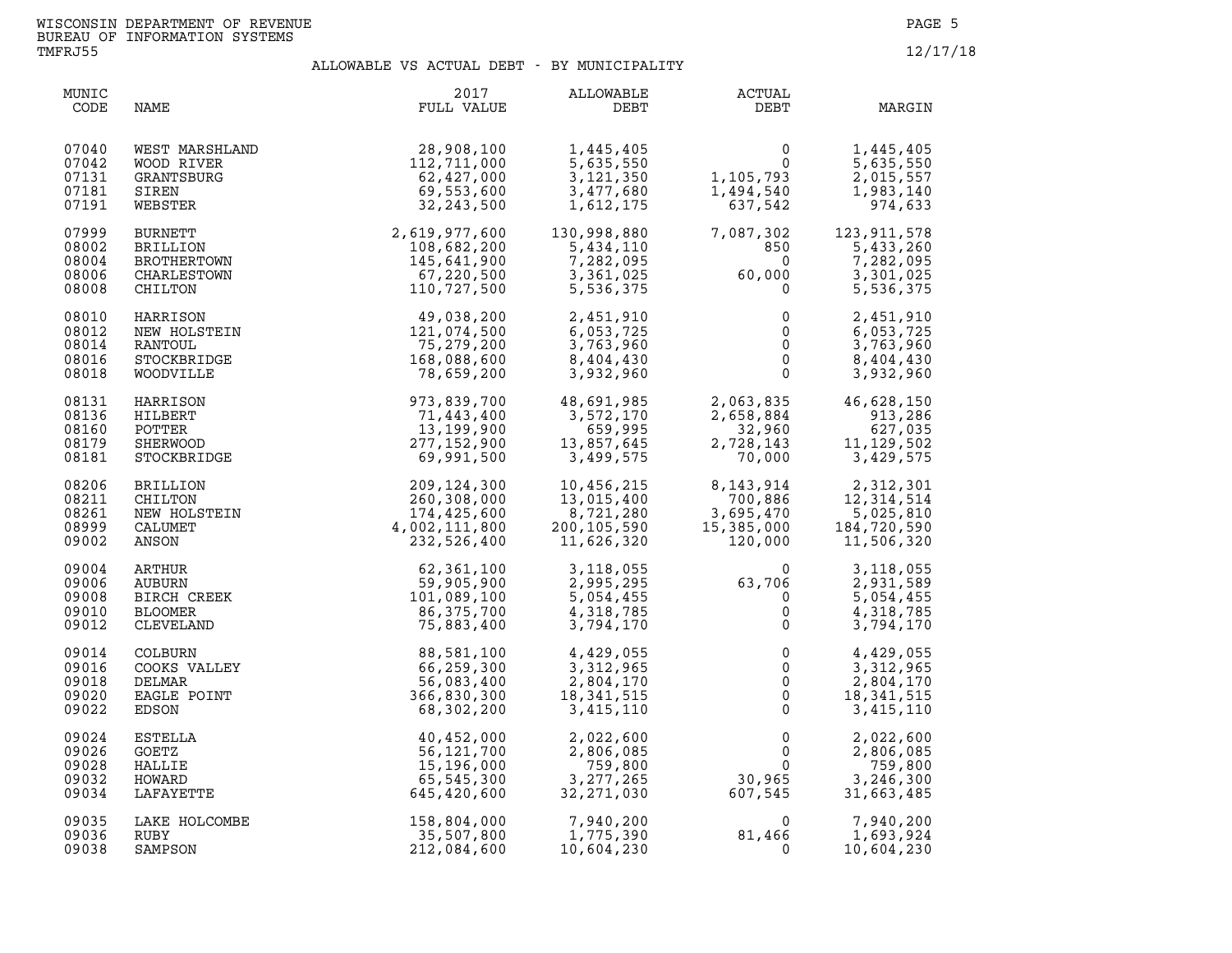| MUNIC<br>CODE                             | NAME                                                                    | 2017<br>FULL VALUE                                                      | ALLOWABLE<br>DEBT                                                 | ACTUAL<br>DEBT                                                | MARGIN                                                         |
|-------------------------------------------|-------------------------------------------------------------------------|-------------------------------------------------------------------------|-------------------------------------------------------------------|---------------------------------------------------------------|----------------------------------------------------------------|
| 09040                                     | SIGEL                                                                   | 82,310,300                                                              | 4, 115, 515                                                       | $\mathbf 0$                                                   | 4, 115, 515                                                    |
| 09042                                     | TILDEN                                                                  | 124,087,800                                                             | 6, 204, 390                                                       | $\mathbf{0}$                                                  | 6,204,390                                                      |
| 09044                                     | WHEATON                                                                 | 271,081,600                                                             | 13,554,080                                                        | $\mathbf{0}$                                                  | 13,554,080                                                     |
| 09046                                     | <b>WOODMOHR</b>                                                         | 81,318,200                                                              | 4,065,910                                                         | $\mathbf 0$                                                   | 4,065,910                                                      |
| 09106                                     | BOYD                                                                    | 23,730,600                                                              | 1,186,530                                                         | 168,224                                                       | 1,018,306                                                      |
| 09111                                     | <b>CADOTT</b>                                                           | 80,047,000                                                              | 4,002,350                                                         | 2,372,600                                                     | 1,629,750                                                      |
| 09128                                     | LAKE HALLIE                                                             | 627,530,000                                                             | 31,376,500                                                        | 9,495,000                                                     | 21,881,500                                                     |
| 09161<br>09206<br>09211<br>09213<br>09281 | NEW AUBURN<br>BLOOMER<br>CHIPPEWA FALLS<br>COBNET<br>CORNELL<br>STANLEY | 45,355,000<br>251,523,100<br>900, 213, 300<br>63,046,200<br>112,567,700 | 2,267,750<br>12,576,155<br>45,010,665<br>3, 152, 310<br>5,628,385 | 12,676<br>2,635,000<br>30,471,293<br>284,949<br>4,053,294     | 2,255,074<br>9,941,155<br>14,539,372<br>2,867,361<br>1,575,091 |
| 09999<br>10002<br>10004<br>10006<br>10008 | CHIPPEWA<br>BEAVER<br><b>BUTLER</b><br>COLBY<br>DEWHURST                | 5,328,054,600<br>43,644,200<br>10,752,400<br>41, 167, 300<br>95,798,800 | 266,402,730<br>2,182,210<br>537,620<br>2,058,365<br>4,789,940     | 5,695,000<br>$\mathbf 0$<br>$\mathsf 0$<br>$\Omega$<br>88,600 | 260,707,730<br>2,182,210<br>537,620<br>2,058,365<br>4,701,340  |
| 10010                                     | EATON                                                                   | 58,338,500                                                              | 2,916,925                                                         | 0                                                             | 2,916,925                                                      |
| 10012                                     | FOSTER                                                                  | 27,965,700                                                              | 1,398,285                                                         | 0                                                             | 1,398,285                                                      |
| 10014                                     | FREMONT                                                                 | 59,816,900                                                              | 2,990,845                                                         | $\mathbf{0}$                                                  | 2,990,845                                                      |
| 10016                                     | GRANT                                                                   | 48,652,500                                                              | 2,432,625                                                         | 228,642                                                       | 2,203,983                                                      |
| 10018                                     | GREEN GROVE                                                             | 42,034,900                                                              | 2,101,745                                                         | $\mathbf 0$                                                   | 2,101,745                                                      |
| 10020                                     | HENDREN                                                                 | 34,802,000                                                              | 1,740,100                                                         | 0                                                             | 1,740,100                                                      |
| 10022                                     | HEWETT                                                                  | 28, 152, 700                                                            | 1,407,635                                                         | 42,000                                                        | 1,365,635                                                      |
| 10024                                     | HIXON                                                                   | 45,787,800                                                              | 2,289,390                                                         | 200,000                                                       | 2,089,390                                                      |
| 10026                                     | HOARD                                                                   | 36,971,000                                                              | 1,848,550                                                         | $\mathbf 0$                                                   | 1,848,550                                                      |
| 10028                                     | LEVIS                                                                   | 39,776,500                                                              | 1,988,825                                                         | $\mathbf 0$                                                   | 1,988,825                                                      |
| 10030                                     | LONGWOOD                                                                | 48,110,500                                                              | 2,405,525                                                         | 150,630                                                       | 2,254,895                                                      |
| 10032                                     | LOYAL                                                                   | 43,378,500                                                              | 2,168,925                                                         | 18,112                                                        | 2,150,813                                                      |
| 10034                                     | LYNN                                                                    | 48,215,800                                                              | 2,410,790                                                         | 48,000                                                        | 2,362,790                                                      |
| 10036                                     | MAYVILLE                                                                | 53,654,400                                                              | 2,682,720                                                         | 42,835                                                        | 2,639,885                                                      |
| 10038                                     | MEAD                                                                    | 42,299,200                                                              | 2,114,960                                                         | $\Omega$                                                      | 2,114,960                                                      |
| 10040                                     | MENTOR                                                                  | 50,369,200                                                              | 2,518,460                                                         | 238,481                                                       | 2,279,979                                                      |
| 10042                                     | PINE VALLEY                                                             | 96,162,200                                                              | 4,808,110                                                         | $\overline{0}$                                                | 4,808,110                                                      |
| 10044                                     | RESEBURG                                                                | 42,024,600                                                              | 2,101,230                                                         | 66,533                                                        | 2,034,697                                                      |
| 10046                                     | <b>SEIF</b>                                                             | 19,796,800                                                              | 989,840                                                           | $\Omega$                                                      | 989,840                                                        |
| 10048                                     | SHERMAN                                                                 | 53,520,700                                                              | 2,676,035                                                         | $\mathbf{0}$                                                  | 2,676,035                                                      |
| 10050                                     | SHERWOOD                                                                | 21,853,100                                                              | 1,092,655                                                         | 85,000                                                        | 1,007,655                                                      |
| 10052                                     | THORP                                                                   | 53,604,000                                                              | 2,680,200                                                         | 160,874                                                       | 2,519,326                                                      |
| 10054                                     | UNITY                                                                   | 46, 214, 200                                                            | 2,310,710                                                         | 0                                                             | 2,310,710                                                      |
| 10056                                     | WARNER                                                                  | 33,410,800                                                              | 1,670,540                                                         | $\mathbf 0$                                                   | 1,670,540                                                      |
| 10058                                     | WASHBURN                                                                | 23,461,900                                                              | 1,173,095                                                         | $\mathbf 0$                                                   | 1,173,095                                                      |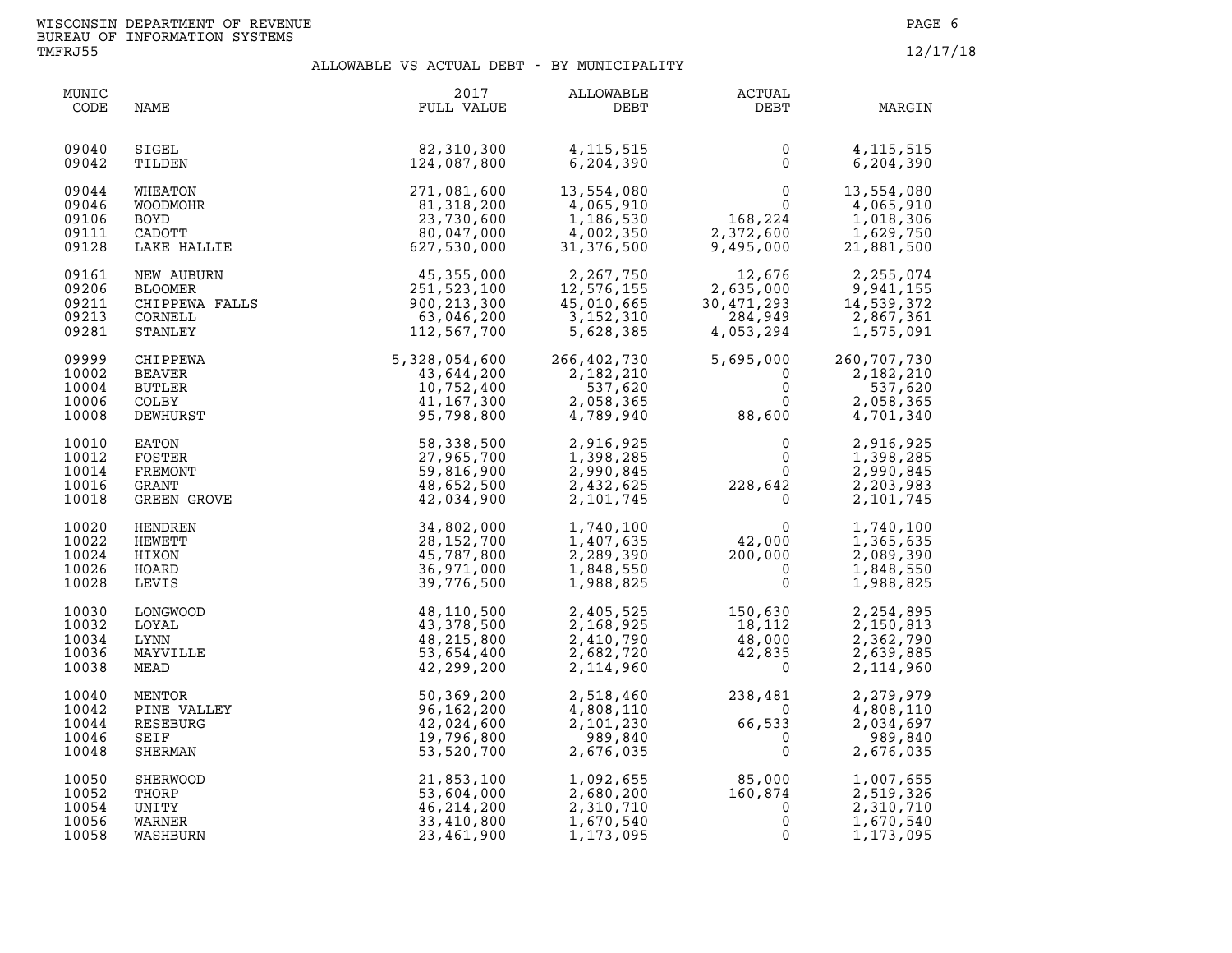| MUNIC<br>CODE                             | NAME                                          | 2017<br>FULL VALUE                                                                                                                                                                                                                                                                                                   | ALLOWABLE<br>DEBT                                             | ACTUAL<br>DEBT                                                                                                         | MARGIN                                                      |
|-------------------------------------------|-----------------------------------------------|----------------------------------------------------------------------------------------------------------------------------------------------------------------------------------------------------------------------------------------------------------------------------------------------------------------------|---------------------------------------------------------------|------------------------------------------------------------------------------------------------------------------------|-------------------------------------------------------------|
| 10060<br>10062<br>10064<br>10066<br>10111 | WESTON<br>WITHEE<br>WORDEN<br>YORK<br>CURTISS | 45,933,500<br>50,451,200<br>50,445,800<br>43,110,100<br>31,813,000                                                                                                                                                                                                                                                   | 2,296,675<br>2,522,560<br>2,522,290<br>2,155,505<br>1,590,650 | $144, 706\n0$<br>0<br>1,000,000                                                                                        | 2,296,675<br>2,377,854<br>2,522,290<br>2,155,505<br>590,650 |
| 10116<br>10131<br>10191<br>10201<br>10211 | DORCHESTER<br>GRANTON                         | $49,254,800$<br>$11,783,000$<br>$19,911,500$<br>$129,987,300$<br>$77,871,100$<br>$29,176,700$                                                                                                                                                                                                                        | 2,462,740<br>589,150                                          | 1,005,840<br>$\begin{array}{r} 1,000,001 \\ 375,340 \\ 3,125,758 \\ 1,631,023 \end{array}$                             | 1,456,900<br>589,150<br>620,235<br>3,373,607<br>2,262,532   |
| 10231<br>10246<br>10261<br>10265<br>10286 |                                               | $\begin{tabular}{l c c c c} \multicolumn{1}{c}{\textbf{GREENWOOD}} & $\begin{smallmatrix} & $129$, $987', 300$ & $6, 499, 36:\\ 995, 57 & $77, 871, 100$ & $3, 893, 551$ \\ 129, 987, 300 & $6, 499, 360\\ 100YAL & $55, 399, 000$ & $2, 769, 950\\ \texttt{NEILSVILLE} & $129, 638, 400$ & $6, 481, 920\\ 995, 551$ |                                                               | 967,300<br>2,669,938<br>2,492,712<br>1,536,252<br>3,354,237                                                            | 991,535<br>100,012<br>3,989,208<br>768,648<br>1,209,718     |
| 10999<br>11002<br>11004<br>11006<br>11008 |                                               |                                                                                                                                                                                                                                                                                                                      |                                                               | $\begin{array}{ccc} 2,963,492 & 100,923,928\ 0 & 4,758,030\ 0 & 11,751,195\ 0 & 4,575,775\ 0 & 2,671,000\ \end{array}$ |                                                             |
| 11010<br>11012<br>11014<br>11016<br>11018 |                                               |                                                                                                                                                                                                                                                                                                                      |                                                               |                                                                                                                        |                                                             |
| 11020<br>11022<br>11024<br>11026<br>11028 |                                               |                                                                                                                                                                                                                                                                                                                      |                                                               |                                                                                                                        |                                                             |
| 11030<br>11032<br>11034<br>11036<br>11038 |                                               |                                                                                                                                                                                                                                                                                                                      |                                                               |                                                                                                                        |                                                             |
| 11040<br>11042<br>11101<br>11111<br>11116 | WYOCENA<br>ARLINGTON<br>CAMBRIA<br>DOYLESTOWN | 182,057,200<br>77,341,500<br>49,299,900<br>14,639,000                                                                                                                                                                                                                                                                | 18,012,110<br>9,102,860<br>3,867,075<br>2,464,995<br>731,950  | $157,609$<br>$352,000$<br>$1,279,063$<br>$687,188$<br>$0$                                                              | 8,750,860<br>2,588,012<br>1,777,807<br>731,950              |
| 11126<br>11127<br>11171                   | FALL RIVER<br>FRIESLAND<br>PARDEEVILLE        | 137,209,000<br>23,190,100<br>134,164,100                                                                                                                                                                                                                                                                             | 6,860,450<br>1,159,505<br>6,708,205                           | 188,767<br>379,967<br>603.129<br>603,129                                                                               | 6,671,683<br>779,538<br>6,105,076                           |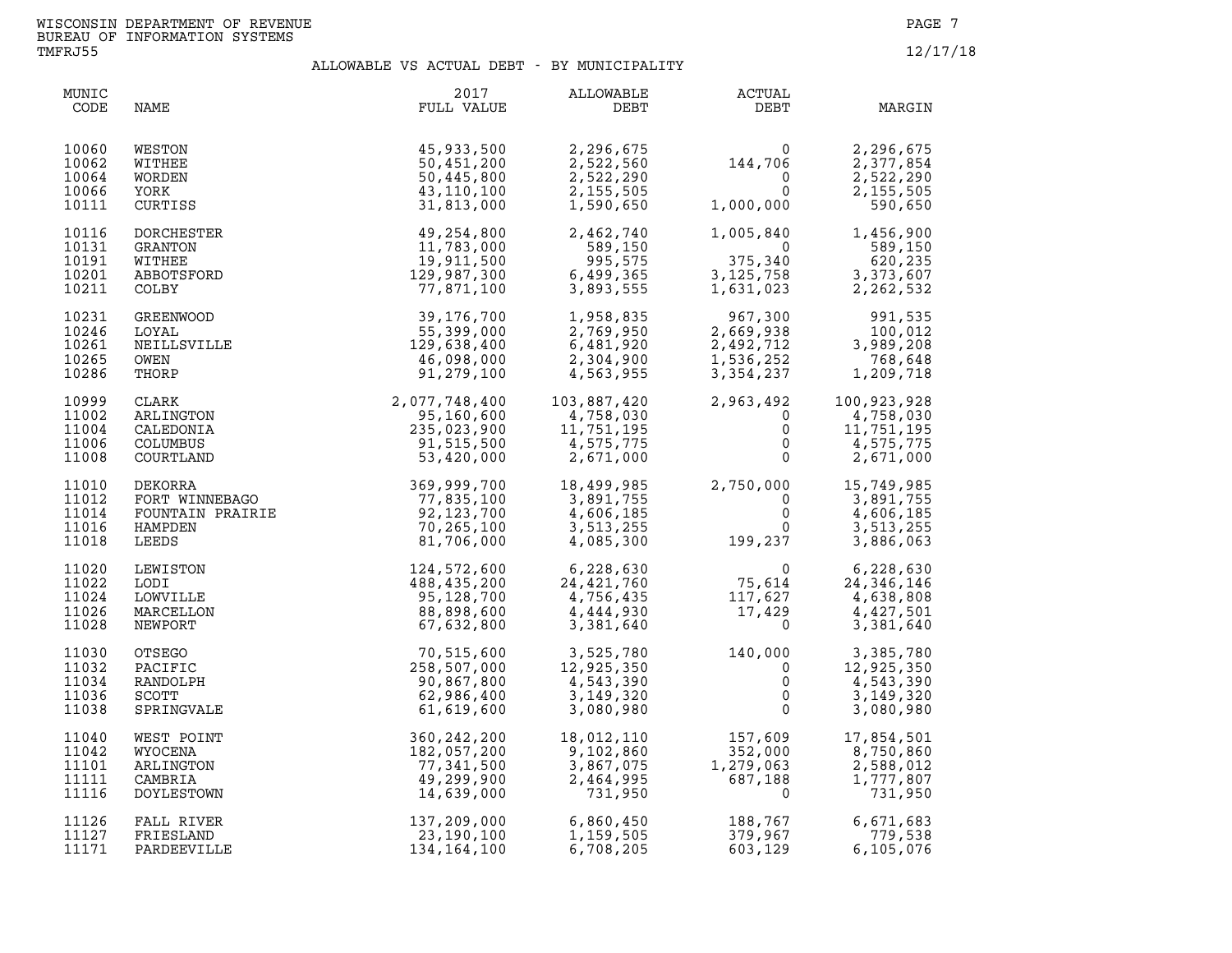| MUNIC<br>CODE                             | NAME                                                                    | 2017<br>FULL VALUE                                                                                                                                                                                                                             | ALLOWABLE<br>DEBT                                                 | ACTUAL<br>DEBT                                                                                                                                                                                               | MARGIN                                                                                                                                                         |
|-------------------------------------------|-------------------------------------------------------------------------|------------------------------------------------------------------------------------------------------------------------------------------------------------------------------------------------------------------------------------------------|-------------------------------------------------------------------|--------------------------------------------------------------------------------------------------------------------------------------------------------------------------------------------------------------|----------------------------------------------------------------------------------------------------------------------------------------------------------------|
| 11172<br>11177                            | POYNETTE<br>RIO.                                                        | 165,828,600<br>61,595,900                                                                                                                                                                                                                      | 8,291,430<br>3,079,795                                            | 3,480,000<br>1,451,401                                                                                                                                                                                       | 4,811,430<br>1,628,394                                                                                                                                         |
| 11191<br>11211<br>11246<br>11271<br>11291 | WYOCENA<br>COLUMBUS<br>LODI<br>PORTAGE<br>WISCONSIN DELLS               | 38,351,900<br>402,748,200<br>253,450,100<br>613,154,600<br>433,392,400                                                                                                                                                                         | 1,917,595<br>20,137,410<br>12,672,505<br>30,657,730<br>21,669,620 | 3,935,000<br>9,190,001                                                                                                                                                                                       | $\begin{array}{cccc} 287,367 & 1,630,228 \\ 10,123,449 & 10,013,961 \\ 3,935,000 & 8,737,505 \\ 17,425,000 & 13,232,730 \\ 9,190,001 & 12,479,619 \end{array}$ |
| 11999<br>12002<br>12004<br>12006<br>12008 |                                                                         | COLUMBIA<br>COLUMBIA<br>BRIDGEPORT<br>CLAYTON<br>CLAYTON 74,920,700<br>EASTMAN 74,289,700<br>FREEMAN 74,289,700<br>FREEMAN 89,704,200<br>MARIETTA 22,732,700<br>PRAIRIE DU CHIEN 42,732,700<br>PRAIRIE DU CHIEN 67,231,100<br>SCOTT 36,662,500 | 267,510,330<br>5,554,820<br>3,746,035<br>3,714,485<br>4,485,210   | 57,919,652<br>$75,244$<br>0<br>738 255<br>738,379                                                                                                                                                            | 209,590,678<br>5,554,820<br>3,670,791<br>3,714,485<br>3,746,831                                                                                                |
| 12010<br>12012<br>12014<br>12016<br>12018 | SCOTT<br>SENECA                                                         | 36,662,500<br>93,473,500                                                                                                                                                                                                                       | 1,211,300<br>2,136,635<br>3,361,555<br>1,833,125<br>4,673,675     | $\begin{smallmatrix}&&&0\123,955\212,105\121,697\0\end{smallmatrix}$                                                                                                                                         | 1,211,300<br>2,012,680<br>3, 149, 450<br>1,711,428<br>4,673,675                                                                                                |
| 12020<br>12022<br>12106<br>12121<br>12126 | UTICA<br>WAUZEKA<br>BELL CENTER<br>EASTMAN<br>FERRYVILLE                | 46,678,200<br>28,888,300<br>6,091,600<br>16,831,500<br>22,130,500                                                                                                                                                                              | 2,333,910<br>1,444,415<br>304,580<br>841,575<br>1,106,525         | $\begin{array}{cc} 119\,, 829 & 2\,, 214\,, 081 \\ 324\,, 288 & 1\,, 120\,, 127 \\ 0 & 304\,, 580 \\ 127\,, 333 & 714\,, 242 \\ 259\,, 128 & 847\,, 397 \end{array}$                                         |                                                                                                                                                                |
| 12131<br>12146<br>12151<br>12181<br>12182 | GAYS MILLS<br>LYNXVILLE<br>MOUNT STERLING<br>SOLDIERS GROVE<br>STEUBEN  | 25, 045, 700<br>10, 031, 400<br>7, 067, 600<br>7E<br>22, 303, 200<br>4, 796, 300                                                                                                                                                               | 1,252,285<br>501,570<br>353,380<br>1,115,160<br>239,815           | $\begin{array}{cc} 312\,, 178 & \qquad & 940\,, 107 \\ \text{0} & \qquad & 501\,, 570 \\ \text{0} & \qquad & 353\,, 380 \\ 316\,, 142 & \qquad & 799\,, 018 \\ 118\,, 969 & \qquad & 120\,, 846 \end{array}$ |                                                                                                                                                                |
| 12191<br>12271<br>12999<br>13002<br>13004 | WAUZEKA<br>PRAIRIE DU CHIEN<br>CRAWFORD<br>ALBION<br>BERRY<br>BERRY     | 21,807,200<br>367,166,300<br>1,196,983,000<br>219,483,700<br>200,596,500                                                                                                                                                                       | 1,090,360<br>18,358,315<br>59,849,150<br>10,974,185<br>10,029,825 | $\begin{array}{ccc} 476,985 & 613,375 \\ 11,545,005 & 6,813,310 \\ 6,250,000 & 53,599,150 \\ 64,940 & 10,909,245 \\ 206,869 & 9,822,956 \end{array}$                                                         |                                                                                                                                                                |
| 13006<br>13008<br>13010<br>13012<br>13014 | BLACK EARTH<br>BLOOMING GROVE<br>BLUE MOUNDS<br><b>BRISTOL</b><br>BURKE | 68,295,100<br>179,857,200<br>139,585,300<br>500, 312, 300<br>495,378,000                                                                                                                                                                       | 3,414,755<br>8,992,860<br>6,979,265<br>25,015,615<br>24,768,900   | $269,589$<br>0<br>73,253<br>238,776<br>589<br>0<br>$\overline{0}$                                                                                                                                            | 3, 145, 166<br>8,992,860<br>6,906,012<br>24,776,839<br>24,768,900                                                                                              |
| 13016<br>13018<br>13020<br>13022<br>13024 | CHRISTIANA<br>COTTAGE GROVE<br>CROSS PLAINS<br>DANE<br>DEERFIELD        | 132,157,600<br>427,806,200<br>248,208,800<br>122,631,700<br>191,837,700                                                                                                                                                                        | 9,591,885                                                         | $6,607,880$<br>$21,390,310$<br>$12,410,440$<br>$6,131,585$<br>$1,585$<br>$-$<br>$0$<br>574,448                                                                                                               | 6,607,880<br>21, 324, 233<br>10,285,944<br>6,131,585<br>9,017,437                                                                                              |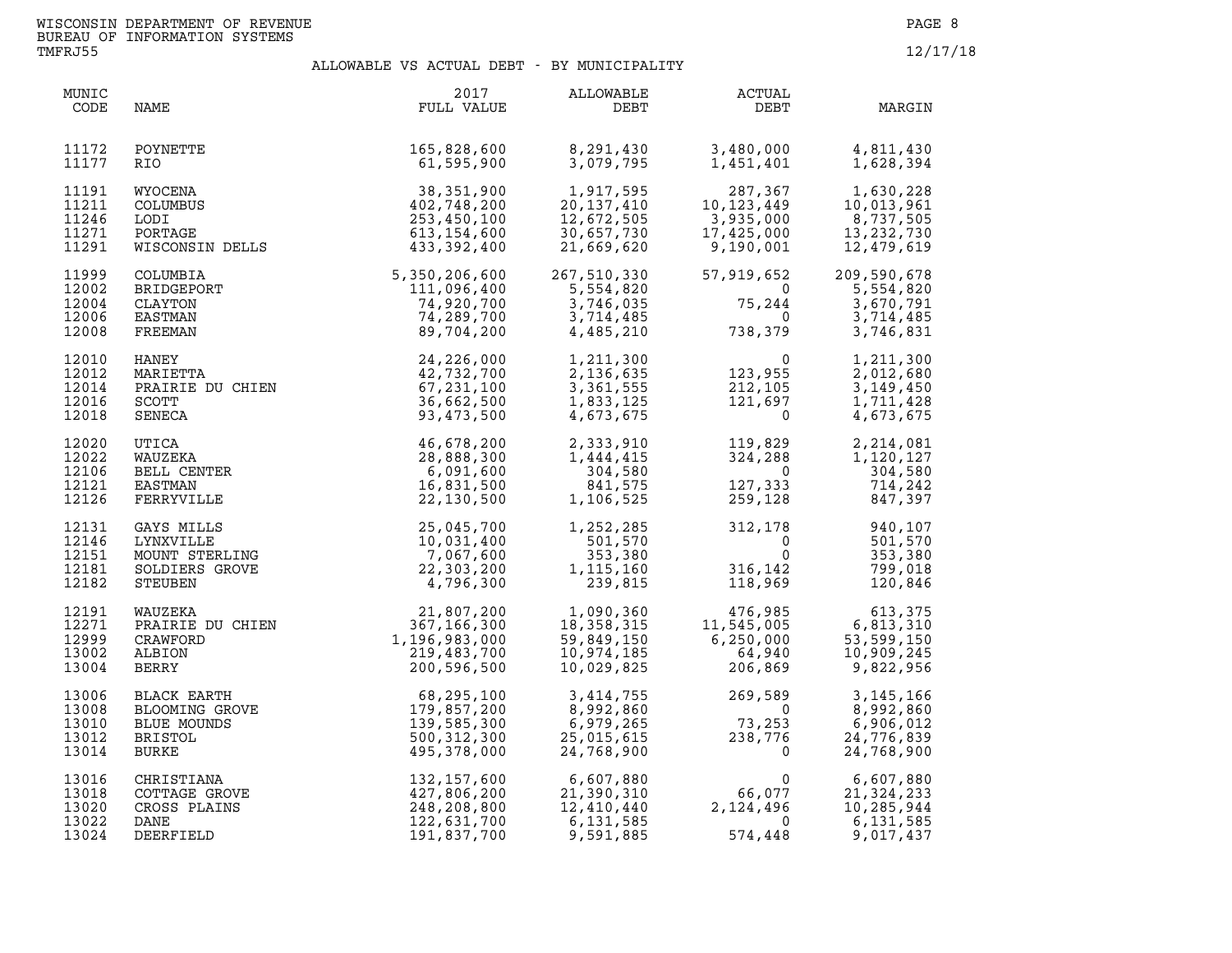| MUNIC<br>CODE                             | NAME                                                                      | 2017<br>FULL VALUE                                                                                                        | ALLOWABLE<br>DEBT                                                  | ACTUAL<br>DEBT                                                                                                                                    | MARGIN                                                                                                                          |
|-------------------------------------------|---------------------------------------------------------------------------|---------------------------------------------------------------------------------------------------------------------------|--------------------------------------------------------------------|---------------------------------------------------------------------------------------------------------------------------------------------------|---------------------------------------------------------------------------------------------------------------------------------|
| 13026<br>13028<br>13032<br>13034<br>13036 | DUNKIRK<br>DUNN<br>MADISON<br>MAZOMANIE<br>MEDINA                         | 199,532,200<br>740,280,100<br>438,769,800<br>126,529,500<br>145,214,700                                                   | 9,976,610<br>37,014,005<br>21,938,490<br>6,326,475<br>7,260,735    | $\begin{array}{ccc} 200,000 & 9,776,610 \ 1,598,955 & 35,415,050 \ 1,674,858 & 20,263,632 \ 10,000 & 6,316,475 \ 241,594 & 7,019,141 \end{array}$ |                                                                                                                                 |
| 13038<br>13040<br>13042<br>13044<br>13046 |                                                                           | MIDDLETON 1,221,514,000<br>MONTROSE 127,455,600<br>OREGON 404,464,400<br>PERRY 83,069,100<br>PLEASANT SPRINGS 476,848,000 | 61,075,700<br>6,372,780<br>20, 223, 220<br>4,153,455<br>23,842,400 | $4,550,240$<br>$196,787$<br>$165,000$<br>$1,021,123$<br>$0$                                                                                       | 56,525,460<br>6,175,993<br>20,058,220<br>3,132,332<br>23,842,400                                                                |
| 13048<br>13050<br>13052<br>13054<br>13056 | PRIMROSE<br>ROXBURY<br>RUTLAND<br>SPRINGDALE<br>SPRINGFIELD               | $476,848,000$<br>94,820,100<br>232,635,300<br>255,980,100<br>316,989                                                      |                                                                    | $\begin{array}{cc} 4,741,005 & 52,581 \ 11,631,765 & 0 \ 12,799,005 & 374,937 \ 15,849,460 & 0 \ 21,734,285 & 1,021,051 \end{array}$              | 4,688,424<br>11,631,765<br>12,424,068<br>15,849,460<br>20,713,234                                                               |
| 13058<br>13060<br>13062<br>13064<br>13066 | SUN PRAIRIE<br>VERMONT<br>VERONA<br>VIENNA<br>WESTPORT                    | 288,621,400<br>147,156,000<br>301,304,600<br>240,568,700<br>812,925,400                                                   | 14,431,070<br>7,357,800<br>15,065,230<br>12,028,435<br>40,646,270  | $\begin{array}{c} 0 \\ 116,145 \\ 0 \\ 571,653 \\ 247,000 \end{array}$                                                                            | 14,431,070<br>7,241,655<br>15,065,230<br>11,456,782<br>40,399,270                                                               |
| 13070<br>13106<br>13107<br>13108<br>13111 | YORK<br>BELLEVILLE<br>BLACK EARTH<br>BLUE MOUNDS<br>CAMBRIDGE             | 78,433,500<br>211,409,300<br>108,817,200<br>73,864,000<br>156,350,800                                                     |                                                                    | 3,921,675<br>10,570,465 7,479,539<br>5,440,860 3,859,251<br>3,693,200 2,843,853<br>7,817,540 4,308,752                                            | 3,921,675<br>3,090,926<br>1,581,609<br>849,347<br>3,508,788                                                                     |
| 13112<br>13113<br>13116<br>13117<br>13118 | COTTAGE GROVE<br>CROSS PLAINS<br>DANE<br>DEERFIELD<br>DEFOREST            | 711,556,100<br>NS<br>NS<br>382,300,700<br>90,955,900<br>218,091,700<br>1,059,843,200                                      | 35,577,805<br>19,115,035<br>4,547,795<br>10,904,585<br>52,992,160  |                                                                                                                                                   | 19,330,517 16,247,288<br>$11,770,000$<br>$947,971$<br>$3,599,824$<br>$3,739,999$<br>$7,164,586$<br>$38,417,836$<br>$14,574,324$ |
| 13151<br>13152<br>13153<br>13154<br>13157 | MAPLE BLUFF<br>MARSHALL<br>MAZOMANIE<br>MCFARLAND<br>MOUNT HOREB          | 396,994,000<br>213, 221, 500<br>156,412,500<br>883,717,700<br>688,229,600                                                 | 19,849,700<br>10,661,075<br>7,820,625<br>44,185,885<br>34,411,480  | 10,500,780<br>$\begin{array}{r} 25,2827,177\ 6,227,177\ 2,605,501\ 13,100,000\ 20,873,652 \end{array}$                                            | 9,348,920<br>4,433,898<br>5, 215, 124<br>31,085,885<br>13,537,828                                                               |
| 13165<br>13176<br>13181<br>13191<br>13196 | UKEGON<br>ROCKDALE<br>SHOREWOOD HILLS<br>WAUNAKEE<br>WINDSOR<br>RIMANISOR | 1,086,383,800<br>15,927,100<br>598,167,300<br>1,717,335,100<br>805, 272, 400                                              | 54, 319, 190<br>796,355<br>29,908,365<br>85,866,755<br>40,263,620  | 13,670,000<br>30,887<br>$-3,000$<br>$-4,720,707$<br>$13,530,000$<br>$51,425$                                                                      | 40,649,190<br>765,468<br>14, 293, 365<br>51,146,048<br>26,733,620                                                               |
| 13225<br>13251<br>13255                   | FITCHBURG<br>MADISON<br>MIDDLETON                                         | 2,954,018,100<br>26,768,653,950<br>3,360,068,100                                                                          | 147,700,905<br>1,338,432,698<br>168,003,405                        | 1,425,000<br>447,740,419<br>46,776,389                                                                                                            | 96,275,905<br>890,692,279<br>121, 227, 016                                                                                      |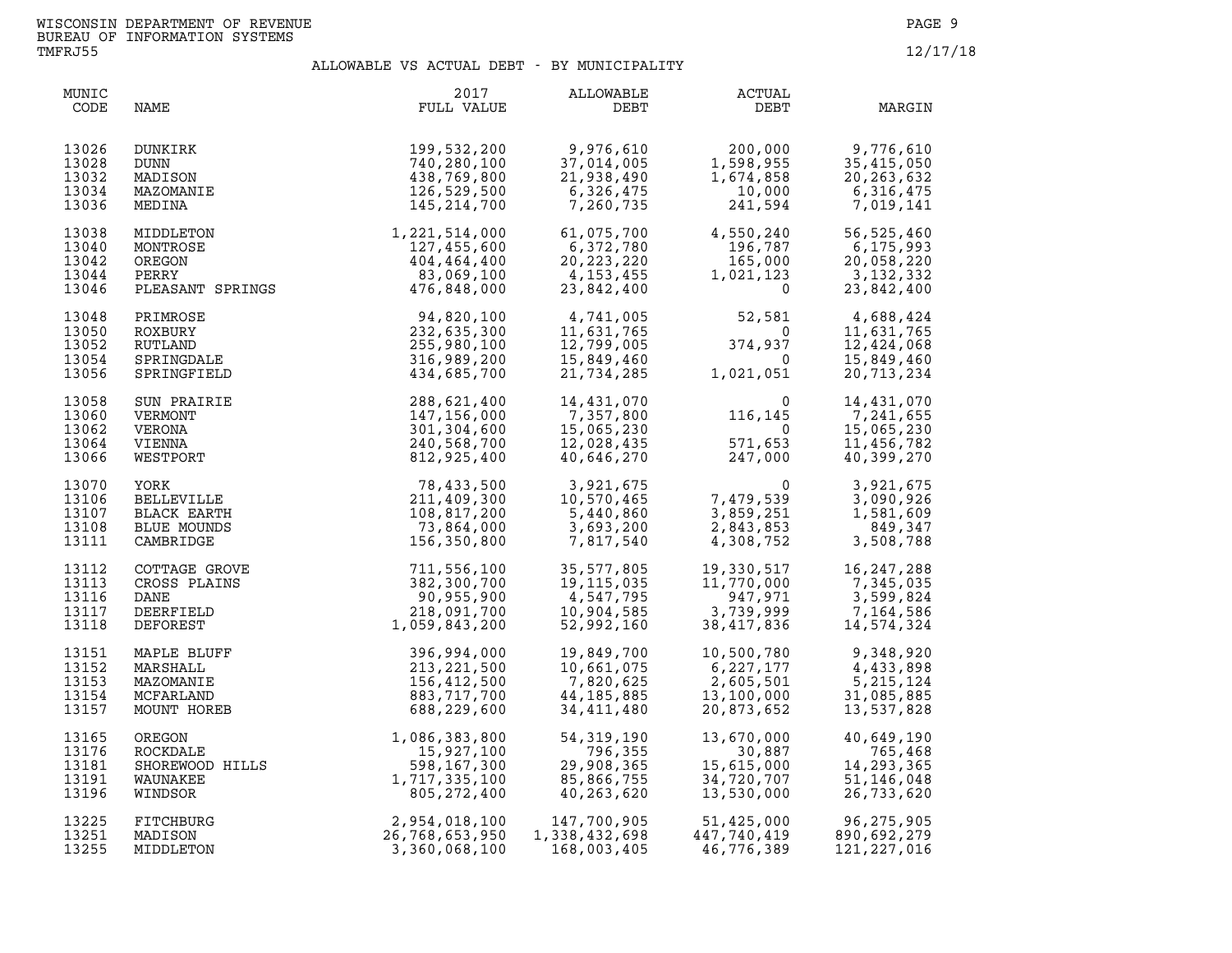| MUNIC<br>CODE                             | NAME                                                                   | 2017<br>FULL VALUE                                                             | ALLOWABLE<br>DEBT                                                        | <b>ACTUAL</b><br>DEBT                                                                    | MARGIN                                                                    |
|-------------------------------------------|------------------------------------------------------------------------|--------------------------------------------------------------------------------|--------------------------------------------------------------------------|------------------------------------------------------------------------------------------|---------------------------------------------------------------------------|
| 13258<br>13281                            | MONONA<br>STOUGHTON                                                    | 1,262,810,000<br>1,065,541,100                                                 | 63,140,500<br>53, 277, 055                                               | 52,060,500<br>24,482,923                                                                 | 11,080,000<br>28,794,132                                                  |
| 13282<br>13286<br>13999<br>14002<br>14004 | SUN PRAIRIE<br>VERONA<br>DANE<br>ASHIPPUN<br>BEAVER DAM                | 2,984,707,700<br>2,669,843,100<br>60,784,157,550<br>261,302,900<br>319,157,500 | 149,235,385<br>133,492,155<br>3,039,207,878<br>13,065,145<br>15,957,875  | 58,836,919<br>51,168,568<br>354,740,000<br>288,114<br>42,761                             | 90,398,466<br>82, 323, 587<br>2,684,467,878<br>12,777,031<br>15, 915, 114 |
| 14006<br>14008<br>14010<br>14012<br>14014 | <b>BURNETT</b><br>CALAMUS<br>CHESTER<br>CLYMAN<br>ELBA                 | 75,516,500<br>94,543,200<br>51,929,700<br>73,486,000<br>107,063,900            | 3,775,825<br>4,727,160<br>2,596,485<br>3,674,300<br>5, 353, 195          | 251,797<br>$251,797$<br>0<br>86,429<br>17,334                                            | 3,524,028<br>4,727,160<br>2,596,485<br>3,587,871<br>5,335,861             |
| 14016<br>14018<br>14020<br>14022<br>14024 | EMMET<br>FOX LAKE<br>HERMAN<br>HUBBARD<br>HUSTISFORD                   | 131,616,100<br>206,486,200<br>105,688,300<br>211,265,900<br>146,718,100        | 6,580,805<br>10,324,310<br>5,284,415<br>10,563,295<br>7,335,905          | $\mathbf 0$<br>242,7<br>$\mathbf{0}$<br>$\overline{0}$<br>242,949<br>$\mathbf 0$         | 6,580,805<br>10,324,310<br>5,284,415<br>10,320,346<br>7,335,905           |
| 14026<br>14028<br>14030<br>14032<br>14034 | LEBANON<br>LEROY<br>LOMIRA<br>LOWELL<br>OAK GROVE                      | 132,063,000<br>90,419,200<br>129,075,600<br>103,028,700<br>102,097,400         | 6,603,150<br>4,520,960<br>6,453,780<br>5, 151, 435<br>5,104,870          | 166,316<br>$\overline{\mathbf{0}}$<br>128,767<br>192,803<br>0<br>128,767<br>192,803<br>0 | 6,436,834<br>4,520,960<br>6,325,013<br>4,958,632<br>5,104,870             |
| 14036<br>14038<br>14040<br>14042<br>14044 | PORTLAND<br>RUBICON<br>SHIELDS<br>THERESA<br>TRENTON                   | 97,888,800<br>211,714,300<br>51,425,400<br>93,625,800<br>123,809,900           | $4,894,440$<br>$10,585,715$<br>$2,571,270$<br>$4,681,290$<br>$6,190,495$ | $\begin{matrix} & & 0 \\ & & 0 \\ & & 0 \\ 154,156 \\ & 47,996 \end{matrix}$             | 4,894,440<br>10,585,715<br>2,571,270<br>4,527,134<br>6,142,499            |
| 14046<br>14048<br>14106<br>14111<br>14136 | WESTFORD<br>WILLIAMSTOWN<br><b>BROWNSVILLE</b><br>CLYMAN<br>HUSTISFORD | 137,536,000<br>77,876,800<br>91,166,200<br>19,829,300<br>68,552,900            | 6,876,800<br>3,893,840<br>4,558,310<br>991,465<br>3,427,645              | $\begin{smallmatrix}&&&0\0&344\,,485\0&302\,,969\1,878\,,903\end{smallmatrix}$           | 6,876,800<br>3,893,840<br>4,213,825<br>688,496<br>1,548,742               |
| 14141<br>14143<br>14146<br>14147<br>14161 | IRON RIDGE<br>KEKOSKEE<br>LOMIRA<br>LOWELL<br>NEOSHO                   | 50,149,400<br>9,589,600<br>167,613,200<br>12,627,200<br>37,017,200             | 2,507,470<br>479,480<br>8,380,660<br>631,360<br>1,850,860                | 361,805<br>812,000<br>5,300,776<br>383,689<br>439,299                                    | 2,145,665<br>$-332,520$<br>3,079,884<br>247,671<br>1,411,561              |
| 14176<br>14177<br>14186<br>14206<br>14226 | RANDOLPH<br>REESEVILLE<br>THERESA<br>BEAVER DAM<br>FOX LAKE            | 97,982,300<br>31,379,900<br>55,193,600<br>1, 112, 184, 100<br>81,185,900       | 4,899,115<br>1,568,995<br>2,759,680<br>55,609,205<br>4,059,295           | 2,081,142<br>700,999<br>$\Omega$<br>22,841,035<br>1,122,391                              | 2,817,973<br>867,996<br>2,759,680<br>32,768,170<br>2,936,904              |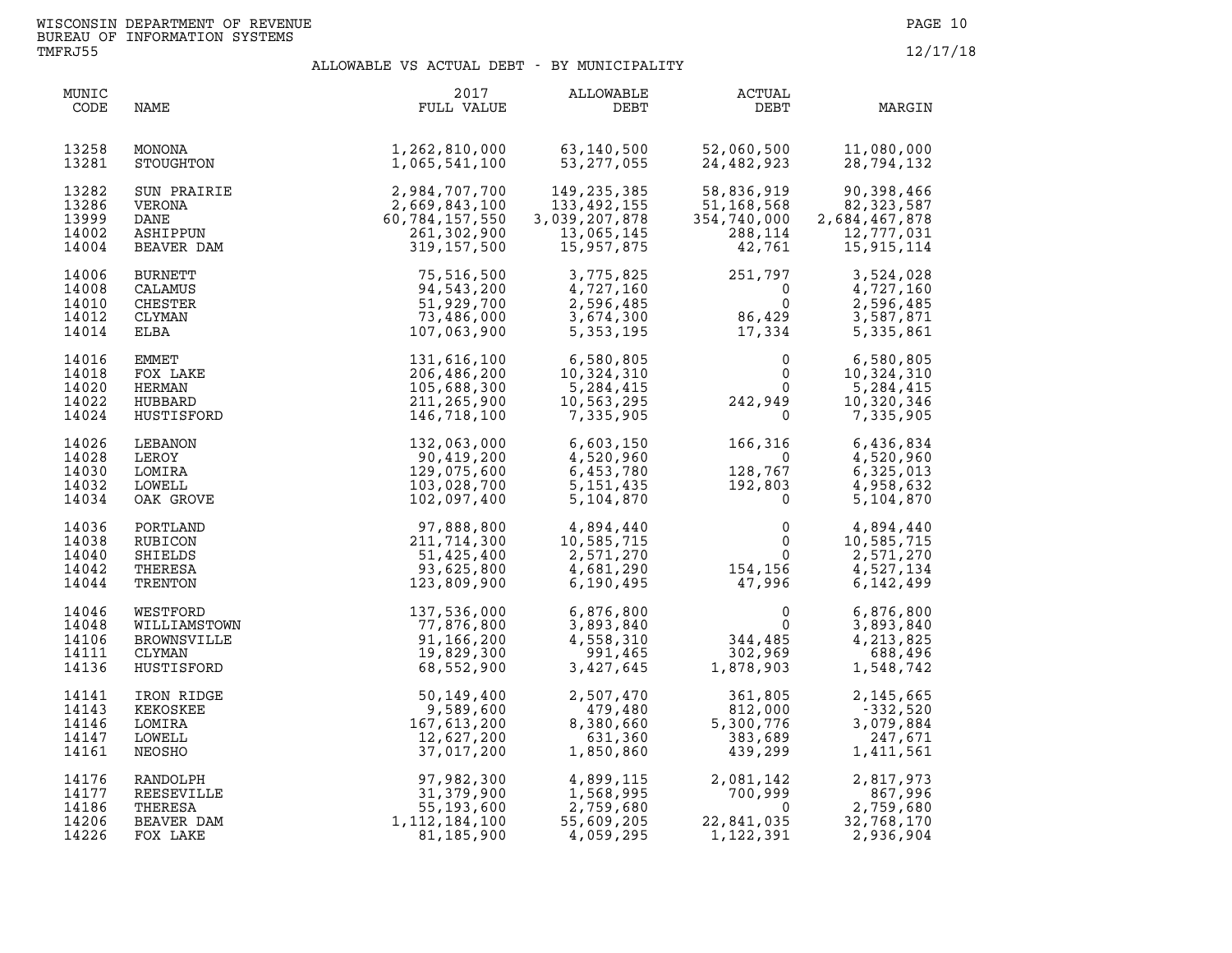| MUNIC<br>CODE                             | NAME                                                                      | 2017<br>FULL VALUE                                                        | ALLOWABLE<br>DEBT                                                                      | ACTUAL<br>DEBT                                                                                 | MARGIN                                                               |
|-------------------------------------------|---------------------------------------------------------------------------|---------------------------------------------------------------------------|----------------------------------------------------------------------------------------|------------------------------------------------------------------------------------------------|----------------------------------------------------------------------|
| 14236<br>14241<br>14251<br>14292<br>14999 | HORICON<br>JUNEAU<br>MAYVILLE<br>WAUPUN<br>DODGE                          | 243,666,900<br>107,749,900<br>321,834,900<br>442,010,900<br>6,375,762,700 | 12, 183, 345<br>$12, 183, 343$<br>5,387,495<br>16,091,745<br>22,100,545<br>318,788,135 | 4,730,631<br>2,773,920<br>5, 217, 895<br>13,150,080<br>30,575,000                              | 7,452,714<br>2,613,575<br>10,873,850<br>8,950,465<br>288, 213, 135   |
| 15002<br>15004<br>15006<br>15008<br>15010 | BAILEYS HARBOR<br>BRUSSELS<br>CLAY BANKS<br>EGG HARBOR<br>FORESTVILLE     | 481,096,000<br>86,469,600<br>70,281,400<br>529,842,400<br>83,670,700      | 24,054,800<br>4,323,480<br>3,514,070<br>26,492,120<br>4,183,535                        | 1,573,040<br>514,206<br>25,568<br>0<br>$\mathbf 0$                                             | 22,481,760<br>3,809,274<br>3,488,502<br>26,492,120<br>4, 183, 535    |
| 15012<br>15014<br>15016<br>15018<br>15020 | GARDNER<br>GIBRALTAR<br><b>JACKSONPORT</b><br>LIBERTY GROVE<br>NASEWAUPEE | 230,709,700<br>730,117,600<br>281,685,400<br>914,796,900<br>371,261,100   | 11,535,485<br>36,505,880<br>14,084,270<br>45,739,845<br>18,563,055                     | $24,864$<br>5, 121, 761<br>117, 493<br>620, 736<br>0                                           | 11,510,621<br>31,384,119<br>13,966,777<br>45, 119, 109<br>18,563,055 |
| 15022<br>15024<br>15026<br>15028<br>15118 | SEVASTOPOL<br>STURGEON BAY<br>UNION<br>WASHINGTON<br>EGG HARBOR           | 716,397,100<br>185,039,000<br>154,590,300<br>278,626,000<br>373,102,700   | 35,819,855<br>9,251,950<br>7,729,515<br>13,931,300<br>18,655,135                       | 205,000<br>0<br>926,011<br>857,336<br>$926,011$<br>$857,336$<br>$8,183,377$                    | 35,614,855<br>9,251,950<br>6,803,504<br>13,073,964<br>10,471,758     |
| 15121<br>15127<br>15181<br>15281<br>15999 | EPHRAIM<br>FORESTVILLE<br>SISTER BAY<br>STURGEON BAY<br><b>DOOR</b>       | $332,957,800\n21,903,000\n411,197,900\n859,880,300\n7,113,624,900$        | 16,647,890<br>1,095,150<br>20,559,895<br>42,994,015<br>355,681,245                     | 1,015,578<br>0<br>15,094,209<br>27,239,330<br>17,695,000                                       | 15,632,312<br>1,095,150<br>5,465,686<br>15,754,685<br>337,986,245    |
| 16002<br>16004<br>16006<br>16008<br>16010 | AMNICON<br>BENNETT<br><b>BRULE</b><br>CLOVERLAND<br>DAIRYLAND             | 77,574,800<br>58,729,400<br>53,434,700<br>19,752,100<br>35,376,300        | 3,878,740<br>2,936,470<br>2,671,735<br>987,605<br>1,768,815                            | 559,477<br>224,012<br>120,069<br>356,129<br>0<br>559,477<br>224,012<br>120,069<br>356,129<br>0 | 3,319,263<br>2,712,458<br>2,551,666<br>631,476<br>1,768,815          |
| 16012<br>16014<br>16016<br>16018<br>16020 | GORDON<br>HAWTHORNE<br>HIGHLAND<br>LAKESIDE<br>MAPLE                      | 100,749,800<br>75,503,300<br>53,444,900<br>56,355,900<br>38,222,700       | 5,037,490<br>3,775,165<br>2,672,245<br>2,817,795<br>1,911,135                          | $\frac{464,550}{367,559}$<br>219,450<br>67,195<br>366,306                                      | 4,572,940<br>3,407,606<br>2,452,795<br>2,750,600<br>1,544,829        |
| 16022<br>16024<br>16026<br>16028<br>16030 | OAKLAND<br>PARKLAND<br>SOLON SPRINGS<br>SUMMIT<br>SUPERIOR                | 88,906,200<br>80,886,100<br>117,941,900<br>87,089,200<br>196,738,100      | 4,445,310<br>4,044,305<br>5,897,095<br>4,354,460<br>9,836,905                          | 500,000<br>181,397<br>$\overline{\mathbf{0}}$<br>$\mathbf{0}$<br>363,962                       | 3,945,310<br>3,862,908<br>5,897,095<br>4,354,460<br>9,472,943        |
| 16032<br>16146<br>16165                   | WASCOTT<br>LAKE NEBAGAMON<br>OLIVER                                       | 291,467,800<br>168,448,900<br>24,608,900                                  | 14,573,390<br>14,573,390<br>8,422,445<br>1,230,445                                     | 565,118<br>528,307<br>14,640                                                                   | 14,008,272<br>7,894,138<br>1,215,805                                 |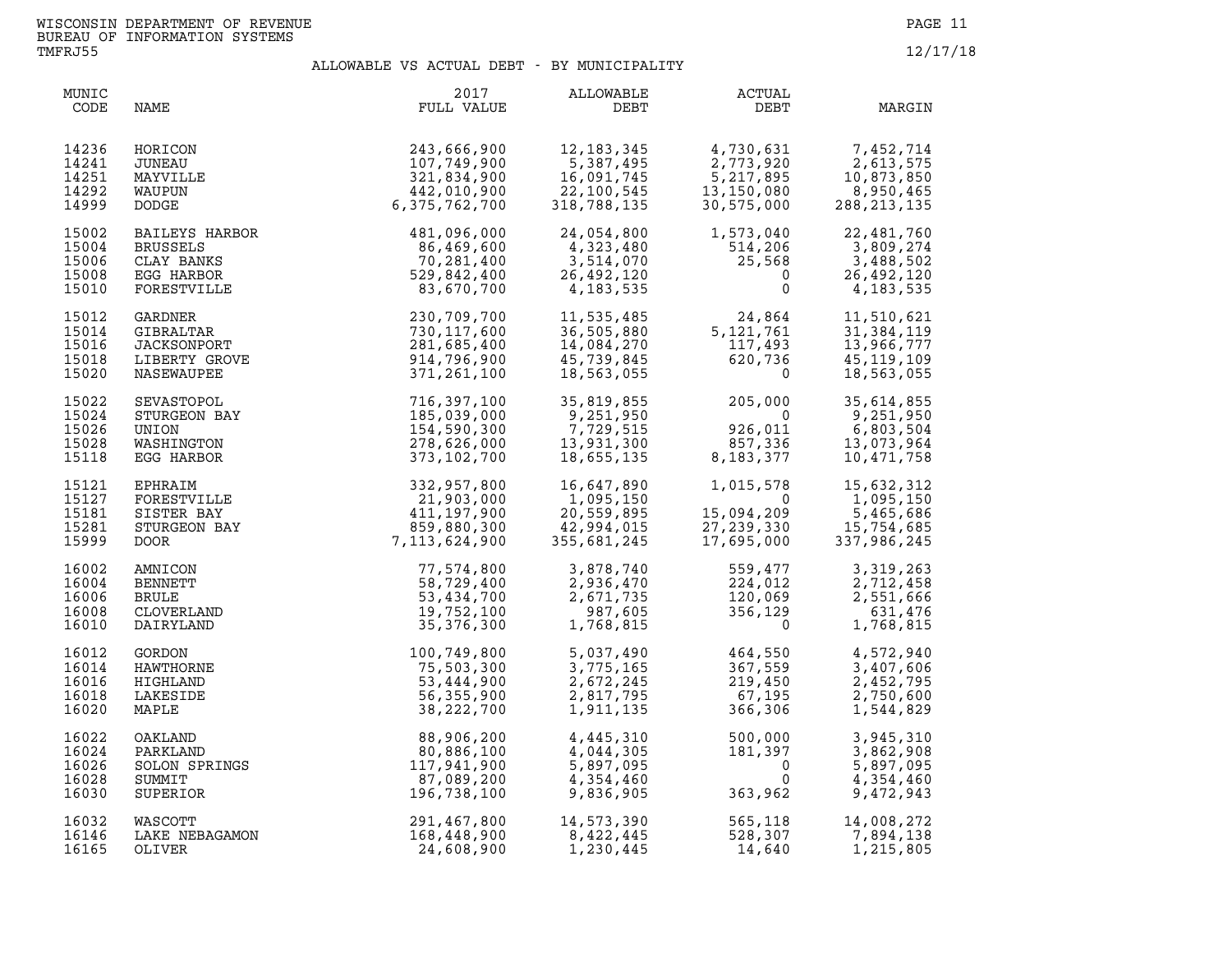| MUNIC<br>CODE                             | NAME                                                         | 2017<br>FULL VALUE                                                                                                      | ALLOWABLE<br>DEBT                                                                        | <b>ACTUAL</b><br>DEBT                                                                         | MARGIN                                                             |
|-------------------------------------------|--------------------------------------------------------------|-------------------------------------------------------------------------------------------------------------------------|------------------------------------------------------------------------------------------|-----------------------------------------------------------------------------------------------|--------------------------------------------------------------------|
| 16171<br>16181                            | POPLAR<br>SOLON SPRINGS                                      | 44, 424, 100<br>46,785,300                                                                                              | 2,221,205<br>2,339,265                                                                   | 896,660<br>165,905                                                                            | 1,324,545<br>2,173,360                                             |
| 16182<br>16281<br>16999<br>17002<br>17004 | SUPERIOR<br>SUPERIOR<br><b>DOUGLAS</b><br>COLFAX<br>DUNN     | $\begin{array}{r} 48,284,500 \\ 1,665,724,100 \\ 3,430,449,000 \\ 77,892,000 \\ 93,447,000 \end{array}$                 | 2,414,225<br>83, 286, 205<br>171,522,450<br>3,894,600<br>4,672,350                       | $64,700$<br>39,680,547<br>27,229,810<br>0<br>515,750                                          | 2,349,525<br>43,605,658<br>144, 292, 640<br>3,894,600<br>4,156,600 |
| 17006<br>17008<br>17010<br>17012<br>17014 | EAU GALLE<br>ELK MOUND<br>GRANT<br>HAY RIVER<br>LUCAS        | 76,436,500<br>125,995,000<br>37,550,900<br>58,690,700<br>55,039,300                                                     |                                                                                          | 3,821,825<br>6,299,750<br>147,241<br>1,877,545<br>2,934,535<br>2,751,965<br>8,698             | 3,821,825<br>6,152,509<br>1,877,545<br>2,923,874<br>2,743,267      |
| 17016<br>17018<br>17020<br>17022<br>17024 | MENOMONIE<br>NEW HAVEN<br>OTTER CREEK<br>PERU<br>RED CEDAR   | 231,815,300<br>41,339,000<br>40,162,600<br>17,084,500<br>182,256,500                                                    | 11,590,765<br>11,590,765<br>2,066,950<br>2,008,130<br>854,225<br>9,112,825               | 290,929<br>260,000<br>14,430<br>30,863<br>24,526<br>30,863<br>24,526                          | 11,299,836<br>1,806,950<br>1,993,700<br>823,362<br>9,088,299       |
| 17026<br>17028<br>17030<br>17032<br>17034 |                                                              | ROCK CREEK 66,432,100<br>SAND CREEK 40,026,000<br>SHERIDAN 39,285,600<br>SHERMAN 68,531,200<br>SPRING BROOK 126,936,200 | 3,321,605<br>2,001,300<br>1,964,280<br>3,426,560<br>6,346,810                            | $37,500$<br>0<br>20,507<br>106,433<br>20,507<br>106,433                                       | 3,284,105<br>2,001,300<br>1,964,280<br>3,406,053<br>6,240,377      |
| 17036<br>17038<br>17040<br>17042<br>17044 | STANTON<br>TAINTER<br>TIFFANY<br>WESTON<br>WILSON            | 56,240,500<br>215,425,800<br>40,523,800<br>47,591,700<br>38,018,700                                                     | 2,812,025<br>10,771,290<br>2,026,190<br>2,379,585<br>1,900,935<br>2,379,585<br>1,900,935 | $\begin{smallmatrix} & & 0\ & & & 0\ & & & 0\ & & & 0\ & 187,207\ & & & & 0\end{smallmatrix}$ | 2,812,025<br>10,771,290<br>2,026,190<br>2,192,378<br>1,900,935     |
| 17106<br>17111<br>17116<br>17121<br>17141 | <b>BOYCEVILLE</b><br>COLFAX<br>DOWNING<br>ELK MOUND<br>KNAPP | 45,416,300<br>50,546,500<br>9,703,600<br>34,714,200<br>22,759,100                                                       | 2,270,815<br>2,527,325<br>485,180<br>1,735,710<br>1,137,955                              | 413,178<br>1,550,553<br>$\overline{0}$<br>ں<br>712,878<br>254,488                             | 1,857,637<br>976,772<br>485,180<br>1,022,832<br>883,467            |
| 17176<br>17191<br>17251<br>17999<br>18002 | RIDGELAND<br>WHEELER<br>MENOMONIE<br>DUNN<br>BRIDGE CREEK    | 14, 141, 800<br>9,240,300<br>1,070,831,700<br>3,034,074,400<br>151,309,600                                              | 707,090<br>462,015<br>53, 541, 585<br>151,703,720<br>7,565,480                           | 25,000<br>22,305,000<br>35,495,000<br>104,319                                                 | 682,090<br>462,015<br>31,236,585<br>116,208,720<br>7,461,161       |
| 18004<br>18006<br>18008<br>18010<br>18012 | BRUNSWICK<br>CLEAR CREEK<br>DRAMMEN<br>FAIRCHILD<br>LINCOLN  | 173,229,700<br>61,514,500<br>69,112,300<br>30,100,500<br>99,963,700                                                     | 8,661,485<br>3,075,725<br>3,455,615<br>1,505,025<br>4,998,185                            | $\begin{smallmatrix}&&&0\132,276\4,228\82,898\0\end{smallmatrix}$                             | 8,661,485<br>2,943,449<br>3,451,387<br>1,422,127<br>4,998,185      |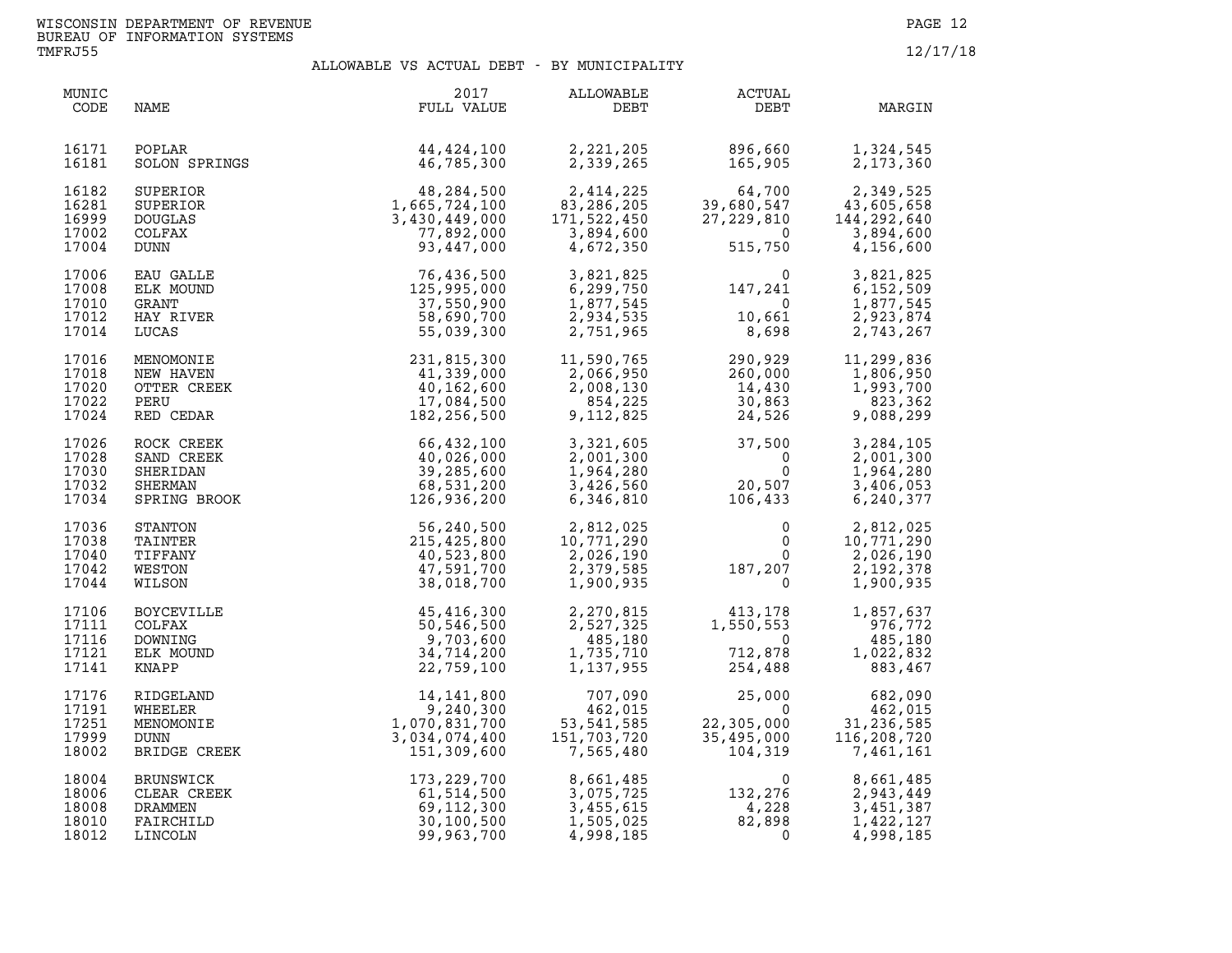| MUNIC<br>CODE                             | NAME                                                            | 2017<br>FULL VALUE                                                                   | ALLOWABLE<br>DEBT                                                                      | ACTUAL<br>DEBT                                                                                | MARGIN                                                                                                             |
|-------------------------------------------|-----------------------------------------------------------------|--------------------------------------------------------------------------------------|----------------------------------------------------------------------------------------|-----------------------------------------------------------------------------------------------|--------------------------------------------------------------------------------------------------------------------|
| 18014<br>18016<br>18018<br>18020<br>18022 | LUDINGTON<br>OTTER CREEK<br>PLEASANT VALLEY<br>SEYMOUR<br>UNION | 92,350,100<br>32,735,500<br>363,667,600<br>303, 245, 800<br>408,268,600              | 4,617,505<br>1,636,775<br>18, 183, 380<br>15,162,290<br>20,413,430                     | $\mathsf{O}$<br>$\Omega$<br>2, 212, 451<br>231,000                                            | 4,617,505<br>1,636,775<br>15,970,929<br>14,931,290<br>20,413,430                                                   |
| 18024<br>18026<br>18126<br>18127<br>18201 | WASHINGTON<br>WILSON<br>FAIRCHILD<br>FALL CREEK<br>ALTOONA      | 711,673,700<br>33,839,100<br>12,236,900<br>79,802,900<br>655,395,200                 | 35,583,685<br>1,691,955<br>611,845<br>3,990,145<br>32,769,760                          | 0<br>0<br>155,746<br>324<br>2, 261, 324<br>25,229,763                                         | 35,583,685<br>1,691,955<br>456,099<br>1,728,821<br>7,539,997                                                       |
| 18202<br>18221<br>18999<br>19002<br>19004 | AUGUSTA<br>EAU CLAIRE<br>EAU CLAIRE<br>AURORA<br>COMMONWEALTH   | 90, 108, 400<br>5, 119, 715, 900<br>8, 295, 565, 000<br>70, 696, 100<br>47, 464, 900 | 4,505,420<br>255,985,795<br>414,778,250<br>3,534,805<br>2,373,245                      | $\mathbf 0$                                                                                   | 2,916 4,502,504<br>121,160,000 134,825,795<br>82,593,050 332,185,200<br>15,534 3,519,271<br>3 373,245<br>2,373,245 |
| 19006<br>19008<br>19010<br>19012<br>19014 | FENCE<br>FERN<br>FLORENCE<br>HOMESTEAD<br>LONG LAKE             | 38,109,100<br>47,745,400<br>309,291,100<br>45,462,700<br>40,983,800                  | 1,905,455<br>2,387,270<br>15,464,555<br>2, 273, 135<br>2,049,190                       | $26,464$<br>1,700,000<br>89.678<br>139,919                                                    | 1,905,455<br>2,360,806<br>13,764,555<br>2,183,457<br>1,909,271                                                     |
| 19016<br>19999<br>20002<br>20004<br>20006 | TIPLER<br>FLORENCE<br>ALTO<br>ASHFORD<br>AUBURN                 | 27,852,700<br>627,605,800<br>100,861,000<br>153,954,800<br>223,956,200               | 1,392,635<br>31,380 <i>,</i> 290<br>31,380,290<br>5,043,050<br>7,697,740<br>11,197,810 | $\Omega$<br>2,075,000<br>$\begin{smallmatrix} 153,639 \\ 153,639 \\ 0 \\ 0 \end{smallmatrix}$ | 1,392,635<br>29, 305, 290<br>4,889,411<br>7,697,740<br>11, 197, 810                                                |
| 20008<br>20010<br>20012<br>20014<br>20016 | BYRON<br>CALUMET<br>EDEN<br>ELDORADO<br>EMPIRE                  | 146,556,800<br>173,265,900<br>107,323,500<br>117,724,500<br>304,819,500              | 7,327,840<br>8,663,295<br>5,366,175<br>5,886,225<br>15,240,975                         | $\overline{0}$<br>328,449<br>$\overline{0}$<br>1,019,784<br>198,853                           | 7,327,840<br>8,334,846<br>5,366,175<br>4,866,441<br>15,042,122                                                     |
| 20018<br>20020<br>20022<br>20024<br>20026 | FOND DU LAC<br>FOREST<br>FRIENDSHIP<br>LAMARTINE<br>MARSHFIELD  | 338,696,000<br>98,503,300<br>162,848,300<br>143,569,200<br>109,509,200               | 16,934,800<br>4,925,165<br>8, 142, 415<br>7,178,460<br>5,475,460                       | 5,804,291<br>$\Omega$<br>$\Omega$<br>235,576<br>$\mathbf{0}$                                  | 11,130,509<br>4,925,165<br>8, 142, 415<br>6,942,884<br>5,475,460                                                   |
| 20028<br>20030<br>20032<br>20034<br>20036 | METOMEN<br>OAKFIELD<br>OSCEOLA<br>RIPON<br>ROSENDALE            | 63,661,700<br>57, 319, 500<br>203,486,300<br>107,447,100<br>69,461,500               | 3,183,085<br>2,865,975<br>10,174,315<br>5,372,355<br>3,473,075                         | $258$<br>795<br>258,940<br>$\Omega$<br>$\overline{0}$<br>795,000<br>$\Omega$                  | 2,924,145<br>2,865,975<br>10, 174, 315<br>4,577,355<br>3,473,075                                                   |
| 20038<br>20040<br>20042                   | SPRINGVALE<br>TAYCHEEDAH<br>WAUPUN                              | 55,167,400<br>479,301,300<br>111,775,400                                             | 2,758,370<br>23,965,065<br>5,588,770                                                   | $30,000$<br>$106,216$<br>$\Omega$                                                             | 2,728,370<br>23,858,849<br>5,588,770                                                                               |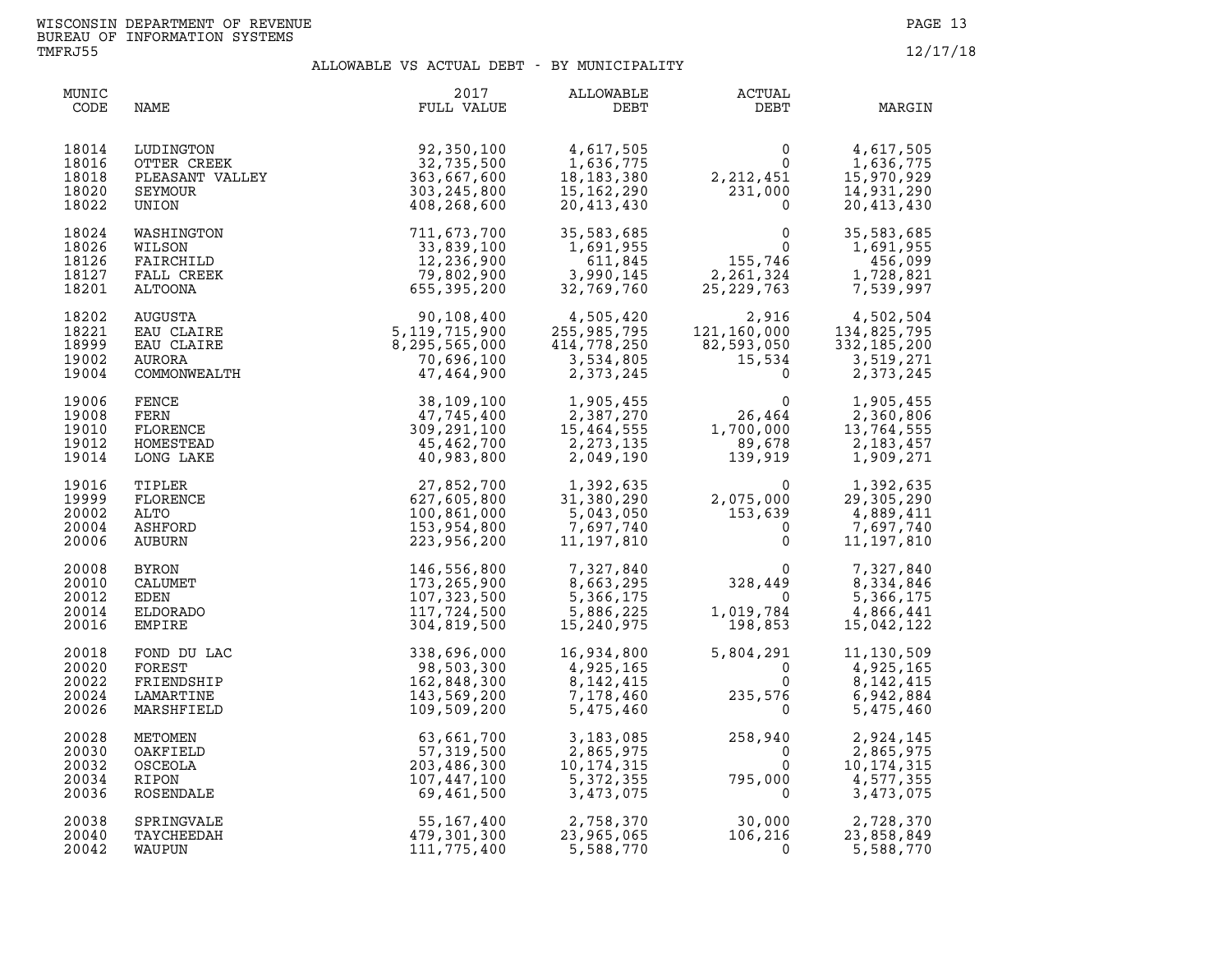| MUNIC<br>CODE                             | NAME                                                                                                                         | 2017<br>FULL VALUE                                                        | ALLOWABLE<br>DEBT                                                    | ACTUAL<br>DEBT                                                               | MARGIN                                                                           |
|-------------------------------------------|------------------------------------------------------------------------------------------------------------------------------|---------------------------------------------------------------------------|----------------------------------------------------------------------|------------------------------------------------------------------------------|----------------------------------------------------------------------------------|
| 20106<br>20111                            | BRANDON<br>CAMPBELLSPORT                                                                                                     | $43,657,600$<br>$109,007,100$<br>109,007,100                              | 2,182,880<br>5,450,355                                               | 200,219<br>4,070,473                                                         | 1,982,661<br>1,379,882                                                           |
| 20121<br>20126<br>20151<br>20161<br>20165 | EDEN 49,190,400<br>FAIRWATER 20,533,400<br>MOUNT CALVARY 33,976,500<br>NORTH FOND DU LAC 197,579,900<br>OAKFIELD<br>OAKFIELD | 59,721,600                                                                | 2,459,520<br>1,026,670<br>1,698,825<br>9,878,995<br>2,986,080        | 100,000<br>102,624<br>450,000<br>5,944,132<br>1,401,896                      | 2,359,520<br>924,046<br>1,248,825<br>3,934,863<br>1,584,184                      |
| 20176<br>20181<br>20226<br>20276<br>20999 | ROSENDALE<br>SAINT CLOUD<br>FOND DU LAC<br>RIPON<br>FOND DU LAC                                                              | 59,106,200<br>27,058,300<br>2,812,603,900<br>454,801,500<br>7,404,221,300 | 2,955,310<br>1,352,915<br>140,630,195<br>22,740,075<br>370, 211, 065 | $\mathbf{0}$<br>465,967<br>465,967<br>76,265,000<br>14,046,569<br>54,780,000 | 2,955,310<br>886,948<br>64,365,195<br>8,693,506<br>315, 431, 065                 |
| 21002<br>21004<br>21006<br>21008<br>21010 | ARMSTRONG CREEK<br>BLACKWELL<br>CASWELL<br>CASWELL<br>"REEDON<br>"REEDON"                                                    | 40,414,900<br>38,196,000<br>42,905,000<br>23,584,000<br>11,077,600        | 2,020,745<br>1,909,800<br>2,145,250<br>1,179,200<br>553,880          | $94,315$<br>$60,000$<br>$0$<br>$\mathbf 0$                                   | 2,020,745<br>1,815,485<br>2,085,250<br>1,179,200<br>553,880                      |
| 21012<br>21014<br>21016<br>21018<br>21020 | FREEDOM<br>HILES<br>LAONA<br>LINCOLN                                                                                         | 53,950,300<br>75,869,200<br>135,831,900<br>103,969,200<br>182,510,900     | 2,697,515<br>3,793,460<br>6,791,595<br>5,198,460<br>9,125,545        | 74,947<br>0<br>117,228<br>151,692<br>0                                       | 2,622,568<br>3,793,460<br>6,674,367<br>228<br>592<br>0<br>5,046,768<br>9,125,545 |
| 21022<br>21024<br>21026<br>21028<br>21211 | NASHVILLE<br>POPPLE RIVER<br>ROSS<br>WABENO<br>CRANDON<br>FOREST                                                             | 204,633,200<br>13,021,400<br>13,406,300<br>80,753,400<br>93,691,700       | 10,231,660<br>651,070<br>670,315<br>4,037,670<br>4,684,585           | $427, 400$<br>0<br>0<br>0<br>$\overline{0}$<br>$\overline{0}$<br>821,994     | 9,804,260<br>651,070<br>670,315<br>4,037,670<br>3,862,591                        |
| 21999<br>22002<br>22004<br>22006<br>22008 | FOREST<br><b>BEETOWN</b><br>BLOOMINGTON<br><b>BOSCOBEL</b><br>CASSVILLE                                                      | 1,113,815,000<br>53, 217, 900<br>31,649,900<br>24, 128, 400<br>31,645,400 | 55,690,750<br>2,660,895<br>1,582,495<br>1,206,420<br>1,582,270       | 617,130<br>$\overline{0}$<br>240,089<br>15,000<br>111,272                    | 55,073,620<br>2,660,895<br>1,342,406<br>1,191,420<br>1,470,998                   |
| 22010<br>22012<br>22014<br>22016<br>22018 | CASTLE ROCK<br>CLIFTON<br>ELLENBORO<br>FENNIMORE<br><b>GLEN HAVEN</b>                                                        | 19,305,000<br>32,675,500<br>42,659,800<br>34,841,000<br>26,845,700        | 965,250<br>1,633,775<br>2,132,990<br>1,742,050<br>1,342,285          | $\overline{0}$<br>52,492<br>72,743<br>$\frac{1}{60}$ , 030                   | 965,250<br>1,581,283<br>2,060,247<br>1,711,420<br>1,282,285                      |
| 22020<br>22022<br>22024<br>22026<br>22028 | HARRISON<br>HAZEL GREEN<br>HICKORY GROVE<br>JAMESTOWN<br>LIBERTY                                                             | 42,636,500<br>69,212,000<br>34,239,400<br>197,406,800<br>40,105,100       | 2,131,825<br>3,460,600<br>1,711,970<br>9,870,340<br>2,005,255        | $467,920$<br>0<br>11,904<br>281,000<br>36,460                                | 1,663,905<br>3,460,600<br>1,700,066<br>9,589,340<br>1,968,795                    |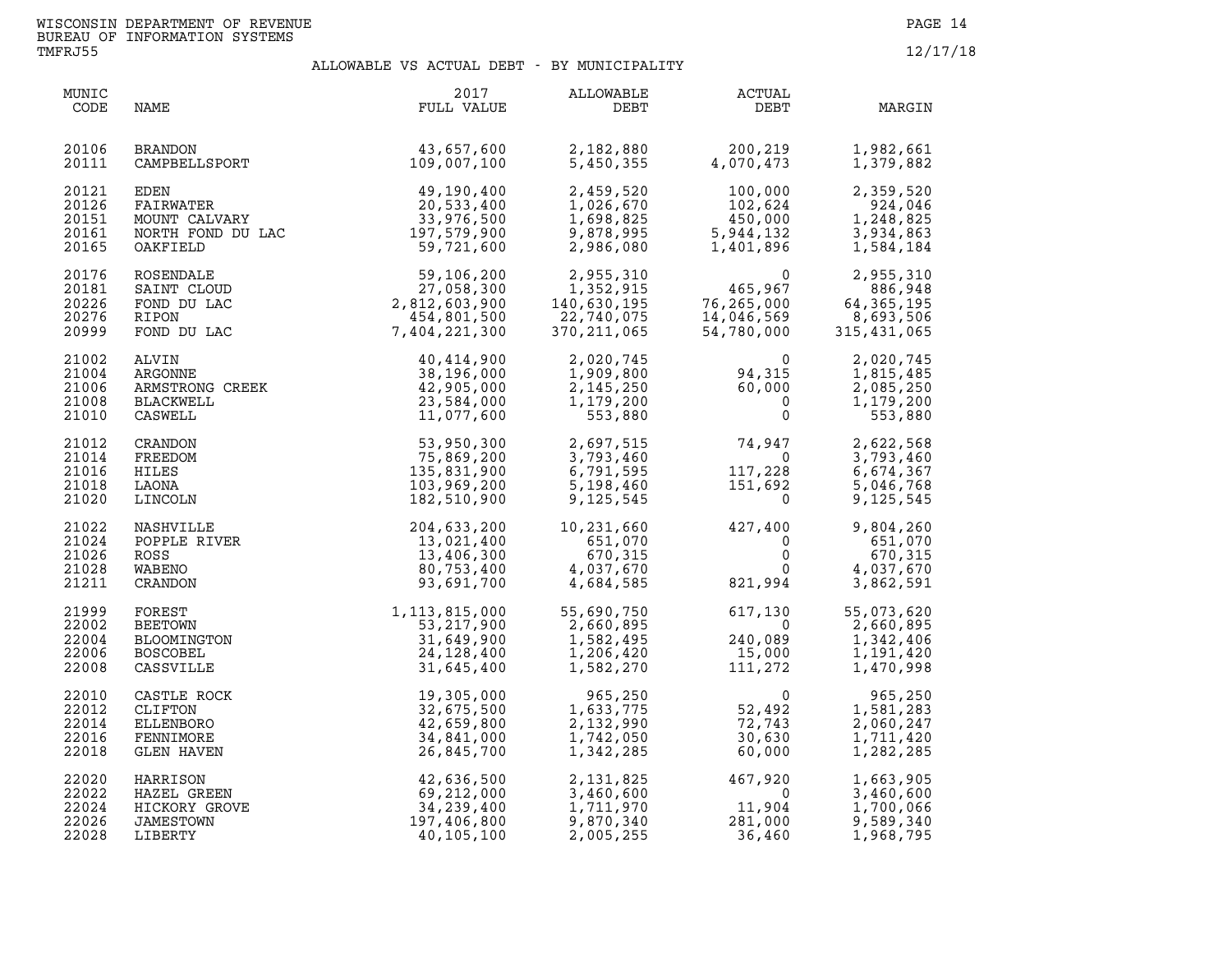| MUNIC<br>CODE                             | NAME                                                                 | 2017<br>FULL VALUE                                                                                                                                    | ALLOWABLE<br>DEBT                                                                                                                                                                                 | ACTUAL<br>DEBT                                                                                                                                                                                         | MARGIN                                                       |
|-------------------------------------------|----------------------------------------------------------------------|-------------------------------------------------------------------------------------------------------------------------------------------------------|---------------------------------------------------------------------------------------------------------------------------------------------------------------------------------------------------|--------------------------------------------------------------------------------------------------------------------------------------------------------------------------------------------------------|--------------------------------------------------------------|
| 22030<br>22032<br>22034<br>22036<br>22038 | LITTLE GRANT<br>MARION<br>MILLVILLE<br>MUNT HOPE<br>MOUNT HOPE       | 49,629,800<br>26,330,300<br>32,657,600<br>11,507,200<br>21,647,800                                                                                    |                                                                                                                                                                                                   | 2,481,490<br>1,316,515<br>1,632,880<br>575,360<br>1,082,390<br>35,308<br>1,082,390<br>20<br>20<br>20<br>35,308                                                                                         | 2,432,968<br>1,316,515<br>1,197,702<br>528,556<br>1,047,082  |
| 22040<br>22042<br>22044<br>22046<br>22048 | MOUNT IDA<br>MUSCODA<br>NORTH LANCASTER<br>PARIS<br>PATCH GROVE      | 32,188,700<br>48,695,800<br>47, 154, 800<br>60,731,200<br>22,740,900                                                                                  | 1,137,045                                                                                                                                                                                         | $1,609,435$<br>$2,434,790$<br>$2,357,740$<br>$1,37,645$<br>$2,357,740$<br>$153,095$<br>$1,137,045$<br>$140,819$<br>241,501<br>$753,095$<br>153,095<br>140,819<br>283,467                               | 1,367,934<br>2,434,790<br>2,266,777<br>2,883,465<br>996, 226 |
| 22050<br>22052<br>22054<br>22056<br>22058 |                                                                      | PLATTEVILLE 136, 204, 800<br>POTOSI 65, 305, 600<br>SMELSER 66, 192, 900<br>SOUTH LANCASTER 59, 849, 300<br>WATERLOO 49, 428, 200                     |                                                                                                                                                                                                   | $\begin{array}{cccc} 6,810,240 & 283,467 & 6,526,773 \\ 3,265,280 & 44,000 & 3,221,280 \\ 3,309,645 & 0 & 3,309,645 \\ 2,992,465 & 201,404 & 2,791,061 \\ 2,471,410 & 168,416 & 2,302,994 \end{array}$ |                                                              |
| 22060<br>22062<br>22064<br>22066<br>22106 | WATTERSTOWN<br>WINGVILLE<br><b>WOODMAN</b><br>WYALUSING<br>BAGLEY    | 27,826,200<br>28,732,600<br>15,482,800<br>30,197,400<br>22,067,900                                                                                    |                                                                                                                                                                                                   | $\begin{array}{llll} 1,391,310 & 0 \\ 1,436,630 & 230,130 \\ 774,140 & 224,937 \\ 1,509,870 & 0 \\ 1,103,395 & 34,052 \end{array}$                                                                     | 1,391,310<br>1,206,500<br>549,203<br>1,509,870<br>1,069,343  |
| 22107<br>22108<br>22111<br>22116<br>22136 | BLOOMINGTON<br>BLUE RIVER<br>CASSVILLE<br>DICKEYVILLE<br>HAZEL GREEN | 26,758,800<br>13,950,700<br>48,263,900<br>61,849,200<br>58,048,600                                                                                    |                                                                                                                                                                                                   | $\begin{array}{cccc} 1,337,940 & & 91,939 \ 697,535 & & 23,097 \ 2,413,195 & & 179,553 \ 3,092,460 & & 1,016,886 \ 2,902,430 & & 352,612 \end{array}$                                                  | 1,246,001<br>674,438<br>2,233,642<br>2,075,574<br>2,549,818  |
| 22147<br>22151<br>22152<br>22153<br>22171 | LIVINGSTON<br>MONTFORT<br>MOUNT HOPE<br>MUSCODA<br>PATCH GROVE       | 29,428,000<br>34, 255, 700<br>6,685,700<br>74,179,900<br>8,177,400                                                                                    |                                                                                                                                                                                                   | $\begin{array}{cccc} 1,471,400 & 789,079 & 682,321 \\ 1,712,785 & 1,127,157 & 585,628 \\ 334,285 & 36,332 & 297,953 \\ 3,708,995 & 1,515,000 & 2,193,995 \\ 408,870 & 0 & 408,870 \end{array}$         |                                                              |
| 22172<br>22186<br>22191<br>22206<br>22211 | POTOSI<br>TENNYSON<br>WOODMAN<br><b>BOSCOBEL</b><br>CUBA CITY        | 35,210,100<br>18,070,000<br>3,782,900<br>118,459,800<br>123,265,100                                                                                   | $\begin{array}{cccc} 1,760,505 & 25,409 & 1,735,096 \\ 903,500 & 52,757 & 850,743 \\ 189,145 & 0 & 189,145 \\ 5,922,990 & 1,725,748 & 4,197,242 \\ 6,163,255 & 1,826,780 & 4,336,475 \end{array}$ |                                                                                                                                                                                                        |                                                              |
| 22226<br>22246<br>22271<br>22999<br>23002 | FENNIMORE<br>LANCASTER<br>PLATTEVILLE<br>GRANT<br>ADAMS              | $112, 825, 700$<br>$240, 585, 600$<br>$663, 801, 600$<br>$3, 180, 242, 800$<br>$53, 031, 600$<br>$106, 023, 100$<br>$117, 637, 000$<br>$65, 908, 700$ | 5,641,285<br>12,029,280<br>33,190,080<br>$\begin{array}{c}\n\vdots \\ 1\n\end{array}$<br>159,012,140<br>2,651,580                                                                                 | 2,120,000 3,521,285<br>8,815,009 3,214,271<br>20,572,864 12,617,216<br>4,030,001 154,982,139<br>0 2,651,580                                                                                            |                                                              |
| 23004<br>23006<br>23008                   | ALBANY<br>BROOKLYN<br>CADIZ                                          |                                                                                                                                                       | 5,301,155<br>5,881,850<br>3,295,435                                                                                                                                                               | $461,515$<br>90.475                                                                                                                                                                                    | 5,301,155<br>5,420,335<br>3,204,960                          |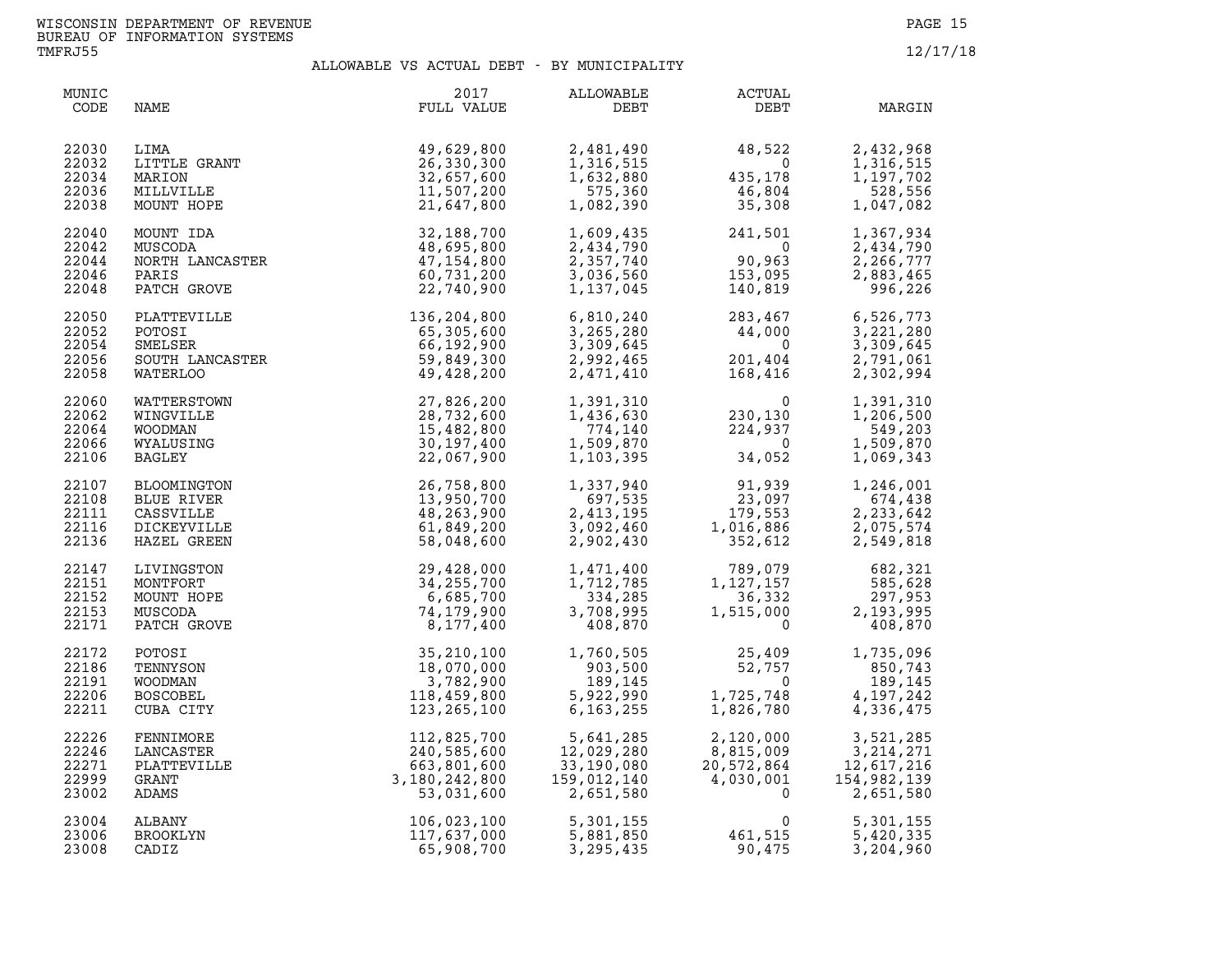| MUNIC<br>CODE                             | NAME                                                               | 2017<br>FULL VALUE                                                        | ALLOWABLE<br>DEBT                                                   | <b>ACTUAL</b><br>DEBT                                                                         | MARGIN                                                              |
|-------------------------------------------|--------------------------------------------------------------------|---------------------------------------------------------------------------|---------------------------------------------------------------------|-----------------------------------------------------------------------------------------------|---------------------------------------------------------------------|
| 23010<br>23012                            | CLARNO<br>DECATUR                                                  | 92,149,600<br>144,643,300                                                 | 4,607,480<br>7,232,165                                              | 0<br>$\mathsf{O}$                                                                             | 4,607,480<br>7,232,165                                              |
| 23014<br>23016<br>23018<br>23020<br>23022 | EXETER<br><b>JEFFERSON</b><br>JORDAN<br>MONROE<br>MOUNT PLEASANT   | 206,468,600<br>88,766,400<br>66,046,000<br>114,984,100<br>59,229,200      | 10,323,430<br>4,438,320<br>3,302,300<br>5,749,205<br>2,961,460      | 28,578<br>$\begin{array}{c} 28,578\ 105,917\ 79,046\ 62,960 \end{array}$<br>105,917<br>62,960 | 10,294,852<br>4,332,403<br>3, 223, 254<br>5,749,205<br>2,898,500    |
| 23024<br>23026<br>23028<br>23030<br>23032 | NEW GLARUS<br>SPRING GROVE<br>SYLVESTER<br>WASHINGTON<br>YORK      | 160,223,600<br>85,456,100<br>111,480,700<br>80,501,500<br>102,504,800     | 8,011,180<br>4,272,805<br>5,574,035<br>4,025,075<br>5,125,240       | 1,651,590<br>$\Omega$<br>$\Omega$<br>80,935<br>72,714                                         | 6,359,590<br>4,272,805<br>5,574,035<br>3,944,140<br>5,052,526       |
| 23101<br>23109<br>23110<br>23151<br>23161 | ALBANY<br>BROOKLYN<br>BROWNTOWN<br>MONTICELLO<br>NEW GLARUS        | 51,620,000<br>94, 174, 100<br>12,243,200<br>78,561,800<br>182, 177, 500   | 2,581,000<br>4,708,705<br>612,160<br>3,928,090<br>9,108,875         | 1,880,586<br>1,375,551<br>$\mathbf 0$<br>$5,691,514$<br>5,691,516                             | 700,414<br>3, 333, 154<br>612,160<br>1,426,576<br>3,417,359         |
| 23206<br>23251<br>23999<br>24002<br>24004 | <b>BRODHEAD</b><br>MONROE<br>GREEN<br><b>BERLIN</b><br>BROOKLYN    | 173,586,900<br>714,080,200<br>2,924,949,800<br>107,368,000<br>467,265,400 | 8,679,345<br>35,704,010<br>146, 247, 490<br>5,368,400<br>23,363,270 | 3,467,508<br>19,224,107<br>21,610,000<br>$\overline{0}$<br>353,637                            | 5, 211, 837<br>16,479,903<br>124,637,490<br>5,368,400<br>23,009,633 |
| 24006<br>24008<br>24010<br>24012<br>24014 | GREEN LAKE<br>KINGSTON<br>MACKFORD<br>MANCHESTER<br>MARQUETTE      | 424,634,600<br>52,062,600<br>54,999,800<br>66,082,000<br>77,166,400       | 21, 231, 730<br>2,603,130<br>2,749,990<br>3,304,100<br>3,858,320    | $\begin{smallmatrix}&&&0\0&335\, ,063\0&0\end{smallmatrix}$<br>262,898                        | 21, 231, 730<br>2,268,067<br>2,749,990<br>3,304,100<br>3,595,422    |
| 24016<br>24018<br>24020<br>24141<br>24154 | PRINCETON<br>SAINT MARIE<br>SENECA<br>KINGSTON<br>MARQUETTE        | 313,563,700<br>35,944,300<br>33,476,000<br>15,740,400<br>15,864,900       | 15,678,185<br>1,797,215<br>1,673,800<br>787,020<br>793,245          | $\Omega$<br>213,000<br>$\overline{0}$<br>110,605<br>74,000                                    | 15,678,185<br>1,584,215<br>1,673,800<br>676,415<br>719,245          |
| 24206<br>24231<br>24251<br>24271<br>24999 | <b>BERLIN</b><br>GREEN LAKE<br>MARKESAN<br>PRINCETON<br>GREEN LAKE | 270,968,000<br>234,837,700<br>70,520,000<br>49,264,100<br>2,277,060,000   | 13,548,400<br>11,741,885<br>3,526,000<br>2,463,205<br>113,853,000   | 5,731,041<br>6,305,299<br>1,529,583<br>782,229<br>15,050,000                                  | 7,817,359<br>5,436,586<br>1,996,417<br>1,680,976<br>98,803,000      |
| 25002<br>25004<br>25006<br>25008<br>25010 | ARENA<br>BRIGHAM<br>CLYDE<br>DODGEVILLE<br>EDEN                    | 157,438,900<br>119,922,300<br>48,337,900<br>190,238,500<br>36,222,000     | 7,871,945<br>5,996,115<br>2,416,895<br>9,511,925<br>1,811,100       | 309,849<br>91,269<br>85,694<br>145,000<br>$\overline{\mathbf{0}}$                             | 7,562,096<br>5,904,846<br>2,331,201<br>9,366,925<br>1,811,100       |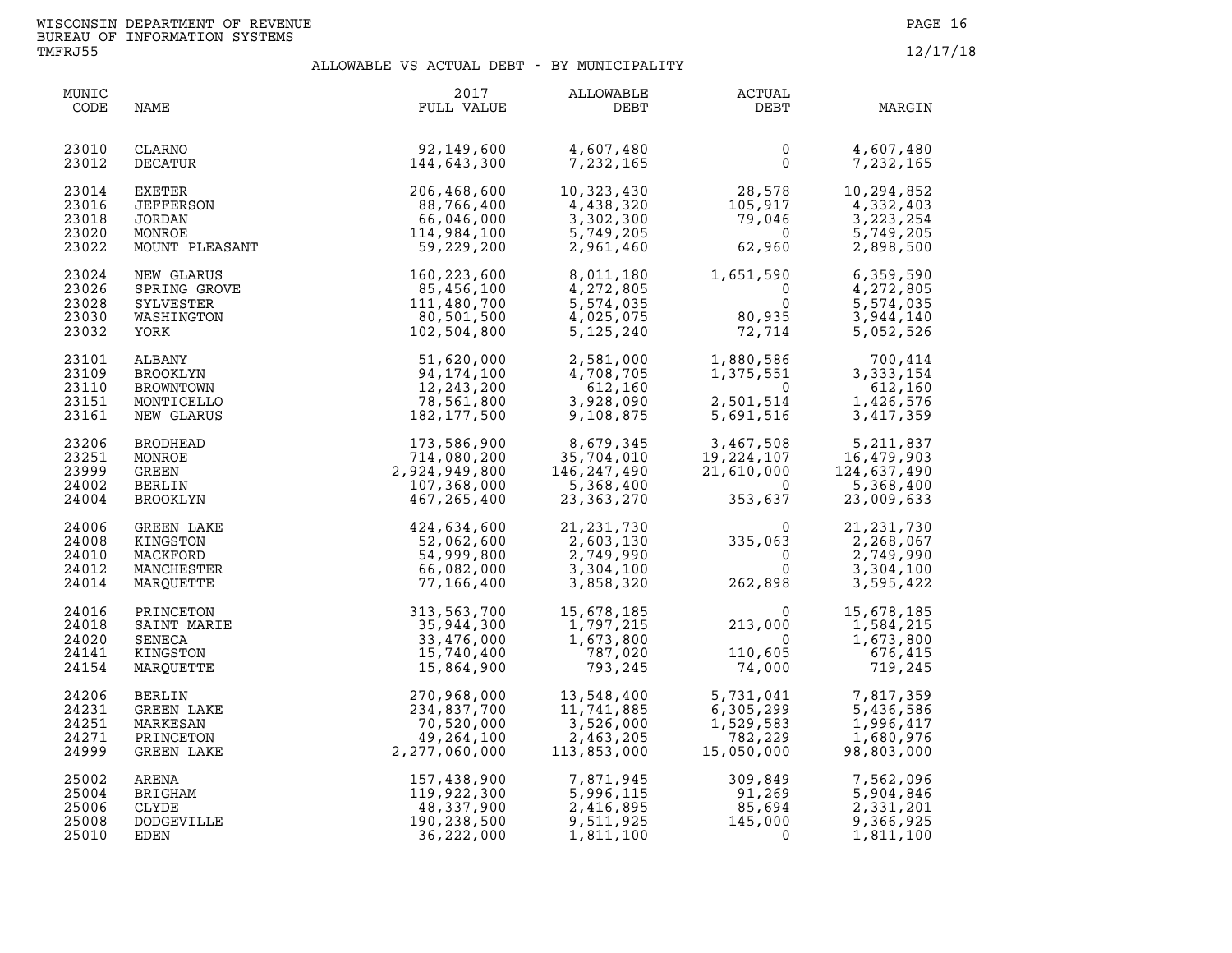| MUNIC<br>CODE                             | NAME                                                          | 2017<br>FULL VALUE                                                                                                                           | <b>ALLOWABLE</b><br>DEBT                                              | <b>ACTUAL</b><br>DEBT                                                                                                                               | MARGIN                                                                                                                                                                          |
|-------------------------------------------|---------------------------------------------------------------|----------------------------------------------------------------------------------------------------------------------------------------------|-----------------------------------------------------------------------|-----------------------------------------------------------------------------------------------------------------------------------------------------|---------------------------------------------------------------------------------------------------------------------------------------------------------------------------------|
| 25012<br>25014<br>25016<br>25018<br>25020 | HIGHLAND<br>LINDEN<br>MIFFLIN<br>MINERAL POINT<br>MOSCOW      | 68,673,700<br>55,186,400<br>38,379,700<br>85,292,100<br>57,586,700                                                                           | 3,433,685<br>2,759,320<br>1,918,985<br>4,264,605<br>2,879,335         | $61,000$<br>9.266<br>$271,117$<br>14,800                                                                                                            | 3,433,685<br>2,698,320<br>1,909,719<br>3,993,488<br>2,864,535                                                                                                                   |
| 25022<br>25024<br>25026<br>25028<br>25101 | PULASKI<br>RIDGEWAY<br>WALDWICK<br>WYOMING<br>ARENA           | 36,097,600<br>62, 316, 100<br>42,181,400<br>96,483,800<br>45,401,400                                                                         | 1,804,880<br>3,115,805<br>2,109,070<br>4,824,190<br>2,270,070         | $50,000$<br>$28,772$<br>$0$<br>$631,352$                                                                                                            | 1,754,880<br>3,087,033<br>2,109,070<br>4,824,190<br>1,638,718                                                                                                                   |
| 25102<br>25106<br>25111<br>25136<br>25137 | AVOCA<br>BARNEVELD<br>COBB<br>HIGHLAND<br>HOLLANDALE          | 18,137,600<br>115,988,000<br>25,669,700<br>39,936,400<br>13,520,200                                                                          | 906,880<br>5,799,400<br>1,283,485<br>1,996,820<br>676,010             | 392,117<br>2,245,190<br>424,007<br>777,037<br>54,777                                                                                                | 514,763<br>3,554,210<br>859,478<br>1,219,783<br>621, 233                                                                                                                        |
| 25146<br>25176<br>25177<br>25216<br>25251 | LINDEN<br>REWEY<br>RIDGEWAY<br>DODGEVILLE<br>MINERAL POINT    | 17,947,300<br>7,756,400<br>34, 165, 700<br>379,856,100<br>197,540,900                                                                        | 897,365<br>387,820<br>387,820<br>1,708,285<br>18,992,805<br>9,877,045 | $465, 453$<br>73,376<br>492,050<br>3,321,609<br>2,481,919                                                                                           | 431,912<br>314,444<br>$\begin{array}{cccc} & . & . & . & . & . & . & . & . \\ & 492,050 & & & 1,216,235 \\ 3,321,609 & & & 15,671,196 \\ 2,481,919 & & & 7,395,126 \end{array}$ |
| 25999<br>26002<br>26004<br>26006<br>26008 | IOWA<br>ANDERSON<br>CAREY<br>GURNEY<br>KIMBALL                |                                                                                                                                              | 100,671,055<br>876,695<br>1,033,815<br>728,495<br>2,286,045           | $1,851,224$<br>$0$<br>$103,282$<br>$61,962$<br>$84,773$                                                                                             | 98,819,831<br>876,695<br>930,533<br>666,533<br>2,201,272                                                                                                                        |
| 26010<br>26012<br>26014<br>26016<br>26018 | KNIGHT<br>MERCER<br>OMA<br>PENCE<br>SAXON                     | 2,013,421,100<br>17,533,900<br>20,676,300<br>14,569,900<br>45,720,900<br>437,976,300<br>18,692,800<br>18,692,800<br>18,006,300<br>26,680,500 | 1,124,440<br>21,898,815<br>5,434,640<br>900,315<br>1,334,025          | $\begin{array}{cccc} 1,124,440 & & 87,049 \\ 21,898,815 & & 5,634 \\ 5,434,640 & & & 0 \\ 900,315 & & 175,398 \\ \end{array}$<br>175,398<br>125,993 | 1,037,391<br>21,893,181<br>5,434,640<br>724,917<br>1,208,032                                                                                                                    |
| 26020<br>26236<br>26251<br>26999<br>27002 | SHERMAN<br>HURLEY<br>MONTREAL<br>IRON<br>ADAMS                | 134,834,200<br>63,438,800<br>34,124,000<br>944,742,700<br>153,537,000                                                                        | 6,741,710<br>3,171,940<br>1,706,200<br>47,237,135<br>7,676,850        | $56,000$<br>780.463<br>56,000<br>780,463<br>1,047,530<br>2,911,856<br>0<br>$780,463$<br>1,047,530<br>2,911,856<br>0                                 | 6,685,710<br>2,391,477<br>658,670<br>44, 325, 279<br>7,676,850                                                                                                                  |
| 27004<br>27006<br>27008<br>27010<br>27012 | ALBION<br>ALMA<br>BEAR BLUFF<br><b>BROCKWAY</b><br>CITY POINT | 105,766,000<br>117,972,300<br>31,082,100<br>118,514,600<br>31,988,300                                                                        | 5,288,300<br>5,898,615<br>1,554,105<br>5,925,730<br>1,599,415         | $\begin{smallmatrix}&&&0\0&&&&0\0&33\, ,208\0&&&&0\end{smallmatrix}$<br>0<br>$\overline{0}$                                                         | 5,288,300<br>5,898,615<br>1,554,105<br>5,892,522<br>1,599,415                                                                                                                   |
| 27014<br>27016<br>27018                   | CLEVELAND<br>CURRAN<br>FRANKLIN                               | 44,259,900<br>97,796,600<br>43,831,300                                                                                                       | 2,212,995<br>4,889,830<br>2,191,565                                   | 114, 307<br>30, 379                                                                                                                                 | 2,098,688<br>4,859,451<br>2,191,565                                                                                                                                             |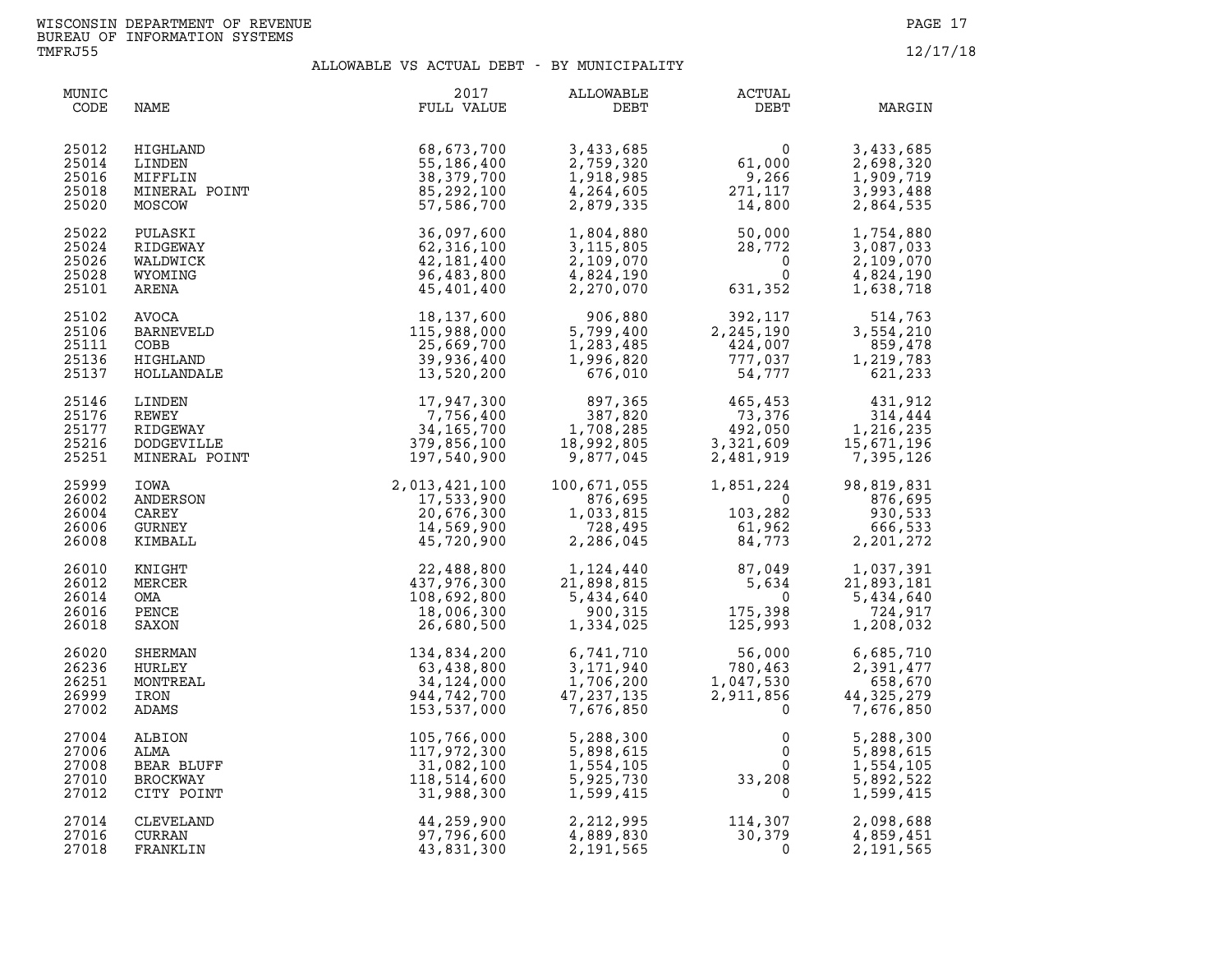| MUNIC<br>CODE                             | NAME                                                                                | 2017<br>FULL VALUE                                                         | ALLOWABLE<br>DEBT                                                 | ACTUAL<br>DEBT                                                                             | MARGIN                                                            |
|-------------------------------------------|-------------------------------------------------------------------------------------|----------------------------------------------------------------------------|-------------------------------------------------------------------|--------------------------------------------------------------------------------------------|-------------------------------------------------------------------|
| 27020<br>27022                            | GARDEN VALLEY<br>GARFIELD                                                           | 36,517,600<br>53,794,000                                                   | 1,825,880<br>2,689,700                                            | $0$<br>268,181                                                                             | 1,825,880<br>2,421,519                                            |
| 27024<br>27026<br>27028<br>27030<br>27032 | HIXTON<br>IRVING<br>KNAPP<br>KOMENSKY<br>MANCHESTER                                 | 48,687,700<br>65,576,500<br>49,466,000<br>11,240,600<br>75,744,900         | 2,434,385<br>3,278,825<br>2,473,300<br>562,030<br>3,787,245       | $\Omega$<br>$\mathbf 0$<br>$83,546$<br>0                                                   | 2,434,385<br>3,278,825<br>2,473,300<br>478,484<br>3,787,245       |
| 27034<br>27036<br>27038<br>27040<br>27042 | MELROSE<br>MILLSTON<br>NORTH BEND<br>NORTHFIELD<br>SPRINGFIELD                      | 41,335,200<br>16,794,300<br>42,843,500<br>48,269,600<br>60,156,600         | 2,066,760<br>839,715<br>2, 142, 175<br>2,413,480<br>3,007,830     | $60,487$<br>0<br>16,531<br>143,194<br>103,986                                              | 2,006,273<br>839,715<br>2, 125, 644<br>2,270,286<br>2,903,844     |
| 27101<br>27136<br>27151<br>27152<br>27186 | ALMA CENTER<br>HIXTON<br>MELROSE<br>MERRILLAN<br>TAYLOR                             | 17,811,100<br>30,082,400<br>21,475,800<br>21,260,600<br>14,777,500         | 890,555<br>1,504,120<br>1,073,790<br>1,063,030<br>738,875         | 379,135<br>773,984<br>$\overline{0}$<br>$51$<br>90,000<br>646,351                          | 511,420<br>730,136<br>1,073,790<br>416,679<br>648,875             |
| 27206<br>27999<br>28002<br>28004<br>28006 | BLACK RIVER FALLS<br>ILOKSON<br><b>JACKSON</b><br>AZTALAN<br>COLD SPRING<br>CONCORD | 248,755,300<br>1,649,337,300<br>134, 325, 300<br>76,485,000<br>181,500,900 | 12,437,765<br>82,466,865<br>6,716,265<br>3,824,250<br>9,075,045   | 2,575,299<br>3,460,000           7<br>$\mathbf 0$<br>$\mathbf{0}$                          | 9,862,466<br>79,006,865<br>6,716,265<br>3,824,250<br>8,892,919    |
| 28008<br>28010<br>28012<br>28014<br>28016 | FARMINGTON<br>HEBRON<br>IXONIA<br>JEFFERSON<br>KOSHKONONG                           | 140,197,500<br>103,657,900<br>458,047,800<br>201,971,300<br>383,412,200    | 7,009,875<br>5,182,895<br>22,902,390<br>10,098,565<br>19,170,610  | $182,12$<br>$15$<br>$240,000$<br>$398,230$<br>$1,029$<br>$398,239$<br>1,028,000<br>500,000 | 7,009,875<br>4,942,895<br>22,504,151<br>9,070,565<br>18,670,610   |
| 28018<br>28020<br>28022<br>28024<br>28026 | LAKE MILLS<br>MILFORD<br>OAKLAND<br>PALMYRA<br>SULLIVAN                             | 316,743,400<br>106,224,900<br>351,832,500<br>196,030,600<br>198,516,600    | 15,837,170<br>5,311,245<br>17,591,625<br>9,801,530<br>9,925,830   | 556,071<br>17,070<br>0<br>293,533                                                          | 15,281,099<br>5,294,175<br>17,591,625<br>9,801,530<br>9,632,297   |
| 28028<br>28030<br>28032<br>28141<br>28171 | SUMNER<br>WATERLOO<br>WATERTOWN<br>JOHNSON CREEK<br>PALMYRA                         | 112,287,500<br>89,599,100<br>196,874,200<br>334,970,500<br>126,000,100     | 5,614,375<br>4,479,955<br>9,843,710<br>16,748,525<br>6,300,005    | 102,000<br>$\overline{\mathbf{0}}$<br>$\Omega$<br>8,125,000<br>1,867,267<br>1,867,267      | 5,512,375<br>4,479,955<br>9,843,710<br>8,623,525<br>4,432,738     |
| 28181<br>28226<br>28241<br>28246<br>28290 | SULLIVAN<br>FORT ATKINSON<br><b>JEFFERSON</b><br>LAKE MILLS<br>WATERLOO             | 46,721,900<br>903,920,400<br>521,951,000<br>543,381,000<br>213,813,800     | 2,336,095<br>45,196.020<br>26,097,550<br>27,169,050<br>10,690,690 | 714,932<br>714,932<br>12,163,773<br>5,880,077<br>17,440,754<br>3,671,237                   | 1,621,163<br>33,032,247<br>20, 217, 473<br>9,728,296<br>7,019,453 |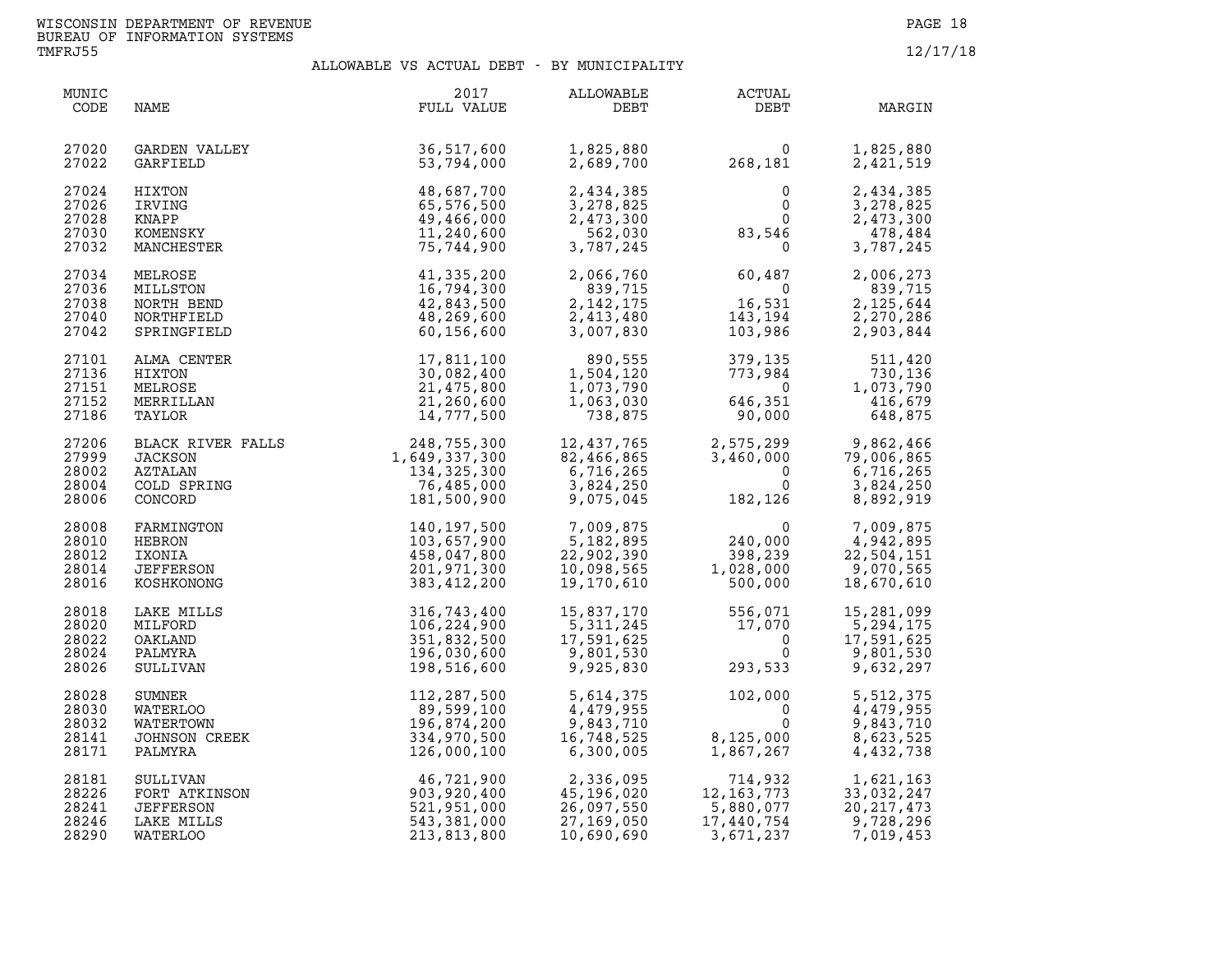| MUNIC<br>CODE                             | NAME                                                      | 2017<br>FULL VALUE                                                                                                                                                                                                                               | ALLOWABLE<br>DEBT                                                                | ACTUAL<br>DEBT                                                                                                                                                                                                                                                        | MARGIN                                                                 |
|-------------------------------------------|-----------------------------------------------------------|--------------------------------------------------------------------------------------------------------------------------------------------------------------------------------------------------------------------------------------------------|----------------------------------------------------------------------------------|-----------------------------------------------------------------------------------------------------------------------------------------------------------------------------------------------------------------------------------------------------------------------|------------------------------------------------------------------------|
| 28291<br>28999<br>29002<br>29004<br>29006 | WATERTOWN<br>JEFFERSON<br>ARMENIA<br>CLEARFIELD<br>CUTLER | 1, 394, 071, 000<br>6, 948, 833, 800<br>139, 456, 800<br>69, 975, 500<br>30, 096, 700                                                                                                                                                            | $69, 703, 550$<br>$347, 441.$<br>3,498,775<br>1,504,835                          | 39,733,648<br>14,965,000<br>83,394<br>6,889,446<br>0<br>3,498,775<br>0<br>1,504,835                                                                                                                                                                                   |                                                                        |
| 29008<br>29010<br>29012<br>29014<br>29016 | FINLEY<br>FOUNTAIN<br>GERMANTOWN<br>KILDARE<br>KINGSTON   | 17,014,900<br>41,356,000<br>381,622,300<br>69,964,000<br>3,887,300                                                                                                                                                                               | $850, 745$<br>$2, 067, 800$<br>$19, 081, 115$<br>$3, 498, 200$<br>$194, 365$     | $65, 811$<br>0<br>0<br>0<br>0                                                                                                                                                                                                                                         | 850,745<br>2,001,989<br>19,081,115<br>3,498,200                        |
| 29018<br>29020<br>29022<br>29024<br>29026 | LEMONWEIR<br>LINDINA<br>LISBON<br>LYNDON<br>MARION        | 126,729,400<br>53,865,100<br>63,951,900<br>117,084,600<br>53,058,500                                                                                                                                                                             |                                                                                  | 6, 336, 470<br>2, 693, 255<br>2, 693, 255<br>3, 197, 595<br>3, 197, 595<br>20, 117<br>3, 177, 478<br>5, 854, 230<br>2, 652, 925<br>0<br>6<br>5, 854, 230<br>20, 117<br>5, 854, 230<br>20, 117<br>5, 854, 230<br>20, 117<br>5, 854, 230<br>20, 117<br>5, 854, 230<br>2 |                                                                        |
| 29028<br>29030<br>29032<br>29034<br>29036 |                                                           | NECEDAH<br>NECEDAH<br>ORANGE<br>ORANGE 36,834,700 1,841,735 142,945<br>PLYMOUTH 54,959,400 2,747,970 0<br>SEVEN MILE CREEK 31,117,200 1,555,860 234,291<br>SUMMIT 53,790,000 2,689,500 0                                                         |                                                                                  |                                                                                                                                                                                                                                                                       | 10,359,912<br>1,698,790<br>2,747,970<br>1,321,569<br>2,689,500         |
| 29038<br>29111<br>29136<br>29146<br>29161 |                                                           | WONEWOC 43,102,800<br>CAMP DOUGLAS 22,946,600<br>HUSTLER 9,531,700<br>LYNDON STATION 24,345,300<br>NECEDAH 41,835,100                                                                                                                            |                                                                                  | $\begin{array}{cccc} 2,155,140 & 35,253 & 2,119,887 \\ 1,147,330 & 381,628 & 765,702 \\ 476,585 & 48,318 & 428,267 \\ 1,217,265 & 141,592 & 1,075,673 \\ 2,091,755 & 1,503,653 & 588,102 \end{array}$                                                                 |                                                                        |
| 29186<br>29191<br>29221<br>29251<br>29261 | UNION CENTER<br>WONEWOC<br>ELROY<br>MAUSTON<br>NEW LISBON | 11,913,400<br>23, 140, 300<br>54,763,600<br>219, 247, 600<br>76,271,100                                                                                                                                                                          | 10,962,380                                                                       | $\begin{array}{cccc} 595,670 & 151,672 & 443,998 \\ 1,157,015 & 635,935 & 521,080 \\ 2,738,180 & 1,512,159 & 1,226,021 \\ 10,962,380 & 8,710,000 & 2,252,380 \\ 3,813,555 & 1,050,001 & 2,763,554 \end{array}$                                                        |                                                                        |
| 29999<br>30002<br>30006<br>30010<br>30012 |                                                           |                                                                                                                                                                                                                                                  | 104,008,920<br>- - -, 753, 320<br>11, 016, 780<br>26, 482, 765<br>56, 274, 775   | 20,388,260<br>$\Omega$<br>$\Omega$<br>$\frac{1}{2}, \frac{0}{20}, \frac{0}{029}$<br>30,920,029<br>ں<br>2,855,000<br>30.920.029                                                                                                                                        | 83,620,660<br>9,753,320<br>11,016,780<br>23,627,765<br>25, 354, 746    |
| 30014<br>30016<br>30104<br>30171<br>30174 |                                                           | UNEAU 2,080,178,400<br>BRIGHTON 195,066,400<br>PARIS 220,335,600<br>RANDALL 529,655,300<br>SALEM 1,125,495,500<br>SOMERS 93,166,500<br>WHEATLAND 320,614,700<br>BRISTOL 581,049,200<br>PADDOCK LAKE 225,310,500<br>PLEASANT PRAIRIE 3,283,222,80 | 4,658,325<br>16,030.735<br>16,030,735<br>29,052,460<br>11,265,525<br>164,161,140 | 3,393,279<br>616,397<br>1,925,000<br>3,030,000<br>142,897,000                                                                                                                                                                                                         | 1,265,046<br>15, 414, 338<br>27, 127, 460<br>8,235,525<br>21, 264, 140 |
| 30181<br>30182<br>30186                   | SILVER LAKE<br>SOMERS<br>TWIN LAKES                       | 177, 102, 300<br>770,605,900<br>770,503,700                                                                                                                                                                                                      | 8,855,115<br>38,530.295<br>38,525,185                                            | $\Omega$<br>24,664,046<br>4,399,225                                                                                                                                                                                                                                   | 8,855,115<br>13,866,249<br>34, 125, 960                                |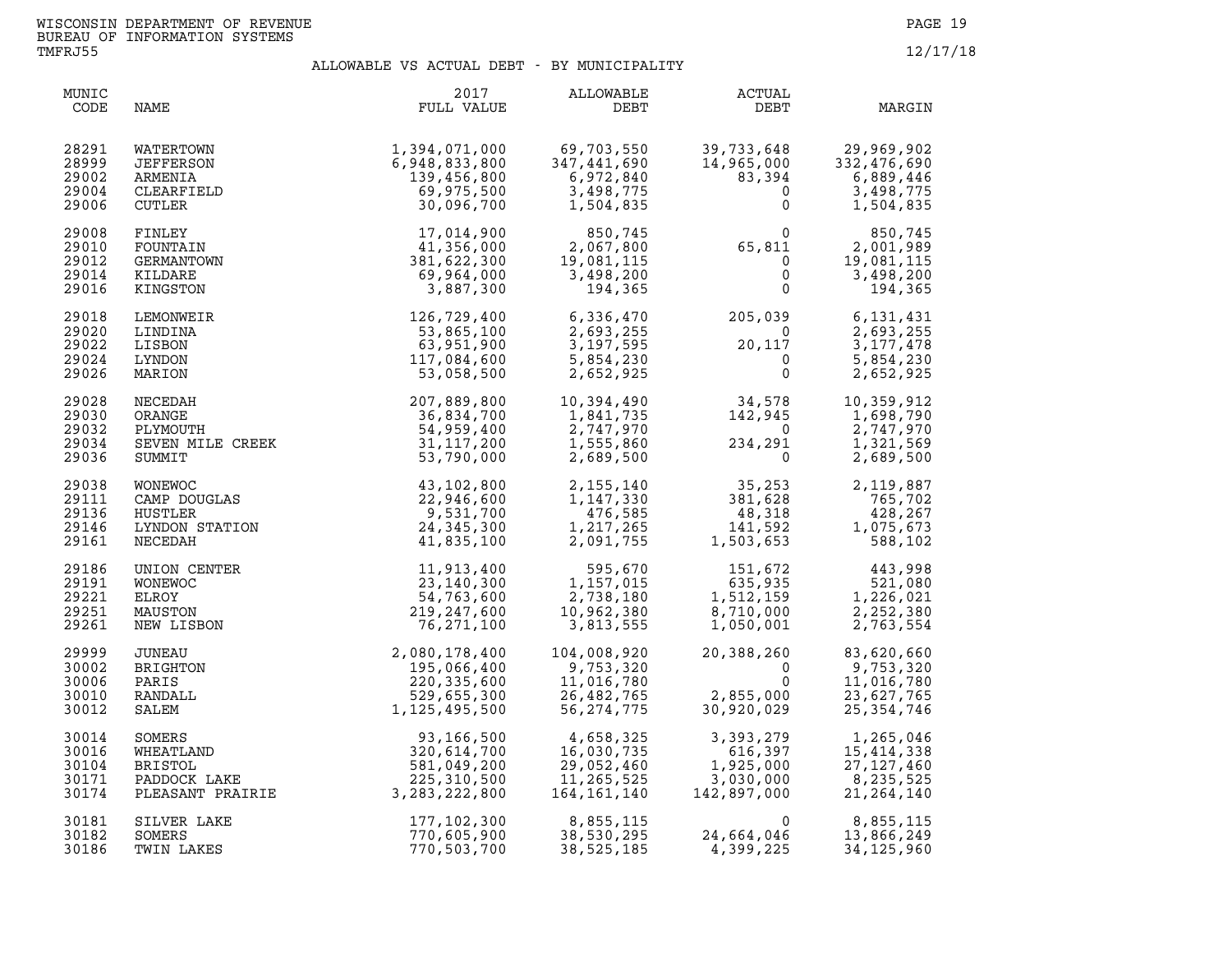| MUNIC<br>CODE                             | NAME                                                      | 2017<br>FULL VALUE                                                       | ALLOWABLE<br>DEBT                                                                                 | <b>ACTUAL</b><br>DEBT                                                                                | MARGIN                                                           |
|-------------------------------------------|-----------------------------------------------------------|--------------------------------------------------------------------------|---------------------------------------------------------------------------------------------------|------------------------------------------------------------------------------------------------------|------------------------------------------------------------------|
| 30241<br>30999                            | KENOSHA<br>KENOSHA                                        | 6,362,624,200<br>14,655,093,000                                          | 318,131,210<br>732,754,650                                                                        | 109,295,031<br>124,355,000                                                                           | 208,836,179<br>608,399,650                                       |
| 31002                                     | AHNAPEE                                                   | 90,068,200                                                               | 4,503,410                                                                                         | 183,260                                                                                              | 4,320,150                                                        |
| 31004                                     | CARLTON                                                   | 108,297,900                                                              | 5,414,895                                                                                         | $\overline{0}$                                                                                       | 5,414,895                                                        |
| 31006                                     | CASCO                                                     | 101,680,600                                                              | 5,084,030                                                                                         | $\mathsf{O}$                                                                                         | 5,084,030                                                        |
| 31008                                     | FRANKLIN                                                  | 97,777,700                                                               | 4,888,885                                                                                         | $\mathsf{O}$                                                                                         | 4,888,885                                                        |
| 31010                                     | LINCOLN                                                   | 102,400,700                                                              | 5,120,035                                                                                         | $\mathbf 0$                                                                                          | 5,120,035                                                        |
| 31012                                     | LUXEMBURG                                                 | 141,096,000                                                              | 7,054,800                                                                                         | $\begin{smallmatrix} 0 \\ 47,951 \end{smallmatrix}$                                                  | 7,054,800                                                        |
| 31014                                     | MONTPELIER                                                | 134,126,900                                                              | 6,706,345                                                                                         | $\overline{0}$                                                                                       | 6,658,394                                                        |
| 31016                                     | PIERCE                                                    | 87,600,400                                                               | 4,380,020                                                                                         | $\overline{\mathbf{0}}$                                                                              | 4,380,020                                                        |
| 31018                                     | RED RIVER                                                 | 154,413,000                                                              | 7,720,650                                                                                         | 160,000                                                                                              | 7,560,650                                                        |
| 31020                                     | WEST KEWAUNEE                                             | 106,058,800                                                              | 5,302,940                                                                                         | $\mathbf 0$                                                                                          | 5,302,940                                                        |
| 31111<br>31146<br>31201<br>31241<br>31999 | CASCO<br>LUXEMBURG<br>ALGOMA<br>KEWAUNEE<br>KEWAUNEE      | 29,682,200<br>181,686,400<br>166,383,300<br>160,648,400<br>1,661,920,500 | 1,484,110<br>9,084,320<br>8,319,165<br>8,032,420<br>83,096,025                                    | 731,983<br>3,310,087<br>3,774,900<br>3,888,493<br>13,185,000<br>3,774,900<br>3,888,493<br>13,185,000 | 752,127<br>5,774,233<br>4,544,265<br>4, 143, 927<br>69,911,025   |
| 32002<br>32004<br>32006<br>32008<br>32010 | BANGOR<br>BARRE<br><b>BURNS</b><br>CAMPBELL<br>FARMINGTON | 62,739,500<br>114,503,600<br>91,376,100<br>364,309,100<br>168,492,500    | 3,136,975<br>5,725,180<br>$4,568,805$<br>$18,215,455$<br>$8,424,625$<br>18, 215, 455<br>8,424,625 | 14,818<br>13,486<br>$\Omega$<br>578,035<br>364,769                                                   | 3, 122, 157<br>5,711,694<br>4,568,805<br>17,637,420<br>8,059,856 |
| 32012                                     | GREENFIELD                                                | 169,678,400                                                              | 8,483,920                                                                                         | 521,230                                                                                              | 7,962,690                                                        |
| 32014                                     | HAMILTON                                                  | 250,896,000                                                              | 12,544,800                                                                                        | $\overline{0}$                                                                                       | 12,544,800                                                       |
| 32016                                     | HOLLAND                                                   | 383,379,500                                                              | 19,168,975                                                                                        | 55,270                                                                                               | 19, 113, 705                                                     |
| 32018                                     | MEDARY                                                    | 165,118,700                                                              | 8,255,935                                                                                         | $\overline{0}$                                                                                       | 8,255,935                                                        |
| 32020                                     | ONALASKA                                                  | 530,540,500                                                              | 26,527,025                                                                                        | 772,047                                                                                              | 25,754,978                                                       |
| 32022<br>32024<br>32106<br>32136<br>32176 | SHELBY<br>WASHINGTON<br>BANGOR<br>HOLMEN<br>ROCKLAND      | 429,697,600<br>53,388,200<br>81,421,800<br>640,978,400<br>35,539,700     | 21,484,880<br>2,669,410<br>4,071,090<br>32,048,920<br>1,776,985                                   | $535,599$<br>$670,927$<br>$16,430,180$<br>$657,977$<br>657,977                                       | 20,949,281<br>2,669,410<br>3,400,163<br>15,618,740<br>1,119,008  |
| 32191                                     | WEST SALEM                                                | 427,364,400                                                              | 21,368,220                                                                                        | 178,768                                                                                              | 21, 189, 452                                                     |
| 32246                                     | LA CROSSE                                                 | 3,758,699,500                                                            | 187,934,975                                                                                       | 77, 112, 641                                                                                         | 110,822,334                                                      |
| 32265                                     | ONALASKA                                                  | 1,910,768,400                                                            | 95,538,420                                                                                        | 41,953,011                                                                                           | 53,585,409                                                       |
| 32999                                     | LA CROSSE                                                 | 9,635,009,700                                                            | 481,750,485                                                                                       | 90,717,497                                                                                           | 391,032,988                                                      |
| 33002                                     | ARGYLE                                                    | 50,841,800                                                               | 2,542,090                                                                                         | $\mathbf{0}$                                                                                         | 2,542,090                                                        |
| 33004                                     | BELMONT                                                   | 57, 542, 100                                                             | 2,877,105                                                                                         | $\overline{0}$                                                                                       | 2,877,105                                                        |
| 33006                                     | BENTON                                                    | 39,801,200                                                               | 1,990,060                                                                                         | $0 \qquad \qquad$                                                                                    | 1,990,060                                                        |
| 33008                                     | BLANCHARD                                                 | 26,855,900                                                               | 1,342,795                                                                                         | $\Omega$                                                                                             | 1,342,795                                                        |
| 33010                                     | DARLINGTON                                                | 77,679,800                                                               | 3,883,990                                                                                         | 99,904                                                                                               | 3,784,086                                                        |
| 33012                                     | ELK GROVE                                                 | 40,079,500                                                               | 2,003,975                                                                                         | 82,150                                                                                               | 1,921,825                                                        |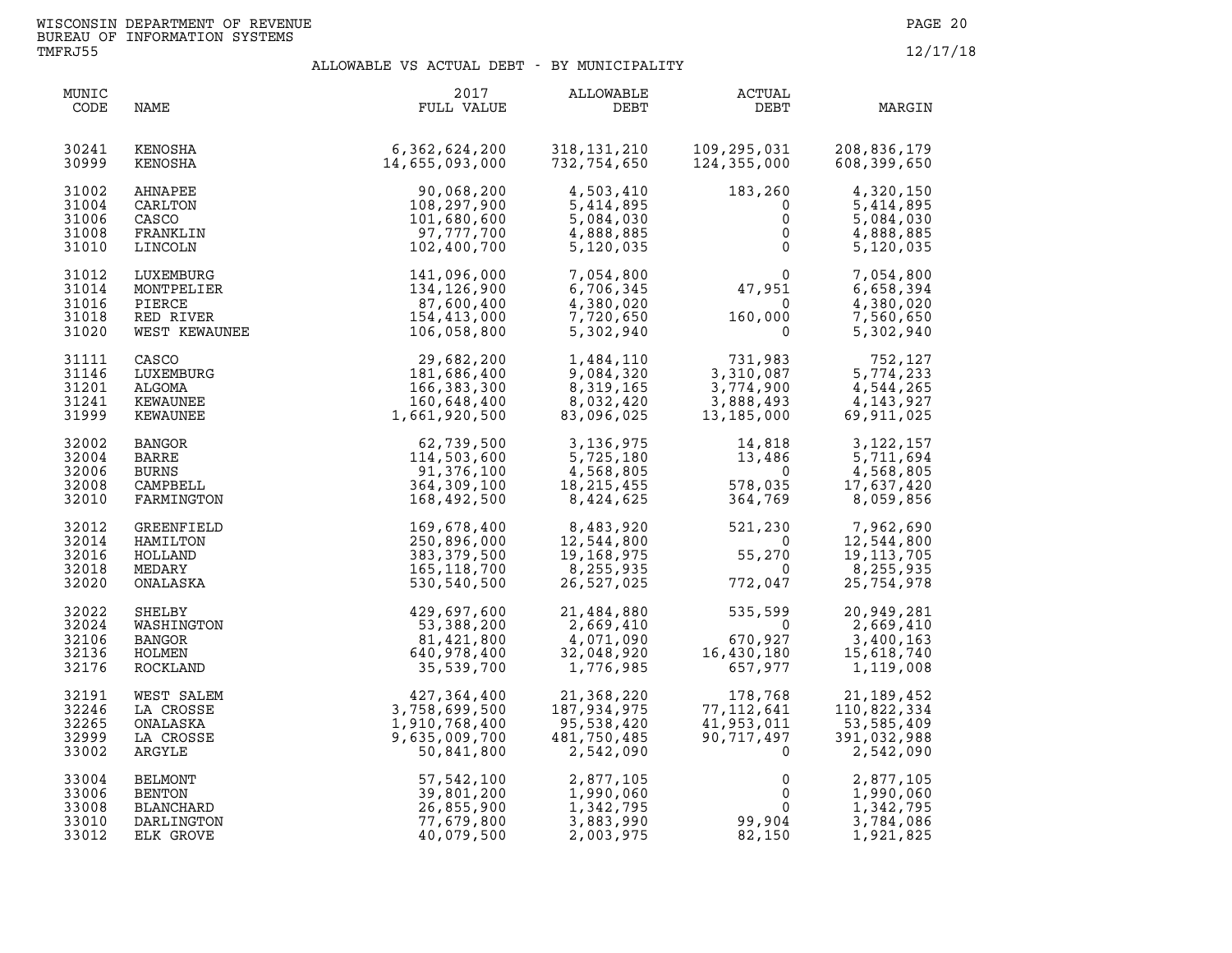| MUNIC<br>CODE                             | NAME                                                                        | 2017<br>FULL VALUE                                                                | ALLOWABLE<br>DEBT                                               | <b>ACTUAL</b><br>DEBT                                                                          | MARGIN                                                                           |
|-------------------------------------------|-----------------------------------------------------------------------------|-----------------------------------------------------------------------------------|-----------------------------------------------------------------|------------------------------------------------------------------------------------------------|----------------------------------------------------------------------------------|
| 33014<br>33016<br>33018<br>33020<br>33022 | FAYETTE<br>GRATIOT<br>KENDALL<br>LAMONT<br>MONTICELLO                       | 33,697,600<br>46,936,500<br>36,063,100<br>21,378,200<br>13,017,100                | 1,684,880<br>2,346,825<br>1,803,155<br>1,068,910<br>650,855     | $227,000\n 71,492\n 13,547\n 0\n 0$                                                            | 1,457,880<br>2, 275, 333<br>1,789,608<br>1,068,910<br>650,855                    |
| 33024<br>33026<br>33028<br>33030<br>33032 | NEW DIGGINGS<br>SEYMOUR<br>SHULLSBURG<br>WAYNE<br>WHITE OAK SPRINGS         | 32,919,500<br>39,883,800<br>44,848,300<br>37,078,700<br>11,635,600                | 1,645,975<br>1,994,190<br>2, 242, 415<br>1,853,935<br>581,780   | $\begin{array}{c} 0 \\ 10,778 \\ 89,311 \\ 120,000 \end{array}$<br>$\overline{0}$              | 1,645,975<br>1,983,412<br>2, 153, 104<br>1,733,935<br>581,780                    |
| 33034<br>33036<br>33101<br>33106<br>33107 | WILLOW SPRINGS<br>WIOTA<br>ARGYLE<br>BELMONT<br>BENTON                      | 68,798,000<br>72,274,400<br>36,169,000<br>68,383,400<br>41,457,500                | 3,439,900<br>3,613,720<br>1,808,450<br>3,419,170<br>2,072,875   | $\begin{smallmatrix}&&&0\\&&0\\854,617\\1,321,835\\0\end{smallmatrix}$                         | 3,439,900<br>3,613,720<br>953,833<br>2,097,335<br>2,072,875                      |
| 33108<br>33131<br>33181<br>33216<br>33281 | BLANCHARDVILLE<br><b>GRATIOT</b><br>SOUTH WAYNE<br>DARLINGTON<br>SHULLSBURG | 42,263,300<br>7,967,800<br>19,787,300<br>114,031,300<br>58,411,900                | 2, 113, 165<br>398,390<br>989,365<br>5,701,565<br>2,920,595     | 245,223<br>73,423<br>651,475<br>2,387,824<br>1,398,662                                         | 1,867,942<br>324,967<br>337,890<br>3,313,741<br>1,521,933                        |
| 33999<br>34002<br>34004<br>34006<br>34008 | LAFAYETTE<br>ACKLEY<br>AINSWORTH<br>ANTIGO<br>ELCHO                         | $1,149,154,400$<br>$41,314,200$<br>$78,558,900$<br>$105,802,800$<br>$250,644,400$ | 57,457,720<br>2,065,710<br>3,927,945<br>5,290,140<br>12,532,220 | 4,907,423<br>$4,907,423 \ 0 \ 172,165 \ 0 \ 0 \ 0$<br>$\overline{0}$<br>$\mathbf{0}$           | 52,550,297<br>2,065,710<br>$3,755,780$<br>$3,755,780$<br>5,290,140<br>12,532,220 |
| 34010<br>34012<br>34014<br>34016<br>34018 | EVERGREEN<br>LANGLADE<br>NEVA<br>NORWOOD<br>PARRISH                         | 35,794,300<br>63,154,700<br>70,795,900<br>72,401,000<br>13,520,500                | 1,789,715<br>3, 157, 735<br>3,539,795<br>3,620,050<br>676,025   | $\begin{array}{c} 0 \\ 0 \\ 0 \\ 0 \\ 0 \end{array}$<br>$\begin{bmatrix} 0 \\ 0 \end{bmatrix}$ | 1,789,715<br>3, 157, 735<br>3,539,795<br>3,620,050<br>676,025                    |
| 34020<br>34022<br>34024<br>34026<br>34028 | PECK<br>POLAR<br>PRICE<br>ROLLING<br>SUMMIT                                 | 29,764,200<br>79,357,000<br>20,567,500<br>105,137,000<br>21,125,200               | 1,488,210<br>3,967,850<br>1,028,375<br>5,256,850<br>1,056,260   | $\overline{0}$<br>20,048<br>$\mathsf{O}$<br>$\mathsf{O}\xspace$<br>$\mathsf{O}\xspace$         | 1,488,210<br>3,947,802<br>1,028,375<br>5,256,850<br>1,056,260                    |
| 34030<br>34032<br>34034<br>34191<br>34201 | UPHAM<br>VILAS<br>WOLF RIVER<br>WHITE LAKE<br>ANTIGO                        | 177, 152, 500<br>28,295,000<br>118,399,800<br>19,373,200<br>357,053,800           | 8,857,625<br>1,414,750<br>5,919,990<br>968,660<br>17,852,690    | $\mathsf{O}$<br>$\mathsf{O}\xspace$<br>$\mathbf 0$<br>$\Omega$<br>6,675,000                    | 8,857,625<br>1,414,750<br>5,919,990<br>968,660<br>11, 177, 690                   |
| 34999<br>35002<br>35004                   | LANGLADE<br>BIRCH<br>BRADLEY                                                | 1,688,211,900<br>37,672,500<br>450,279,500                                        | 84,410,595<br>1,883,625<br>22,513,975                           | 620,178<br>0<br>$\mathbf 0$                                                                    | 83,790,417<br>1,883,625<br>22,513,975                                            |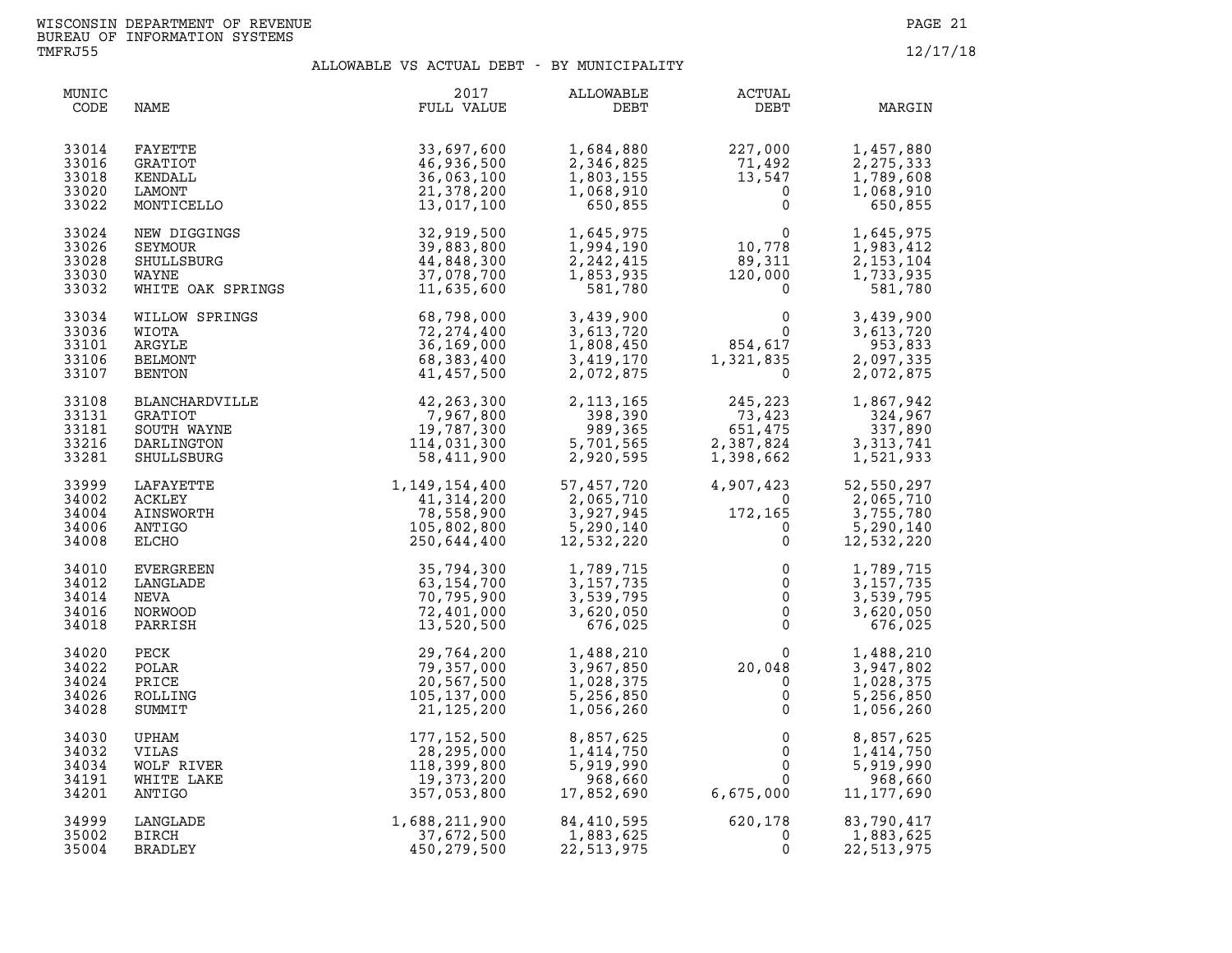| MUNIC<br>CODE                             | NAME                                                                | 2017<br>FULL VALUE                                                                   | ALLOWABLE<br>DEBT                                                           | ACTUAL<br>DEBT                                                                                                                                                         | MARGIN                                                                            |
|-------------------------------------------|---------------------------------------------------------------------|--------------------------------------------------------------------------------------|-----------------------------------------------------------------------------|------------------------------------------------------------------------------------------------------------------------------------------------------------------------|-----------------------------------------------------------------------------------|
| 35006<br>35008                            | CORNING<br>HARDING                                                  | 70,421,400<br>44,527,900                                                             | 3,521,070<br>2,226,395                                                      | $\Omega$<br>$\mathbf{0}$                                                                                                                                               | 3,521,070<br>2,226,395                                                            |
| 35010<br>35012<br>35014<br>35016<br>35018 | HARRISON<br>KING<br>MERRILL<br>PINE RIVER<br>ROCK FALLS             | 164,553,600<br>165,288,300<br>193,284,500<br>136,109,200<br>82,861,300               | 8,227,680<br>8,264,415<br>9,664,225<br>6,805,460<br>4,143,065               | $\begin{smallmatrix}0\0\0\218,331\0\0\0\end{smallmatrix}$                                                                                                              | 8,227,680<br>8,264,415<br>9,445,894<br>6,805,460<br>4, 143, 065                   |
| 35020<br>35022<br>35024<br>35026<br>35028 | RUSSELL<br>SCHLEY<br><b>SCOTT</b><br>SKANAWAN<br>SOMO               | 40,856,500<br>63,457,300<br>99,673,100<br>50,036,500<br>19,954,100                   | 2,042,825<br>3,172,865<br>4,983,655<br>2,501,825<br>997,705                 | $\begin{smallmatrix} & & & 0\ & 0\ & 0\ & 32\, , 617\ & 0\ & 0\ \end{smallmatrix}$                                                                                     | 2,042,825<br>3,172,865<br>4,951,038<br>2,501,825<br>997,705                       |
| 35030<br>35032<br>35251<br>35286<br>35999 | TOMAHAWK<br>WILSON<br>MERRILL<br>TOMAHAWK<br>LINCOLN                | 65,995,100<br>64,909,600<br>402,356,200<br>229,751,100<br>2,381,987,700              | 3, 299, 755<br>3, 245, 480<br>20, 117, 810<br>11, 487, 555<br>119, 099, 385 | 0<br>0<br>15,888,267<br>5,863,735<br>17,145,000                                                                                                                        | $\overline{0}$<br>3,299,755<br>3,245,480<br>4,229,543<br>5,623,820<br>101,954,385 |
| 36002<br>36004<br>36006<br>36008<br>36010 | CATO<br>CENTERVILLE<br>COOPERSTOWN<br>EATON<br>FRANKLIN             | 149, 311, 200<br>71,423,300<br>109,285,000<br>77,534,300<br>107,295,100              |                                                                             | 39,856<br>$\begin{array}{llll} 7,465,560 & & 39,856 \\ 3,571,165 & & 0 \\ 5,464,250 & & 0 \\ 3,876,715 & & 110,000 \\ 5,364,755 & & & 0 \end{array}$<br>$\overline{0}$ | 7,425,704<br>3,571,165<br>5,464,250<br>3,766,715<br>5,364,755                     |
| 36012<br>36014<br>36016<br>36018<br>36020 |                                                                     | GIBSON<br>KOSSUTH 160,847,700<br>LIBERTY 137,604,300<br>MANITOWOC RAPIDS 199,936,600 | 5,667,180<br>8,042,385<br>6,880,215<br>4,409,140<br>9,996,830               | $\begin{smallmatrix}&&&0\0&&&0\156,219\0&167,618\end{smallmatrix}$                                                                                                     | 5,667,180<br>8,042,385<br>6,723,996<br>4,409,140<br>9,829,212                     |
| 36022<br>36024<br>36026<br>36028<br>36030 | MAPLE GROVE<br>MEEME<br>MISHICOT<br>NEWTON<br>ROCKLAND              | 68,539,200<br>118,004,500<br>94,530,100<br>231,313,400<br>89,517,500                 | 3,426,960<br>5,900,225<br>4,726,505<br>11,565,670<br>4,475,875              | $\begin{array}{c} 0 \\ 119,970 \\ 144,413 \\ 0 \\ 111,405 \end{array}$                                                                                                 | 3,426,960<br>5,780,255<br>4,582,092<br>11,565,670<br>4,364,470                    |
| 36032<br>36034<br>36036<br>36112<br>36126 | SCHLESWIG<br>TWO CREEKS<br>TWO RIVERS<br>CLEVELAND<br>FRANCIS CREEK | 225, 894, 400<br>45, 948, 500<br>139, 328, 000<br>91, 865, 400<br>39, 927, 900       | 11,294,720<br>2,297,425<br>6,966,400<br>4,593,270<br>1,996,395              | 0<br>$\mathbf{0}$<br>0<br>1,280,000<br>529,794                                                                                                                         | 11,294,720<br>2,297,425<br>6,966,400<br>3,313,270<br>1,466,601                    |
| 36132<br>36147<br>36151<br>36176<br>36181 | KELLNERSVILLE<br>MARIBEL<br>MISHICOT<br>REEDSVILLE<br>SAINT NAZIANZ | 12,936,300<br>17,306,100<br>84,552,700<br>51,590,700<br>35,990,200                   | 646,815<br>865,305<br>4,227,635<br>2,579,535<br>1,799,510                   | $\begin{array}{c} 0 \\ 388,153 \\ 307,186 \\ 809,760 \end{array}$<br>1, 173, 122                                                                                       | 646,815<br>477,152<br>3,920,449<br>1,769,775<br>626,388                           |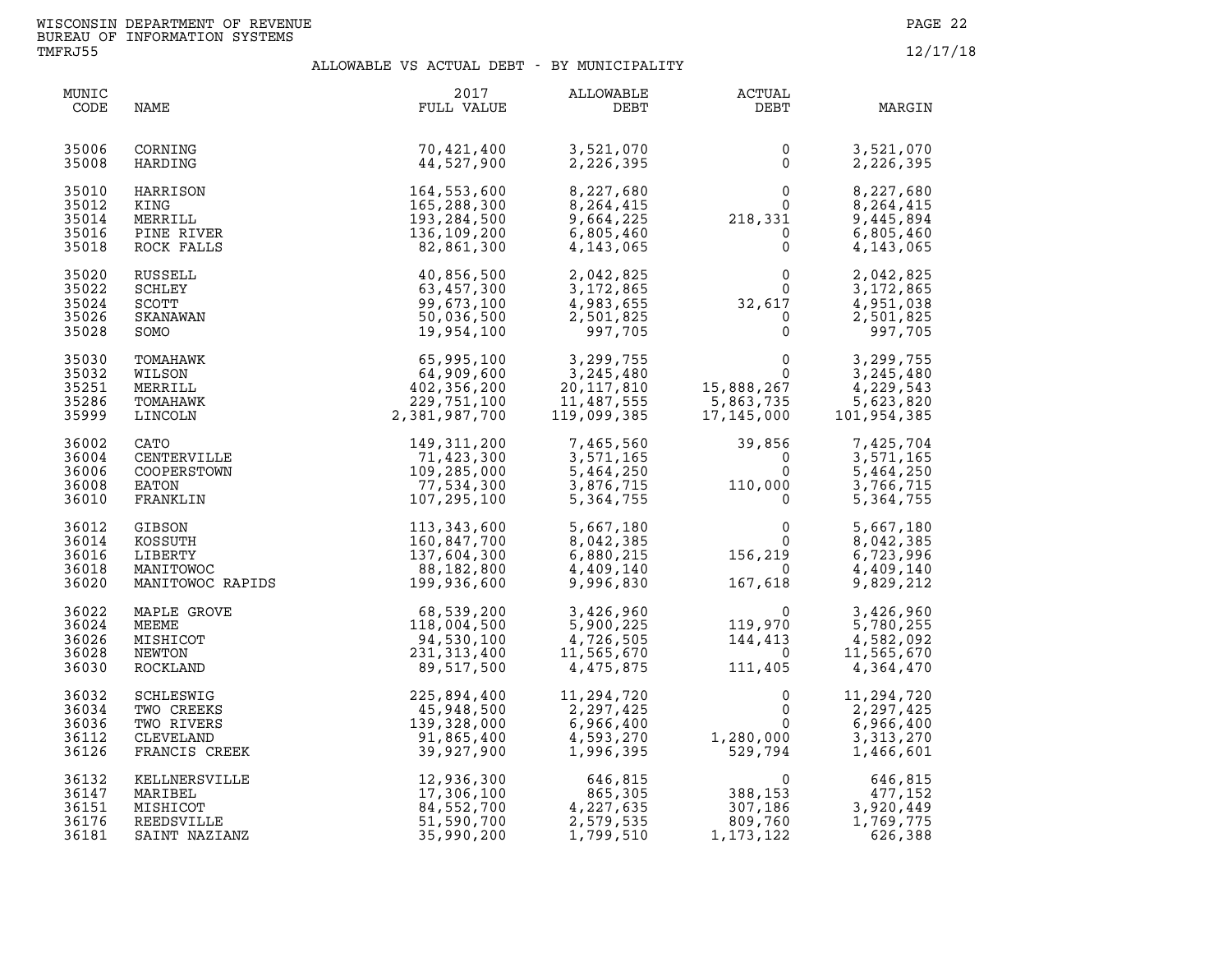| MUNIC<br>CODE                             | NAME                                            | 2017<br>FULL VALUE                                                    | ALLOWABLE<br>DEBT                                              | ACTUAL<br>DEBT                                                                                 | MARGIN                                                         |
|-------------------------------------------|-------------------------------------------------|-----------------------------------------------------------------------|----------------------------------------------------------------|------------------------------------------------------------------------------------------------|----------------------------------------------------------------|
| 36186                                     | VALDERS                                         | 51,789,500                                                            | 2,589,475                                                      | 1,527,582                                                                                      | 1,061,893                                                      |
| 36191                                     | WHITELAW                                        | 40,055,000                                                            | 2,002,750                                                      | 518,378                                                                                        | 1,484,372                                                      |
| 36241                                     | KIEL                                            | 285,091,700                                                           | 14, 254, 585                                                   | 12,771,453                                                                                     | 1,483,132                                                      |
| 36251                                     | MANITOWOC                                       | 1,873,663,200                                                         | 93,683,160                                                     | 50,130,103                                                                                     | 43,553,057                                                     |
| 36286                                     | TWO RIVERS                                      | 511,532,900                                                           | 25,576,645                                                     | 17,992,289                                                                                     | 7,584,356                                                      |
| 36999                                     | MANITOWOC                                       | 5,287,002,200                                                         | 264,350,110                                                    | 25,530,000                                                                                     | 238,820,110                                                    |
| 37002                                     | <b>BERGEN</b>                                   | 72,031,900                                                            | 3,601,595                                                      | 71,640                                                                                         | 3,529,955                                                      |
| 37004                                     | BERLIN                                          | 73,450,200                                                            | 3,672,510                                                      | $\mathbf 0$                                                                                    | 3,672,510                                                      |
| 37006                                     | BERN                                            | 37, 397, 500                                                          | 1,869,875                                                      | $\mathbf 0$                                                                                    | 1,869,875                                                      |
| 37008                                     | <b>BEVENT</b>                                   | 95,775,900                                                            | 4,788,795                                                      | $\mathbf 0$                                                                                    | 4,788,795                                                      |
| 37010                                     | BRIGHTON                                        | 43,612,800                                                            | 2,180,640                                                      | 83,087                                                                                         | 2,097,553                                                      |
| 37012                                     | CASSEL                                          | 73,495,400                                                            | 3,674,770                                                      | $\overline{\mathbf{0}}$                                                                        | 3,674,770                                                      |
| 37014                                     | CLEVELAND                                       | 119,050,800                                                           | 5,952,540                                                      | 43,199                                                                                         | 5,909,341                                                      |
| 37016                                     | DAY                                             | 80,432,000                                                            | 4,021,600                                                      | 529,763                                                                                        | 3,491,837                                                      |
| 37018                                     | EASTON                                          | 83,378,800                                                            | 4,168,940                                                      | 355,599                                                                                        | 3,813,341                                                      |
| 37020                                     | EAU PLEINE                                      | 61,059,700                                                            | 3,052,985                                                      | $\mathbf 0$                                                                                    | 3,052,985                                                      |
| 37022                                     | ELDERON                                         | 55,365,600                                                            | 2,768,280                                                      | $\overline{0}$                                                                                 | 2,768,280                                                      |
| 37024                                     | EMMET                                           | 72,226,900                                                            | 3,611,345                                                      | $\mathsf{O}$                                                                                   | 3,611,345                                                      |
| 37026                                     | FRANKFORT                                       | 43,818,600                                                            | 2,190,930                                                      | $\mathbf 0$                                                                                    | 2,190,930                                                      |
| 37028                                     | FRANZEN                                         | 45,800,400                                                            | 2,290,020                                                      | 26,241                                                                                         | 2,263,779                                                      |
| 37030                                     | GREEN VALLEY                                    | 59,996,900                                                            | 2,999,845                                                      | 43,715                                                                                         | 2,956,130                                                      |
| 37032                                     | <b>GUENTHER</b>                                 | 32,661,200                                                            | 1,633,060                                                      | $\overline{0}$                                                                                 | 1,633,060                                                      |
| 37034                                     | HALSEY                                          | 40,467,500                                                            | 2,023,375                                                      | $\Omega$                                                                                       | 2,023,375                                                      |
| 37036                                     | HAMBURG                                         | 60,884,200                                                            | 3,044,210                                                      | 10,344                                                                                         | 3,033,866                                                      |
| 37038                                     | HARRISON                                        | 26,735,900                                                            | 1,336,795                                                      | $\mathbf 0$                                                                                    | 1,336,795                                                      |
| 37040<br>37042<br>37044<br>37046<br>37048 | HEWITT<br>HOLTON<br>HULL<br>JOHNSON<br>KNOWLTON | 51,342,000<br>55,538,600<br>55,436,700<br>50,354,500<br>255, 155, 400 | 2,567,100<br>2,776,930<br>2,771,835<br>2,517,725<br>12,757,770 | $\begin{smallmatrix}0&&&&0\\&0&&&&0\\&16,892&\\2&2&2&2\end{smallmatrix}$<br>220,000<br>392,162 | 2,567,100<br>2,776,930<br>2,754,943<br>2,297,725<br>12,365,608 |
| 37054                                     | MARATHON                                        | 101,795,800                                                           | 5,089,790                                                      | $\Omega$                                                                                       | 5,089,790                                                      |
| 37056                                     | MCMILLAN                                        | 202,751,600                                                           | 10, 137, 580                                                   | 55,387                                                                                         | 10,082,193                                                     |
| 37058                                     | MOSINEE                                         | 167,984,200                                                           | 8,399,210                                                      | 100,000                                                                                        | 8,299,210                                                      |
| 37060                                     | NORRIE                                          | 74,630,600                                                            | 3,731,530                                                      | $\overline{0}$                                                                                 | 3,731,530                                                      |
| 37062                                     | PLOVER                                          | 49,361,700                                                            | 2,468,085                                                      | 170,434                                                                                        | 2,297,651                                                      |
| 37064                                     | REID                                            | 98,925,600                                                            | 4,946,280                                                      | 50,000                                                                                         | 4,896,280                                                      |
| 37066                                     | RIB FALLS                                       | 82,793,600                                                            | 4,139,680                                                      | $\Omega$                                                                                       | 4,139,680                                                      |
| 37068                                     | RIB MOUNTAIN                                    | 780,924,300                                                           | 39,046,215                                                     | 7,330,000                                                                                      | 31,716,215                                                     |
| 37070                                     | RIETBROCK                                       | 52,547,100                                                            | 2,627,355                                                      | 93,660                                                                                         | 2,533,695                                                      |
| 37072                                     | RINGLE                                          | 153,603,700                                                           | 7,680,185                                                      | 288,026                                                                                        | 7,392,159                                                      |
| 37074                                     | <b>SPENCER</b>                                  | 118,366,000                                                           | 5,918,300                                                      | 0                                                                                              | 5,918,300                                                      |
| 37076                                     | STETTIN                                         | 262,145,400                                                           | 13,107,270                                                     | 270,000                                                                                        | 12,837,270                                                     |
| 37078                                     | TEXAS                                           | 116,925,100                                                           | 5,846,255                                                      | $\Omega$                                                                                       | 5,846,255                                                      |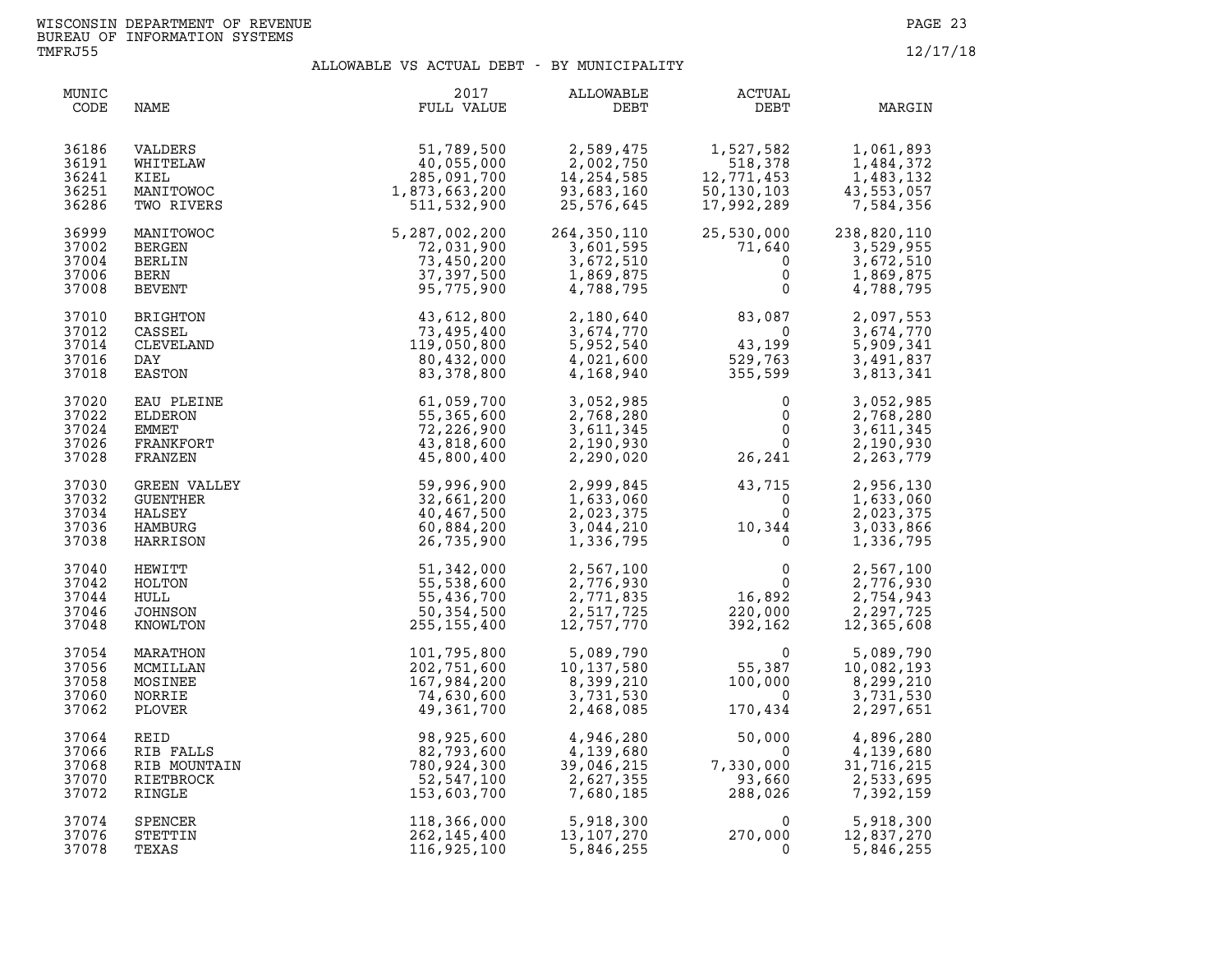| MUNIC<br>CODE                             | NAME                                                   | 2017<br>FULL VALUE                                                          | ALLOWABLE<br>DEBT                                                   | ACTUAL<br>DEBT                                         | MARGIN                                                           |
|-------------------------------------------|--------------------------------------------------------|-----------------------------------------------------------------------------|---------------------------------------------------------------------|--------------------------------------------------------|------------------------------------------------------------------|
| 37080                                     | WAUSAU                                                 | 166, 143, 700                                                               | 8,307,185                                                           | 363,567                                                | 7,943,618                                                        |
| 37082                                     | WESTON                                                 | 57,571,900                                                                  | 2,878,595                                                           | $\Omega$                                               | 2,878,595                                                        |
| 37084<br>37102<br>37106<br>37121<br>37122 | WIEN<br>ATHENS<br>BROKAW<br>EDGAR<br>ELDERON           | 64,811,600<br>53,779,200<br>20,913,400<br>71,603,500<br>7,337,700           | 3,240,580<br>2,688,960<br>1,045,670<br>3,580,175<br>366,885         | 0<br>259,400<br>407,512<br>355,000<br>163,729          | 3,240,580<br>2,429,560<br>638,158<br>3, 225, 175<br>203,156      |
| 37126                                     | FENWOOD<br>HATLEY<br>KRONENWETTER<br>MAINE<br>MARATHON | 6,585,100                                                                   | 329,255                                                             | 36,086                                                 | 293,169                                                          |
| 37136                                     |                                                        | 36,004,900                                                                  | 1,800,245                                                           | 504,424                                                | 1,295,821                                                        |
| 37145                                     |                                                        | 571,862,500                                                                 | 28,593,125                                                          | 16,515,000                                             | 12,078,125                                                       |
| 37146                                     |                                                        | 220, 289, 600                                                               | 11,014,480                                                          | 42,359                                                 | 10,972,121                                                       |
| 37151                                     |                                                        | 134,323,900                                                                 | 6,716,195                                                           | 4,912,583                                              | 1,803,612                                                        |
| 37176                                     | ROTHSCHILD                                             | 445,755,100                                                                 | 22, 287, 755                                                        | 6,230,000                                              | 16,057,755                                                       |
| 37181                                     | SPENCER                                                | 100,436,000                                                                 | 5,021,800                                                           | 2,870,939                                              | 2,150,861                                                        |
| 37182                                     | STRATFORD                                              | 106,146,900                                                                 | 5,307,345                                                           | 4,161,426                                              | 1,145,919                                                        |
| 37186                                     | UNITY                                                  | 13,594,400                                                                  | 679,720                                                             | 13,841                                                 | 665,879                                                          |
| 37192                                     | WESTON                                                 | 1, 125, 232, 700                                                            | 56,261,635                                                          | 7,371,927                                              | 48,889,708                                                       |
| 37251<br>37281<br>37291<br>37999<br>38002 | MOSINEE<br>SCHOFIELD<br>WAUSAU<br>MARATHON<br>AMBERG   | 291,147,200<br>219,772,800<br>2,764,682,800<br>10,590,161,600<br>92,467,100 | 14,557,360<br>10,988,640<br>138,234,140<br>529,508,080<br>4,623,355 | 9,030,840<br>3,770,715<br>77,824,304<br>9,390,000<br>0 | 5,526,520<br>7,217,925<br>60,409,836<br>520,118,080<br>4,623,355 |
| 38004                                     | ATHELSTANE                                             | 119,425,800                                                                 | 5,971,290                                                           | 226,839                                                | 5,744,451                                                        |
| 38006                                     | <b>BEAVER</b>                                          | 157,563,000                                                                 | 7,878,150                                                           | $\Omega$                                               | 7,878,150                                                        |
| 38008                                     | BEECHER                                                | 94,502,300                                                                  | 4,725,115                                                           | 177,405                                                | 4,547,710                                                        |
| 38010                                     | DUNBAR                                                 | 72,481,700                                                                  | 3,624,085                                                           | $\overline{0}$                                         | 3,624,085                                                        |
| 38012                                     | GOODMAN                                                | 73,003,100                                                                  | 3,650,155                                                           | 350,636                                                | 3,299,519                                                        |
| 38014                                     | GROVER                                                 | 131,511,600                                                                 | 6,575,580                                                           | $\mathbf{0}$                                           | 6,575,580                                                        |
| 38016                                     | LAKE                                                   | 161,762,400                                                                 | 8,088,120                                                           | 456,024                                                | 7,632,096                                                        |
| 38018                                     | MIDDLE INLET                                           | 108,799,000                                                                 | 5,439,950                                                           | $\overline{0}$                                         | 5,439,950                                                        |
| 38020                                     | NIAGARA                                                | 72,536,200                                                                  | 3,626,810                                                           | $\Omega$                                               | 3,626,810                                                        |
| 38022                                     | PEMBINE                                                | 89,038,600                                                                  | 4,451,930                                                           | 72,684                                                 | 4,379,246                                                        |
| 38024                                     | PESHTIGO                                               | 330,508,500                                                                 | 16,525,425                                                          | 0                                                      | 16,525,425                                                       |
| 38026                                     | PORTERFIELD                                            | 172, 257, 700                                                               | 8,612,885                                                           | $\mathbf 0$                                            | 8,612,885                                                        |
| 38028                                     | POUND                                                  | 102,088,800                                                                 | 5,104,440                                                           | $\mathsf{O}\xspace$                                    | 5,104,440                                                        |
| 38030                                     | SILVER CLIFF                                           | 125,812,100                                                                 | 6,290,605                                                           | $\overline{0}$                                         | 6,290,605                                                        |
| 38032                                     | STEPHENSON                                             | 573,756,300                                                                 | 28,687,815                                                          | $\Omega$                                               | 28,687,815                                                       |
| 38034                                     | WAGNER                                                 | 95,846,600                                                                  | 4,792,330                                                           | 36,419                                                 | 4,755,911                                                        |
| 38036                                     | WAUSAUKEE                                              | 177,344,400                                                                 | 8,867,220                                                           | 24,015                                                 | 8,843,205                                                        |
| 38111                                     | COLEMAN                                                | 40,230,400                                                                  | 2,011,520                                                           | 1,558,102                                              | 453,418                                                          |
| 38121                                     | CRIVITZ                                                | 76,054,100                                                                  | 3,802,705                                                           | 2,300,000                                              | 1,502,705                                                        |
| 38171                                     | POUND                                                  | 13,884,400                                                                  | 694,220                                                             | 562,236                                                | 131,984                                                          |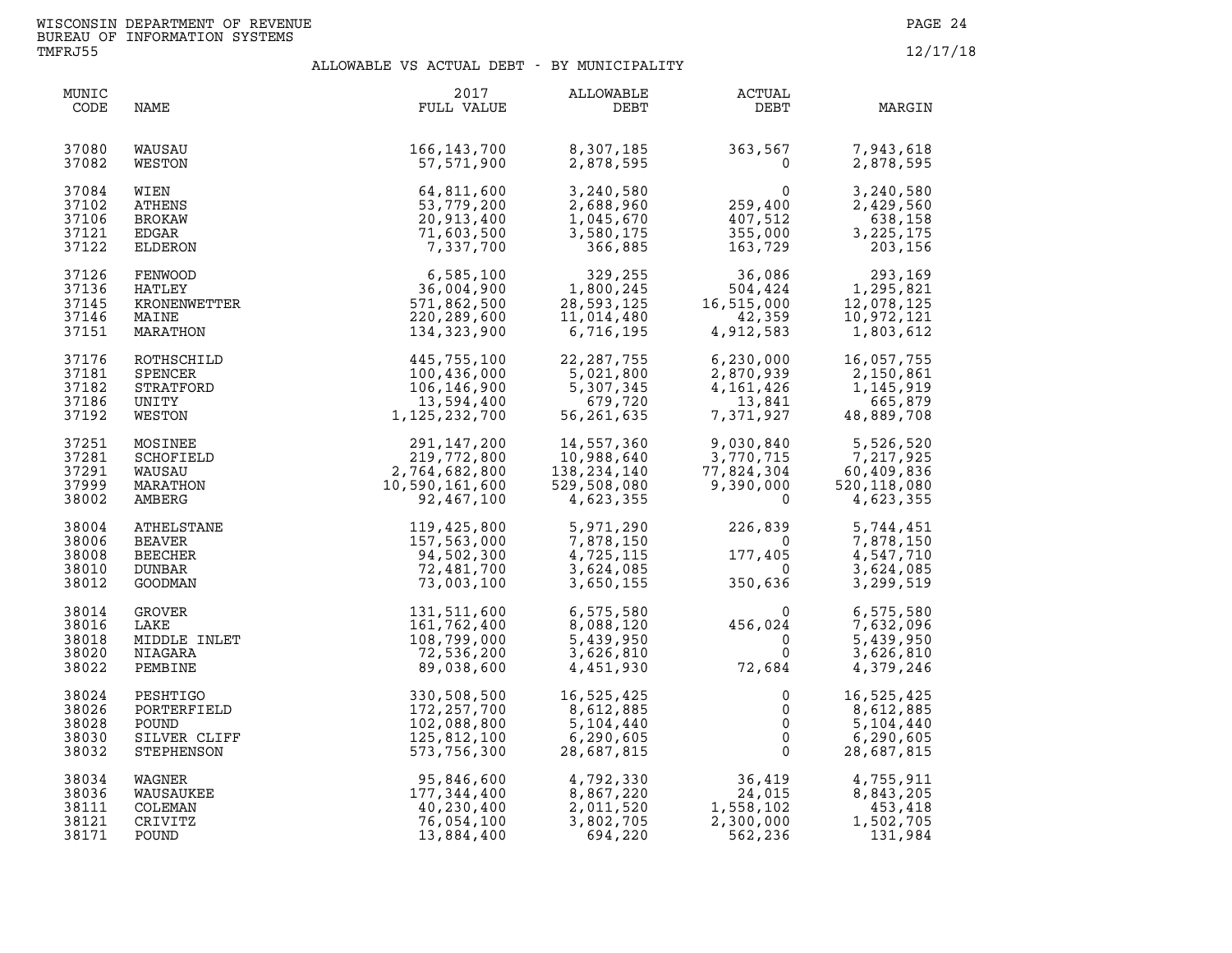| MUNIC<br>CODE                             | NAME                                                                           | 2017<br>FULL VALUE                                                                 | <b>ALLOWABLE</b><br>DEBT                                                  | <b>ACTUAL</b><br>DEBT                                                    | MARGIN                                                                 |
|-------------------------------------------|--------------------------------------------------------------------------------|------------------------------------------------------------------------------------|---------------------------------------------------------------------------|--------------------------------------------------------------------------|------------------------------------------------------------------------|
| 38191<br>38251<br>38261<br>38271<br>38999 | WAUSAUKEE<br>MARINETTE<br>NIAGARA<br>PESHTIGO<br>MARINETTE                     | 25, 253, 000<br>693,618,200<br>71,576,400<br>171,967,600<br>3,843,289,300          | 1,262,650<br>34,680,910<br>3,578,820<br>8,598,380<br>192,164,465          | 530,170<br>22,845,797<br>1,285,892<br>146,895<br>27,740,000              | 732,480<br>11,835,113<br>2,292,928<br>8,451,485<br>164,424,465         |
| 39002<br>39004<br>39006<br>39008<br>39010 | <b>BUFFALO</b><br>CRYSTAL LAKE<br><b>DOUGLAS</b><br>HARRIS<br>MECAN            | 102,778,300<br>124,670,500<br>70,835,200<br>70,430,400<br>116,377,000              | 5,138,915<br>6,233,525<br>3,541,760<br>3,521,520<br>5,818,850             | $\mathbf 0$<br>0<br>$\mathsf{O}$<br>$\overline{0}$                       | 5,138,915<br>6,233,525<br>3,541,760<br>3,521,520<br>5,818,850          |
| 39012<br>39014<br>39016<br>39018<br>39020 | MONTELLO<br>MOUNDVILLE<br>NESHKORO<br>NEWTON<br>OXFORD                         | 149,756,500<br>44,844,400<br>87,132,900<br>64,913,600<br>109,333,000               | 7,487,825<br>2,242,220<br>4,356,645<br>3,245,680<br>5,466,650             | 0<br>257,380<br>0                                                        | 7,487,825<br>1,984,840<br>4,356,645<br>3,245,680<br>5,466,650          |
| 39022<br>39024<br>39026<br>39028<br>39121 | PACKWAUKEE<br>SHIELDS<br>SPRINGFIELD<br>WESTFIELD<br>ENDEAVOR                  | 150,299,000<br>55,443,000<br>127,417,400<br>99,984,200<br>18,832,500               | 7,514,950<br>2,772,150<br>6,370,870<br>4,999,210<br>941,625               | $\begin{smallmatrix}&&0\\&&0\\11\,,\t215\\0\end{smallmatrix}$<br>698,093 | 7,514,950<br>2,772,150<br>6,359,655<br>4,999,210<br>243,532            |
| 39161<br>39165<br>39191<br>39251<br>39999 | NESHKORO<br>OXFORD<br>WESTFIELD<br>MONTELLO<br>MAROUETTE                       | 22,158,400<br>26,712,900<br>58,608,800<br>88,136,000<br>1,588,664,000              | 1,107,920<br>1,335,645<br>2,930,440<br>4,406,800<br>79,433,200            | 85,618<br>994,000<br>2,054,060<br>12,975,056                             | 1,107,920<br>1,250,027<br>1,936,440<br>2,352,740<br>66,458,144         |
| 40106<br>40107<br>40126<br>40131<br>40136 | <b>BAYSIDE</b><br>BROWN DEER<br>FOX POINT<br><b>GREENDALE</b><br>HALES CORNERS | 654,382,400<br>928,060,700<br>1,129,369,900<br>1,411,598,600<br>662,542,400        | 32,719,120<br>46,403,035<br>56,468,495<br>70,579,930<br>33, 127, 120      | 10,076,496<br>22, 194, 516<br>12,475,000<br>22,390,000<br>5,957,849      | 22,642,624<br>24,208,519<br>43,993,495<br>48,189,930<br>27, 169, 271   |
| 40176<br>40181<br>40191<br>40192<br>40211 | RIVER HILLS<br>SHOREWOOD<br>WEST MILWAUKEE<br>WHITEFISH BAY<br><b>CUDAHY</b>   | 479,737,000<br>1,634,825,200<br>361, 319, 000<br>2, 242, 297, 500<br>1,136,690,600 | 23,986,850<br>81,741,260<br>18,065,950<br>112, 114, 875<br>56,834,530     | 3,580,194<br>51,469,599<br>13,961,756<br>48,010,797<br>30,300,001        | 20,406,656<br>30, 271, 661<br>4,104,194<br>64, 104, 078<br>26,534,529  |
| 40226<br>40231<br>40236<br>40251<br>40265 | FRANKLIN<br>GLENDALE<br>GREENFIELD<br>MILWAUKEE<br>OAK CREEK                   | 3,888,926,200<br>2,188,482,600<br>2,836,112,500<br>26,903,884,900<br>3,318,333,100 | 194,446,310<br>109,424,130<br>141,805,625<br>1,345,194,245<br>165,916,655 | 29,984,693<br>34,855,242<br>81,431,791<br>911,160,007<br>101,850,000     | 164,461,617<br>74,568,888<br>60, 373, 834<br>434,034,238<br>64,066,655 |
| 40281<br>40282<br>40291                   | SAINT FRANCIS<br>SOUTH MILWAUKEE<br>WAUWATOSA                                  | 598,710,800<br>1,201,596,000<br>6,155,392,800                                      | 29,935,540<br>60,079,800<br>307,769,640                                   | 13,741,428<br>24,830,000<br>113,270,001                                  | 16, 194, 112<br>35,249,800<br>194,499,639                              |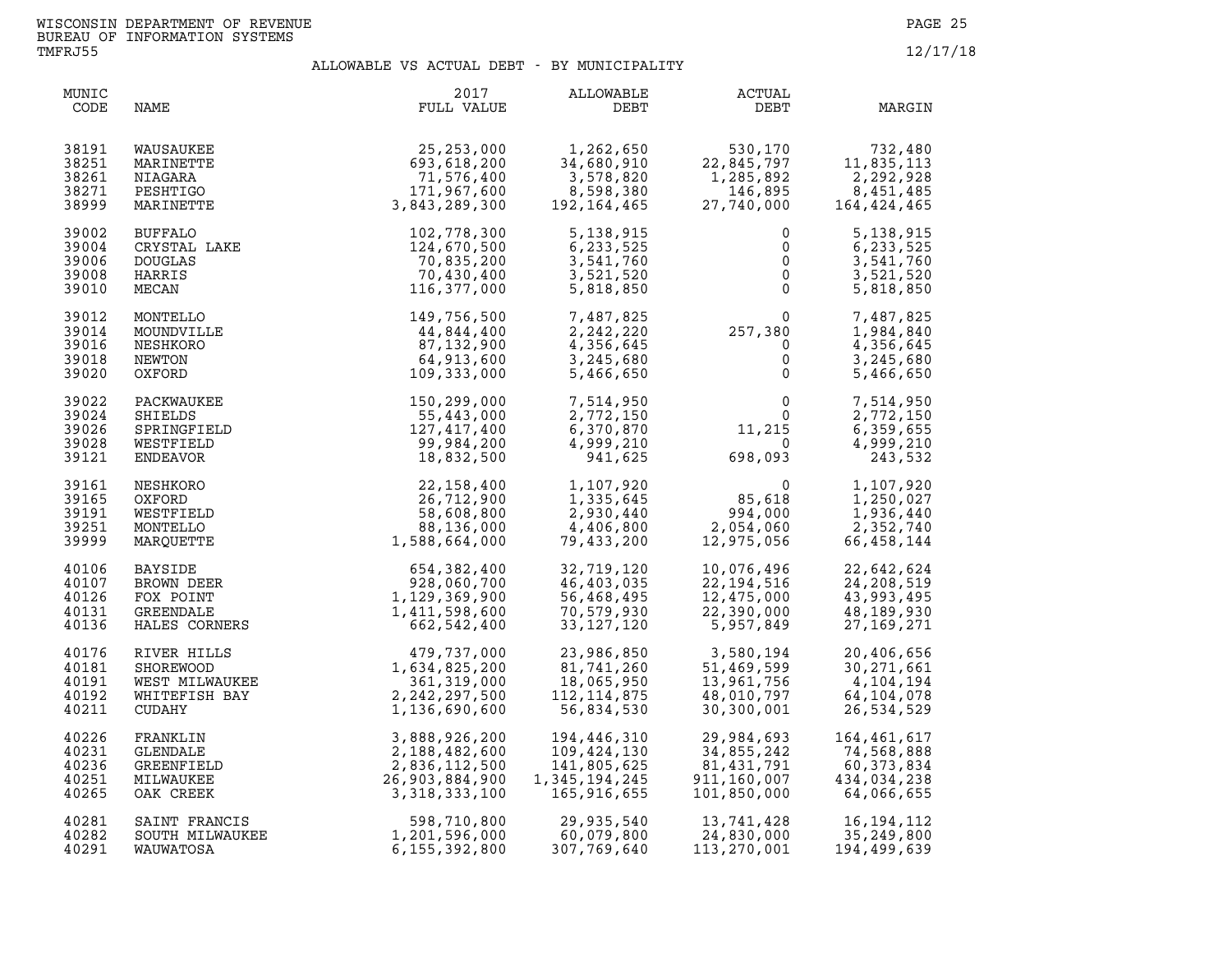| MUNIC<br>CODE                             | NAME                                                        | 2017<br>FULL VALUE                                                          | ALLOWABLE<br>DEBT                                                 | ACTUAL<br>DEBT                                                                                                          | MARGIN                                                                                                                                                 |
|-------------------------------------------|-------------------------------------------------------------|-----------------------------------------------------------------------------|-------------------------------------------------------------------|-------------------------------------------------------------------------------------------------------------------------|--------------------------------------------------------------------------------------------------------------------------------------------------------|
| 40292<br>40999                            | WEST ALLIS<br>MILWAUKEE                                     | 3,722,361,000<br>61,413 <i>.</i> 297.000<br>61,413,297,000                  | 186,118,050<br>3,070,664,850                                      | 71,139,189<br>548,036,291<br>548,036,291                                                                                | 114,978,861<br>2,522,628,559                                                                                                                           |
| 41002<br>41004<br>41006<br>41008<br>41010 |                                                             |                                                                             | 3,481,235<br>3,508,660<br>5,878,500<br>1,908,695<br>2,116,600     | 120,000<br>$\begin{array}{r} 120\, , \, 000 \\ 19\, , \, 870 \\ \, 0 \\ \, 0 \\ \, 19\, , \, 776 \end{array}$<br>19,776 | 3,361,235<br>3,488,790<br>5,878,500<br>1,908,695<br>2,096,824                                                                                          |
| 41012<br>41014<br>41016<br>41018<br>41020 |                                                             |                                                                             | 2,123,050<br>6,304,965<br>2,524,165<br>1,279,880<br>7,786,165     | $\begin{bmatrix} 0 \\ 0 \\ 0 \\ 0 \\ 0 \end{bmatrix}$                                                                   | 2,123,050<br>6,304,965<br>2,524,165<br>1,279,880<br>7,786,165                                                                                          |
| 41022<br>41024<br>41026<br>41028<br>41030 |                                                             |                                                                             | 4,748,015<br>4,561,720<br>6, 266, 820<br>1,192,345<br>4,588,270   | $72,328$<br>358,600<br>37,624<br>0<br>0                                                                                 | 4,675,687<br>4,203,120<br>6,229,196<br>1,192,345<br>4,588,270                                                                                          |
| 41032<br>41034<br>41036<br>41038<br>41040 |                                                             |                                                                             | 2,924,955<br>1,987,465<br>638,735<br>1,971,710<br>11,518,165      | $\begin{smallmatrix}&&&0\15,965\0&0\123,363\end{smallmatrix}$                                                           | 2,924,955<br>1,971,500<br>638,735<br>1,884,522<br>11,394,802                                                                                           |
| 41042<br>41044<br>41046<br>41048<br>41111 | TOMAH<br>WELLINGTON<br>WELLS<br>WILTON<br>CASHTON           | 125,511,300<br>39,824,900<br>49,746,000<br>44,462,600<br>80,895,100         | 6,275,565<br>1,991,245<br>2,487,300<br>2,223,130<br>4,044,755     | $160,000$<br>0<br>231,988<br>0<br>727,304                                                                               | 6,115,565<br>1,991,245<br>2, 255, 312<br>2,223,130<br>3, 317, 451                                                                                      |
| 41141<br>41151<br>41161<br>41165<br>41185 | KENDALL<br>MELVINA<br>NORWALK<br>OAKDALE<br>WARRENS         | 17, 117, 100<br>2, 523, 700<br>15, 470, 300<br>23, 959, 700<br>54, 721, 400 | 855,855<br>126,185<br>773,515<br>1,197,985<br>2,736,070           | $376,892$<br>0<br>455,574<br>176,977<br>2,142,994                                                                       | 478,963<br>126,185<br>317,941<br>1,021,008<br>593,076                                                                                                  |
| 41191<br>41192<br>41281<br>41286<br>41999 | WILTON<br>WYEVILLE<br>SPARTA<br>TOMAH<br>MONROE             | 31,879,800<br>5,785,000<br>596,383,400<br>663,382,400<br>3,301,747,200      | 1,593,990<br>289,250<br>29,819,170<br>33,169,120<br>165,087,360   |                                                                                                                         | $\begin{array}{cccc} 1,131,571 & 462,419 \\ 0 & 289,250 \\ 10,467,329 & 19,351,841 \\ 19,863,907 & 13,305,213 \\ 22,175,000 & 142,912,360 \end{array}$ |
| 42002<br>42006<br>42008<br>42010<br>42012 | ABRAMS<br><b>BAGLEY</b><br>BRAZEAU<br><b>BREED</b><br>CHASE | 168,245,000<br>45,572,400<br>248,322,500<br>76,669,200<br>242,398,200       | 8,412,250<br>2,278,620<br>12,416,125<br>3,833,460<br>12, 119, 910 | $\begin{array}{r} 43,958\ 13,212\ 0 \ 211,647\ 89,995 \end{array}$<br>89,995                                            | 8,368,292<br>2,265,408<br>12, 416, 125<br>3,621,813<br>12,029,915                                                                                      |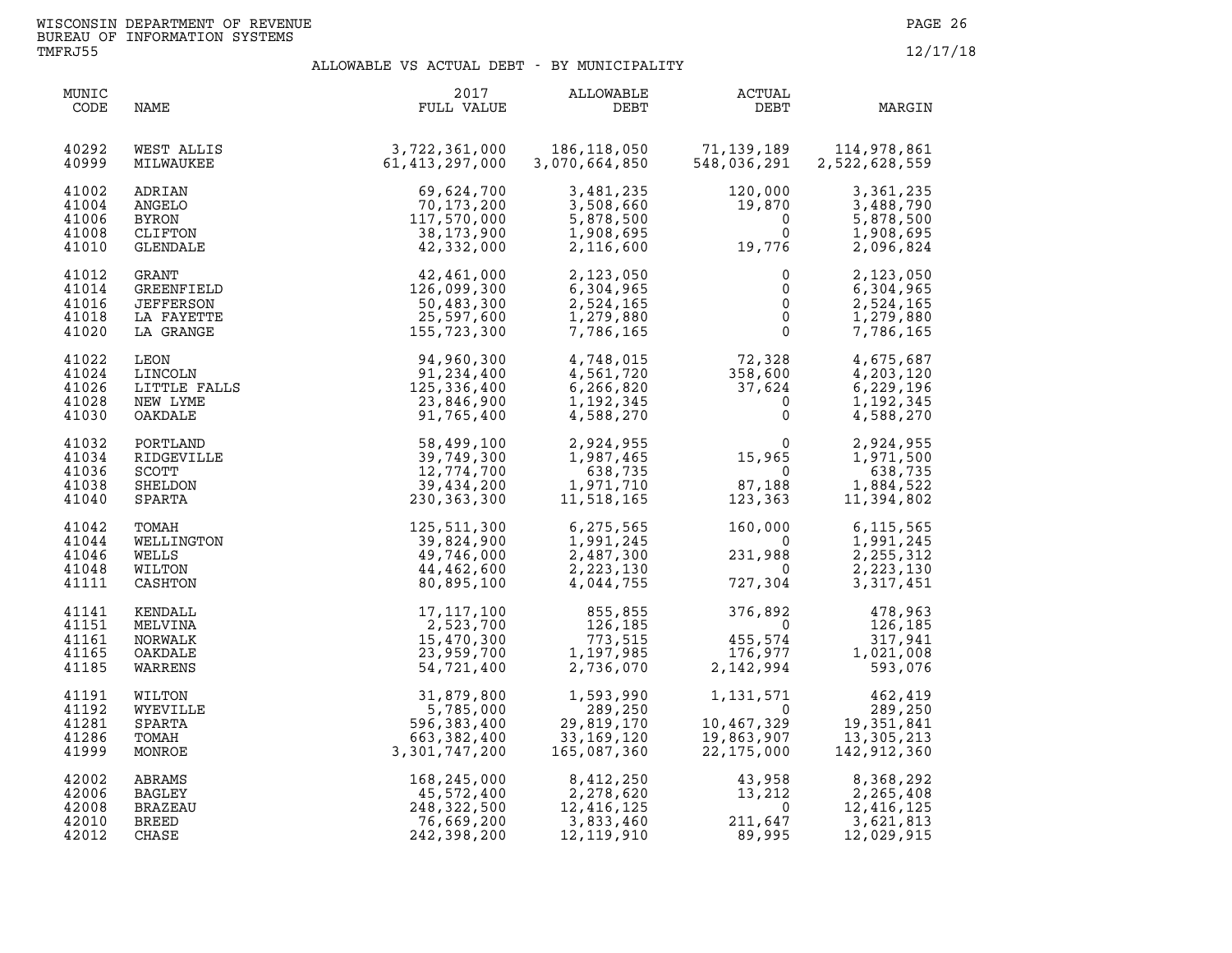| MUNIC<br>CODE                             | NAME                                                                 | 2017<br>FULL VALUE                                                                                                                                                                                | ALLOWABLE<br>DEBT                                                                                                        | ACTUAL<br>DEBT                                                                                                          | MARGIN                                                             |
|-------------------------------------------|----------------------------------------------------------------------|---------------------------------------------------------------------------------------------------------------------------------------------------------------------------------------------------|--------------------------------------------------------------------------------------------------------------------------|-------------------------------------------------------------------------------------------------------------------------|--------------------------------------------------------------------|
| 42014<br>42016<br>42018<br>42019<br>42020 | DOTY<br>GILLETT<br>HOW<br>LAKEWOOD<br>LENA                           | 102,872,100<br>76,956,000<br>41,993,000<br>222,558,500<br>58,823,300                                                                                                                              | 5, 143, 605<br>3,847,800<br>$11,127,342$<br>2,941,165                                                                    | $238,809$<br>0<br>755,465<br>755,465                                                                                    | 4,904,796<br>3,847,800<br>2,099,650<br>10,372,460<br>2,941,165     |
| 42022<br>42024<br>42026<br>42028<br>42029 | LITTLE RIVER<br>LITTLE SUAMICO<br>MAPLE VALLEY<br>MORGAN<br>MOUNTAIN | 86,264,000<br>445,479,700<br>55,823,900<br>87,960,000<br>161,186,000                                                                                                                              | $4,313,200$<br>$22,273$<br>2,791,195<br>4,398,000<br>8,059,300                                                           | 0<br>$\mathsf{O}\xspace$<br>$\overline{0}$<br>$\Omega$<br>192,375                                                       | 4,313,200<br>22, 273, 985<br>2,791,195<br>4,398,000<br>7,866,925   |
| 42030<br>42032<br>42034<br>42036<br>42038 | <b>OCONTO</b><br>OCONTO FALLS<br>PENSAUKEE<br>RIVERVIEW<br>SPRUCE    | 103,367,500<br>98,727,200<br>119,330,400<br>257, 246, 400<br>107,960,100                                                                                                                          | 5,168,375<br>4,936,360<br>5,966,520<br>12,862,320<br>5,398,005<br>5,398,005                                              | 258,165<br>$\overline{\mathbf{0}}$<br>$\begin{array}{c} 128 \end{array},$<br>40,<br>128,285<br>$\overline{0}$<br>40,600 | 4,910,210<br>4,936,360<br>5,838,235<br>12,862,320<br>5,357,405     |
| 42040<br>42042<br>42044<br>42146<br>42181 | STILES<br>TOWNSEND<br>UNDERHILL<br>LENA<br>SURING                    | 123,485,800<br>296,204,500<br>87,285,500<br>31,027,900<br>21,938,000                                                                                                                              | 6,174,290<br>14,810,225<br>14,810,225<br>$\begin{array}{c} 4,364,275 \\ 1,551,395 \end{array}$<br>1,551,395<br>1,096,900 | $100,000$ 6,074,290<br>$144,459$ 14,665,766<br>65,000 4,299,275<br>$402,317$ 1,149,078<br>402,317<br>681,741            | 1,149,078<br>415,159                                               |
| 42231<br>42265<br>42266<br>42999<br>43002 | <b>GILLETT</b><br>OCONTO<br>OCONTO FALLS<br><b>OCONTO</b><br>CASSIAN |                                                                                                                                                                                                   | 2,896,795<br>10,233,970<br>8,063,760<br>189,609,805<br>11,934,020                                                        | 1,000,759<br>$7,488,794$<br>$2,401,137$<br>$22,550,000$<br>$155,408$                                                    | 1,896,036<br>2,745,176<br>5,662,623<br>167,059,805<br>11,778,612   |
| 43004<br>43006<br>43008<br>43010<br>43012 | CRESCENT<br>ENTERPRISE<br>HAZELHURST<br>LAKE TOMAHAWK<br>LITTLE RICE | 57, 935, 900<br>204, 679, 400<br>161, 275, 200<br>3, 792, 196, 100<br>238, 680, 400<br>250, 928, 600<br>90, 562, 500<br>380, 349, 300<br>33, 418, 20<br>33, 418, 20<br>33, 418, 20<br>33, 418, 20 | 12,546,430<br>4,528,125<br>19,017,465<br>11,753,120<br>3,585,715                                                         | 216,581<br>221,086<br>632,514<br>0<br>216,581<br>221,086<br>632,514                                                     | 12,329,849<br>4,307,039<br>18,384,951<br>11,753,120<br>3,585,715   |
| 43014<br>43016<br>43018<br>43020<br>43022 | LYNNE<br>MINOCQUA<br>MONICO<br>NEWBOLD<br>NOKOMIS                    | $33,418,200$<br>$1,559,890,700$<br>$27,740,000$<br>$510,427,200$<br>$223,413,100$                                                                                                                 | 1,670,910<br>77,994,535<br>1,387,000<br>25,521,360<br>11,170,655                                                         | $\frac{11}{205}$ , 780<br>5,305,122<br>$\overline{0}$<br>137,621<br>$\mathbf 0$                                         | 1,659,130<br>72,689,413<br>1,387,000<br>25, 383, 739<br>11,170,655 |
| 43024<br>43026<br>43028<br>43030<br>43032 | PELICAN<br>PIEHL<br>PINE LAKE<br>SCHOEPKE<br>STELLA                  | 304,594,600<br>15,839,200<br>303,095,100<br>120,648,300<br>76,711,600                                                                                                                             | 15,229,730<br>791,960<br>15, 154, 755<br>6,032,415<br>3,835,580                                                          | 200,000<br>$\overline{0}$<br>451,661<br>199,148<br>101,097                                                              | 15,029,730<br>791,960<br>14,703,094<br>5,833,267<br>3,734,483      |
| 43034<br>43036<br>43038                   | SUGAR CAMP<br>THREE LAKES<br>WOODBORO                                | 382,881,000<br>932,752,400<br>161,675,300                                                                                                                                                         | 19,144,050<br>46,637,620<br>8,083,765                                                                                    | 300,000<br>579,466<br>$\Omega$                                                                                          | 18,844,050<br>46,058,154<br>8,083,765                              |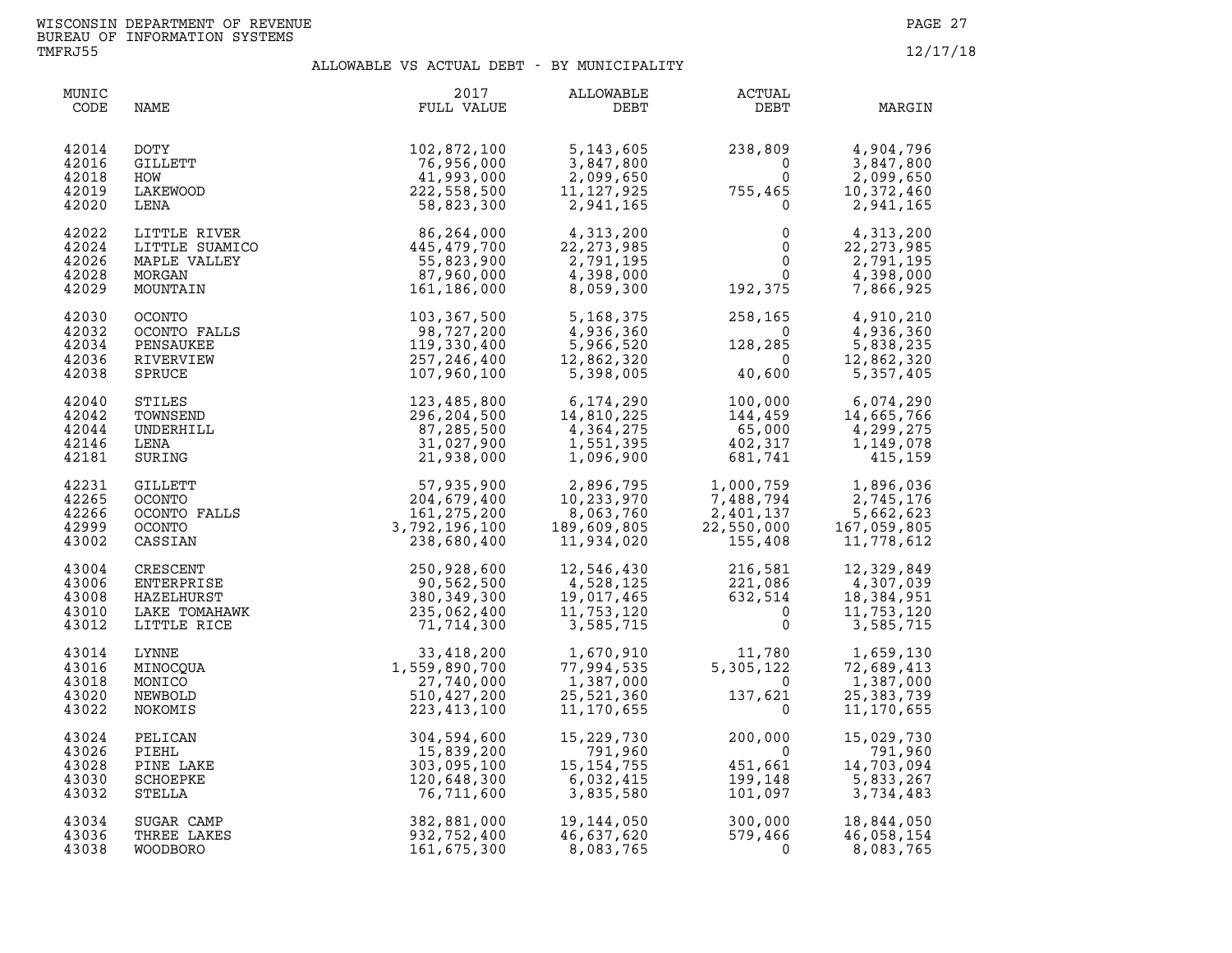| MUNIC<br>CODE                             | NAME                                                                | 2017<br>FULL VALUE                                                                 | ALLOWABLE<br>DEBT                                                    | ACTUAL<br>DEBT                                                              | MARGIN                                                             |
|-------------------------------------------|---------------------------------------------------------------------|------------------------------------------------------------------------------------|----------------------------------------------------------------------|-----------------------------------------------------------------------------|--------------------------------------------------------------------|
| 43040                                     | WOODRUFF                                                            | 354,388,300                                                                        | 17,719,415                                                           | 1,186,475                                                                   | 16,532,940                                                         |
| 43276                                     | RHINELANDER                                                         | 593,154,600                                                                        | 29,657,730                                                           | 15,818,635                                                                  | 13,839,095                                                         |
| 43999                                     | ONEIDA                                                              | 6,867,927,100                                                                      | 343,396,355                                                          | 15,000,000                                                                  | 328,396,355                                                        |
| 44002                                     | BLACK CREEK                                                         | 96,234,900                                                                         | 4,811,745                                                            | 229,205                                                                     | 4,582,540                                                          |
| 44004                                     | BOVINA                                                              | 92,084,800                                                                         | 4,604,240                                                            | $\overline{0}$                                                              | 4,604,240                                                          |
| 44006                                     | BUCHANAN                                                            | 640,489,000                                                                        | 32,024,450                                                           | 1,832,197                                                                   | 30, 192, 253                                                       |
| 44008                                     | CENTER                                                              | 337,352,600                                                                        | 16,867,630                                                           | 179,298                                                                     | 16,688,332                                                         |
| 44010                                     | <b>CICERO</b>                                                       | 85,146,700                                                                         | 4,257,335                                                            | $\Omega$                                                                    | 4,257,335                                                          |
| 44012                                     | DALE                                                                | 257,597,400                                                                        | 12,879,870                                                           | 257,771                                                                     | 12,622,099                                                         |
| 44014                                     | DEER CREEK                                                          | 43,274,400                                                                         | 2,163,720                                                            | $\overline{0}$                                                              | 2,163,720                                                          |
| 44016                                     | ELLINGTON                                                           | 252,067,400                                                                        | 12,603,370                                                           | 104,568                                                                     | 12,498,802                                                         |
| 44018                                     | FREEDOM                                                             | 508,767,400                                                                        | 25,438,370                                                           | 8,279,556                                                                   | 17, 158, 814                                                       |
| 44020<br>44022<br>44024<br>44026<br>44028 | <b>GRAND CHUTE</b><br>GREENVILLE<br>HORTONIA<br>KAUKAUNA<br>LIBERTY | 2,600,378,400<br>1,307,620,200<br>119,997,000<br>132,204,400<br>72,588,000         | 130,018,920<br>65,381,010<br>5,999,850<br>6,610,220<br>3,629,400     | $17,600,7$<br>3,837,485<br>$\mathbf{0}$<br>$\mathsf{O}$<br>$\mathbf 0$      | 112,418,920<br>61,543,525<br>5,999,850<br>6,610,220<br>3,629,400   |
| 44030<br>44032<br>44034<br>44036<br>44038 | MAINE<br>MAPLE CREEK<br>ONEIDA<br>OSBORN<br>SEYMOUR                 | 71,976,900<br>45,438,700<br>206,140,800<br>98,843,200<br>99,899,700                | 3,598,845<br>2,271,935<br>10,307,040<br>4,942,160<br>4,994,985       | $\mathsf{O}$<br>$\mathsf{O}$<br>$\mathsf{O}$<br>$\mathbf 0$<br>$\mathbf{0}$ | 3,598,845<br>2,271,935<br>10,307,040<br>4,942,160<br>4,994,985     |
| 44040                                     | VANDENBROEK                                                         | 157,040,200                                                                        | 7,852,010                                                            | 55,000                                                                      | 7,797,010                                                          |
| 44106                                     | BEAR CREEK                                                          | 15,742,700                                                                         | 787,135                                                              | $\overline{0}$                                                              | 787,135                                                            |
| 44107                                     | BLACK CREEK                                                         | 65,379,600                                                                         | 3,268,980                                                            | 218,556                                                                     | 3,050,424                                                          |
| 44111                                     | COMBINED LOCKS                                                      | 285,923,400                                                                        | 14,296,170                                                           | 6,379,731                                                                   | 7,916,439                                                          |
| 44136                                     | HORTONVILLE                                                         | 191,595,000                                                                        | 9,579,750                                                            | 5,841,452                                                                   | 3,738,298                                                          |
| 44141                                     | KIMBERLY                                                            | 495,368,300                                                                        | 24,768,415                                                           | 16,495,000<br>24,223,336                                                    | 8,273,415                                                          |
| 44146                                     | LITTLE CHUTE                                                        | 771,569,100                                                                        | 38,578,455                                                           | 24, 223, 336                                                                | 14, 355, 119                                                       |
| 44155                                     | NICHOLS                                                             | 8,733,600                                                                          | 436,680                                                              | 154,302                                                                     | 282,378                                                            |
| 44181                                     | SHIOCTON                                                            | 38, 389, 300                                                                       | 1,919,465                                                            | 421,144                                                                     | 1,498,321                                                          |
| 44201                                     | APPLETON                                                            | 5,222,923,900                                                                      | 261, 146, 195                                                        | 50,605,000                                                                  | 210,541,195                                                        |
| 44241<br>44281<br>44999<br>45002<br>45004 | KAUKAUNA<br>SEYMOUR<br>OUTAGAMIE<br>BELGIUM<br>CEDARBURG            | 1,027,973,700<br>196,705,300<br>$14,882,910,000$<br>$264,894,500$<br>$874,306,600$ | 51,398,685<br>9,835,265<br>744,145,500<br>13, 244, 725<br>43,715,330 | 40,500,000<br>1,405,000<br>64,244,050<br>39,279<br>$\mathbf 0$              | 10,898,685<br>8,430,265<br>679,901,450<br>13,205,446<br>43,715,330 |
| 45006                                     | FREDONIA                                                            | 215,528,700                                                                        | 10,776,435                                                           | 420,404                                                                     | 10,356,031                                                         |
| 45008                                     | GRAFTON                                                             | 586,480,800                                                                        | 29,324,040                                                           | $\mathbf 0$                                                                 | 29,324,040                                                         |
| 45012                                     | PORT WASHINGTON                                                     | 206, 233, 700                                                                      | 10, 311, 685                                                         | $\mathsf{O}\xspace$                                                         | 10,311,685                                                         |
| 45014                                     | SAUKVILLE                                                           | 221, 155, 600                                                                      | 11,057,780                                                           | 0                                                                           | 11,057,780                                                         |
| 45106                                     | BELGIUM                                                             | 180,705,200                                                                        | 9,035,260                                                            | 6,470,797                                                                   | 2,564,463                                                          |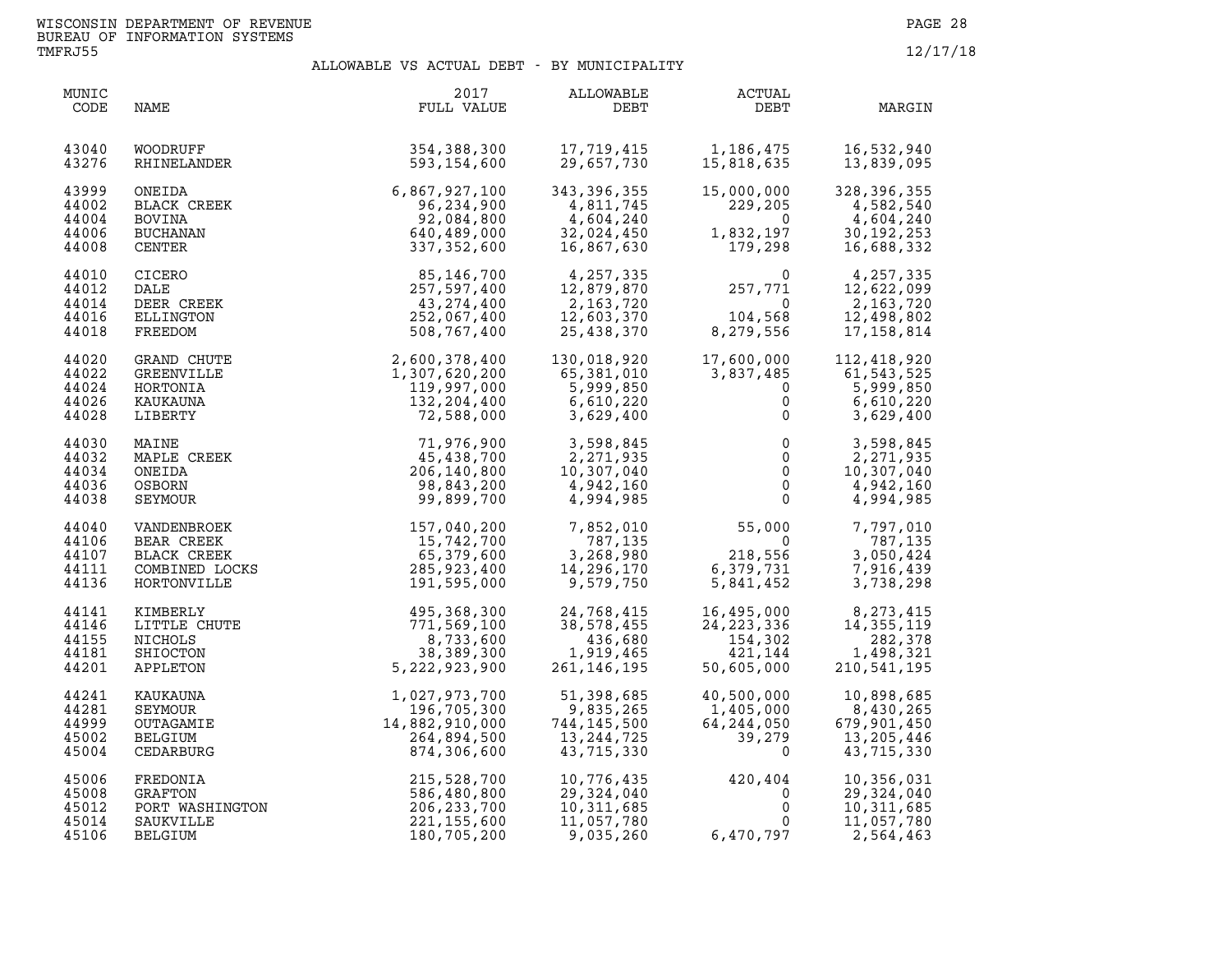| MUNIC<br>CODE                             | NAME                                                                                                                                                          | 2017<br>FULL VALUE                                                                                                                                                                                                                         | <b>ALLOWABLE</b><br>DEBT                                            | <b>ACTUAL</b><br>DEBT                                                                                                                                                     | MARGIN                                                                                     |
|-------------------------------------------|---------------------------------------------------------------------------------------------------------------------------------------------------------------|--------------------------------------------------------------------------------------------------------------------------------------------------------------------------------------------------------------------------------------------|---------------------------------------------------------------------|---------------------------------------------------------------------------------------------------------------------------------------------------------------------------|--------------------------------------------------------------------------------------------|
| 45126<br>45131<br>45181<br>45186<br>45211 | FREDONIA<br>GRAFTON<br>SAUKVILLE<br>THIENSVILLE<br>CEDARBURG                                                                                                  | 164,544,100<br>1,333,313,600<br>424,867,200<br>336,996,600<br>1,309,147,300                                                                                                                                                                | 8,227,205<br>66,665,680<br>21, 243, 360<br>16,849,830<br>65,457,365 | $\frac{4}{2}$ , 733, 424<br>$\overline{0}$<br>16,597,559                                                                                                                  | $3,493,781$<br>37,177,305<br>14,509,784<br>14,509,784<br>6.733<br>16,849,830<br>48,859,806 |
| 45255<br>45271<br>45999<br>46002<br>46004 |                                                                                                                                                               |                                                                                                                                                                                                                                            | 230,524,665<br>48,733,600<br>586,799,070<br>2,683,560<br>2,517,985  | 29,545,000 20<br>26,421,781 2<br>27,125,000 55<br>0<br>$\mathsf{O}$                                                                                                       | 200,979,665<br>22,311,819<br>559,674,070<br>2,683,560<br>2,517,985                         |
| 46006<br>46008<br>46010<br>46012<br>46014 |                                                                                                                                                               | MEQUON<br>PORT WASHINGTON<br>PORT WASHINGTON<br>274,672,000<br>CZAUKEE<br>ALBANY<br>DURAND<br>DURAND<br>FRANKFORT<br>LIMA<br>EFRANKFORT<br>28,824,600<br>DEPIN<br>37,176,900<br>37,176,900<br>37,176,900<br>VATERVILLE<br>AUBEFK<br>AUBEFK | 1,441,230<br>2,951,180<br>4,858,845<br>1,794,905<br>3,056,560       | $\begin{smallmatrix} & & & 0\ & & & 0\ & & & 0\ & & & & 0\ & & & & 0\ & & & & 0\ & & & & & 0\end{smallmatrix}$                                                            | 1,441,230<br>2,951,180<br>4,858,845<br>1,705,446<br>3,056,560                              |
| 46016<br>46171<br>46181<br>46216<br>46999 | WAUBEEK<br>PEPIN<br>STOCKHOLM<br>DURAND<br>PEPIN                                                                                                              | 39,271,400<br>69,595,100<br>20,228,600<br>101,264,300<br>616,444,700                                                                                                                                                                       | 1,963,570<br>3,479,755<br>1,011,430<br>5,063,215<br>30,822,235      | $\mathbf 0$<br>824,906<br>$\overline{0}$<br>2,318,804<br>2,318,804<br>714,828                                                                                             | 1,963,570<br>2,654,849<br>1,011,430<br>2,744,411<br>30, 107, 407                           |
| 47002<br>47004<br>47006<br>47008<br>47010 | PEPIN<br>CLIFTON<br>DIAMOND BLUFF<br>ELLSWORTH<br>EL PASO<br>GILMAN<br>HARTLAND<br>HARTLAND<br>ISABELLE<br>MAIDEN ROCK<br>MARTELL<br>MAIDEN ROCK<br>OAK GROVE | 298,165,400<br>50,238,700<br>96,328,000<br>67,937,900<br>92,645,400                                                                                                                                                                        |                                                                     | $\begin{array}{llll} 14\,, 908\,, 270 & 0\\ 2\,, 511\,, 935 & 140\,, 221\\ 4\,, 816\,, 400 & 0\\ 3\,, 396\,, 895 & 0\\ 4\,, 632\,, 270 & 86\,, 403 \end{array}$<br>86,403 | 14,908,270<br>2,371,714<br>4,816,400<br>3,396,895<br>4,545,867                             |
| 47012<br>47014<br>47016<br>47018<br>47020 |                                                                                                                                                               | 72,570,500<br>31,620,000<br>63,163,000<br>103,840,100<br>265,721,500                                                                                                                                                                       | 3,628,525<br>1,581,000<br>3,158,150<br>5,192,005<br>13,286,075      | $\begin{smallmatrix}&&&0\0&&&0\187,570\46,892\0\end{smallmatrix}$                                                                                                         | $0 \qquad \qquad$<br>3,628,525<br>1,581,000<br>2,970,580<br>5, 145, 113<br>13,286,075      |
| 47022<br>47024<br>47026<br>47028<br>47030 | RIVER FALLS<br>ROCK ELM<br>SALEM<br>SPRING LAKE<br>TRENTON                                                                                                    | 234,890,300<br>36,520,200<br>46,442,200<br>45,437,100<br>184,452,000                                                                                                                                                                       | 11,744,515<br>1,826,010<br>2,322,110<br>2,271,855<br>9,222,600      | $\begin{smallmatrix}&&&0\\&&&0\\0&254&575\end{smallmatrix}$<br>$92,600$<br>100.000<br>100,000                                                                             | 11,744,515<br>1,826,010<br>2,067,535<br>2,179,255<br>9,122,600                             |
| 47032<br>47034<br>47106<br>47121<br>47122 | TRIMBELLE<br>UNION<br>BAY CITY<br>ELLSWORTH<br>ELMWOOD                                                                                                        | 146,694,500<br>51,363,000<br>18,020,100<br>200,748,300<br>40,335,700                                                                                                                                                                       | 7,334,725<br>2,568,150<br>901,005<br>10,037,415<br>2,016,785        | 81,961<br>81,961<br>453,412<br>$1,235,673$<br>3,330,000<br>$752$<br>$752$<br>419                                                                                          | 7,252,764<br>2, 114, 738<br>$-334,668$<br>6,707,415<br>1,254,366                           |
| 47151<br>47171<br>47181                   | MAIDEN ROCK<br>PLUM CITY<br>SPRING VALLEY                                                                                                                     | 21,267,600<br>26,583,500<br>71,579,100                                                                                                                                                                                                     | 1,063,380<br>1,329,175<br>3,578,955                                 | $0$<br>349,205<br>1,198,156                                                                                                                                               | 1,063,380<br>979,970<br>2,380,799                                                          |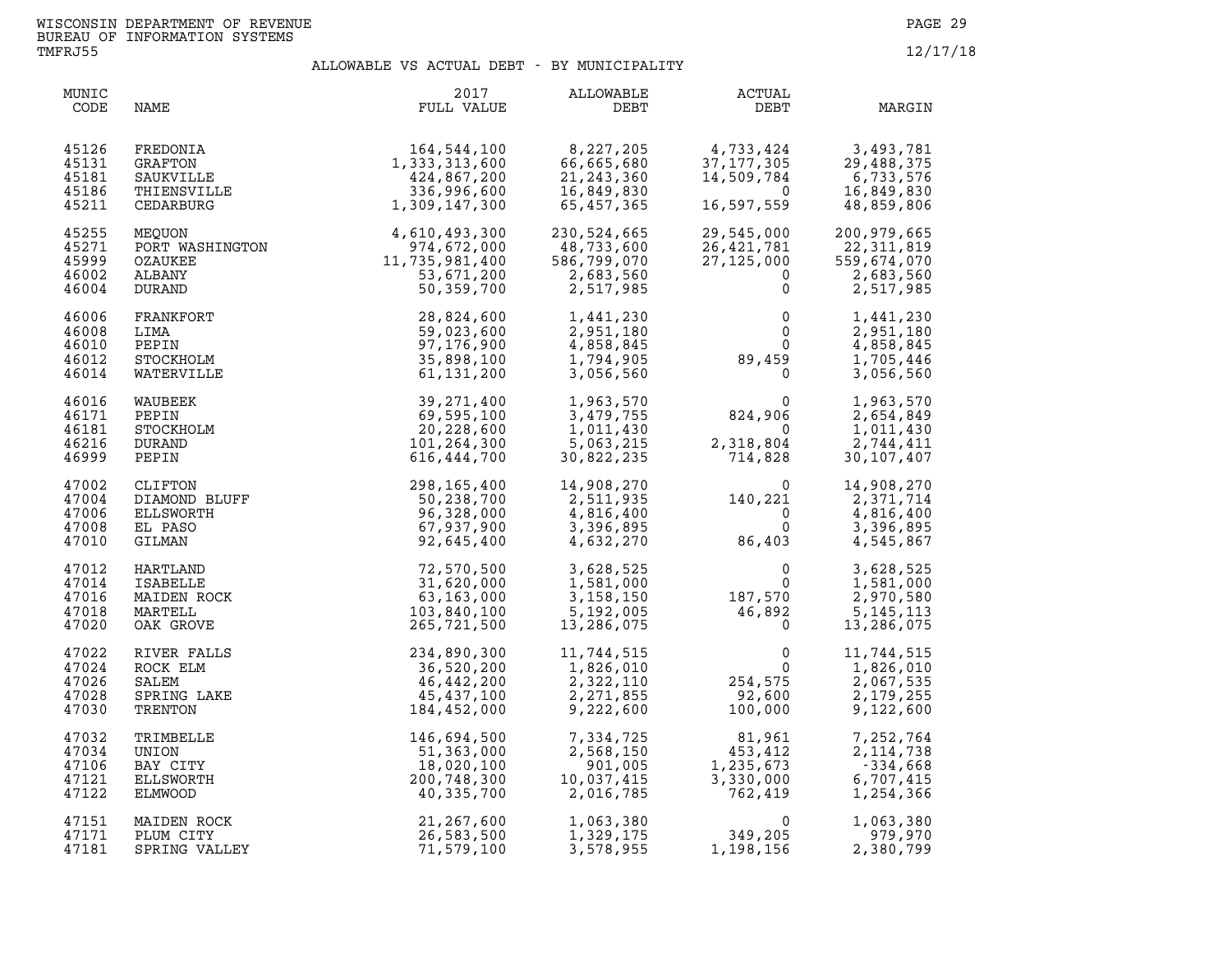| MUNIC<br>CODE                             | NAME                                                                                                                      | 2017<br>FULL VALUE                                                                   | ALLOWABLE<br>DEBT                                                                           | ACTUAL<br>DEBT                                                                                                                    | MARGIN                                                              |
|-------------------------------------------|---------------------------------------------------------------------------------------------------------------------------|--------------------------------------------------------------------------------------|---------------------------------------------------------------------------------------------|-----------------------------------------------------------------------------------------------------------------------------------|---------------------------------------------------------------------|
| 47271<br>47276                            | PRESCOTT<br>RIVER FALLS                                                                                                   | 385, 394, 300<br>965,444,900                                                         | 19,269,715<br>48, 272, 245                                                                  | 8,510,000<br>18,089,699                                                                                                           | 10,759,715<br>30, 182, 546                                          |
| 47999<br>48002<br>48004<br>48006<br>48008 | PIERCE<br>ALDEN<br>APPLE RIVER<br><b>BALSAM LAKE</b><br>BEAVER                                                            | 3, 271, 381, 300<br>324, 720, 200<br>150, 164, 000<br>278, 925, 800<br>100, 791, 200 | 163,569,065<br>16,236,010<br>10,230,010<br>7,508,200<br>13,946,290<br>5,039,560             | 23,375,000<br>391,388<br>$\Omega$<br>0<br>$\mathbf 0$                                                                             | 140, 194, 065<br>15,844,622<br>7,508,200<br>13,946,290<br>5,039,560 |
| 48010<br>48012<br>48014<br>48016<br>48018 | BLACK BROOK<br>BONE LAKE<br>CLAM FALLS<br>CLAYTON<br>CLEAR LAKE                                                           | 100,369,600<br>94,506,700<br>51,377,800<br>76,254,800<br>53,992,800                  | 5,018,480<br>4,725,335<br>2,568,890<br>3,812,740<br>2,699,640                               | $\begin{array}{c} 0 \\ 0 \\ 0 \\ 0 \\ 552,847 \end{array}$                                                                        | 5,018,480<br>4,725,335<br>2,568,890<br>3,812,740<br>2,146,793       |
| 48020<br>48022<br>48024<br>48026<br>48028 | EUREKA<br>FARMINGTON<br>GARFIELD<br>GEORGETOWN<br>JOHNSTOWN                                                               | 131,726,300<br>159,670,600<br>195,716,200<br>316, 111, 000<br>101,115,700            | 6,586,315<br>7,983,530<br>9,785,810<br>15,805,550<br>5,055,785                              | $\begin{array}{cc} & 0 & 6,586,315 \ 564,493 & 7,419,037 \ 724,443 & 9,061,367 \ 46,282 & 15,759,268 \ 0 & 5,055,785 \end{array}$ |                                                                     |
| 48030<br>48032<br>48034<br>48036<br>48038 | LAKETOWN<br>LINCOLN<br>LORAIN<br>LUCK<br>MCKINLEY                                                                         | 85,798,000<br>257,775,100<br>25,785,800<br>72,998,400<br>45,104,100                  | 4,289,900<br>12,888.755<br>$1,289,290$<br>$3,649,920$<br>$2,255,205$                        | $\begin{smallmatrix} & & 0\ & & & 0\ & & & 0\ & & & & 0\ & 118\, ,253\ & & & & 0\end{smallmatrix}$                                | 4,289,900<br>12,888,755<br>1,289,290<br>3,531,667<br>2,255,205      |
| 48040<br>48042<br>48044<br>48046<br>48048 | MILLTOWN 238, 152, 700<br>OSCEOLA 280, 854, 700<br>SAINT CROIX FALLS 163, 164, 800<br>STEPLING<br>STERLING<br>WEST SWEDEN | 58,442,000<br>57,396,200                                                             | 11,907,635<br>14,042,735<br>8,158,240<br>2,922,100<br>2,869,810<br>11,907,635<br>14,042,735 | $118,294$<br>$325,111$<br>$0$<br>$414,481$<br>414,481                                                                             | 11,789,341<br>13,717,624<br>8,158,240<br>2,922,100<br>2,455,329     |
| 48106<br>48111<br>48112<br>48113<br>48116 | BALSAM LAKE<br>CENTURIA<br>CLAYTON<br>CLEAR LAKE<br>DRESSER                                                               | 138,046,800<br>31,590,700<br>22,900,300<br>58,942,800<br>55,884,900                  | 6,902,340<br>1,579,535<br>1,145,015<br>2,947,140<br>2,794,245                               | 1,402,595<br>424,559<br>$\ddot{ }$<br>376,399<br>867,531<br>667,326                                                               | 5,499,745<br>1,154,976<br>768,616<br>2,079,609<br>2,126,919         |
| 48126<br>48146<br>48151<br>48165<br>48201 | FREDERIC<br>LUCK<br>MILLTOWN<br>OSCEOLA<br>AMERY                                                                          | 55,266,900<br>65,698,700<br>42,106,200<br>187,296,700<br>201,113,800                 | 2,763,345<br>2,763,345<br>3,284,935<br>2,105,310<br>9,364,835<br>10,055,690<br>10,055,690   | $\begin{array}{c} 1,073\,, 392\ 534\,, 956\ 441\,, 947\ 5,283\,, 110\ 3,225\,, 927 \end{array}$                                   | 1,689,953<br>2,749,979<br>1,663,363<br>4,081,725<br>6,829,763       |
| 48281<br>48999<br>49002<br>49004<br>49006 | SAINT CROIX FALLS<br>POLK<br>ALBAN<br>ALMOND<br>AMHERST                                                                   | 207,459,900<br>4,530,661,500<br>87,193,400<br>54,294,300<br>135,456,700              | 10,372,995<br>226,533 <i>.</i> 075<br>4,359,670<br>2,714,715<br>6,772,835                   | $3,107,632$<br>$17,162,520$<br>$297,907$<br>$0$<br>$194.651$<br>194,651                                                           | 7,265,363<br>209, 370, 555<br>4,061,763<br>2,714,715<br>6,578,184   |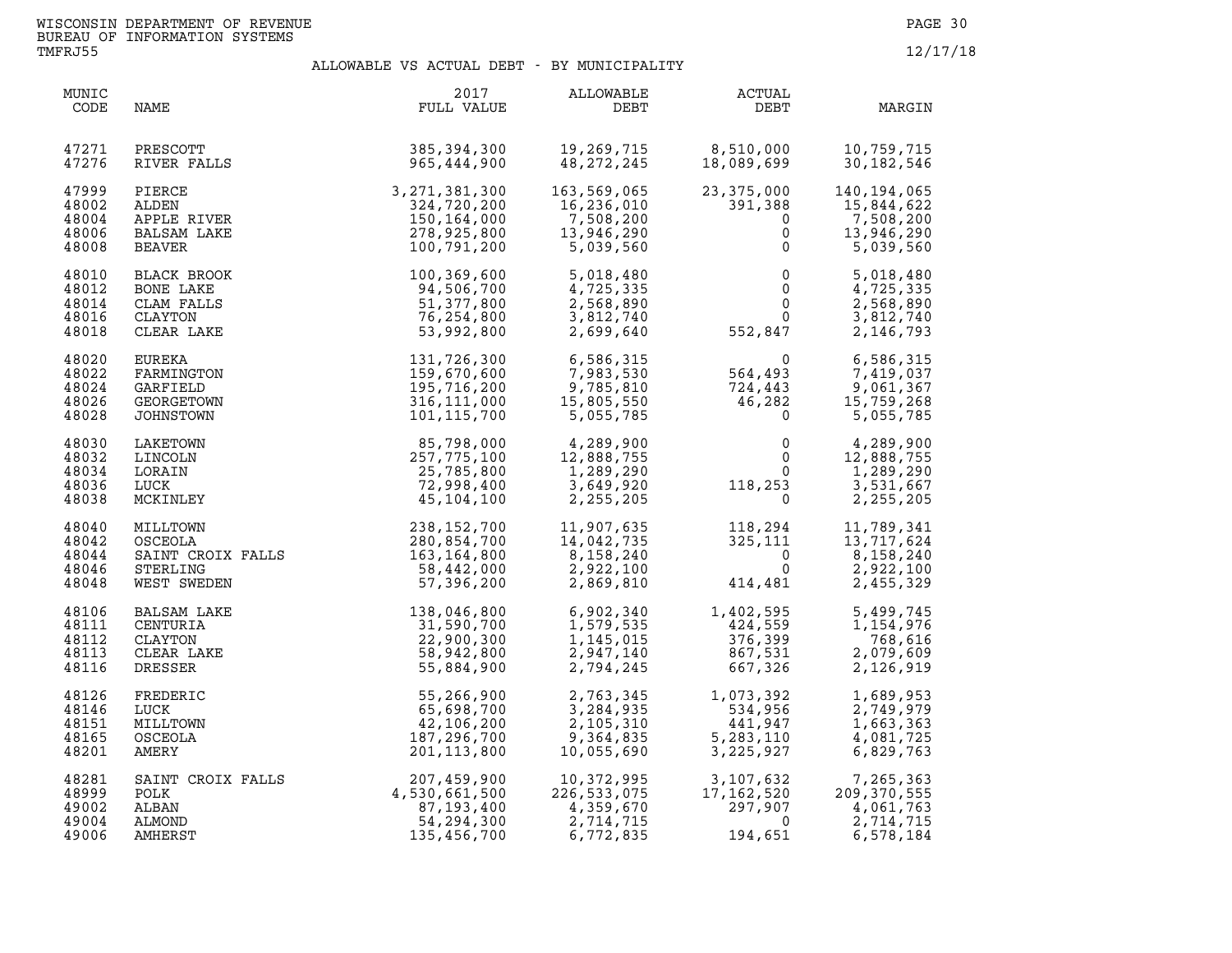| MUNIC<br>CODE                             | NAME                                                                                    | 2017<br>FULL VALUE                                                                         | ALLOWABLE<br>DEBT                                                                                                                                          | ACTUAL<br>DEBT                                                                                                                               | MARGIN                                                          |
|-------------------------------------------|-----------------------------------------------------------------------------------------|--------------------------------------------------------------------------------------------|------------------------------------------------------------------------------------------------------------------------------------------------------------|----------------------------------------------------------------------------------------------------------------------------------------------|-----------------------------------------------------------------|
| 49008<br>49010<br>49012<br>49014<br>49016 | <b>BELMONT</b><br>BUENA VISTA<br>CARSON<br>DEWEY<br>EAU PLEINE                          | 60,945,800<br>97,018,700<br>145,239,800<br>107,519,300<br>110,870,600                      | 3,047,290<br>4,850,935<br>7,261,990<br>5,375,965<br>5,543,530                                                                                              | $\begin{array}{r} 12,800 \\ 0 \\ 0 \\ 114,326 \\ 148,336 \end{array}$<br>0<br>114,326<br>148,336                                             | 3,034,490<br>4,850,935<br>7,261,990<br>5,261,639<br>5,395,194   |
| 49018<br>49020<br>49022<br>49024<br>49026 | GRANT<br>HULL<br>LANARK<br>LINWOOD<br>NEW HOPE                                          | 158,155,000<br>426,767,000<br>124,203,600<br>112,026,500<br>82,995,000                     | 7,907,750<br>21,338,350<br>6,210,180<br>5,601,325<br>4,149,750                                                                                             | $219,052\n761,275\n0\n0\n12,815$<br>12,815                                                                                                   | 7,688,698<br>20,577,075<br>6,210,180<br>5,601,325<br>4,136,935  |
| 49028<br>49030<br>49032<br>49034<br>49101 | PINE GROVE<br>PLOVER<br><b>SHARON</b><br>STOCKTON<br>ALMOND                             | 54,150,900<br>198,737,700<br>183,664,500<br>277,887,600<br>18,953,300                      | 2,707,545<br>9,936,885<br>9,183,225<br>13,894,380<br>947,665                                                                                               | $743,985$<br>$421,227$<br>$232,530$<br>$\overline{0}$<br>$421,227$<br>0<br>232,530                                                           | 1,963,560<br>9,936,885<br>8,761,998<br>13,894,380<br>715,135    |
| 49102<br>49103<br>49141<br>49161<br>49171 | AWHERST<br>AMHERST JUNCTION<br>JUNCTION CITY<br>NELSONVILLE<br>PARK RIDGE<br>PARK RIDGE |                                                                                            | $\begin{array}{ll} 66,651,600 & 3,332,580 \\ 31,496,400 & 1,574,820 \\ 17,982,700 & 899,135 \\ 10,771,400 & 538,570 \\ 54,537,600 & 2,726,880 \end{array}$ | $\begin{array}{ccc} 1,554\,,592 & 1,777\,,988\ 0 & 0 & 1,574\,,820\ 400\,,111 & 499\,,024\ 0 & 0 & 538\,,570\ 0 & 2\,,726\,,880 \end{array}$ |                                                                 |
| 49173<br>49176<br>49191<br>49281<br>49999 | PLOVER<br>ROSHOLT<br>WHITING<br>STEVENS POINT<br>PORTAGE                                | 1,072,882,700<br>22,459,900<br>22,459,900<br>124,541,200<br>1,881,393,200<br>5,718,796,400 | 53,644,135<br>1,122,995<br>6,227,060<br>94,069,660<br>285,939,820                                                                                          | 18,812,211<br>334.892<br>18,812,211<br>334,892<br>1,470,060<br>32,307,121<br>1,470,060<br>32,307,121<br>9,135,000                            | 34,831,924<br>788,103<br>4,757,000<br>61,762,539<br>276,804,820 |
| 50002<br>50004<br>50006<br>50008<br>50010 | CATAWBA<br>EISENSTEIN<br>ELK<br>EMERY<br>FIFIELD                                        | 22,603,700<br>60,404,900<br>147,359,000<br>34,554,700<br>162,739,900                       | 8,136,995                                                                                                                                                  | $1,130,185$<br>$3,020,245$<br>$7,367,950$<br>$1,727,735$<br>$0$<br>404,659                                                                   | 1,112,685<br>2,827,801<br>7,367,950<br>1,727,735<br>7,732,336   |
| 50012<br>50014<br>50016<br>50018<br>50020 | FLAMBEAU<br>GEORGETOWN<br>HACKETT<br>HARMONY<br>HILL                                    | 69,592,700<br>14,991,800<br>26,782,800<br>21,786,000<br>35,338,900                         | 3,479,635<br>749,590<br>1,339,140<br>1,089,300<br>1,766,945                                                                                                | 114,666<br>0<br>$\mathsf{O}$<br>$\mathsf{O}$<br>$\mathbf{0}$                                                                                 | 3,364,969<br>749,590<br>1,339,140<br>1,089,300<br>1,766,945     |
| 50022<br>50024<br>50026<br>50028<br>50030 | KENNAN<br>KNOX<br>LAKE<br>OGEMA<br>PRENTICE                                             | 28,051,900<br>32,579,800<br>150, 139, 100<br>62,858,200<br>48,602,300                      | 1,402,595<br>1,628,990<br>7,506,955<br>3, 142, 910<br>2,430,115                                                                                            | 87,945<br>18,543<br>$\frac{07}{543}$<br>305 301<br>305,301<br>444,752<br>16,328                                                              | 1,314,650<br>1,610,447<br>7,201,654<br>2,698,158<br>2,413,787   |
| 50032<br>50034<br>50111                   | SPIRIT<br>WORCESTER<br>CATAWBA                                                          | 42,216,100<br>165,753,800<br>5,733,700                                                     | 2,110,805<br>8,287,690<br>286,685                                                                                                                          | $84,497$<br>0<br>$\mathbf 0$                                                                                                                 | 2,026,308<br>8,287,690<br>286,685                               |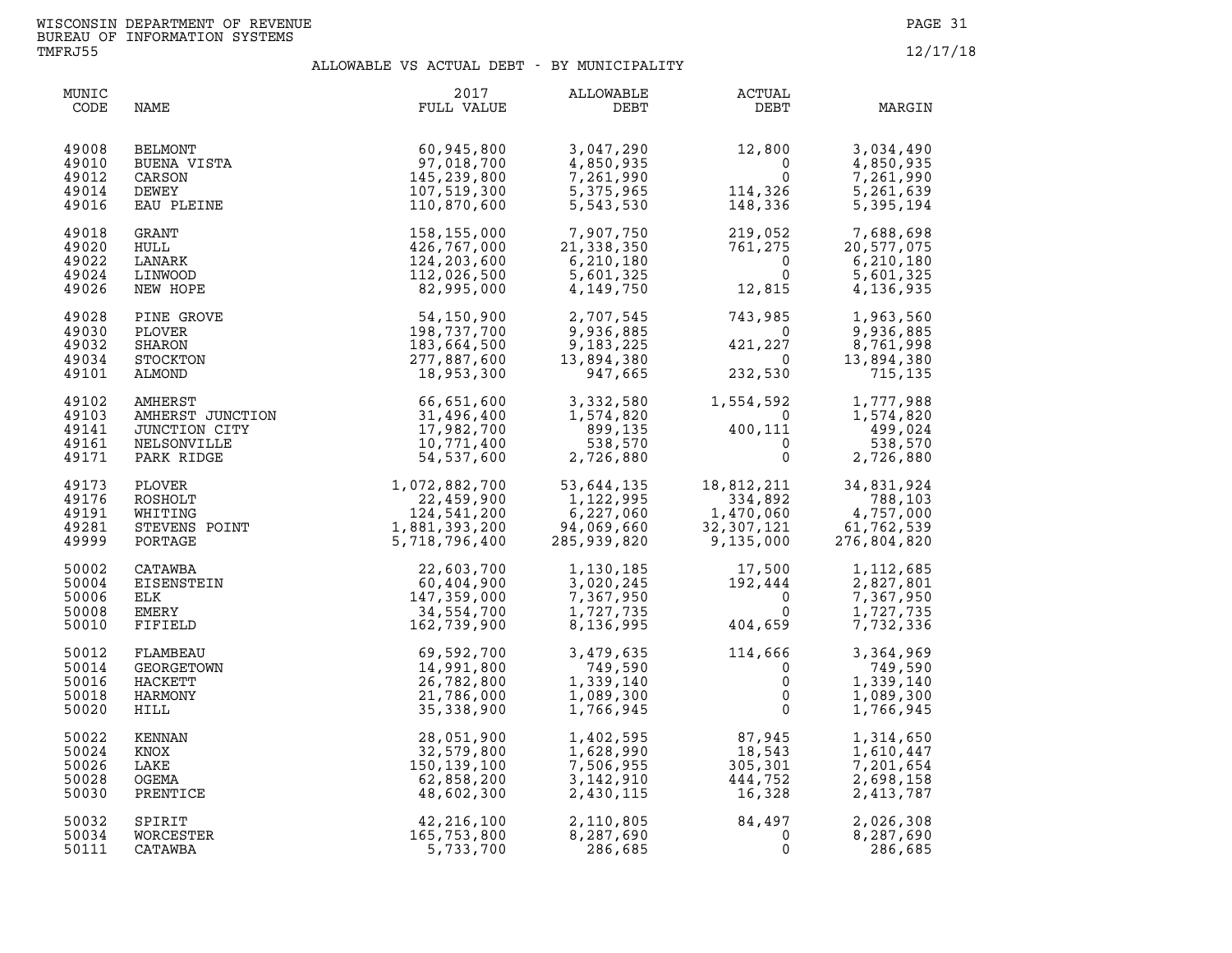| MUNIC<br>CODE                             | NAME                                                                   | 2017<br>FULL VALUE                                                                       | ALLOWABLE<br>DEBT                                                   | ACTUAL<br>DEBT                                                                             | MARGIN                                                                                     |
|-------------------------------------------|------------------------------------------------------------------------|------------------------------------------------------------------------------------------|---------------------------------------------------------------------|--------------------------------------------------------------------------------------------|--------------------------------------------------------------------------------------------|
| 50141                                     | <b>KENNAN</b>                                                          | 5,840,700                                                                                | 292,035                                                             | 25,000                                                                                     | 267,035                                                                                    |
| 50171                                     | PRENTICE                                                               | 28,400,800                                                                               | 1,420,040                                                           | 448,201                                                                                    | 971,839                                                                                    |
| 50271<br>50272<br>50999<br>51002<br>51006 | PARK FALLS<br>PHILLIPS<br>PRICE<br>BURLINGTON<br><b>DOVER</b>          | 120,582,600<br>90,070,200<br>1,376,983,600<br>688,737,300<br>358,627,500                 | 6,029,130<br>4,503,510<br>68,849,180<br>34,436,865<br>17,931,375    | 2,857,808<br>3, 217, 672<br>$\mathbf{0}$<br>$\Omega$                                       | 2,292,500 3,736,630<br>$1,645,702$<br>65,631,508<br>34,436,865<br>34,436,865<br>17,931,375 |
| 51010                                     | NORWAY                                                                 | 858,519,600                                                                              | 42,925,980                                                          | 665,183                                                                                    | 42,260,797                                                                                 |
| 51012                                     | RAYMOND                                                                | 482,738,800                                                                              | 24, 136, 940                                                        | 872,860                                                                                    | 23, 264, 080                                                                               |
| 51016                                     | WATERFORD                                                              | 779,852,800                                                                              | 38,992,640                                                          | $\overline{0}$                                                                             | 38,992,640                                                                                 |
| 51018                                     | YORKVILLE                                                              | 509,010,800                                                                              | 25,450,540                                                          | 132,328                                                                                    | 25, 318, 212                                                                               |
| 51104                                     | CALEDONIA                                                              | 2,096,503,200                                                                            | 104,825,160                                                         | 52,607,412                                                                                 | 52, 217, 748                                                                               |
| 51121<br>51151<br>51161<br>51176<br>51181 | ELMWOOD PARK<br>MOUNT PLEASANT<br>NORTH BAY<br>ROCHESTER<br>STURTEVANT | 38,672,800<br>2,704,382,400<br>35,075,300<br>390,507,700<br>560,888,000                  | 1,933,640<br>135, 219, 120<br>1,753,765<br>19,525,385<br>28,044,400 | 528,844<br>210,000<br>38,210,000<br>$\overline{0}$<br>2,956,070<br>2,956,070<br>13,069,417 | 1,404,796<br>97,009,120<br>1,753,765<br>16,569,315<br>14,974,983                           |
| 51186                                     | UNION GROVE                                                            | 323,062,700<br>452,263,000<br>239,737,500<br>903,995,500<br>3,294,990,400                | 16, 153, 135                                                        | 8,340,127                                                                                  | 7,813,008                                                                                  |
| 51191                                     | WATERFORD                                                              |                                                                                          | 22,613,150                                                          | 6,425,000                                                                                  | 16, 188, 150                                                                               |
| 51192                                     | WIND POINT                                                             |                                                                                          | 11,986,875                                                          | - 0                                                                                        | 11,986,875                                                                                 |
| 51206                                     | BURLINGTON                                                             |                                                                                          | 45,199,775                                                          | 26,620,000                                                                                 | 18,579,775                                                                                 |
| 51276                                     | RACINE                                                                 |                                                                                          | 164,749,520                                                         | 96,305,000                                                                                 | 68,444,520                                                                                 |
| 51999<br>52002<br>52004<br>52006<br>52008 | RACINE<br>AKAN<br>BLOOM<br>BUENA VISTA<br>DAYTON                       | $\mathcal{L}$<br>14,695,479,800<br>32,407,900<br>35,082,500<br>115,013,900<br>52,681,700 | 734,773,990<br>1,620,395<br>1,754,125<br>5,750,695<br>2,634,085     | 139,705,001<br>$\Omega$<br>68,000<br>$\overline{0}$<br>$\mathbf 0$                         | 595,068,989<br>1,620,395<br>1,686,125<br>5,750,695<br>2,634,085                            |
| 52010                                     | <b>EAGLE</b>                                                           | 42,807,200                                                                               | 2,140,360                                                           | 0                                                                                          | 2,140,360                                                                                  |
| 52012                                     | FOREST                                                                 | 32,073,200                                                                               | 1,603,660                                                           | $\mathbf{0}$                                                                               | 1,603,660                                                                                  |
| 52014                                     | HENRIETTA                                                              | 34, 335, 800                                                                             | 1,716,790                                                           | $\mathsf 0$                                                                                | 1,716,790                                                                                  |
| 52016                                     | ITHACA                                                                 | 48,277,200                                                                               | 2,413,860                                                           | $\mathbf 0$                                                                                | 2,413,860                                                                                  |
| 52018                                     | MARSHALL                                                               | 42,619,400                                                                               | 2,130,970                                                           | $\overline{0}$                                                                             | 2,130,970                                                                                  |
| 52020                                     | ORION                                                                  | 61,987,800                                                                               | 3,099,390                                                           | $\mathbf 0$                                                                                | 3,099,390                                                                                  |
| 52022                                     | RICHLAND                                                               | 91,031,500                                                                               | 4,551,575                                                           | $\mathbf 0$                                                                                | 4,551,575                                                                                  |
| 52024                                     | RICHWOOD                                                               | 40,770,900                                                                               | 2,038,545                                                           | $\overline{0}$                                                                             | 2,038,545                                                                                  |
| 52026                                     | ROCKBRIDGE                                                             | 51,702,700                                                                               | 2,585,135                                                           | $\mathsf 0$                                                                                | 2,585,135                                                                                  |
| 52028                                     | SYLVAN                                                                 | 34,584,300                                                                               | 1,729,215                                                           | $\mathbf 0$                                                                                | 1,729,215                                                                                  |
| 52030                                     | WESTFORD                                                               | 37,280,900                                                                               | 1,864,045                                                           | $\mathbf 0$                                                                                | 1,864,045                                                                                  |
| 52032                                     | MILLOW                                                                 | 37,558,000                                                                               | 1,877,900                                                           | $\overline{0}$                                                                             | 1,877,900                                                                                  |
| 52106                                     | BOAZ                                                                   | 4,022,800                                                                                | 201,140                                                             | $\mathsf{O}$                                                                               | 201,140                                                                                    |
| 52111                                     | CAZENOVIA                                                              | 15,109,400                                                                               | 755,470                                                             | 575,800                                                                                    | 179,670                                                                                    |
| 52146                                     | LONE ROCK                                                              | 34,716,400                                                                               | 1,735,820                                                           | 150,000                                                                                    | 1,585,820                                                                                  |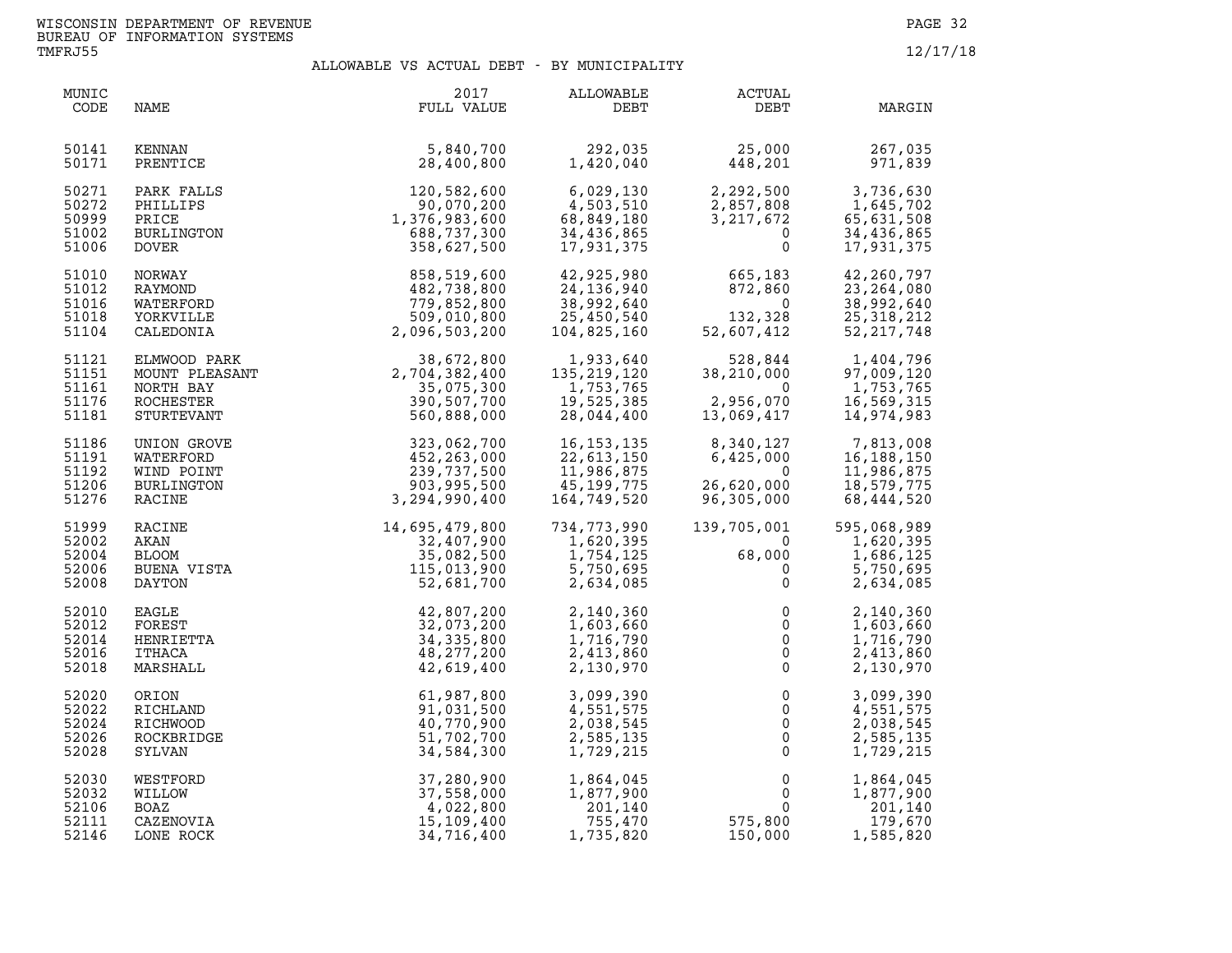| MUNIC<br>CODE                             | NAME                                                                                                                   | 2017<br>FULL VALUE                                                          | ALLOWABLE<br>DEBT                                                    | ACTUAL<br>DEBT                                                                                                    | MARGIN                                                            |
|-------------------------------------------|------------------------------------------------------------------------------------------------------------------------|-----------------------------------------------------------------------------|----------------------------------------------------------------------|-------------------------------------------------------------------------------------------------------------------|-------------------------------------------------------------------|
| 52186<br>52196<br>52276<br>52999<br>53002 | YUBA<br>RICHLAND CENTER<br>RICHLAND 1<br>AVON<br>BELOIT<br>RADFORD<br>ENTER<br>LINTON<br>ILTON 1<br>RMONY<br>TESUTITIC | 20,340,100<br>2,368,600<br>276,551,100<br>1,136,481,200<br>50,140,700       | 1,017,005<br>118,430<br>13,827,555<br>56,824,060<br>2,507,035        | 52,991<br>26,997<br>26,997<br>1,219,329<br>26,290<br>$\mathbf 0$                                                  | 964,014<br>91,433<br>12,608,226<br>30,533,289<br>2,507,035        |
| 53004<br>53006<br>53008<br>53010<br>53012 |                                                                                                                        | 463,528,300<br>101,238,900<br>95,554,100<br>71,493,500<br>375,891,800       | 23, 176, 415<br>5,061,945<br>4,777,705<br>3,574,675<br>18,794,590    | 4,522,400<br>$\overline{\mathbf{0}}$<br>ں<br>108,930<br>173,236<br>173,236<br>133,611                             | 18,654,015<br>5,061,945<br>4,668,775<br>3,401,439<br>18,660,979   |
| 53014<br>53016<br>53018<br>53020<br>53022 | JANESVILLE<br>JOHNSTOWN<br>LA PRAIRIE<br>LIMA                                                                          | 248,134,000<br>414,667,700<br>80,281,500<br>74,705,000<br>98,288,100        | 12,406,700<br>20,733,385<br>4,014,075<br>3,735,250<br>4,914,405      | 76,117<br>$\mathbf 0$<br>$\mathsf{O}$<br>$\Omega$<br>$\mathsf{O}$                                                 | 12,330,583<br>20,733,385<br>4,014,075<br>3,735,250<br>4,914,405   |
| 53024<br>53026<br>53028<br>53030<br>53032 | MAGNOLIA<br>MILTON<br>NEWARK<br>PLYMOUTH<br>PORTER                                                                     | 61,874,400<br>317,218,000<br>119,994,100<br>95,570,400<br>97,841,200        | 3,093,720<br>15,860,900<br>5,999,705<br>4,778,520<br>4,892,060       | $168,961$<br>0 $15,691,939$<br>0 $5,999,705$<br>0 $4,778,520$<br>0 $4,837,060$<br>$\mathbf{0}$                    | 4,892,060                                                         |
| 53034<br>53036<br>53038<br>53040<br>53111 | ROCK<br>SPRING VALLEY<br>TURTLE<br>UNION<br>CLINTON                                                                    | 181, 182, 500<br>64,102,700<br>193,886,000<br>169,889,400<br>117,776,600    | 9,059,125<br>3,205,135<br>9,694,300<br>8,494,470<br>5,888,830        | $\begin{array}{c}0\0\0\189,686\169,238\110,000\end{array}$                                                        | 9,059,125<br>3,205,135<br>9,504,614<br>8,325,232<br>2,478,830     |
| 53126<br>53165<br>53206<br>53221<br>53222 | FOOTVILLE<br>ORFORDVILLE<br>BELOIT<br>EDGERTON<br>EVANSVILLE                                                           | 39,693,200<br>70,564,200<br>1,607,119,800<br>362,061,200<br>370,948,600     | 1,984,660<br>3,528,210<br>80, 355, 990<br>18,103,060<br>18,547,430   | $169, 410, 000$<br>1, 144, 980<br>1, 759, 309<br>1, 759, 309<br>1,144,980<br>1,759,309<br>48,980.357<br>5,505,668 | 839,680<br>1,768,901<br>31, 375, 633<br>13,606,145<br>13,041,762  |
| 53241<br>53257<br>53999<br>54002<br>54004 | JANESVILLE<br>MILTON<br>ROCK<br>ATLANTA<br>BIG BEND                                                                    | 4,605,798,000<br>377,479,800<br>10,907,782,900<br>47,041,800<br>110,656,200 | 230,289,900<br>18,873,990<br>545, 389, 145<br>2,352,090<br>5,532,810 | 91,895,000<br>13,370,000<br>46,915,000<br>$\Omega$<br>86,544                                                      | 138,394,900<br>5,503,990<br>498,474,145<br>2,352,090<br>5,446,266 |
| 54006<br>54008<br>54010<br>54012<br>54014 | BIG FALLS<br>CEDAR RAPIDS<br>DEWEY<br>FLAMBEAU<br>GRANT                                                                | 12,497,100<br>3,663,800<br>71,705,800<br>69,026,700<br>49,464,800           | 624,855<br>183,190<br>3,585,290<br>3,451,335<br>2,473,240            | $\frac{0}{56,085}$<br>675,704                                                                                     | 624,855<br>183,190<br>3,529,205<br>2,775,631<br>2,473,240         |
| 54016<br>54018<br>54020                   | GROW<br>HAWKINS<br>HUBBARD                                                                                             | 22,831,300<br>16,794,600<br>15,461,000                                      | 1,141,565<br>839,730<br>773,050                                      | $\Omega$<br>$\Omega$<br>350,000                                                                                   | 1,141,565<br>839,730<br>423,050                                   |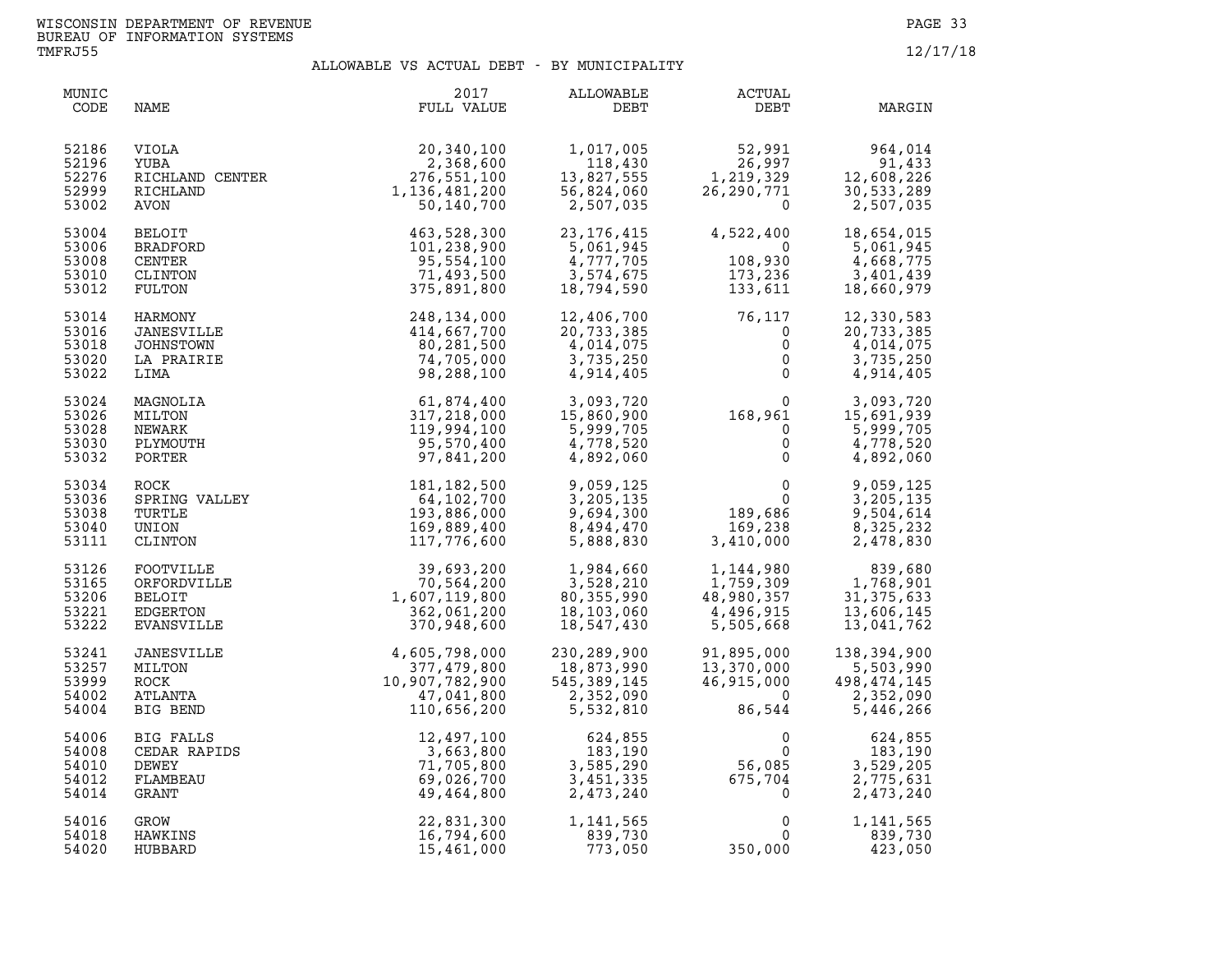| MUNIC<br>CODE                             | NAME                                                              | 2017<br>FULL VALUE                                                                            | ALLOWABLE<br>DEBT                                                                           | ACTUAL<br>DEBT                                                                                                                          | MARGIN                                                            |
|-------------------------------------------|-------------------------------------------------------------------|-----------------------------------------------------------------------------------------------|---------------------------------------------------------------------------------------------|-----------------------------------------------------------------------------------------------------------------------------------------|-------------------------------------------------------------------|
| 54022<br>54024                            | LAWRENCE<br>MARSHALL                                              | 22,352,700<br>27,731,300                                                                      | 1,117,635<br>1,386,565                                                                      | $\Omega$<br>40,883                                                                                                                      | 1,117,635<br>1,345,682                                            |
| 54026<br>54028<br>54030<br>54032<br>54034 | MURRY<br>RICHLAND<br>RUSK<br>SOUTH FORK<br>STRICKLAND             | 27,070,600<br>20,128,000<br>116,933,800<br>11,610,000<br>29,670,900                           | 1,353,530<br>1,006,400<br>5,846,690<br>580,500<br>1,483,545                                 | 0<br>$\mathsf{O}\xspace$<br>$\overline{0}$<br>$\overline{0}$<br>$\mathsf{O}$                                                            | 1,353,530<br>1,006,400<br>5,846,690<br>580,500<br>1,483,545       |
| 54036<br>54038<br>54040<br>54042<br>54044 | STUBBS<br>THORNAPPLE<br>TRUE<br>WASHINGTON<br>WILKINSON           | 56,288,000<br>61,531,000<br>16,684,200<br>68,449,500<br>7,585,600                             | 2,814,400<br>3,076,550<br>834,210<br>3,422,475<br>379,280                                   | $\begin{smallmatrix}&&&0\0&&&&0\0&14\,,298\0&\end{smallmatrix}$<br>$\Omega$<br>$\mathsf 0$                                              | 2,814,400<br>3,076,550<br>819,912<br>3,422,475<br>379,280         |
| 54046<br>54048<br>54106<br>54111<br>54131 | WILLARD<br>WILSON<br><b>BRUCE</b><br>CONRATH<br>GLEN FLORA        | 71,560,800<br>9,989,700<br>26,322,600<br>3,146,200<br>5,320,200                               | 3,578,040<br>499,485<br>1,316,130<br>157,310<br>266,010                                     | $\begin{smallmatrix}&&&0\144,990\163,948\end{smallmatrix}$<br>$\overline{0}$<br>$\mathbf{0}$                                            | 3,578,040<br>454,495<br>1,152,182<br>157,310<br>266,010           |
| 54136<br>54141<br>54181<br>54186<br>54191 | HAWKINS<br>INGRAM<br>SHELDON<br>TONY<br>WEYERHAEUSER              | 13,006,900<br>1,790,400<br>9,344,500<br>4,254,100<br>26, 117, 100                             | $650, 345$<br>$89, 520$<br>467,225<br>212,705<br>1,305,855                                  | 331,704<br>331,704<br>8,434<br>70.756<br>70,756<br>174,527<br>377,970                                                                   | 318,641<br>$318,041$<br>81,086<br>396,469<br>38,178<br>927,885    |
| 54246<br>54999<br>55002<br>55004<br>55006 | LADYSMITH<br>RUSK<br>BALDWIN<br>CADY<br><b>CYLON</b>              | $161, 863, 200$<br>$1, 217, 894, 400$<br>$82, 184, 300$<br>$76, 497, 000$<br>$54, 888, 700$   | 8,093,160<br>60,894 <i>.</i> 720<br>60,894,720<br>$4,109,215$<br>$3,824,850$<br>$2,744,435$ | $3,444,874$<br>$11,483,485$<br>$24,496$<br>$0$<br>$3,824,850$<br>$4,084,719$<br>$3,824,850$<br>$\overline{0}$<br>$\Omega$               | 3,824,850<br>2,744,435                                            |
| 55008<br>55010<br>55012<br>55014<br>55016 | EAU GALLE<br>EMERALD<br>ERIN PRAIRIE<br>FOREST<br><b>GLENWOOD</b> | 108,660,300<br>57,655,100<br>57,467,800<br>45,546,900<br>55,099,700                           | 5,433,015<br>2,882,755<br>3,373,390<br>2, 277, 345<br>2,754,985                             | 100,000<br>25,207<br>0<br>153,591                                                                                                       | 5,333,015<br>2,857,548<br>3,373,390<br>2, 277, 345<br>2,601,394   |
| 55018<br>55020<br>55022<br>55024<br>55026 | HAMMOND<br>HUDSON<br>KINNICKINNIC<br>PLEASANT VALLEY<br>RICHMOND  | $205, 148, 500$<br>$1, 044, 710, 100$<br>$212, 521, 900$<br>$49, 318, 700$<br>$335, 123, 500$ | 10,257,425<br>52, 235, 505<br>10,626,095<br>2,465,935<br>16,756,175                         | $\begin{align} 80! \end{align}$ $11!$<br>$\Omega$<br>805,000<br>$\Omega$<br>$\Omega$<br>112,952                                         | 10,257,425<br>51,430,505<br>10,626,095<br>2,465,935<br>16,643,223 |
| 55028<br>55030<br>55032<br>55034<br>55036 | RUSH RIVER<br>SAINT JOSEPH<br>SOMERSET<br>SPRINGFIELD<br>STANTON  | $48,466,000$<br>$599,733,100$<br>$453,480,600$<br>$74,786,400$<br>$72,245,300$<br>72,245,300  | 2,423,300<br>29,986,655<br>22,674,030<br>3,739,320<br>3,612,265                             | $\begin{smallmatrix}&&&0\\1,722,136\\&38,202\end{smallmatrix}$<br>$\begin{smallmatrix}&&&0\1,722,136\38,202\end{smallmatrix}$<br>37,025 | 2,423,300<br>28, 264, 519<br>22,635,828<br>3,739,320<br>3,575,240 |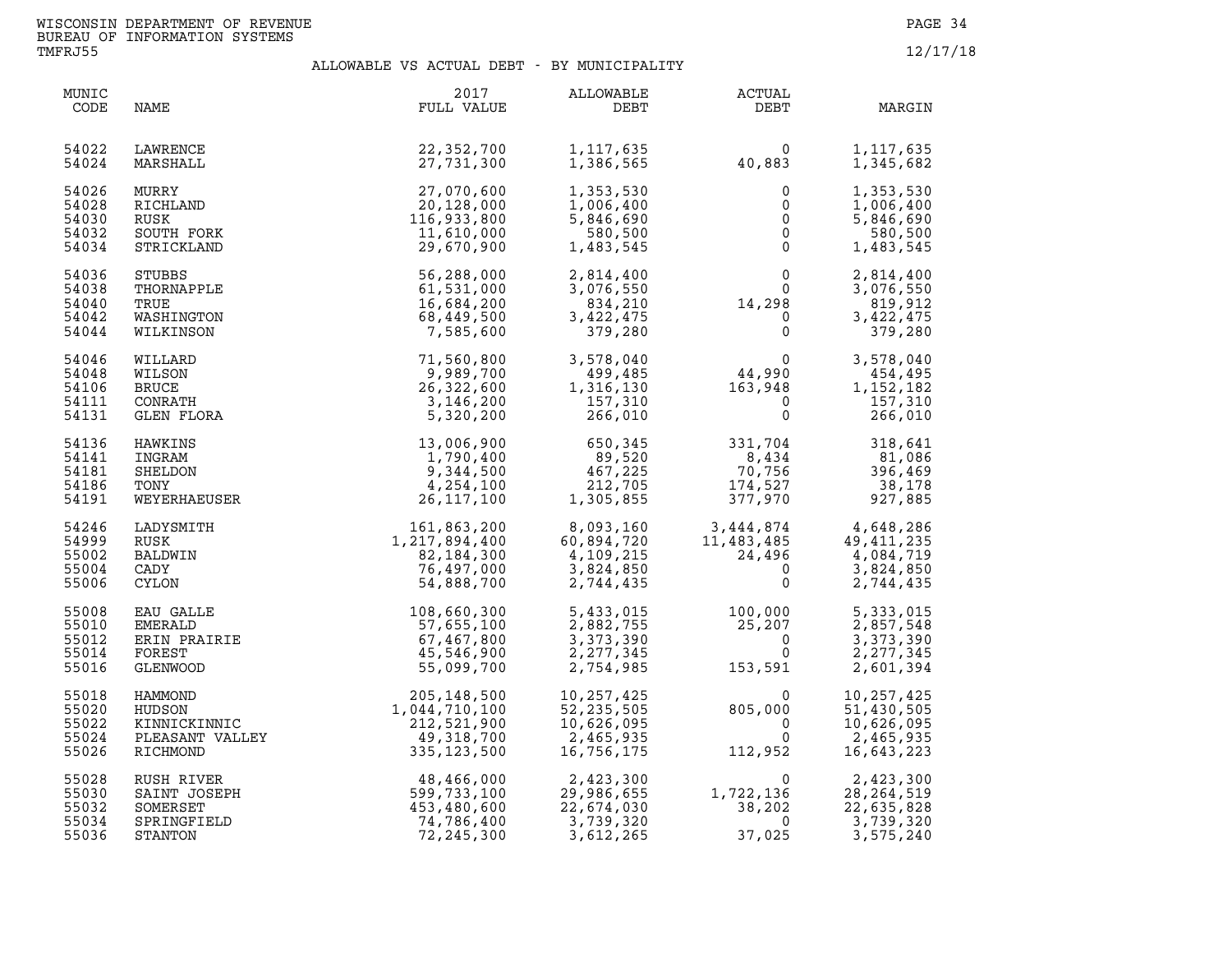| MUNIC<br>CODE                             | NAME                                                             | 2017<br>FULL VALUE                                                                                                                                                                                                                                            | ALLOWABLE<br>DEBT                                                             | <b>ACTUAL</b><br>DEBT                                                             | MARGIN                                                                                                                                                     |
|-------------------------------------------|------------------------------------------------------------------|---------------------------------------------------------------------------------------------------------------------------------------------------------------------------------------------------------------------------------------------------------------|-------------------------------------------------------------------------------|-----------------------------------------------------------------------------------|------------------------------------------------------------------------------------------------------------------------------------------------------------|
| 55038<br>55040<br>55042<br>55106<br>55116 | STAR PRAIRIE<br>TROY<br>WARREN<br>BALDWIN<br>DEER PARK           | 326,688,900<br>809,638,800<br>173,216,000<br>286,316,100<br>12,691,000                                                                                                                                                                                        | 16,334,445<br>40,481,940<br>8,660,800<br>14, 315, 805<br>634,550              | 322,684<br>$101,541$<br>$3,149,611$<br>$22,963$<br>101,541<br>3,149,611<br>22,963 | 16,011,761<br>40,481,940<br>8,559,259<br>11, 166, 194<br>611,587                                                                                           |
| 55136<br>55161<br>55176<br>55181<br>55182 | HAMMOND<br>NORTH HUDSON<br>ROBERTS<br>SOMERSET<br>STAR PRAIRIE   | 124,191,200<br>381,651,800<br>133,702,500<br>217,077,300<br>40,313,600                                                                                                                                                                                        | 6,209,560<br>19,082,590<br>19,082,590<br>6,685,125<br>10,853,865<br>2,015,680 | 229,332                                                                           | $\begin{array}{llll} 3,989,362 & 2,220,198 \\ 1,854,936 & 17,227,654 \\ 2,486,000 & 4,199,125 \\ 5,009,243 & 5,844,622 \\ 229,332 & 1,786,348 \end{array}$ |
| 55191<br>55192<br>55231<br>55236<br>55261 |                                                                  | $\begin{array}{cc} \texttt{WILSON} & \texttt{10,368,400} \\ \texttt{WOODVILLE} & \texttt{81,427,000} \\ \texttt{GLENWOOD CITY} & \texttt{60,408,200} \\ \texttt{HUDSON} & \texttt{1,830,570,100} \\ \texttt{NEW RICHMOND} & \texttt{717,356,800} \end{array}$ | 518,420<br>4,071,350<br>3,020,410<br>91.520.550<br>35,867,840                 | $2,574,926$<br>209,818<br>18,484,600<br>20,348,927                                | 518,420<br>1,496,424<br>2,810,592<br>73,043,905<br>15,518,913                                                                                              |
| 55999<br>56002<br>56004<br>56006<br>56008 | ST CROIX<br>BARABOO<br>BEAR CREEK<br>DELLONA<br>DELTON           | 9,195,173,600<br>203, 134, 700<br>67,413,600<br>210,568,000<br>303,971,400                                                                                                                                                                                    | 459,758,680<br>10,156,735<br>3,370,680<br>10,528,400<br>15,198,570            | 37,580,679<br>$\mathbf 0$<br>$\mathbf 0$<br>$\mathbf 0$<br>$\mathbf 0$            | 422, 178, 001<br>10,156,735<br>3,370,680<br>10,528,400<br>15,198,570                                                                                       |
| 56010<br>56012<br>56014<br>56016<br>56018 | EXCELSIOR<br>FAIRFIELD<br>FRANKLIN<br>FREEDOM<br>GREENFIELD      | 138,614,000<br>108,468,800<br>74,429,600<br>57,332,800<br>103,379,300                                                                                                                                                                                         | 6,930,700<br>5,423,440<br>3,721,480<br>2,866,640<br>5,168,965                 | $\begin{smallmatrix}&&&0\0&320\, ,008\193\, ,322\0\end{smallmatrix}$              | 6,930,700<br>5,423,440<br>3,401,472<br>2,673,318<br>5,168,965                                                                                              |
| 56020<br>56022<br>56024<br>56026<br>56028 | HONEY CREEK<br>IRONTON<br>LA VALLE<br>MERRIMAC<br>PRAIRIE DU SAC | 82,393,800<br>50,823,700<br>357,155,800<br>256,503,900<br>156,178,800                                                                                                                                                                                         | 4,119,690<br>$2,541,185$<br>17, 857, 790<br>12, 825, 195<br>7, 808, 940       | $\begin{bmatrix} 0 \ 159,000 \ 837,933 \ 0 \ 0 \end{bmatrix}$                     | 4,119,690<br>2,382,185<br>17,019,857<br>12,825,195<br>7,808,940                                                                                            |
| 56030<br>56032<br>56034<br>56036<br>56038 | REEDSBURG<br>SPRING GREEN<br>SUMPTER<br>TROY<br>WASHINGTON       | 103,956,800<br>180,393,700<br>64,722,200<br>93,949,300<br>60,743,100                                                                                                                                                                                          | 5,197,840<br>9,019,685<br>3,236,110<br>4,697,465<br>3,037,155                 | $66,750$<br>$426,000$<br>$251,918$<br>$0$<br>$68,924$                             | 5,131,090<br>8,593,685<br>2,984,192<br>4,697,465<br>2,968,231                                                                                              |
| 56040<br>56042<br>56044<br>56141<br>56146 | WESTFIELD<br>WINFIELD<br>WOODLAND<br>IRONTON<br>LAKE DELTON      | $52,927,000$<br>$83,979,900$<br>$83,988,100$<br>$7,359,900$<br>$1,484,758,700$                                                                                                                                                                                | 2,646,350<br>4,198,995<br>4,199,405<br>367,995<br>74,237,935                  | $\overline{0}$<br>0<br>0<br>23,945<br>7,495,981                                   | 2,646,350<br>4,198,995<br>4,199,405<br>344,050<br>66,741,954                                                                                               |
| 56147<br>56148<br>56149                   | LA VALLE<br>LIME RIDGE<br>LOGANVILLE                             | 15, 345, 300<br>8,278,700<br>13,591,400                                                                                                                                                                                                                       | 767,265<br>413,935<br>679,570                                                 | 0<br>$\mathbf 0$<br>280,477                                                       | 767,265<br>413,935<br>399,093                                                                                                                              |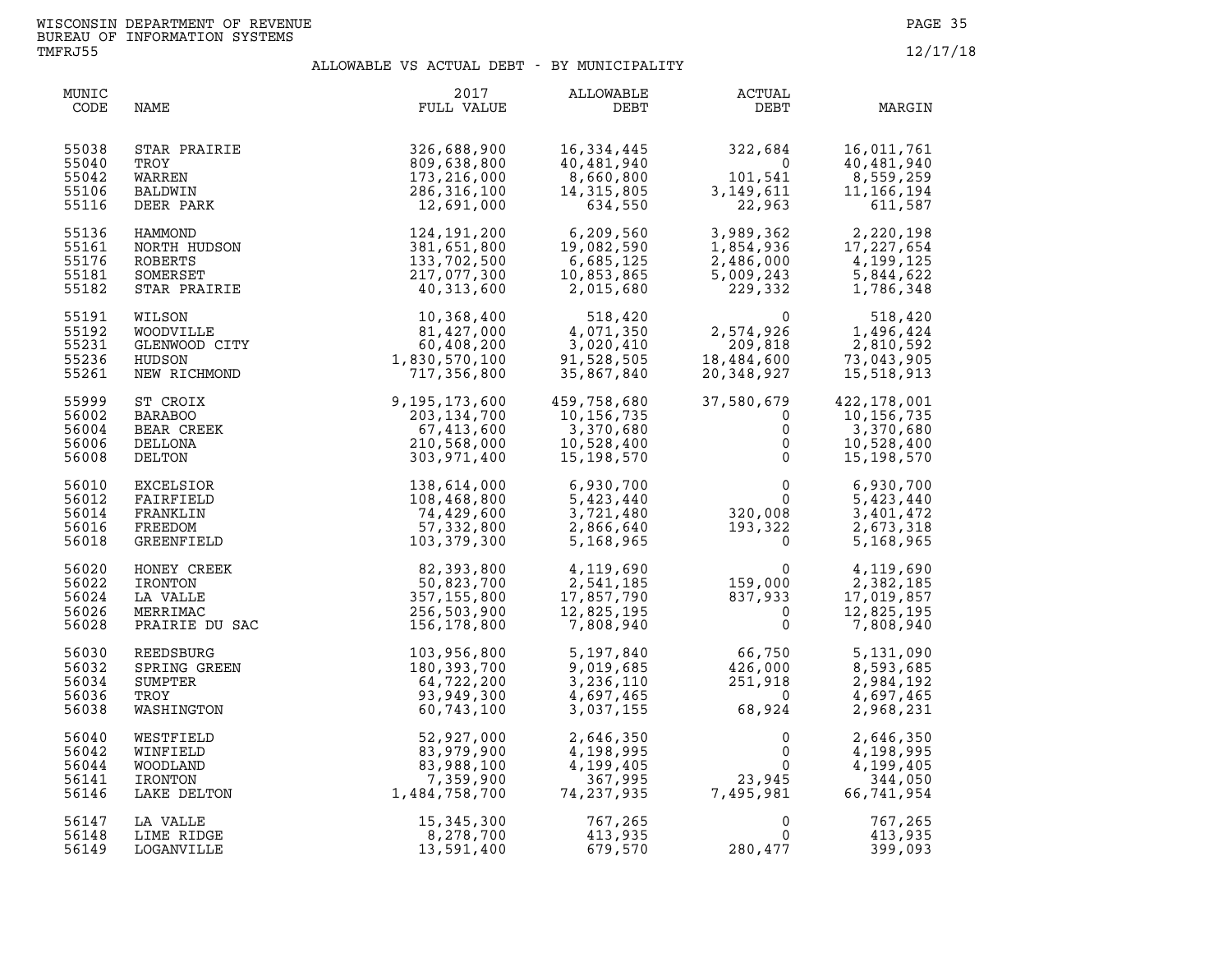| MUNIC<br>CODE | NAME              | 2017<br>FULL VALUE | ALLOWABLE<br>DEBT | <b>ACTUAL</b><br>DEBT   | MARGIN        |
|---------------|-------------------|--------------------|-------------------|-------------------------|---------------|
| 56151         | MERRIMAC          | 75,601,800         | 3,780,090         | 623,204                 | 3,156,886     |
| 56161         | NORTH FREEDOM     | 26,683,500         | 1,334,175         | 525,000                 | 809,175       |
| 56171         | PLAIN             | 71,660,900         | 3,583,045         | 2,654,962               | 928,083       |
| 56172         | PRAIRIE DU SAC    | 401,319,000        | 20,065,950        | 9,551,028               | 10,514,922    |
| 56176         | ROCK SPRINGS      | 22,079,400         | 1,103,970         | 389,194                 | 714,776       |
| 56181         | SAUK CITY         | 331,033,000        | 16,551,650        | 11,501,538              | 5,050,112     |
| 56182         | SPRING GREEN      | 158,159,700        | 7,907,985         | 930,000                 | 6,977,985     |
| 56191         | WEST BARABOO      | 116,146,200        | 5,807,310         | 1,385,032               | 4,422,278     |
| 56206         | <b>BARABOO</b>    | 825,457,800        | 41,272,890        | 19,576,443              | 21,696,447    |
| 56276         | REEDSBURG         | 568,846,000        | 28,442,300        | 20,660,000              | 7,782,300     |
| 56999         | SAUK              | 7,120,479,000      | 356,023,950       | 16,615,000              | 339,408,950   |
| 57002         | BASS LAKE         | 493,873,700        | 24,693,685        | $\Omega$                | 24,693,685    |
| 57004         | COUDERAY          | 30, 315, 500       | 1,515,775         | 0                       | 1,515,775     |
| 57006         | <b>DRAPER</b>     | 48,486,700         | 2,424,335         | $\mathbf 0$             | 2,424,335     |
| 57008         | EDGEWATER         | 170,154,600        | 8,507,730         | $\Omega$                | 8,507,730     |
| 57010         | HAYWARD           | 553,269,900        | 27,663,495        | 69,304                  | 27,594,191    |
| 57012         | HUNTER            | 204, 247, 500      | 10, 212, 375      | $\mathbf 0$             | 10, 212, 375  |
| 57014         | <b>LENROOT</b>    | 259,378,300        | 12,968,915        | 81,232                  | 12,887,683    |
| 57016         | MEADOWBROOK       | 17,808,300         | 890,415           | $\overline{0}$          | 890,415       |
| 57018         | METEOR            | 24,879,900         | 1,243,995         | $\mathbf{0}$            | 1,243,995     |
| 57020         | OJIBWA            | 54,554,600         | 2,727,730         | 68,373                  | 2,659,357     |
| 57022         | RADISSON          | 61,930,400         | 3,096,520         | 693,783                 | 2,402,737     |
| 57024         | ROUND LAKE        | 380,928,800        | 19,046,440        | 100,000                 | 18,946,440    |
| 57026         | SAND LAKE         | 382,269,500        | 19, 113, 475      | $\overline{\mathbf{0}}$ | 19, 113, 475  |
| 57028         | SPIDER LAKE       | 301,284,100        | 15,064,205        | $\Omega$                | 15,064,205    |
| 57030         | WEIRGOR           | 40,800,800         | 2,040,040         | 96,919                  | 1,943,121     |
| 57032         | WINTER            | 217,408,100        | 10,870,405        | $\overline{0}$          | 10,870,405    |
| 57111         | COUDERAY          | 3,101,600          | 155,080           | 11,734                  | 143,346       |
| 57121         | <b>EXELAND</b>    | 7,571,400          | 378,570           | $\overline{0}$          | 378,570       |
| 57176         | RADISSON          | 6,972,500          | 348,625           | 4,861                   | 343,764       |
| 57190         | WINTER            | 13,306,000         | 665,300           | 310,534                 | 354,766       |
| 57236         | HAYWARD           | 223,673,000        | 11, 183, 650      | 1,676,415               | 9,507,235     |
| 57999         | SAWYER            | 3,496,215,200      | 174,810,760       | 1,335,000               | 173, 475, 760 |
| 58002         | ALMON             | 57,030,500         | 2,851,525         | $\mathbf 0$             | 2,851,525     |
| 58004         | ANGELICA          | 138,228,300        | 6,911,415         | 0                       | 6,911,415     |
| 58006         | ANIWA             | 45,305,200         | 2,265,260         | $\mathsf{O}\xspace$     | 2,265,260     |
| 58008         | BARTELME          | 19,700,800         | 985,040           | $\mathsf{O}$            | 985,040       |
| 58010         | BELLE PLAINE      | 211,903,200        | 10,595,160        | $\mathsf 0$             | 10,595,160    |
| 58012         | <b>BIRNAMWOOD</b> | 52,933,200         | 2,646,660         | $\mathsf{O}\xspace$     | 2,646,660     |
| 58014         | FAIRBANKS         | 49,200,000         | 2,460,000         | $\mathsf{O}$            | 2,460,000     |
| 58016         | GERMANIA          | 43,661,600         | 2,183,080         | $\mathsf{O}$            | 2,183,080     |
| 58018         | GRANT             | 68,047,500         | 3,402,375         | $\Omega$                | 3,402,375     |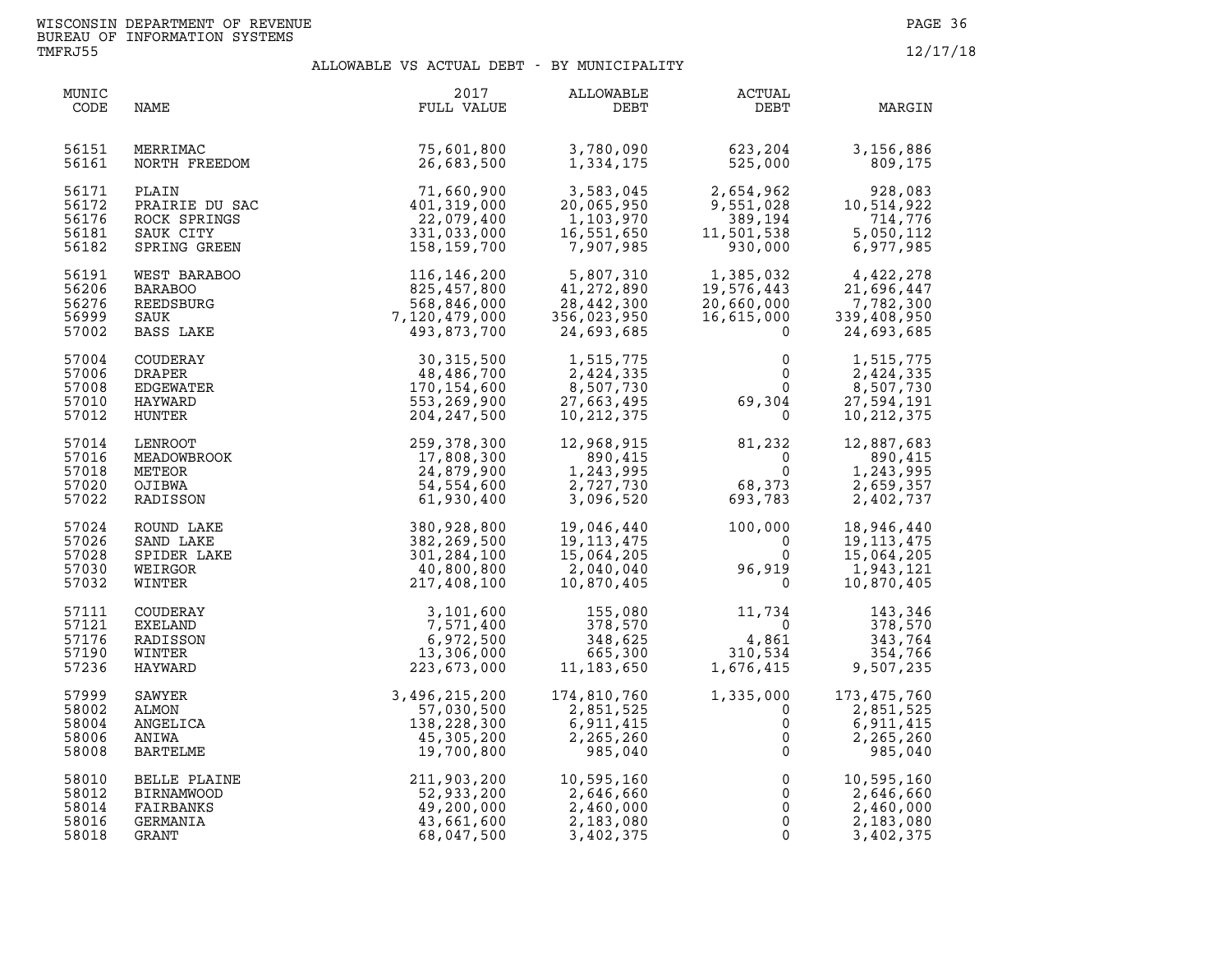| MUNIC<br>CODE                             | NAME                                                                   | 2017<br>FULL VALUE                                                       | <b>ALLOWABLE</b><br>DEBT                                                      | ACTUAL<br>DEBT                                                                                             | MARGIN                                                                            |
|-------------------------------------------|------------------------------------------------------------------------|--------------------------------------------------------------------------|-------------------------------------------------------------------------------|------------------------------------------------------------------------------------------------------------|-----------------------------------------------------------------------------------|
| 58020<br>58022<br>58024<br>58026<br>58028 | <b>GREEN VALLEY</b><br>HARTLAND<br><b>HERMAN</b><br>HUTCHINS<br>LESSOR | 74,549,600<br>66,381,500<br>56,010,800<br>47,139,000<br>94, 314, 500     | 3,727,480<br>3,319,075<br>2,800,540<br>2,356,950<br>4,715,725                 | $69,911$<br>0<br>28,089<br>0<br>0<br>0<br>0<br>21,529<br>157,116<br>0                                      | 3,727,480<br>3,249,164<br>2,800,540<br>2,328,861<br>4,715,725                     |
| 58030<br>58032<br>58034<br>58036<br>58038 | MAPLE GROVE<br>MORRIS<br>NAVARINO<br>PELLA<br>RED SPRINGS              | 66,179,000<br>40,932,500<br>42,739,000<br>78,180,500<br>76,936,600       | 3,308,950<br>2,046,625<br>2,136,950<br>3,909,025<br>3,846,830                 |                                                                                                            | 3,308,950<br>2,046,625<br>2, 115, 421<br>3,751,909<br>3,846,830                   |
| 58040<br>58042<br>58044<br>58046<br>58048 | RICHMOND<br>SENECA<br>WASHINGTON<br>WAUKECHON<br>WESCOTT               | 166,907,700<br>50,768,400<br>211,189,400<br>85,069,500<br>375,626,500    | 8, 345, 385<br>2, 538, 420<br>10, 559, 470<br>4, 253, 475<br>18, 781, 325     | $140,000$<br>0<br>0<br>0<br>0                                                                              | 8,345,385<br>$\overline{0}$<br>2,398,420<br>10,559,470<br>4,253,475<br>18,781,325 |
| 58050<br>58101<br>58106<br>58107<br>58108 | WITTENBERG<br>ANIWA<br><b>BIRNAMWOOD</b><br><b>BONDUEL</b><br>BOWLER   | 70,694,700<br>8,097,200<br>31,535,800<br>79,243,400<br>8,920,300         | 3,534,735<br>404,860<br>1,576,790<br>3,962,170<br>446,015                     | $\begin{smallmatrix}&&&0\0&0\0&3\,140\,000\0&319\,179\end{smallmatrix}$                                    | $\overline{0}$<br>3,534,735<br>404,860<br>1,576,790<br>822,170<br>126,836         |
| 58111<br>58121<br>58131<br>58151<br>58186 | CECIL<br>ELAND<br>GRESHAM<br>MATTOON<br>TIGERTON                       | 48, 143, 200<br>8,523,300<br>18,659,000<br>10,878,000<br>21,516,800      | 2,407,160<br>426,165<br>932,950<br>543,900<br>1,075,840                       | $330,686$<br>0<br>1,355,611<br>113,000<br>192,132                                                          | 2,076,474<br>426,165<br>$-422,661$<br>430,900<br>883,708                          |
| 58191<br>58281<br>58999<br>59002<br>59004 | WITTENBERG<br>SHAWANO<br>SHAWANO<br>GREENBUSH<br>HERMAN                | 49,946,800<br>507,798,300<br>3,096,944,300<br>143,910,400<br>140,944,300 | 2,497,340<br>25,389,915<br>154,847,215<br>7,195.520<br>7,195,520<br>7,047,215 | $1,281,875$<br>$21,327,000$<br>$1,964,007$<br>$153,440$<br>0                                               | 1,215,465<br>4,062,915<br>152,883,208<br>7,042,080<br>7,047,215                   |
| 59006<br>59008<br>59010<br>59012<br>59014 | HOLLAND<br>LIMA<br>LYNDON<br>MITCHELL<br>MOSEL                         | 332,403,100<br>225,849,300<br>168,874,700<br>117,807,300<br>131,036,700  | 11,292,405<br>8,443,735<br>- 200,365                                          | 16,620,155 341,539<br>11,292,465 53,390<br>8,443,735 18,648<br>5,890,365 0<br>6,551,835 144,277<br>144,277 | 16,278,616<br>11,239,075<br>8,425,087<br>5,890,365<br>6,407,558                   |
| 59016<br>59018<br>59020<br>59022<br>59024 | PLYMOUTH<br>RHINE<br>RUSSELL<br><b>SCOTT</b><br>SHEBOYGAN              | 343,102,900<br>346,088,700<br>36,858,400<br>148,411,000<br>756,257,700   | 17, 155, 145<br>17,304,435<br>1,842,920<br>7,420,550<br>37,812,885            | 150,000<br>602,062<br>11,911<br>295,773<br>4,121,609<br>11,911<br>295,773<br>4,121,609                     | 17,005,145<br>16,702,373<br>1,831,009<br>7,124,777<br>33,691,276                  |
| 59026<br>59028<br>59030                   | SHEBOYGAN FALLS<br>SHERMAN<br>WILSON                                   | 209,731,200<br>142,680,500<br>397,611,500                                | 10,486,560<br>10,486,560<br>7,134,025<br>19,880,575                           | 482,673<br>1,015,222<br>101,338                                                                            | 10,003,887<br>6,118,803<br>19,779,237                                             |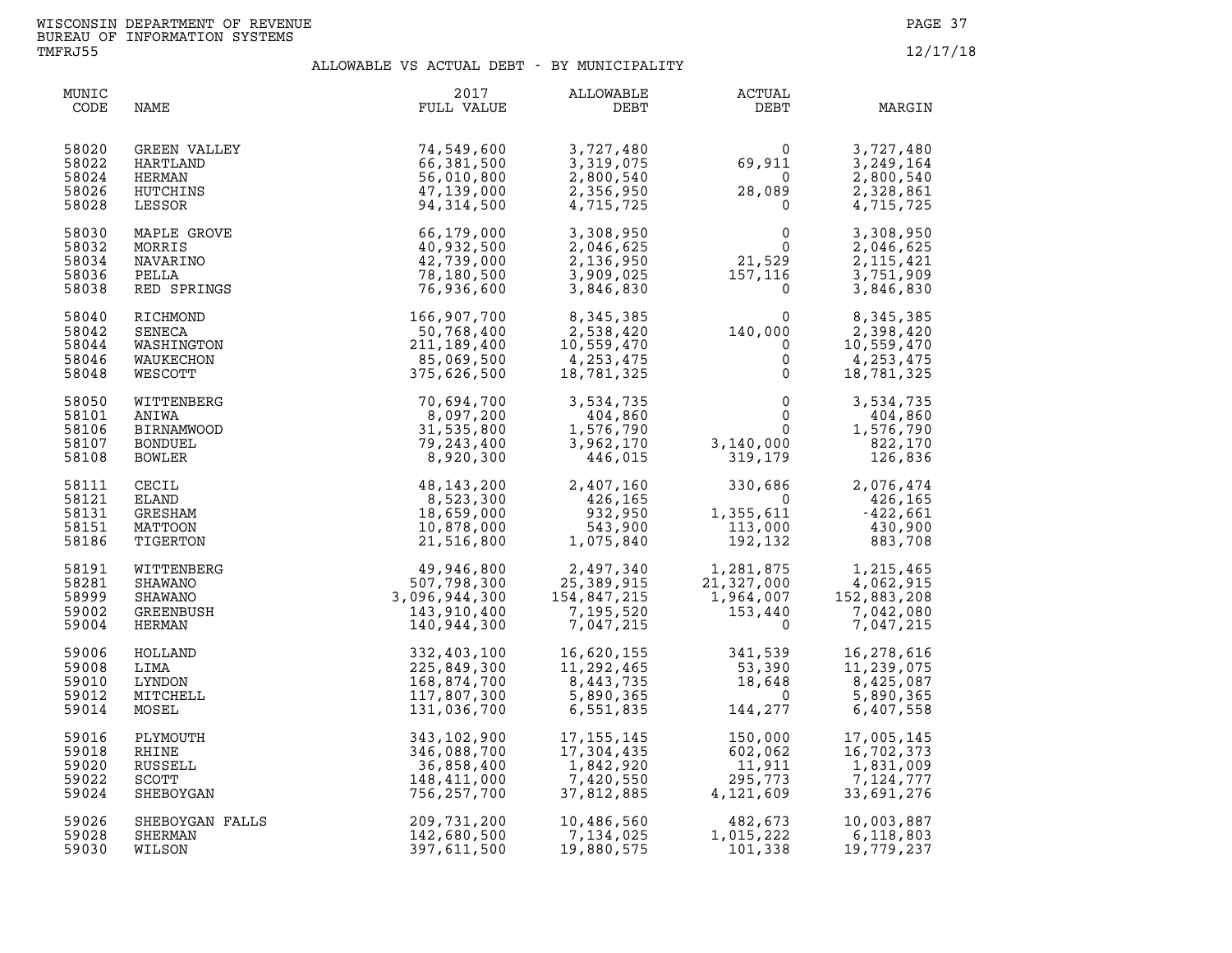| MUNIC<br>CODE                             | NAME                                                     | 2017<br>FULL VALUE                                                                                                                         | ALLOWABLE<br>DEBT                                                  | <b>ACTUAL</b><br>DEBT                                                                      | MARGIN                                                             |
|-------------------------------------------|----------------------------------------------------------|--------------------------------------------------------------------------------------------------------------------------------------------|--------------------------------------------------------------------|--------------------------------------------------------------------------------------------|--------------------------------------------------------------------|
| 59101                                     | ADELL                                                    | 36,116,800                                                                                                                                 | 1,805,840                                                          |                                                                                            | 1,007,499<br>0 2,003,045                                           |
| 59111                                     | CASCADE                                                  | 40,060,900                                                                                                                                 | 2,003,045                                                          |                                                                                            | 2,003,045                                                          |
| 59112<br>59121<br>59131<br>59135<br>59141 | KOHLER                                                   | CEDAR GROVE<br>ELKHART LAKE 304, 262, 300<br>GLENBEULAH 31, 947, 400<br>HOWARDS GROVE 241, 260, 700<br>KOHLER 447. 661. 200<br>447,661,200 | 7,010,695<br>15, 213, 115<br>1,597,370<br>12,063,035<br>22,383,060 | 1,071,955<br>8,620,400<br>627,728<br>607,728<br>607,728<br>367,051<br>563,412<br>7,563,412 | 5,938,740<br>6,592,715<br>989,642<br>11,695,984<br>14,819,648      |
| 59165                                     | <b>OOSTBURG</b>                                          | 205,258,800                                                                                                                                | 10,262,940                                                         | 5,641,665                                                                                  | 4,621,275                                                          |
| 59176                                     | RANDOM LAKE                                              | 145,911,600                                                                                                                                | 7,295,580                                                          | 2,262,093                                                                                  | 5,033,487                                                          |
| 59191                                     | WALDO                                                    | 30,880,000                                                                                                                                 | 1,544,000                                                          | 700,873                                                                                    | 843,127                                                            |
| 59271                                     | PLYMOUTH                                                 | 735,830,400                                                                                                                                | 36,791,520                                                         | 22,715,000                                                                                 | 14,076,520                                                         |
| 59281                                     | SHEBOYGAN                                                | 2,619,605,000                                                                                                                              | 130,980,250                                                        | 35,174,580                                                                                 | 95,805,670                                                         |
| 59282<br>59999<br>60002<br>60004<br>60006 |                                                          | SHEBOYGAN FALLS 608,269,400<br>SHEBOYGAN 9,228,846,100<br>AURORA 29,697,000<br>BROWNING 58,450,900<br>CHELSEA 63,655,700                   | 30,413,470<br>461,442,305<br>1,484,850<br>2,922,545<br>3,182,785   | 10,070,000<br>36,785,000<br>$\Omega$<br>$\Omega$<br>78,300                                 | 20, 343, 470<br>424,657,305<br>1,484,850<br>2,922,545<br>3,104,485 |
| 60008<br>60010<br>60012<br>60014<br>60016 | CLEVELAND<br>DEER CREEK<br>FORD<br>GOODRICH<br>GREENWOOD | 21,718,900<br>44,444,000<br>21,562,900<br>37,535,500<br>50,959,500                                                                         | 1,085,945<br>2,222,200<br>1,078,145<br>1,876,775<br>2,547,975      | $\begin{array}{c} 0 \\ 113,207 \\ 86,172 \\ 54,887 \end{array}$<br>0<br>86,172<br>54,887   | 1,085,945<br>2,108,993<br>1,078,145<br>1,790,603<br>2,493,088      |
| 60018<br>60020<br>60022<br>60024<br>60026 | GROVER<br>HAMMEL<br>HOLWAY<br>JUMP RIVER<br>LITTLE BLACK | 34, 119, 300<br>68,348,600<br>43, 215, 900<br>24,038,600<br>78,615,800                                                                     | 1,705,965<br>3,417,430<br>2,160,795<br>1,201,930<br>3,930,790      | 45,144<br>$176,856$<br>$66,016$<br>0<br>0                                                  | 1,660,821<br>3,240,574<br>2,094,779<br>1,201,930<br>3,930,790      |
| 60028                                     | MAPLEHURST                                               | 26,404,600                                                                                                                                 | 1,320,230                                                          | 50,000                                                                                     | 1,270,230                                                          |
| 60030                                     | MCKINLEY                                                 | 31,596,200                                                                                                                                 | 1,579,810                                                          | $\Omega$                                                                                   | 1,579,810                                                          |
| 60032                                     | MEDFORD                                                  | 170,283,700                                                                                                                                | 8,514,185                                                          | $\mathbf 0$                                                                                | 8,514,185                                                          |
| 60034                                     | MOLITOR                                                  | 40,095,600                                                                                                                                 | 2,004,780                                                          | $\mathsf{O}$                                                                               | 2,004,780                                                          |
| 60036                                     | PERSHING                                                 | 19,355,500                                                                                                                                 | 967,775                                                            | $\mathsf{O}$                                                                               | 967,775                                                            |
| 60038                                     | RIB LAKE                                                 | 74,453,500                                                                                                                                 | 3,722,675                                                          | $\mathbf 0$                                                                                | 3,722,675                                                          |
| 60040                                     | ROOSEVELT                                                | 31,686,200                                                                                                                                 | 1,584,310                                                          | $\mathbf{0}$                                                                               | 1,584,310                                                          |
| 60042                                     | TAFT                                                     | 31, 333, 200                                                                                                                               | 1,566,660                                                          | $\mathbf{0}$                                                                               | 1,566,660                                                          |
| 60044                                     | WESTBORO                                                 | 60,838,700                                                                                                                                 | 3,041,935                                                          | 114,255                                                                                    | 2,927,680                                                          |
| 60131                                     | GILMAN                                                   | 19,417,300                                                                                                                                 | 970,865                                                            | 29,878                                                                                     | 940,987                                                            |
| 60146                                     | LUBLIN                                                   | 3,659,400                                                                                                                                  | 182,970                                                            | $\mathbf 0$                                                                                | 182,970                                                            |
| 60176                                     | RIB LAKE                                                 | 34,567,600                                                                                                                                 | 1,728,380                                                          | 5,015                                                                                      | 1,723,365                                                          |
| 60181                                     | STETSONVILLE                                             | 22,117,800                                                                                                                                 | 1,105,890                                                          | $481,000$<br>3.000                                                                         | 624,890                                                            |
| 60251                                     | MEDFORD                                                  | 303,290,900                                                                                                                                | 15, 164, 545                                                       | 3,385,000                                                                                  | 11,779,545                                                         |
| 60999                                     | TAYLOR                                                   | 1,445,462,800                                                                                                                              | 72, 273, 140                                                       | 3,820,000                                                                                  | 68,453,140                                                         |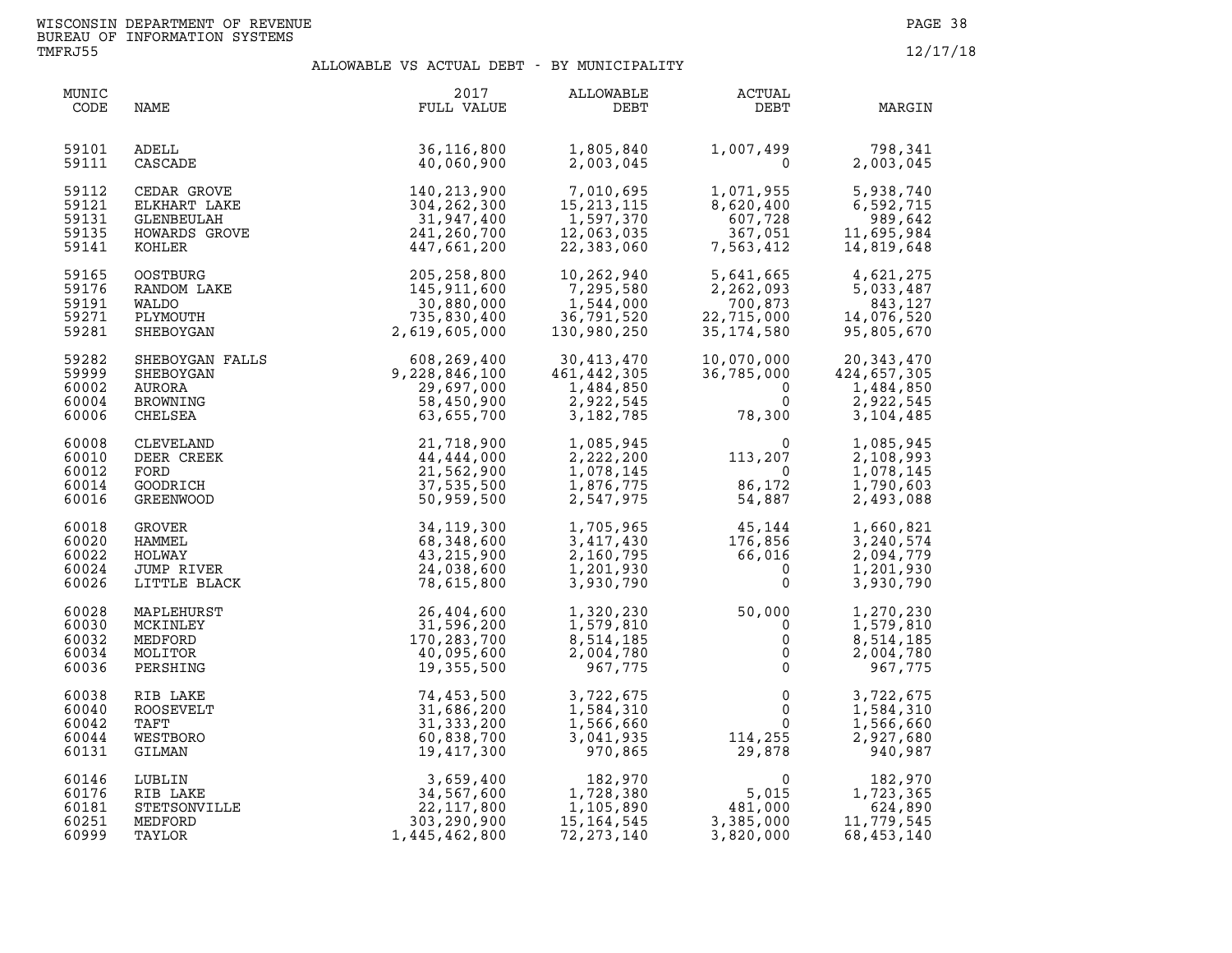| MUNIC<br>CODE                             | NAME                                                       | 2017<br>FULL VALUE                                                                                                                                                                                                                                                   | ALLOWABLE<br>DEBT                                                                                                                                                                                                                                                 | ACTUAL<br>DEBT                                                                                                                          | MARGIN                                                        |
|-------------------------------------------|------------------------------------------------------------|----------------------------------------------------------------------------------------------------------------------------------------------------------------------------------------------------------------------------------------------------------------------|-------------------------------------------------------------------------------------------------------------------------------------------------------------------------------------------------------------------------------------------------------------------|-----------------------------------------------------------------------------------------------------------------------------------------|---------------------------------------------------------------|
| 61002<br>61004<br>61006<br>61008<br>61010 | ALBION<br>ARCADIA<br>BURNSIDE<br>CALEDONIA<br>CHIMNEY ROCK | 52,585,700<br>166,372,800<br>39,499,700<br>68,790,400<br>26,304,500                                                                                                                                                                                                  | 2,629,285<br>8,318,640<br>1,974,985<br>3,439,520<br>1,315,225                                                                                                                                                                                                     | $355,200$<br>0<br>125,000                                                                                                               | 2,629,285<br>7,963,440<br>1,974,985<br>3,439,520<br>1,190,225 |
| 61012<br>61014<br>61016<br>61018<br>61020 | DODGE<br>ETTRICK<br>GALE<br>HALE<br>LINCOLN                | 37,647,300<br>119,649,900<br>166,306,800<br>85,728,900<br>45,903,000                                                                                                                                                                                                 | 1,882,365<br>5,982,495<br>8,315,340<br>4,286,445<br>2,295,150                                                                                                                                                                                                     | $\begin{array}{c} 37,806 \\ 61,734 \\ 682,545 \\ 216,000 \\ 81,504 \end{array}$                                                         | 1,844,559<br>5,920,761<br>7,632,795<br>4,070,445<br>2,213,646 |
| 61022<br>61024<br>61026<br>61028<br>61030 |                                                            | EIRCOLN<br>PIGEON<br>PRESTON<br>SUMNER<br>TREMPEALEAU<br>TREMPEALEAU<br>TREMPEALEAU<br>TREMPEALEAU<br>TREMPEALEAU<br>ELEVA<br>ELEVA<br>FTRICK<br>TGS 32, 177, 200<br>FIGEON FALLS<br>26, 499, 200<br>PIGEON FALLS<br>26, 499, 200<br>TREMPEALEAU<br>53, 859, 800<br> |                                                                                                                                                                                                                                                                   | 3, 123, 095<br>3, 693, 350<br>3, 653, 990<br>8, 426, 895<br>2, 121, 175<br>219, 924<br>$\begin{bmatrix} 0 \\ 0 \\ 0 \\ 0 \end{bmatrix}$ | 2,940,081<br>3,693,350<br>3,653,990<br>8,426,895<br>1,901,251 |
| 61121<br>61122<br>61173<br>61181<br>61186 |                                                            |                                                                                                                                                                                                                                                                      | 1,608,860<br>1,324,960<br>898,405<br>2,692,990<br>6,035,330                                                                                                                                                                                                       | $390,052$<br>20,000<br>0<br>439,390<br>1,258,148<br>439,390<br>1,258,148                                                                | 1,218,808<br>1,304,960<br>898,405<br>2,253,600<br>4,777,182   |
| 61201<br>61206<br>61231<br>61241<br>61265 |                                                            |                                                                                                                                                                                                                                                                      | 9,339,120<br>5,865,030<br>4,629,345<br>4,699,520<br>6,577,420                                                                                                                                                                                                     | 4,975,000<br>1,383,711<br>2,265,000<br>2,696,397<br>2,858,997                                                                           | 4,364,120<br>4,481,319<br>2,364,345<br>2,003,123<br>3,718,423 |
| 61291<br>61999<br>62002<br>62004<br>62006 |                                                            |                                                                                                                                                                                                                                                                      | $\begin{array}{cccc} 107,127,800 & 5,356,390 & 2,630,530 & 2,725,860 \\ 2,209,706,500 & 110,485,325 & 29,850,000 & 80,635,325 \\ 122,007,700 & 6,100,385 & 65,288 & 6,035,097 \\ 68,448,000 & 3,422,400 & 215,488 & 3,206,912 \\ 51,703,300 & 2,585,165 & 0 & 2,$ |                                                                                                                                         |                                                               |
| 62008<br>62010<br>62012<br>62014<br>62016 |                                                            |                                                                                                                                                                                                                                                                      | 2,932,935<br>1,976,115                                                                                                                                                                                                                                            | 3, 201, 930<br>1, 777, 740<br>3, 938, 100<br>245, 607<br>$227,017$<br>0<br>245,607<br>237,454<br>119,601                                | 2,974,913<br>1,777,740<br>3,692,493<br>2,695,481<br>1,856,514 |
| 62018<br>62020<br>62022<br>62024<br>62026 |                                                            | TREMPEALEAU 120,706,600<br>ARCADIA 186,782,400<br>GALESVILLE 186,782,400<br>GALESVILLE 17,300,600<br>INDEPENDENCE 92,586,900<br>INDEPENDENCE 93,990,400<br>OSSEO 131,548,400<br>WHITEHALL 107,127,800<br>TREMPEALEAU 107,127,800<br>DERCEN<br>CHIS                   | 3,899,770<br>3,000,525<br>3,007,780<br>4,182,670<br>2,266,880                                                                                                                                                                                                     | $720, 404$<br>0<br>0<br>0                                                                                                               | 3,899,770<br>2,280,121<br>3,007,780<br>4,182,670<br>2,266,880 |
| 62028<br>62030<br>62032                   | LIBERTY<br>STARK<br>STERLING                               | 31, 243, 200<br>30,822,900<br>48,841,800                                                                                                                                                                                                                             | 1,562,160<br>1,541,145<br>2,442,090                                                                                                                                                                                                                               | $33,237$<br>52,824<br>0                                                                                                                 | 1,528,923<br>1,488,321<br>2,442,090                           |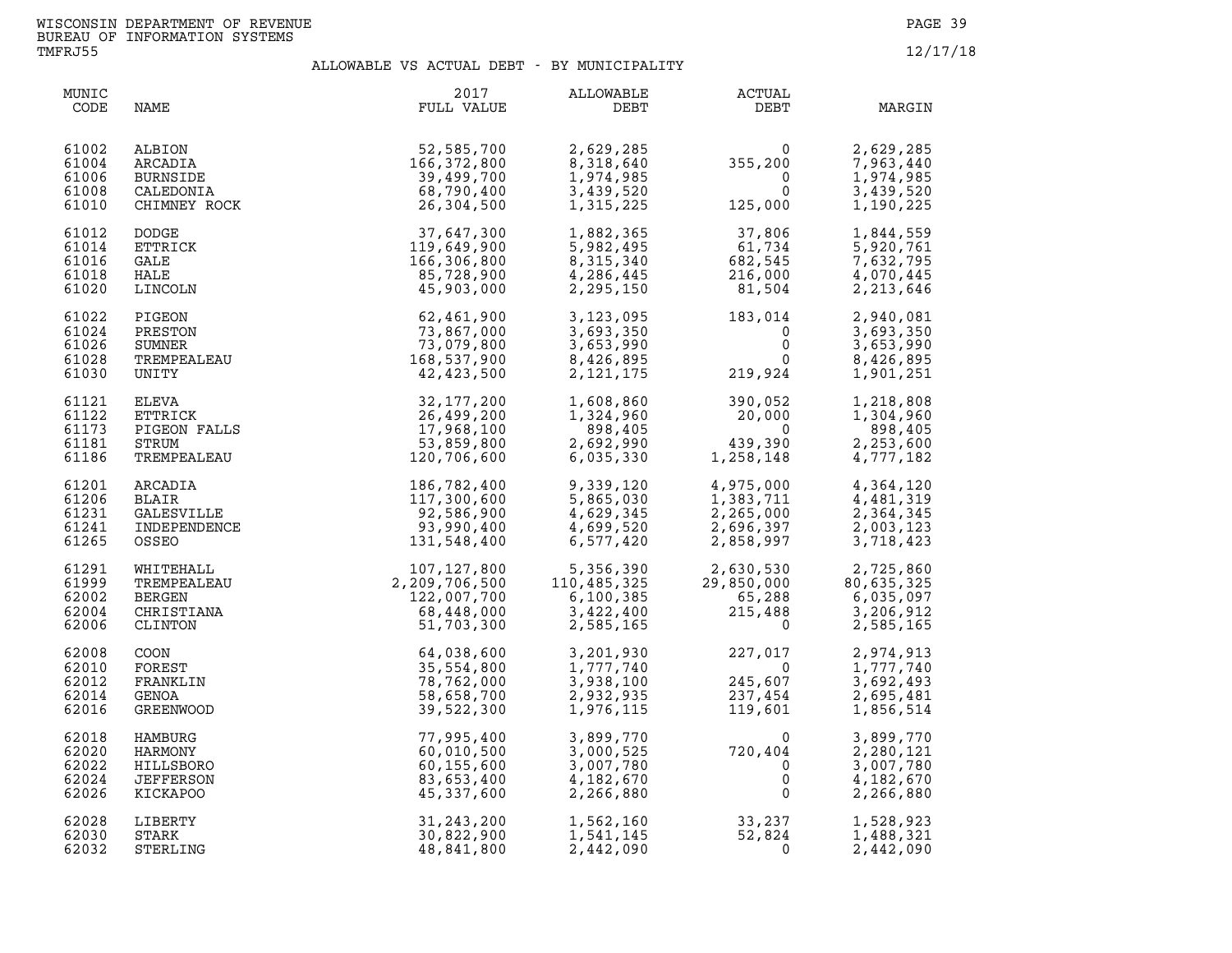| MUNIC<br>CODE                             | NAME                                                                        | 2017<br>FULL VALUE                                                        | ALLOWABLE<br>DEBT                                                                | <b>ACTUAL</b><br>DEBT                                                         | MARGIN                                                               |
|-------------------------------------------|-----------------------------------------------------------------------------|---------------------------------------------------------------------------|----------------------------------------------------------------------------------|-------------------------------------------------------------------------------|----------------------------------------------------------------------|
| 62034                                     | UNION                                                                       | 40,068,900                                                                | 2,003,445                                                                        | 102,014                                                                       | 1,901,431                                                            |
| 62036                                     | VIROOUA                                                                     | 139,520,000                                                               | 6,976,000                                                                        | 521,920                                                                       | 6,454,080                                                            |
| 62038                                     | WEBSTER                                                                     | 57,075,100                                                                | 2,853,755                                                                        | 344,002                                                                       | 2,509,753                                                            |
| 62040                                     | WHEATLAND                                                                   | 60,158,100                                                                | 3,007,905                                                                        | 75,638                                                                        | 2,932,267                                                            |
| 62042                                     | WHITESTOWN                                                                  | 29,431,000                                                                | 1,471,550                                                                        | 213,887                                                                       | 1,257,663                                                            |
| 62111                                     | CHASEBURG                                                                   | 16,476,600                                                                | 823,830                                                                          | 151,187                                                                       | 672,643                                                              |
| 62112                                     | COON VALLEY                                                                 | 46,583,100                                                                | 2,329,155                                                                        | 555,714                                                                       | 1,773,441                                                            |
| 62116                                     | DE SOTO                                                                     | 18,508,400                                                                | 925,420                                                                          | 177,535                                                                       | 747,885                                                              |
| 62131                                     | GENOA                                                                       | 14,199,500                                                                | 709,975                                                                          | $\frac{177,535}{33,000}$                                                      | 676,975                                                              |
| 62146                                     | LA FARGE                                                                    | 36,066,200                                                                | 1,803,310                                                                        | 1,095,000                                                                     | 708,310                                                              |
| 62165                                     | ONTARIO                                                                     | 15,915,000                                                                | 795,750                                                                          | 193,352                                                                       | 602,398                                                              |
| 62176                                     | READSTOWN                                                                   | 14,439,800                                                                | 721,990                                                                          | 289,194                                                                       | 432,796                                                              |
| 62181<br>62236<br>62286<br>62291<br>62999 | STODDARD<br>HILLSBORO<br>VIROOUA<br>WESTBY<br>VERNON                        | 50,216,600<br>62,640,500<br>267,944,600<br>127,932,600<br>1,956,310,400   | $2,510,025$<br>$3,132,025$<br>$307,230$<br>13,397,230<br>6,396,630<br>97,815,520 | 315,684<br>530,039<br>7,775,277<br>$1,605,023$<br>4,735,000                   | 2,195,146<br>2,601,986<br>5,621,953<br>4,791,607<br>93,080,520       |
| 63002<br>63004<br>63006<br>63008<br>63010 | ARBOR VITAE<br>BOULDER JUNCTION<br>CLOVERLAND<br>CONOVER<br>LAC DU FLAMBEAU | 546,264,800<br>445,593,300<br>248,532,700<br>367,647,300<br>871,990,500   | 27, 313, 240<br>22, 279, 665<br>12,426,635<br>18,382,365<br>43,599,525           | 467,276<br>1,794,653<br>$\overline{0}$<br>540,129<br>$\mathbf 0$              | 26,845,964<br>20,485,012<br>12,426,635<br>17,842,236<br>43,599,525   |
| 63012<br>63014<br>63016<br>63018<br>63020 | LAND O LAKES<br>LINCOLN<br>MANITOWISH WATERS<br>PHELPS<br>PLUM LAKE         | 451,920,400<br>519,336,200<br>545,217,800<br>388,830,100<br>251,857,800   | 22,596,020<br>25,966,810<br>27,260,890<br>19,441,505<br>12,592,890               | $269,068$<br>0<br>146,255<br>146,255<br>1,136,864<br>607,573<br>607,573       | 22,326,952<br>25,966,810<br>27, 114, 635<br>18,304,641<br>11,985,317 |
| 63022                                     | PRESOUE ISLE                                                                | 588,461,000                                                               | 29,423,050                                                                       | 999,655                                                                       | 28, 423, 395                                                         |
| 63024                                     | SAINT GERMAIN                                                               | 626,205,400                                                               | 31, 310, 270                                                                     | 858,887                                                                       | 30,451,383                                                           |
| 63026                                     | WASHINGTON                                                                  | 508,959,100                                                               | 25,447,955                                                                       | 35,513                                                                        | 25,412,442                                                           |
| 63028                                     | WINCHESTER                                                                  | 282, 345, 300                                                             | 14, 117, 265                                                                     | 80,000                                                                        | 14,037,265                                                           |
| 63221                                     | EAGLE RIVER                                                                 | 192,053,900                                                               | 9,602,695                                                                        | 3,412,981                                                                     | 6,189,714                                                            |
| 63999<br>64002<br>64004<br>64006<br>64008 | VILAS<br>BLOOMFIELD<br>DARIEN<br>DELAVAN<br>EAST TROY                       | 6,835,215,600<br>109,786,400<br>201,304,600<br>942,817,000<br>764,578,400 | 341,760,780<br>5,489,320<br>10,065,230<br>47,140,850<br>38,228,920               | 10,055,000<br>$\begin{array}{c} 0 \\ 0 \\ 5,402,312 \\ 1,633,154 \end{array}$ | 331,705,780<br>5,489,320<br>10,065,230<br>41,738,538<br>36,595,766   |
| 64010                                     | GENEVA                                                                      | 839,160,000                                                               | 41,958,000                                                                       | 0                                                                             | 41,958,000                                                           |
| 64012                                     | LA FAYETTE                                                                  | 261,108,000                                                               | 13,055,400                                                                       | 571,912                                                                       | 12,483,488                                                           |
| 64014                                     | LA GRANGE                                                                   | 751,599,000                                                               | 37,579,950                                                                       | 0                                                                             | 37,579,950                                                           |
| 64016                                     | LINN                                                                        | 1,738,894,300                                                             | 86, 944, 715                                                                     | 0                                                                             | 86,944,715                                                           |
| 64018                                     | LYONS                                                                       | 426,684,500                                                               | 21, 334, 225                                                                     | 0                                                                             | 21,334,225                                                           |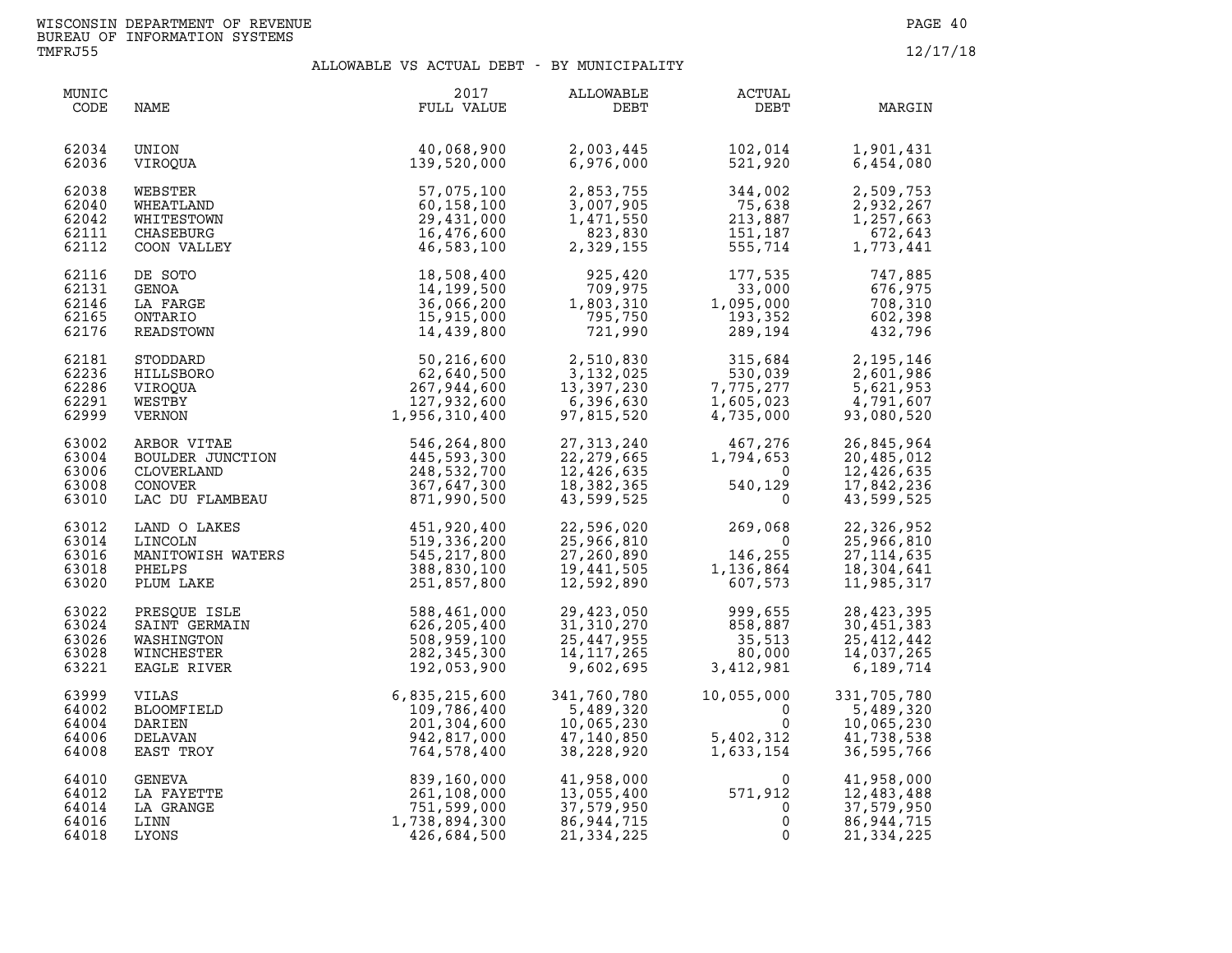| MUNIC<br>CODE                             | NAME                                                               | 2017<br>FULL VALUE                                                                                                       | ALLOWABLE<br>DEBT                                                                 | <b>ACTUAL</b><br>DEBT                                                                                                                                | MARGIN                                                                                                       |
|-------------------------------------------|--------------------------------------------------------------------|--------------------------------------------------------------------------------------------------------------------------|-----------------------------------------------------------------------------------|------------------------------------------------------------------------------------------------------------------------------------------------------|--------------------------------------------------------------------------------------------------------------|
| 64020<br>64022<br>64024<br>64026<br>64028 | RICHMOND<br>SHARON<br>SPRING PRAIRIE<br>SUGAR CREEK<br>TROY        | 236,548,500<br>77,939,200<br>252,763,600<br>377,680,100<br>266,356,300                                                   | 11,827,425<br>3,896,960<br>12,638,180<br>18,884,005<br>13,317,815                 | 0<br>205,833<br>435,000<br>137,184<br>380,925                                                                                                        | 11,827,425<br>3,691,127<br>12,203,180<br>18,746,821<br>12,936,890                                            |
| 64030<br>64032<br>64115<br>64116<br>64121 | WALWORTH<br>WHITEWATER<br><b>BLOOMFIELD</b><br>DARIEN<br>EAST TROY | 234,888,500<br>316,084,500<br>378,895,300<br>112,860,600<br>365,777,900                                                  | 11,744,425<br>15,804,225<br>18,944,765<br>5,643,030<br>18,288,895                 | $538, 815$<br>$6, 535, 495$<br>$5, 196, 497$<br>$\overline{0}$<br>5,680,000                                                                          | 11,205,610<br>15,804,225<br>12,409,270<br>446,533<br>12,608,895                                              |
| 64126<br>64131<br>64181<br>64191<br>64192 |                                                                    | FONTANA 1,135,674,100<br>GENOA CITY 187,771,500<br>SHARON 71,889,900<br>WALWORTH 219,123,100<br>WILLIAMS BAY 707,391,600 | 56,783,705<br>9,388,575<br>3,594,495<br>10,956,155<br>35,369,580                  | 31,308,164<br>6,960,000<br>1,818,820<br>1,687,498<br>7,888,453                                                                                       | 25,475,541<br>2,428,575<br>1,775,675<br>9,268,657<br>27, 481, 127                                            |
| 64216<br>64221<br>64246<br>64291<br>64999 | DELAVAN<br>ELKHORN<br>LAKE GENEVA<br>WHITEWATER<br>WALWORTH        | $587,247,100726,081,4001,257,346,300646,775,00014,156,955.100$                                                           | 29,362,355<br>36,304,070<br>36,304,070<br>62,867,315<br>32,338,750<br>707,847,755 | 12,378,794<br>20,975,000<br>4,760,000<br>18,057,000<br>12,378,794<br>20,975,000<br>4,760,000<br>18,057,000<br>3,595,000                              | 16,983,561<br>15,329,070<br>58,107,315<br>14,281,750<br>704, 252, 755                                        |
| 65002<br>65004<br>65006<br>65008<br>65010 | BARRONETT<br>BASHAW<br>BASS LAKE<br>BEAVER BROOK<br>BIRCHWOOD      | 38,388,000<br>77, 263, 700<br>63,769,400<br>59,339,900<br>213,908,200                                                    | 10,695,410                                                                        | $\begin{array}{llll} 1,919,400 & & 71,051 \\ 3,863,185 & & 60,575 \\ 3,188,470 & & 0 \\ 2,966,995 & & 226,000 \\ 10,695,410 & & 122,388 \end{array}$ | 1,848,349<br>3,802,610<br>3,188,470<br>2,740,995<br>10,573,022                                               |
| 65012<br>65014<br>65016<br>65018<br>65020 | BROOKLYN<br>CASEY<br>CHICOG<br>CRYSTAL<br>EVERGREEN                | 40,545,200<br>169,864,500<br>108,320,600<br>41,811,600<br>104,592,700                                                    | 2,027,260<br>8,493,225<br>5,416,030<br>2,090,580<br>5,229,635                     | 0<br>183,551<br>178,976<br>0<br>110,113                                                                                                              | 2,027,260<br>8,309,674<br>5,237,054<br>2,090,580<br>5,119,522                                                |
| 65022<br>65024<br>65026<br>65028<br>65030 | FROG CREEK<br><b>GULL LAKE</b><br>LONG LAKE<br>MADGE<br>MINONG     | 16,894,100<br>35, 174, 300<br>214,283,900<br>141,098,800<br>335,737,500                                                  | 844,705<br>1,758,715<br>10,714,195<br>7,054,940<br>16,786,875                     | $0 \qquad \qquad$<br>$\mathsf{O}$<br>375,779                                                                                                         | 844,705<br>$0 \t 1,758,715$<br>$\begin{matrix} 0 \\ 0 \end{matrix}$<br>10,714,195<br>7,054,940<br>16,411,096 |
| 65032<br>65034<br>65036<br>65038<br>65040 | SARONA<br>SPOONER<br>SPRINGBROOK<br>STINNETT<br>STONE LAKE         | 72,739,600<br>90,226,200<br>39,965,900<br>18,239,300<br>69,458,500                                                       | 3,636,980<br>4,511,310<br>1,998,295<br>911,965<br>3,472,925                       | $\mathbf{0}$<br>$\overline{0}$<br>216, 149                                                                                                           | 3,636,980<br>4,511,310<br>1,998,295<br>$\begin{matrix}0\\0\end{matrix}$<br>911,965<br>3,256,776              |
| 65042<br>65106<br>65151                   | TREGO<br><b>BIRCHWOOD</b><br>MINONG                                | 129,663,400<br>31,771,800<br>38,664,000                                                                                  | 6,483,170<br>1,588,590<br>1,933,200                                               | 0<br>531,311<br>359,359<br>359,359                                                                                                                   | 6,483,170<br>1,057,279<br>1,573,841                                                                          |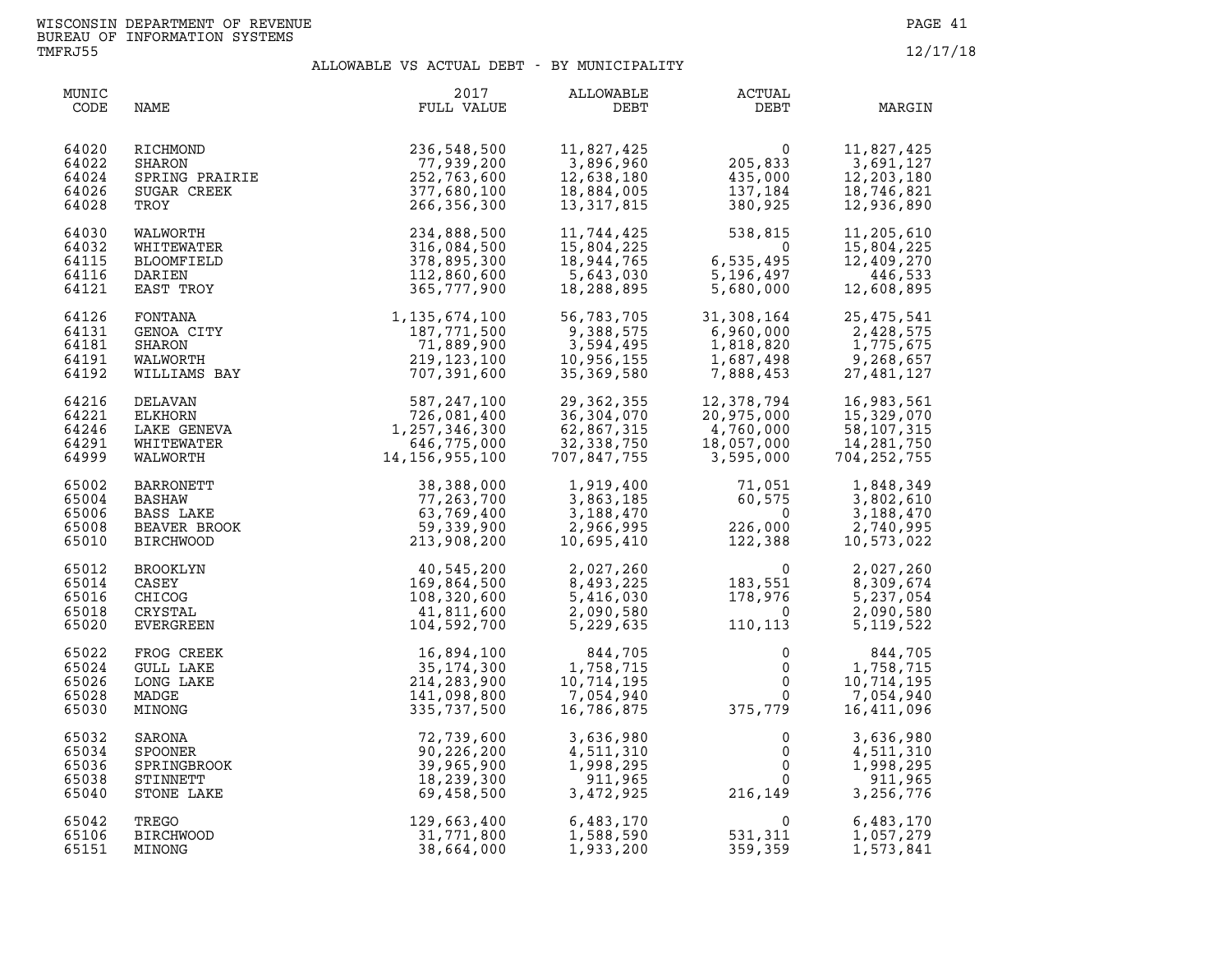| MUNIC<br>CODE                             | NAME                                                               | 2017<br>FULL VALUE                                                               | ALLOWABLE<br>DEBT                                                      | ACTUAL<br>DEBT                                                                | MARGIN                                                                     |
|-------------------------------------------|--------------------------------------------------------------------|----------------------------------------------------------------------------------|------------------------------------------------------------------------|-------------------------------------------------------------------------------|----------------------------------------------------------------------------|
| 65281                                     | SPOONER                                                            | 151,816,700                                                                      | 7,590,835                                                              | 2,590,585                                                                     | 5,000,250                                                                  |
| 65282                                     | SHELL LAKE                                                         | 184,606,800                                                                      | 9,230,340                                                              | 2,125,947                                                                     | 7,104,393                                                                  |
| 65999                                     | WASHBURN                                                           | $2,488,144,600 \ 341,450,500 \ 311,359,900 \ 595,301,800 \ 408,005,100$          | 124,407,230                                                            | 2,878,982                                                                     | 121,528,248                                                                |
| 66002                                     | ADDISON                                                            |                                                                                  | 17,072,525                                                             | $\mathbf 0$                                                                   | 17,072,525                                                                 |
| 66004                                     | BARTON                                                             |                                                                                  | 15,567,995                                                             | $\mathbf{0}$                                                                  | 15,567,995                                                                 |
| 66006                                     | ERIN                                                               |                                                                                  | 29,765,090                                                             | $\mathbf 0$                                                                   | 29,765,090                                                                 |
| 66008                                     | FARMINGTON                                                         |                                                                                  | 20,400,255                                                             | 474,410                                                                       | 19,925,845                                                                 |
| 66010                                     | GERMANTOWN                                                         | 24,867,200                                                                       | 1,243,360                                                              | $\mathbf{0}$                                                                  | 1,243,360                                                                  |
| 66012                                     | HARTFORD                                                           | 391, 153, 500                                                                    | 19,557,675                                                             | $\overline{0}$                                                                | 19,557,675                                                                 |
| 66014                                     | JACKSON                                                            | 523,312,400                                                                      | 26,165,620                                                             | 62,572                                                                        | 26,103,048                                                                 |
| 66016                                     | KEWASKUM                                                           | 129,042,600                                                                      | 6,452,130                                                              | $\overline{0}$                                                                | 6,452,130                                                                  |
| 66018                                     | POLK                                                               | 637,914,800                                                                      | 31,895,740                                                             | 4,884                                                                         | 31,890,856                                                                 |
| 66022<br>66024<br>66026<br>66131<br>66141 | TRENTON<br>WAYNE<br>WEST BEND<br>GERMANTOWN<br><b>JACKSON</b>      | 494,447,900<br>223,646,800<br>885,299,000<br>2,577,479,900<br>653,093,700        | 24,722,395<br>11, 182, 340<br>44,264,950<br>128,873,995<br>32,654,685  | 124,342<br>$-32,895$<br>$\Omega$<br>24,080,000<br>11,045,000                  | 24,598,053<br>11, 215, 235<br>44,264,950<br>104,793,995<br>21,609,685      |
| 66142<br>66161<br>66166<br>66181<br>66236 | KEWASKUM<br>NEWBURG<br>RICHFIELD<br>SLINGER<br>HARTFORD            | 305,205,200<br>77,349,800<br>1,641,680,900<br>524,181,400<br>1,250,711,200       | 15,260,260<br>3,867,490<br>82,084,045<br>26,209,070<br>62,535,560      | 9,626,452<br>1,834,915<br>1,015,091<br>2,740,342<br>23,685,000                | 5,633,808<br>2,032,575<br>81,068,954<br>23,468,728<br>38,850,560           |
| 66291<br>66999<br>67002<br>67004<br>67006 | WEST BEND<br>WASHINGTON<br><b>BROOKFIELD</b><br>DELAFIELD<br>EAGLE | 2,680,139,500<br>14,614,348,100<br>1,226,568,800<br>1,547,410,500<br>465,036,600 | 134,006,975<br>730,717,405<br>61,328,440<br>77,370,525<br>23, 251, 830 | 56,339,385<br>8,265,000<br>1,602,456<br>3,607,218<br>560,778                  | 77,667,590<br>722,452,405<br>59,725,984<br>73,763,307<br>22,691,052        |
| 67008<br>67010<br>67014<br>67016<br>67022 | GENESEE<br>LISBON<br>MERTON<br>MUKWONAGO<br>OCONOMOWOC             | 969,422,800<br>1,192,883,600<br>1,569,929,500<br>894,793,900<br>1,549,203,400    | 48,471,140<br>59,644,180<br>78,496,475<br>44,739,695<br>77,460,170     | 1,193,833<br>12,371.968<br>12,371,968<br>1,347,641<br>4,689,254<br>10,281,228 | 47, 277, 307<br>47, 272, 212<br>77, 148, 834<br>40,050,441<br>67, 178, 942 |
| 67024                                     | OTTAWA                                                             | 565,452,300                                                                      | 28, 272, 615                                                           | 118,724                                                                       | 28, 153, 891                                                               |
| 67030                                     | VERNON                                                             | 911,905,200                                                                      | 45,595,260                                                             | 1,176,019                                                                     | 44,419,241                                                                 |
| 67032                                     | WAUKESHA                                                           | 1,021,981,100                                                                    | 51,099,055                                                             | 13,783                                                                        | 51,085,272                                                                 |
| 67106                                     | BIG BEND                                                           | 158,089,000                                                                      | 7,904,450                                                              | 5,132,026                                                                     | 2,772,424                                                                  |
| 67107                                     | BUTLER                                                             | 253,512,700                                                                      | 12,675,635                                                             | 4,129,388                                                                     | 8,546,247                                                                  |
| 67111                                     | CHENEQUA                                                           | 467,871,600                                                                      | 23,393,580                                                             | 1,064,167<br>5,103,704                                                        | 22,329,413                                                                 |
| 67116                                     | DOUSMAN                                                            | 190,061,000                                                                      | 9,503,050                                                              | 5,103,704                                                                     | 4,399,346                                                                  |
| 67121                                     | EAGLE                                                              | 168,308,700                                                                      | 8,415,435                                                              | 938,164                                                                       | 7,477,271                                                                  |
| 67122                                     | ELM GROVE                                                          | 1,139,590,900                                                                    | 56,979,545                                                             | 7,129,592                                                                     | 49,849,953                                                                 |
| 67136                                     | HARTLAND                                                           | 1,288,968,100                                                                    | 64,448,405                                                             | 20,734,269                                                                    | 43,714,136                                                                 |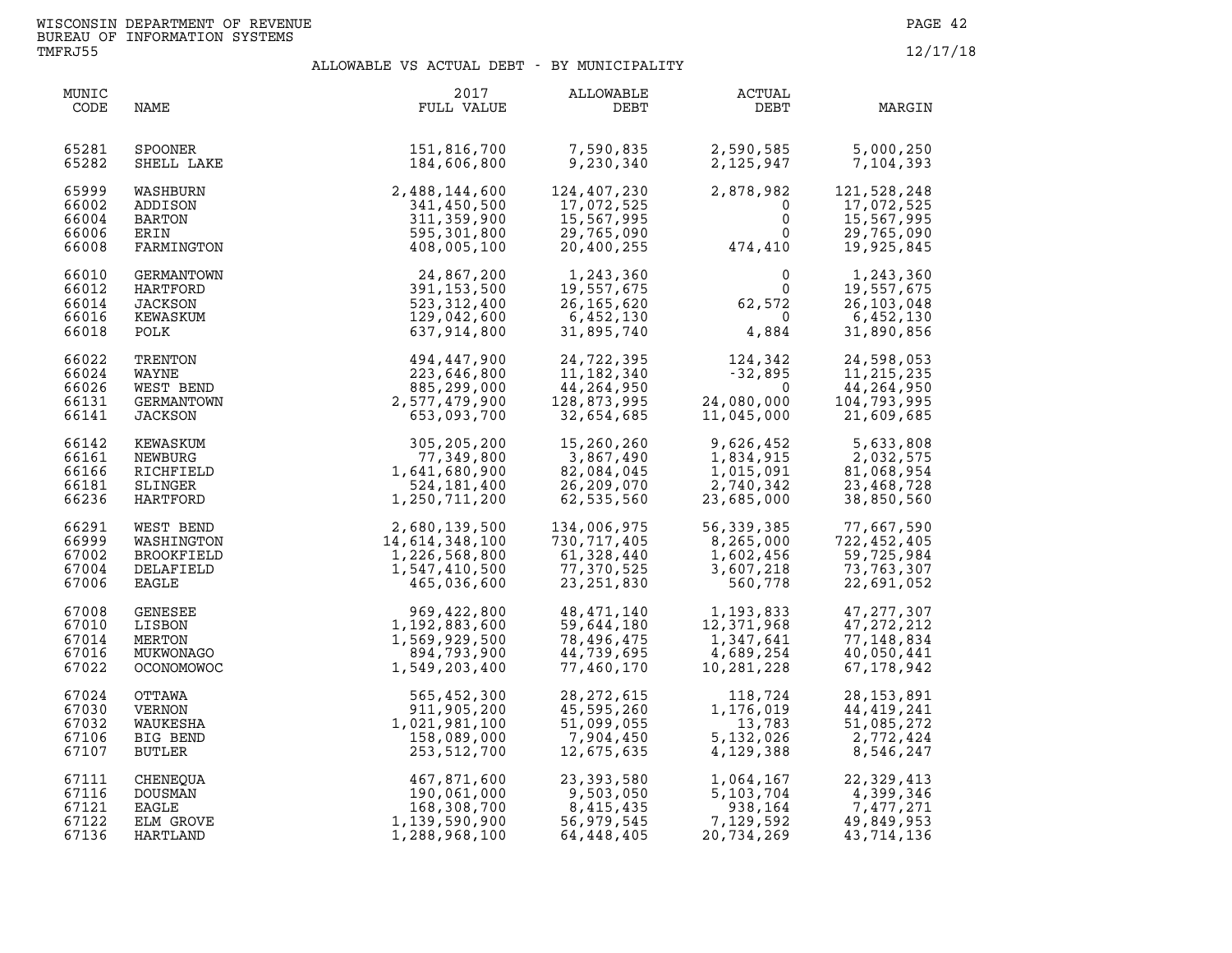| MUNIC<br>CODE                             | NAME                                                             | 2017<br>FULL VALUE                                                        | ALLOWABLE<br>DEBT                                                   | ACTUAL<br>DEBT                                                         | MARGIN                                                            |
|-------------------------------------------|------------------------------------------------------------------|---------------------------------------------------------------------------|---------------------------------------------------------------------|------------------------------------------------------------------------|-------------------------------------------------------------------|
| 67146<br>67147<br>67151<br>67152<br>67153 | LAC LA BELLE<br>LANNON<br>MENOMONEE FALLS<br>MERTON<br>MUKWONAGO | 111,322,800<br>133,865,700<br>4,962,647,400<br>426,276,700<br>839,258,300 | 5,566,140<br>6,693,285<br>248,132,370<br>21, 313, 835<br>41,962,915 | 1,575,668<br>3,638,377<br>100,094,763<br>$3,509,742$<br>25 AFF         | 3,990,472<br>3,054,908<br>148,037,607<br>17,804,093<br>16,497,046 |
| 67158                                     | NASHOTAH                                                         | 191,393,600                                                               | 9,569,680                                                           | 447,078                                                                | 9,122,602                                                         |
| 67161                                     | NORTH PRAIRIE                                                    | 240,521,900                                                               | 12,026,095                                                          | 305,949                                                                | 11,720,146                                                        |
| 67166                                     | OCONOMOWOC LAKE                                                  | 351,328,200                                                               | 17,566,410                                                          | 560,824                                                                | 17,005,586                                                        |
| 67171                                     | PEWAUKEE                                                         | 975,923,700                                                               | 48,796,185                                                          | 12,921,347                                                             | 35,874,838                                                        |
| 67172                                     | SUMMIT                                                           | 987,326,400                                                               | 49,366,320                                                          | 20, 139, 309                                                           | 29, 227, 011                                                      |
| 67181                                     | SUSSEX<br>WALES<br>BROOKFIELD<br>DELAFIELD<br>MUSKEGO            | 1,324,729,900                                                             | 66,236,495                                                          | 36,583,076                                                             | 29,653,419                                                        |
| 67191                                     |                                                                  | 388, 215, 600                                                             | 19,410,780                                                          | 6,892,264                                                              | 12,518,516                                                        |
| 67206                                     |                                                                  | 6,870,409,900                                                             | 343,520,495                                                         | 67,005,139                                                             | 276,515,356                                                       |
| 67216                                     |                                                                  | 1,412,344,500                                                             | 70,617,225                                                          | 15,034,203                                                             | 55,583,022                                                        |
| 67251                                     |                                                                  | 2,958,313,500                                                             | 147,915,675                                                         | 50,572,553                                                             | 97, 343, 122                                                      |
| 67261                                     | NEW BERLIN                                                       | 5,186,499,700                                                             | 259,324,985                                                         | 51,974,579                                                             | 207,350,406                                                       |
| 67265                                     | <b>OCONOMOWOC</b>                                                | 2,093,799,100                                                             | 104,689,955                                                         | 13,022,470                                                             | 91,667,485                                                        |
| 67270                                     | PEWAUKEE                                                         | 3,001,079,100                                                             | 150,053,955                                                         | 17,363,898                                                             | 132,690,057                                                       |
| 67291                                     | WAUKESHA                                                         | 6,127,929,500                                                             | 306,396,475                                                         | 163,712,867                                                            | 142,683,608                                                       |
| 67999                                     | WAUKESHA                                                         | 54, 158, 131, 600                                                         | 2,707,906,580                                                       | 75,125,000                                                             | 2,632,781,580                                                     |
| 68002                                     | BEAR CREEK                                                       | 68,219,200                                                                | 3,410,960                                                           | 33,733                                                                 | 3,377,227                                                         |
| 68004                                     | CALEDONIA                                                        | 161,420,800                                                               | 8,071,040                                                           | 86,286                                                                 | 7,984,754                                                         |
| 68006                                     | DAYTON                                                           | 389,807,300                                                               | 19,490,365                                                          | $\overline{0}$                                                         | 19,490,365                                                        |
| 68008                                     | <b>DUPONT</b>                                                    | 56,656,300                                                                | 2,832,815                                                           | $\mathsf 0$                                                            | 2,832,815                                                         |
| 68010                                     | FARMINGTON                                                       | 501,102,200                                                               | 25,055,110                                                          | $\mathbf{0}$                                                           | 25,055,110                                                        |
| 68012<br>68014<br>68016<br>68018<br>68020 | FREMONT<br>HARRISON<br>HELVETIA<br>IOLA<br>LARRABEE              | 90,735,900<br>56,130,500<br>71,417,200<br>106,299,900<br>90,075,000       | 4,536,795<br>2,806,525<br>3,570,860<br>5,314,995<br>4,503,750       | $\begin{array}{c} 0 \\ 0 \\ 0 \\ 0 \\ 0 \end{array}$<br>$\overline{0}$ | 4,536,795<br>2,806,525<br>3,570,860<br>5,314,995<br>4,503,750     |
| 68022<br>68024<br>68026<br>68028<br>68030 | LEBANON<br>LIND<br>LITTLE WOLF<br>MATTESON<br>MUKWA              | 121,024,400<br>124,124,400<br>104,860,000<br>70,491,500<br>230,451,900    | 6,051,220<br>6,206,220<br>5,243,000<br>3,524,575<br>11,522,595      | $132, 182$<br>0<br>0<br>0<br>$\mathbf{0}$                              | 5,919,038<br>6,206,220<br>5,243,000<br>3,524,575<br>11,522,595    |
| 68032                                     | ROYALTON                                                         | 136,270,800                                                               | 6,813,540                                                           | 90,859                                                                 | 6,722,681                                                         |
| 68034                                     | SAINT LAWRENCE                                                   | 61,879,800                                                                | 3,093,990                                                           | 11,173                                                                 | 3,082,817                                                         |
| 68036                                     | SCANDINAVIA                                                      | 102,571,800                                                               | 5,128,590                                                           | $\overline{0}$                                                         | 5,128,590                                                         |
| 68038                                     | UNION                                                            | 60,794,700                                                                | 3,039,735                                                           | $\mathsf{O}\xspace$                                                    | 3,039,735                                                         |
| 68040                                     | WAUPACA                                                          | 91,343,100                                                                | 4,567,155                                                           | $\mathsf 0$                                                            | 4,567,155                                                         |
| 68042                                     | WEYAUWEGA                                                        | 61,174,700                                                                | 3,058,735                                                           | $\mathsf 0$                                                            | 3,058,735                                                         |
| 68044                                     | WYOMING                                                          | 39,972,800                                                                | 1,998,640                                                           | $\mathbf 0$                                                            | 1,998,640                                                         |
| 68106                                     | BIG FALLS                                                        | 3,385,300                                                                 | 169, 265                                                            | $\mathbf 0$                                                            | 169,265                                                           |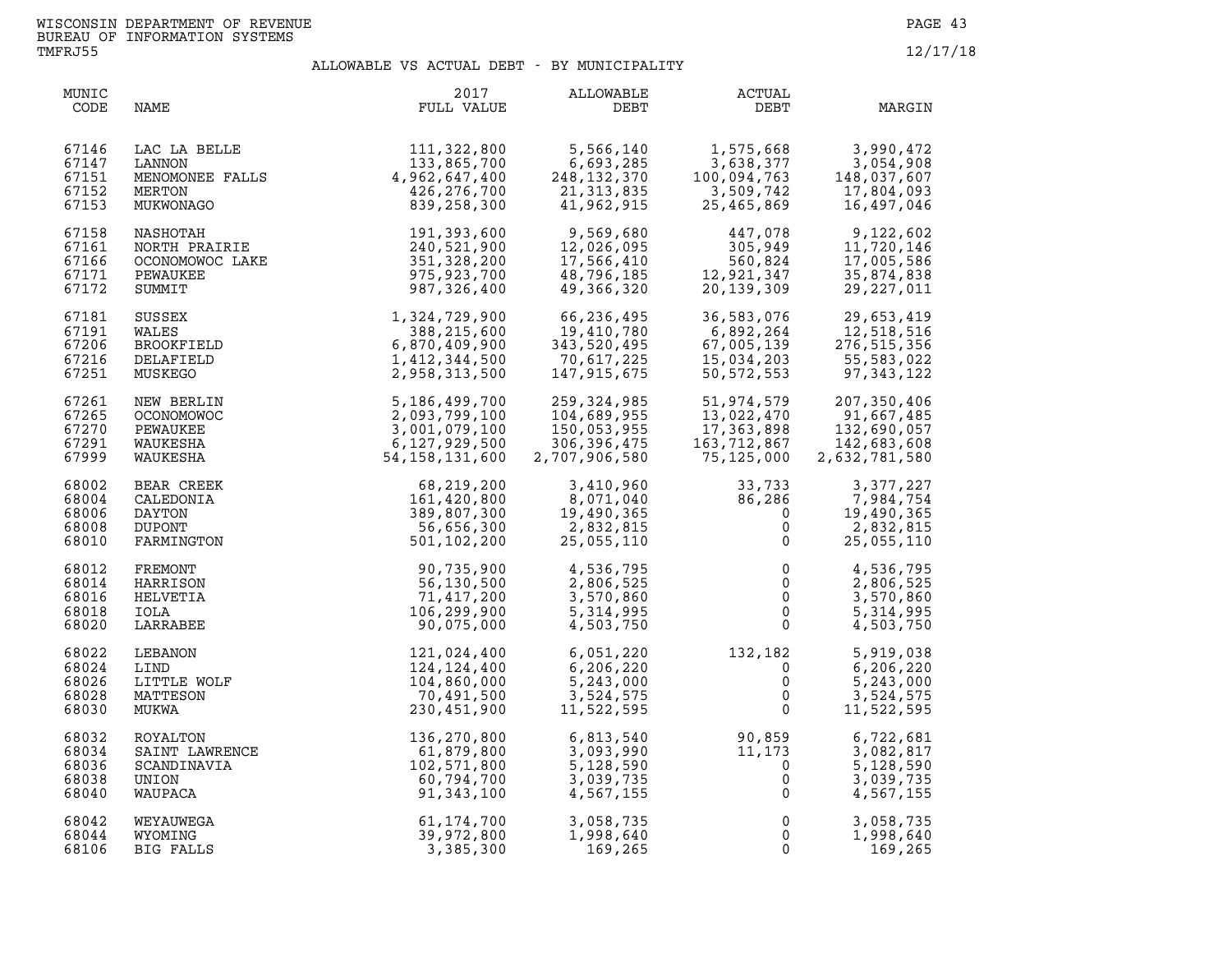| MUNIC<br>CODE                             | NAME                                                          | 2017<br>FULL VALUE                                                                       | ALLOWABLE<br>DEBT                                                         | <b>ACTUAL</b><br>DEBT                                                                                                                                                                      | MARGIN                                                                |
|-------------------------------------------|---------------------------------------------------------------|------------------------------------------------------------------------------------------|---------------------------------------------------------------------------|--------------------------------------------------------------------------------------------------------------------------------------------------------------------------------------------|-----------------------------------------------------------------------|
| 68121<br>68126                            | EMBARRASS<br>FREMONT                                          | 15,150,000<br>71,893,800                                                                 | 757,500<br>3,594,690                                                      | $\overline{0}$<br>$\Omega$                                                                                                                                                                 | 757,500<br>3,594,690<br>3,594,690                                     |
| 68141<br>68165<br>68181<br>68211<br>68251 | IOLA<br>OGDENSBURG<br>SCANDINAVIA<br>CLINTONVILLE<br>MANAWA   | 64,065,900<br>7,386,800<br>15,721,000<br>223,320,800<br>92,733,500                       | 3,203,295<br>369,340<br>786,050<br>11,166,040<br>4,636,675                | 1,311,772<br>103,679<br>$\overline{0}$<br>6,933,531<br>6,933,531<br>2,593,377                                                                                                              | 1,891,523<br>265,661<br>786,050<br>4,232,509<br>2,043,298             |
| 68252<br>68261<br>68291<br>68292<br>68999 | MARION<br>NEW LONDON<br>WAUPACA<br>WEYAUWEGA<br>WAUPACA       | 61,973,600<br>386,447,800<br>426,400,200<br>96,705,500<br>4, 133, 162, 800               | 3,098,680<br>19,322,390<br>21,320,010<br>4,835,275<br>206,658,140         | 1,194,320<br>$\begin{array}{c} 1,134,320 \\ 6,352,444 \\ 10,193,638 \\ 3,290,000 \\ 24,190,000 \end{array}$<br>$\begin{array}{r} 6,352,444\ 10,193,638\ 3,290,000\ 24,190,000 \end{array}$ | 1,904,360<br>12,969,946<br>11, 126, 372<br>1,545,275<br>182,468,140   |
| 69002<br>69004<br>69006<br>69008<br>69010 | AURORA<br>BLOOMFIELD<br>COLOMA<br>DAKOTA<br>DEERFIELD         | 95,355,600<br>102,351,500<br>89,010,600<br>102,270,000<br>96,500,500                     | 4,767,780<br>5, 117, 575<br>4,450,530<br>5, 113, 500<br>4,825,025         | $339,085$<br>0<br>0<br>0<br>0                                                                                                                                                              | 4,767,780<br>4,778,490<br>4,450,530<br>5, 113, 500<br>4,825,025       |
| 69012<br>69014<br>69016<br>69018<br>69020 | HANCOCK<br>LEON<br>MARION<br>MOUNT MORRIS<br>OASIS            | 72,864,200<br>169,937,900<br>342,025,100<br>238,278,600<br>52,317,700                    | 3,643,210<br>8,496,895<br>17,101,255<br>11,913,930<br>2,615,885           | $41,897$<br>283,388 8,213,507<br>$\overline{0}$<br>92,091<br>$\overline{\mathbf{0}}$                                                                                                       | 17,101,255<br>11,821,839<br>2,615,885                                 |
| 69022<br>69024<br>69026<br>69028<br>69030 | PLAINFIELD<br>POY SIPPI<br>RICHFORD<br>ROSE<br>SAXEVILLE      | 50,404,600<br>69,205,400<br>65, 232, 700<br>75,016,700<br>136,650,500                    | 2,520,230<br>3,460,270<br>3,261,635<br>3,750,835<br>6,832,525             | $189,474$<br>0<br>0<br>0<br>0<br>$\begin{matrix} 0 \\ 0 \end{matrix}$                                                                                                                      | 2,330,756<br>3,460,270<br>3,261,635<br>3,750,835<br>6,832,525         |
| 69032<br>69034<br>69036<br>69111<br>69136 | SPRINGWATER<br>WARREN<br>WAUTOMA<br>COLOMA<br>HANCOCK         | 280,740,900<br>51,572,700<br>135,004,900<br>24,930,300<br>18, 214, 300                   | 14,037,045<br>2,578,635<br>6,750,245<br>6,750,245<br>1,246,515<br>910,715 | 105,889<br>$60,000$<br>$298,297$<br>0                                                                                                                                                      | 13,931,156<br>2,578,635<br>6,690,245<br>$948,218$<br>910.<br>910,715  |
| 69146<br>69171<br>69176<br>69191<br>69291 | LOHRVILLE<br>PLAINFIELD<br>REDGRANITE<br>WILD ROSE<br>WAUTOMA | 14,674,000<br>35, 115, 800<br>47,616,700<br>31,431,000<br>104,090,600                    | 733,700<br>1,755,790<br>2,380,835<br>1,571,550<br>5,204,530               | $0$ $150,279$ $729,122$ $510,000$ $2.550$ $7.58$ $2.58$ $2.58$                                                                                                                             | 733,700<br>1,605,511<br>1,651,713<br>1,061,550<br>2,653,964           |
| 69999<br>70002<br>70004<br>70006<br>70010 | WAUSHARA<br>ALGOMA<br>BLACK WOLF<br>CLAYTON<br>NEENAH         | 2,513,510,700<br>640,084,900<br>282,223,200<br>495,957,100<br>437,652,600<br>437,652,600 | 125,675,535<br>32,004,245<br>14, 111, 160<br>24,797,855<br>21,882,630     | $3,125,000$<br>0<br>10,067,375<br>187,229                                                                                                                                                  | 122,550,535<br>32,004,245<br>14, 111, 160<br>14,730,480<br>21,695,401 |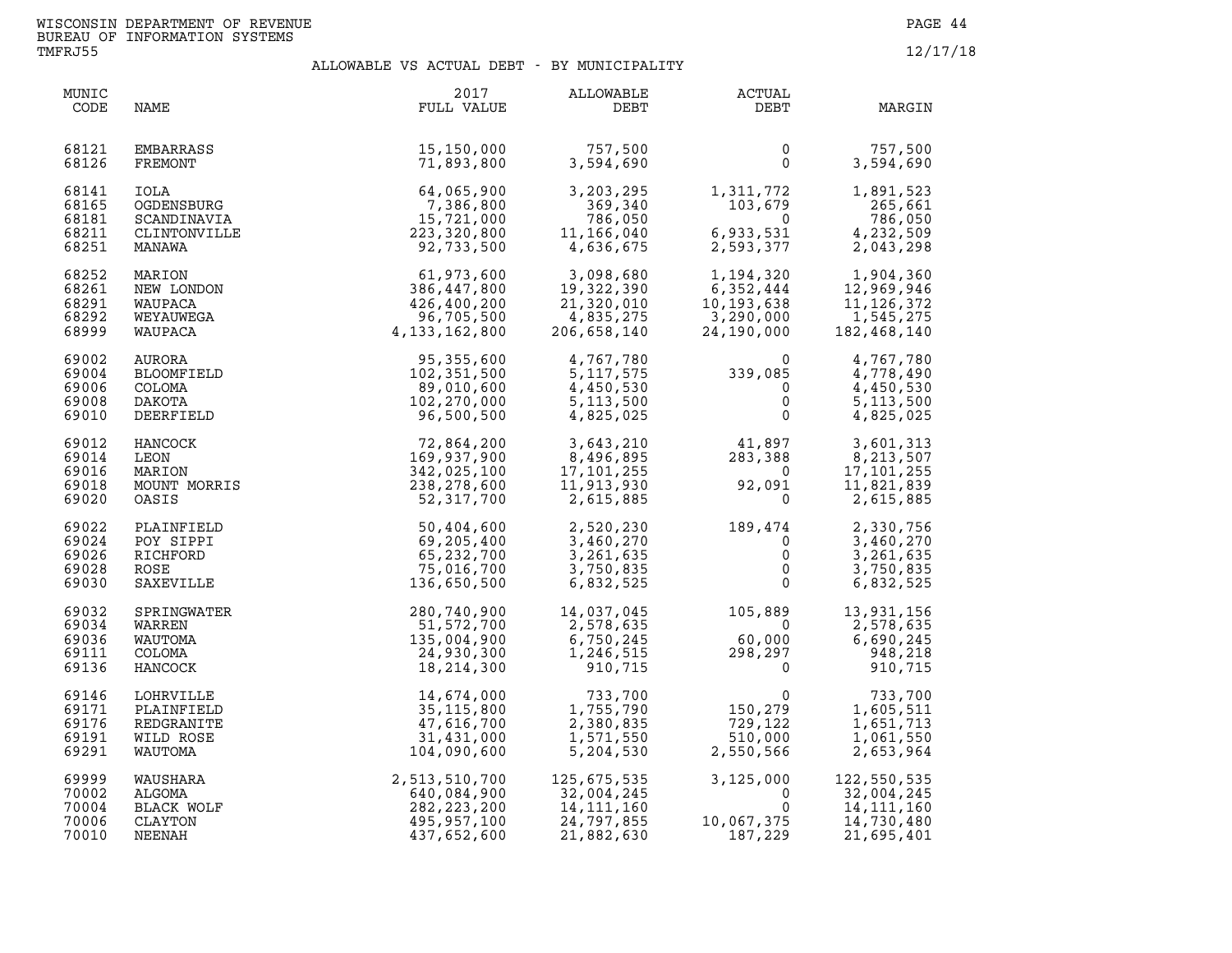| MUNIC<br>CODE                             | NAME                                                      | 2017<br>FULL VALUE                                                                                                                                                                                                                                                     | ALLOWABLE<br>DEBT                                                                         | ACTUAL<br>DEBT                                                                                             | MARGIN                                                             |
|-------------------------------------------|-----------------------------------------------------------|------------------------------------------------------------------------------------------------------------------------------------------------------------------------------------------------------------------------------------------------------------------------|-------------------------------------------------------------------------------------------|------------------------------------------------------------------------------------------------------------|--------------------------------------------------------------------|
| 70012<br>70014<br>70016<br>70018<br>70020 | NEKIMI<br>NEPEUSKUN<br>OMRO<br>OSHKOSH<br>POYGAN          | 139,474,200<br>62,955,500<br>225, 344, 000<br>335,700,900<br>156,954,900                                                                                                                                                                                               | 6,973,710<br>8, 3, 147, 775<br>3, 147, 775<br>11, 267, 200<br>16, 785, 045<br>7, 847, 745 | $60,874$<br>$0$<br>$101,810$<br>$0$<br>$0$                                                                 | 6,912,836<br>3,147,775<br>11, 165, 390<br>16,785,045<br>7,847,745  |
| 70022<br>70024<br>70026<br>70028<br>70030 | RUSHFORD<br>UTICA<br>VINLAND<br>WINCHESTER<br>WINNECONNE  | 121, 148, 800<br>138,988,400<br>247,682,200<br>155,058,300<br>333,288,500                                                                                                                                                                                              | 6,057,440<br>$6,949,420$<br>$12,384,110$<br>$7,752,915$<br>$16,664,425$<br>12,384,110     | 50,544<br>$\overline{0}$<br>$\begin{smallmatrix}&&&0\0&100\,,&000\0&77\,,&106\end{smallmatrix}$            | 6,006,896<br>6,949,420<br>12,384,110<br>7,652,915<br>16,587,319    |
| 70032<br>70121<br>70191<br>70251<br>70261 |                                                           | WOLF RIVER<br>WOLF RIVER<br>FOX CROSSING<br>MINNECONNE<br>MENASHA<br>MENASHA<br>MENASHA<br>MENASHA<br>MENASHA<br>OMRO<br>COSING<br>MENASHA<br>OMRO<br>COSING<br>MENASH<br>COSING 3,931,778,200<br>MINNERAGO<br>2,095,284,800<br>2,095,284,800<br>2,095,284,800<br>2,09 | 9,505,980<br>78,834,690<br>10.294.020<br>10,294,930<br>55,852,025<br>104,764,240          | $\overline{0}$<br>$17,810,84$<br>5,625,472<br>31,882,511<br>48,121,251<br>$5,625,472$<br>31.889            | 9,505,980<br>61,023,846<br>4,669,458<br>23,969,514<br>56,642,989   |
| 70265<br>70266<br>70999<br>71002<br>71004 |                                                           |                                                                                                                                                                                                                                                                        | 9,706,220<br>196,588,910<br>645,497,740<br>3,116,505<br>3,068,005                         | 2,425,527<br>136,799,915<br>33,385,000 6:<br>0<br>33, 385, 000                                             | 7,280,693<br>59,788,995<br>612, 112, 740<br>3,116,505<br>3,068,005 |
| 71006<br>71008<br>71010<br>71012<br>71014 |                                                           |                                                                                                                                                                                                                                                                        | 2,516,870<br>2,393,230<br>1,838,765<br>1,543,405<br>25, 334, 470                          | $\begin{array}{ccc} 5 & & & 0 \\ & & & 0 \\ 100,000 & & \\ 492,617 & & \\ & & 0 \\ & & & 0 \\ \end{array}$ | 2,516,870<br>2,393,230<br>1,838,765<br>1,443,405<br>24,841,853     |
| 71016<br>71018<br>71020<br>71022<br>71024 | HANSEN<br>HILES<br>LINCOLN<br>MARSHFIELD<br>MILLADORE     | 56,876,800<br>22,468,200<br>136,315,600<br>63,536,300<br>42,405,700                                                                                                                                                                                                    | 2,843,840<br>1,123,410<br>6,815,780<br>3,176,815<br>2,120,285                             | $\begin{smallmatrix}&&&0\0&0&0\0&70\,,401\0&981\0&0\end{smallmatrix}$                                      | 2,843,840<br>1,123,410<br>6,745,379<br>3,099,834<br>2,120,285      |
| 71026<br>71028<br>71030<br>71032<br>71034 | PORT EDWARDS<br>REMINGTON<br>RICHFIELD<br>ROCK<br>RUDOLPH | 83,973,600<br>30,017,200<br>97,068,700<br>76,483,600<br>69,089,600                                                                                                                                                                                                     | 4,198,680<br>1,500,860<br>4,853,435<br>3,824,180<br>3,454,480                             | 23,308<br>$23,308$<br>$86,477$<br>$0$<br>$0$<br>0                                                          | 4,175,372<br>1,414,383<br>4,853,435<br>3,824,180<br>3,454,480      |
| 71036<br>71038<br>71040<br>71042<br>71044 | SARATOGA<br>SENECA<br>SHERRY<br>SIGEL<br><b>WOOD</b>      | 329,354,000<br>76,604,900<br>64,589,400<br>74,356,400<br>70,288,200                                                                                                                                                                                                    | 16,467,700<br>16,467,700<br>3,830,245<br>3,229,470<br>3,717,820<br>3,514,410              | $\mathbf 0$<br>$\mathbf 0$<br>$\mathsf{O}$<br>$\overline{0}$<br>$\mathbf 0$                                | 16,467,700<br>3,830,245<br>3,229,470<br>3,717,820<br>3,514,410     |
| 71100<br>71101<br>71106                   | ARPIN<br>AUBURNDALE<br>BIRON                              | 11,048,500<br>36,077,100<br>90,294,000                                                                                                                                                                                                                                 | 552,425<br>1,803,855<br>4,514,700                                                         | $0 \qquad \qquad$<br>0<br>3,204,053                                                                        | 552,425<br>1,803,855<br>1,310,647                                  |